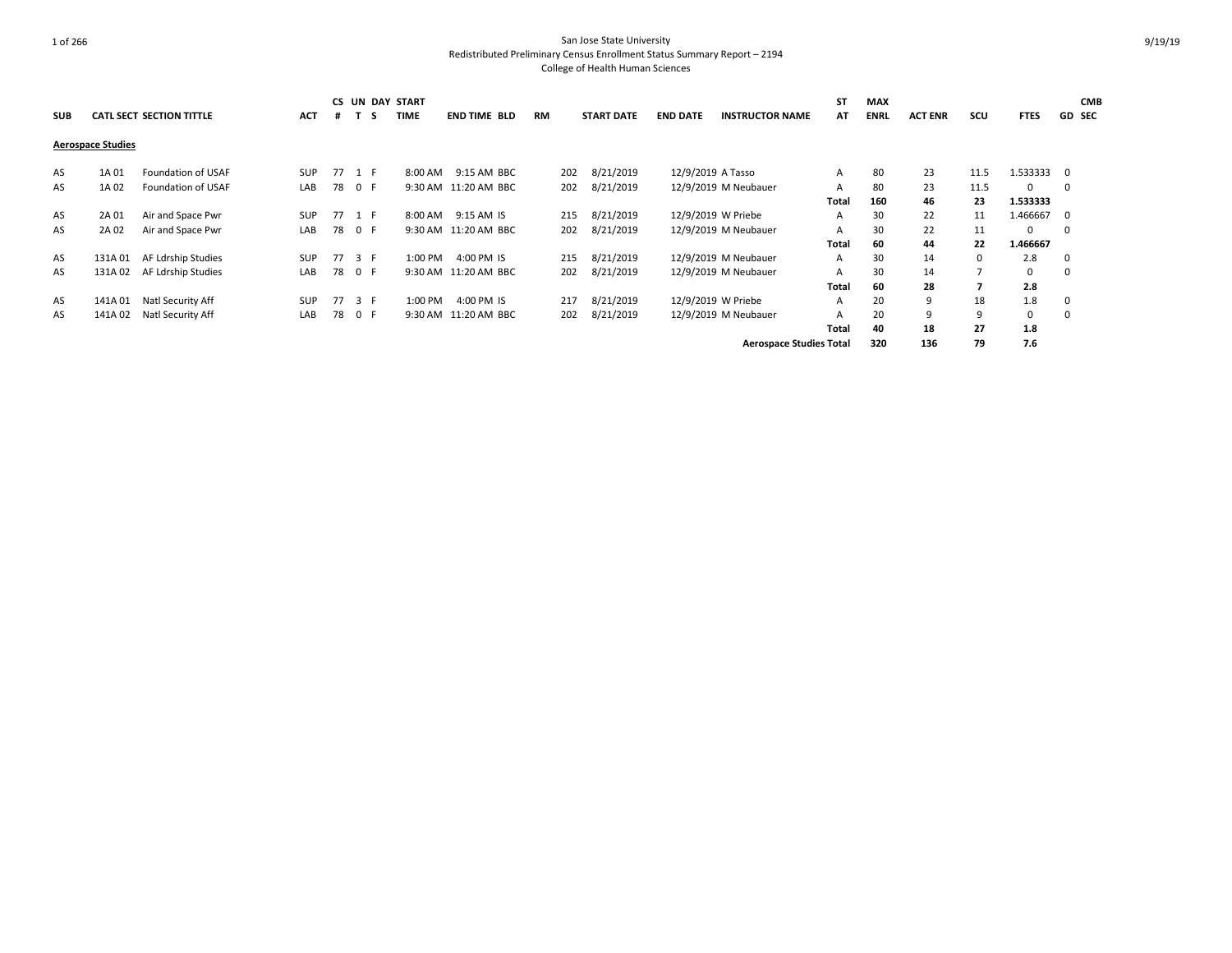| <b>SUB</b> | <b>CATL SECT SECTION TITTLE</b>       | <b>ACT</b> |     |     | CS UN DAY START<br>TIME | <b>END TIME BLD</b> | RM | <b>START DATE</b> | <b>END DATE</b> | <b>INSTRUCTOR NAME</b>                      | ST<br>AT | <b>MAX</b><br><b>ENRL</b> | <b>ACT ENR</b> | scu | <b>FTES</b> | <b>CMB</b><br><b>GD SEC</b> |
|------------|---------------------------------------|------------|-----|-----|-------------------------|---------------------|----|-------------------|-----------------|---------------------------------------------|----------|---------------------------|----------------|-----|-------------|-----------------------------|
|            | Health & Human Sciences - All College |            |     |     |                         |                     |    |                   |                 |                                             |          |                           |                |     |             |                             |
| APSC       | 198ITL 80 Intl Exper Seminar          | SEM        | -51 | TBA |                         |                     |    | 8/21/2019         |                 | 12/9/2019 D Singamsetti                     | A        | 30                        | 36             | 36  | 2.5         | - 6                         |
|            |                                       |            |     |     |                         |                     |    |                   |                 |                                             | Total    | 30                        | 36             | 36  | 2.5         |                             |
|            |                                       |            |     |     |                         |                     |    |                   |                 | Health & Human Sciences - All College Total |          | 30                        | 36             | 36  | 2.5         |                             |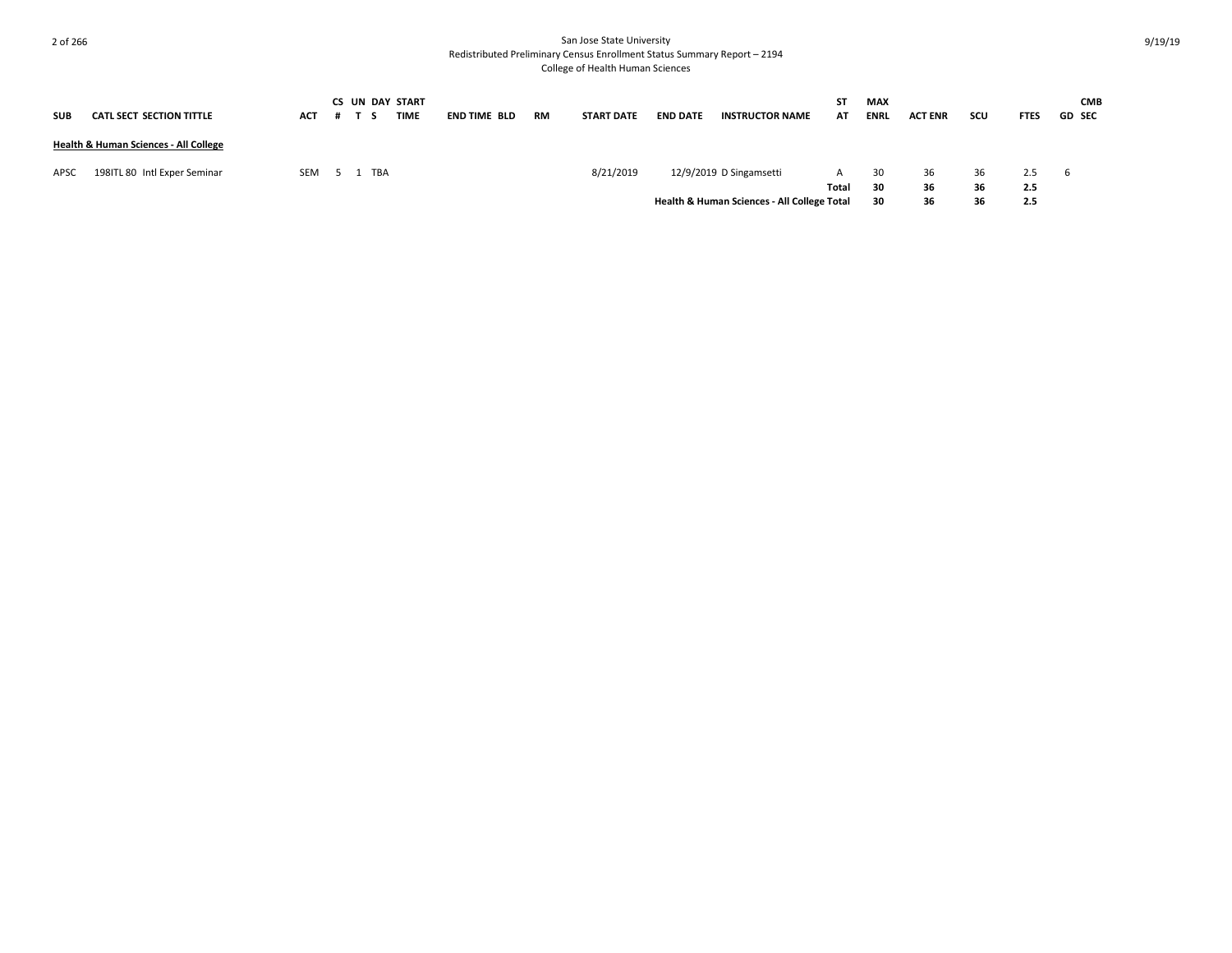|             |                       |                                 |            |                                  |                         |                | CS UN DAY START |                          |           |                   |                    |                        | SΤ             | <b>MAX</b>    |                |              |                | <b>CMB</b>                   |  |
|-------------|-----------------------|---------------------------------|------------|----------------------------------|-------------------------|----------------|-----------------|--------------------------|-----------|-------------------|--------------------|------------------------|----------------|---------------|----------------|--------------|----------------|------------------------------|--|
| <b>SUB</b>  |                       | <b>CATL SECT SECTION TITTLE</b> | ACT        | #                                |                         | T S            | <b>TIME</b>     | <b>END TIME BLD</b>      | <b>RM</b> | <b>START DATE</b> | <b>END DATE</b>    | <b>INSTRUCTOR NAME</b> | AT             | <b>ENRL</b>   | <b>ACT ENR</b> | SCU          | <b>FTES</b>    | GD SEC                       |  |
|             | <b>Health Science</b> |                                 |            |                                  |                         |                |                 |                          |           |                   |                    |                        |                |               |                |              |                |                              |  |
| HS          | 101                   | Understand Health               | LEC        | 2                                | 3                       | МW             |                 | 9:00 AM 10:15 AM HB      | 407       | 8/21/2019         |                    | 12/9/2019 M McCarthy   | Α              | 30            | 32             | 96           | 6.4            | 0                            |  |
| HS          | 103                   | Understand Health               | <b>LEC</b> | $\overline{2}$                   |                         | 3 MW           | 12:00 PM        | 1:15 PM HB               | 407       | 8/21/2019         |                    | 12/9/2019 M McCarthy   | Α              | 30            | 35             | 105          | $\overline{7}$ | 0                            |  |
| <b>HS</b>   | 104                   | Understand Health               | LEC        | $\overline{2}$                   |                         | 3 MW           |                 | 10:30 AM 11:45 AM HB     | 407       | 8/21/2019         |                    | 12/9/2019 M McCarthy   | Α              | 30            | 32             | 96           | 6.4            | 0                            |  |
| HS          | 105                   | <b>Understand Health</b>        | <b>LEC</b> |                                  | $2 \quad 3$             | <b>TR</b>      |                 | 12:00 PM 1:15 PM MH      | 322       | 8/21/2019         | 12/9/2019 L Mai    |                        | Α              | 30            | 31             | 93           | 6.2            | $\mathbf 0$                  |  |
| HS          | 106                   | <b>Understand Health</b>        | LEC        |                                  | 3                       |                |                 |                          |           |                   |                    |                        | X              | $\mathbf 0$   | 0              | 0            | 0              | $\Omega$                     |  |
| HS          | 107                   | Understand Health               | LEC        | $\overline{2}$                   |                         | 3 TR           |                 | 10:30 AM 11:45 AM MH     | 322       | 8/21/2019         | 12/9/2019 L Mai    |                        | A              | 30            | 32             | 96           | 6.4            | 0                            |  |
| HS          | 109                   | <b>Understand Health</b>        | LEC        | $\overline{2}$                   |                         | 3 MW           | 1:30 PM         | 2:45 PM HB               | 407       | 8/21/2019         |                    | 12/9/2019 M McCarthy   | Α              | 30            | 34             | 102          | 6.8            | $\Omega$                     |  |
|             |                       |                                 |            |                                  |                         |                |                 |                          |           |                   |                    |                        | Total          | 180           | 196            | 588          | 39.2           |                              |  |
| HS          | 15 01                 | Human Life Span                 | <b>LEC</b> | $\overline{2}$                   |                         | 3 M            | 3:00 PM         | 5:45 PM MH               | 322       | 8/21/2019         | 12/9/2019 Q Hinton |                        | A              | 35            | 34             | 102          | 6.8            | 0<br>-C                      |  |
| <b>RECL</b> | 15 01                 | Human Life Span                 | LEC        | $\overline{2}$                   |                         | $3 \, M$       | 3:00 PM         | 5:45 PM MH               | 322       | 8/21/2019         | 12/9/2019 Q Hinton |                        | $\overline{A}$ | $\mathbf 0$   | $\mathbf{0}$   | $\mathbf{0}$ | $\mathbf 0$    | $\mathbf 0$<br>C             |  |
| HS          | 15 02                 | Human Life Span                 | <b>LEC</b> | $\overline{2}$                   |                         | 3 MW           | 12:00 PM        | 1:15 PM CL               | 324       | 8/21/2019         | 12/9/2019 C Doyle  |                        | Α              | 35            | 34             | 102          | 6.8            | 0<br>$\mathsf{C}$            |  |
| RECL        | 15 02                 | Human Life Span                 | LEC        |                                  | $2 \quad 3$             | MW             | 12:00 PM        | 1:15 PM CL               | 324       | 8/21/2019         | 12/9/2019 C Doyle  |                        | Α              | $\Omega$      | $\mathbf{0}$   | $\mathbf{0}$ | $\mathbf 0$    | $\mathbf 0$<br>$\mathsf{C}$  |  |
| HS          | 15 03                 | Human Life Span                 | LEC        |                                  | 3                       |                |                 |                          |           |                   |                    |                        | X              | $\Omega$      | 0              | $\Omega$     | 0              | $\Omega$                     |  |
| <b>RECL</b> | 15 03                 | Human Life Span                 | LEC        |                                  | 3                       |                |                 |                          |           |                   |                    |                        | X              | $\Omega$      | $\Omega$       | $\mathbf 0$  | 0              | $\mathbf 0$                  |  |
| HS          | 15 05                 | Human Life Span                 | LEC        | $\overline{2}$                   | $\overline{\mathbf{3}}$ | TR             |                 | 10:30 AM 11:45 AM BBC    | 126       | 8/21/2019         |                    | 12/9/2019 J DiGiacomo  | A              | 31            | 31             | 93           | 6.2            | $\mathbf{0}$<br>$\mathsf{C}$ |  |
| <b>RECL</b> | 15 05                 | Human Life Span                 | LEC        | $\overline{2}$                   | $\overline{\mathbf{3}}$ | TR             |                 | 10:30 AM 11:45 AM BBC    | 126       | 8/21/2019         |                    | 12/9/2019 J DiGiacomo  | A              | $\mathbf 0$   | $\mathbf{0}$   | $\mathbf 0$  | $\mathbf 0$    | $\mathbf 0$<br>$\mathsf{C}$  |  |
| HS          | 15 06                 | Human Life Span                 | LEC        | $\overline{2}$                   |                         | 3 TR           | 12:00 PM        | 1:15 PM BBC              | 126       | 8/21/2019         |                    | 12/9/2019 J DiGiacomo  | Α              | 31            | 31             | 93           | 6.2            | $\mathbf 0$<br>$\mathsf{C}$  |  |
| <b>RECL</b> | 15 06                 | Human Life Span                 | LEC        | $\overline{2}$                   |                         | 3 TR           | 12:00 PM        | 1:15 PM BBC              | 126       | 8/21/2019         |                    | 12/9/2019 J DiGiacomo  | Α              | $\mathbf 0$   | $\mathbf{0}$   | $\mathbf{0}$ | $\mathbf 0$    | $\mathbf{0}$<br>$\mathsf{C}$ |  |
| НS          | 15 07                 | Human Life Span                 | LEC        | $\overline{2}$                   |                         | 3 TR           |                 | 9:00 AM 10:15 AM SH      | 346       | 8/21/2019         | 12/9/2019 F Noonis |                        | Α              | 35            | 34             | 102          | 6.8            | $\mathsf{C}$<br>$\mathbf 0$  |  |
| <b>RECL</b> | 15 07                 | Human Life Span                 | <b>LEC</b> |                                  |                         | 2 3 TR         |                 | 9:00 AM 10:15 AM SH      | 346       |                   | 12/9/2019 F Noonis |                        | Α              | $\Omega$      | $\Omega$       | $\mathbf{0}$ | $\mathbf{0}$   | $\mathsf{C}$<br>$\mathbf{0}$ |  |
| HS          | 15 08                 |                                 | LEC        |                                  | 3                       |                |                 |                          |           | 8/21/2019         |                    |                        | X              | $\mathbf 0$   | 0              | $\mathbf 0$  | 0              | 0                            |  |
|             | 15 08                 | Human Life Span                 |            |                                  | 3                       |                |                 |                          |           |                   |                    |                        | X              | $\Omega$      | $\Omega$       | $\mathbf 0$  | 0              | 0                            |  |
| RECL        |                       | Human Life Span                 | <b>LEC</b> |                                  |                         |                |                 |                          |           |                   |                    |                        | X              |               |                |              |                |                              |  |
| HS          | 15 09                 | Human Life Span                 | LEC        |                                  | 3<br>3                  |                |                 |                          |           |                   |                    |                        | X              | 0<br>$\Omega$ | 0<br>$\Omega$  | 0            | 0              | 0<br>0                       |  |
| <b>RECL</b> | 15 09                 | Human Life Span                 | LEC        |                                  |                         |                |                 |                          |           |                   |                    |                        |                |               |                | 0            | 0              |                              |  |
|             |                       |                                 |            |                                  |                         |                |                 |                          |           |                   |                    |                        | Total          | 167<br>25     | 164            | 492          | 32.8           | 0                            |  |
| HS          | 25 01                 | <b>Hith Team Building</b>       | <b>LEC</b> | $\overline{2}$<br>$\overline{2}$ |                         | 3 M            |                 | 9:00 AM 11:45 AM CL      | 324       | 8/21/2019         |                    | 12/9/2019 D McClure    | Α              | 25            | 30             | 90           | 6              | $\mathsf 0$                  |  |
| HS          | 25 02                 | <b>Hith Team Building</b>       | LEC        |                                  |                         | 3 M            | 3:00 PM         | 5:45 PM CL               | 324       | 8/21/2019         |                    | 12/9/2019 D McClure    | Α              |               | 26             | 78           | 5.2            |                              |  |
| HS          | 25 03                 | <b>Hith Team Building</b>       | <b>LEC</b> | $\overline{2}$                   |                         | 3 <sub>T</sub> | 12:00 PM        | 2:45 PM CL               | 324       | 8/21/2019         | 12/9/2019 N West   |                        | Α              | 25            | 28             | 84           | 5.6            | 0                            |  |
| <b>HS</b>   | 25 04                 | <b>Hith Team Building</b>       | <b>LEC</b> |                                  | $2 \quad 3 \quad R$     |                | 6:00 PM         | 8:45 PM CL               | 324       | 8/21/2019         | 12/9/2019 R Rinck  |                        | Α              | 25            | 24             | 72           | 4.8            | $\mathbf 0$                  |  |
| НS          | 25 05                 | <b>Hlth Team Building</b>       | <b>LEC</b> | $\overline{2}$                   |                         | 3 W            | 3:00 PM         | 5:45 PM CL               | 324       | 8/21/2019         | 12/9/2019 K Roe    |                        | Α              | 25            | 26             | 78           | 5.2            | 0                            |  |
| HS          | 25 06                 | <b>Hith Team Building</b>       | LEC        | $\overline{2}$                   | 3 <sub>1</sub>          |                |                 | 9:00 AM 11:45 AM CL      | 324       | 8/21/2019         | 12/9/2019 N West   |                        | A              | 25            | 29             | 87           | 5.8            | $\Omega$                     |  |
|             |                       |                                 |            |                                  |                         |                |                 |                          |           |                   |                    |                        | Total          | 150           | 163            | 489          | 32.6           |                              |  |
| HS          | 6701                  | Intro Health Stat               | LEC        | 1                                | $\overline{\mathbf{3}}$ | MW             | 12:00 PM        | 1:15 PM BBC              | 126       | 8/21/2019         |                    | 12/9/2019 S Paterson   | Α              | 25            | 26             | 78           | 5.25           | $\mathbf{1}$                 |  |
| HS          | 6702                  | Intro Health Stat               | LEC        |                                  | $1 \quad 3$             | TR             |                 | 9:00 AM 10:15 AM HB      | 407       | 8/21/2019         | 12/9/2019 R Knight |                        | Α              | 25            | 28             | 84           | 5.6            | $\mathbf 0$                  |  |
| HS          | 6703                  | Intro Health Stat               | LEC        | $\mathbf{1}$                     | $\overline{\mathbf{3}}$ | <b>TR</b>      |                 | 10:30 AM 11:45 AM HB     | 407       | 8/21/2019         | 12/9/2019 R Knight |                        | Α              | 25            | 25             | 75           | 5              | 0                            |  |
| HS          | 6704                  | Intro Health Stat               | LEC        |                                  | 3                       |                |                 |                          |           |                   |                    |                        | X              | 0             | $\Omega$       | $\mathbf 0$  | $\mathbf 0$    | 0                            |  |
|             |                       |                                 |            |                                  |                         |                |                 |                          |           |                   |                    |                        | Total          | 75            | 79             | 237          | 15.85          |                              |  |
| HS          | 74 01                 | <b>Healthy Comms</b>            | LEC        |                                  | 3                       |                |                 |                          |           |                   |                    |                        | Х              | $\Omega$      | 0              | 0            | $\mathbf 0$    | 0                            |  |
| HS          | 74 02                 | <b>Healthy Comms</b>            | <b>LEC</b> | $2^{\circ}$                      |                         | 3 MW           |                 | 12:00 PM   1:15 PM   WSQ | 109       | 8/21/2019         |                    | 12/9/2019 M Harvey     | Α              | 196           | 188            | 564          | 37.6           | $\mathbf 0$                  |  |
|             |                       |                                 |            |                                  |                         |                |                 |                          |           |                   |                    |                        | Total          | 196           | 188            | 564          | 37.6           |                              |  |
| HS          |                       | 100W 01 Writing Workshop        | <b>SEM</b> | 4                                |                         | 3 TR           |                 | 9:00 AM 10:15 AM SPXC    | 152       | 8/21/2019         | 12/9/2019 C Jones  |                        | Α              | 25            | 24             | 72           | 4.8            | 0<br><b>C</b>                |  |
| <b>NUFS</b> |                       | 100W 01 Writing Workshop        | <b>SEM</b> | $\overline{4}$                   |                         | 3 TR           |                 | 9:00 AM 10:15 AM SPXC    | 152       | 8/21/2019         | 12/9/2019 C Jones  |                        | Α              | $\mathbf 0$   | $\mathbf{0}$   | $\mathbf 0$  | $\mathbf 0$    | $\mathbf{0}$<br>$\mathsf{C}$ |  |
| <b>NURS</b> |                       | 100W 01 Writing Workshop        | SEM        | 4                                |                         | 3 TR           |                 | 9:00 AM 10:15 AM SPXC    | 152       | 8/21/2019         | 12/9/2019 C Jones  |                        | Α              | $\Omega$      | $\mathbf{0}$   | $\mathbf{0}$ | $\mathbf{0}$   | 0<br>C                       |  |
| HS          |                       | 100W 02 Writing Workshop        | SEM        | 4                                |                         | 3 TR           |                 | 10:30 AM 11:45 AM SPXC   | 152       | 8/21/2019         | 12/9/2019 C Jones  |                        | Α              | 25            | 25             | 75           | 5              | $\mathbf{0}$<br>$\mathsf{C}$ |  |
| <b>NUFS</b> |                       | 100W 02 Writing Workshop        | <b>SEM</b> | 4                                |                         | 3 TR           |                 | 10:30 AM 11:45 AM SPXC   | 152       | 8/21/2019         | 12/9/2019 C Jones  |                        | Α              | $\Omega$      | $\Omega$       | $\mathbf{0}$ | $\mathbf{0}$   | $\mathbf{0}$<br>$\mathsf{C}$ |  |
| <b>NURS</b> |                       | 100W 02 Writing Workshop        | <b>SEM</b> | 4                                | $\overline{\mathbf{3}}$ | TR             |                 | 10:30 AM 11:45 AM SPXC   | 152       | 8/21/2019         | 12/9/2019 C Jones  |                        | Α              | $\Omega$      | $\mathbf{0}$   | $\mathbf 0$  | $\mathbf{0}$   | $\mathbf{0}$<br>C            |  |
| НS          |                       | 100W 03 Writing Workshop        | SEM        | $\overline{4}$                   |                         | 3 MW           | 7:30 AM         | 8:45 AM SPXC             | 152       | 8/21/2019         |                    | 12/9/2019 N Williams   | A              | 25            | 26             | 78           | 5.2            | $\mathbf{0}$<br><b>C</b>     |  |
| <b>NUFS</b> |                       | 100W 03 Writing Workshop        | SEM        | 4                                | $\overline{\mathbf{3}}$ | МW             | 7:30 AM         | 8:45 AM SPXC             | 152       | 8/21/2019         |                    | 12/9/2019 N Williams   | Α              | $\Omega$      | $\Omega$       | $\Omega$     | $\mathbf 0$    | $\mathbf 0$<br>$\mathsf{C}$  |  |
| <b>NURS</b> |                       | 100W 03 Writing Workshop        | <b>SEM</b> | $\overline{4}$                   |                         | 3 MW           | 7:30 AM         | 8:45 AM SPXC             | 152       | 8/21/2019         |                    | 12/9/2019 N Williams   | A              | $\Omega$      | $\Omega$       | $\Omega$     | $\Omega$       | $\Omega$<br><b>C</b>         |  |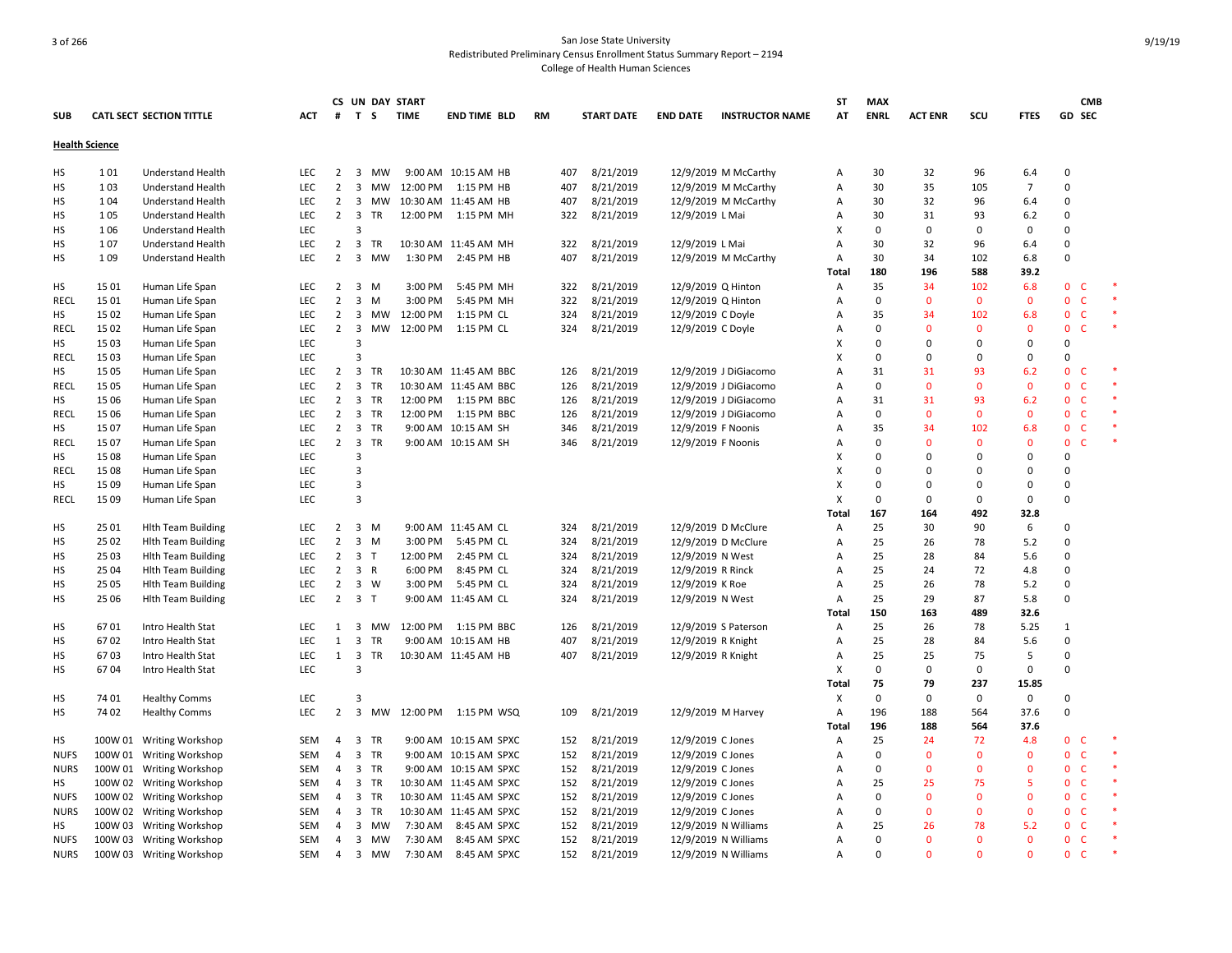|             |         |                                 |            |                |                         | CS UN DAY START       |                         |               |                   |                      |                        | ST           | <b>MAX</b>  |                |              |              |                              | <b>CMB</b> |  |
|-------------|---------|---------------------------------|------------|----------------|-------------------------|-----------------------|-------------------------|---------------|-------------------|----------------------|------------------------|--------------|-------------|----------------|--------------|--------------|------------------------------|------------|--|
| SUB         |         | <b>CATL SECT SECTION TITTLE</b> | <b>ACT</b> | #              | T S                     | <b>TIME</b>           | <b>END TIME BLD</b>     | <b>RM</b>     | <b>START DATE</b> | <b>END DATE</b>      | <b>INSTRUCTOR NAME</b> | AT           | <b>ENRL</b> | <b>ACT ENR</b> | SCU          | <b>FTES</b>  | GD SEC                       |            |  |
| HS          |         | 100W 04 Writing Workshop        | SEM        | 4              | 3                       | 12:00 PM<br>MW        | 1:15 PM BBC             | 3             | 8/21/2019         | 12/9/2019 N Williams |                        | A            | 25          | 26             | 78           | 5.2          | $\mathbf{0}$<br><sup>c</sup> |            |  |
| <b>NUFS</b> |         | 100W 04 Writing Workshop        | SEM        | $\overline{4}$ | 3 MW                    | 12:00 PM              | 1:15 PM BBC             | 3             | 8/21/2019         | 12/9/2019 N Williams |                        | A            | $\mathbf 0$ | $\Omega$       | $\mathbf{0}$ | $\mathbf 0$  | $\mathbf{0}$<br>$\mathsf{C}$ |            |  |
| <b>NURS</b> |         | 100W 04 Writing Workshop        | <b>SEM</b> | $\overline{4}$ | 3 MW                    | 12:00 PM              | 1:15 PM BBC             | 3             | 8/21/2019         | 12/9/2019 N Williams |                        | Α            | $\Omega$    | $\Omega$       | $\Omega$     | $\mathbf{0}$ | $\mathbf{0}$<br>$\mathsf{C}$ |            |  |
| HS          |         | 100W 05 Writing Workshop        | SEM        | $\overline{4}$ | 3 F                     |                       | 9:00 AM 11:45 AM SPXC   | 152           | 8/21/2019         | 12/9/2019 S Rivera   |                        | A            | 25          | 24             | 72           | 4.8          | $\mathbf{0}$<br>$\mathsf{C}$ |            |  |
| <b>NUFS</b> |         | 100W 05 Writing Workshop        | SEM        | $\overline{4}$ | 3 F                     |                       | 9:00 AM 11:45 AM SPXC   | 152           | 8/21/2019         | 12/9/2019 S Rivera   |                        | Α            | 0           | $\Omega$       | $\mathbf 0$  | $\mathbf 0$  | $\mathbf{0}$<br>C            |            |  |
| <b>NURS</b> | 100W 05 | <b>Writing Workshop</b>         | SEM        | 4              | $\overline{\mathbf{3}}$ | -F                    | 9:00 AM 11:45 AM SPXC   | 152           | 8/21/2019         | 12/9/2019 S Rivera   |                        | A            | $\mathbf 0$ | $\Omega$       | $\mathbf{0}$ | $\mathbf{0}$ | $\mathsf{C}$<br>$\mathbf{0}$ |            |  |
| HS          |         | 100W 06 Writing Workshop        | SEM        | $\overline{4}$ | 3 MW                    | 1:30 PM               | 2:45 PM SPXC            | 152           | 8/21/2019         | 12/9/2019 N Williams |                        | Α            | 25          | 27             | 81           | 5.45         | $\mathsf{C}$<br>$\mathbf{1}$ |            |  |
| <b>NUFS</b> |         | 100W 06 Writing Workshop        | <b>SEM</b> | 4              | 3 MW                    | 1:30 PM               | 2:45 PM SPXC            | 152           | 8/21/2019         | 12/9/2019 N Williams |                        | A            | $\Omega$    | $\Omega$       | $\Omega$     | $\mathbf{0}$ | $\mathsf{C}$<br>$\mathbf{0}$ |            |  |
| <b>NURS</b> |         | 100W 06 Writing Workshop        | SEM        | $\overline{4}$ | 3 MW                    | 1:30 PM               | 2:45 PM SPXC            | 152           | 8/21/2019         | 12/9/2019 N Williams |                        | A            | $\Omega$    | $\Omega$       | $\mathbf{0}$ | $\mathbf 0$  | $\mathbf{0}$<br>$\mathsf{C}$ |            |  |
| HS          |         | 100W 07 Writing Workshop        | SEM        | 4              | 3 <sub>T</sub>          | 3:00 PM               | 5:45 PM BBC             | 126           | 8/21/2019         | 12/9/2019 N Clinch   |                        | A            | 25          | 23             | 69           | 4.6          | $\mathsf{C}$<br>$\mathbf{0}$ |            |  |
| <b>NUFS</b> |         | 100W 07 Writing Workshop        | SEM        | $\overline{4}$ | 3 <sub>T</sub>          | 3:00 PM               | 5:45 PM BBC             | 126           | 8/21/2019         | 12/9/2019 N Clinch   |                        | A            | $\Omega$    | $\Omega$       | $\Omega$     | $\mathbf 0$  | 0<br>C                       |            |  |
| <b>NURS</b> |         | 100W 07 Writing Workshop        | SEM        | 4              | 3 <sub>T</sub>          | 3:00 PM               | 5:45 PM BBC             | 126           | 8/21/2019         | 12/9/2019 N Clinch   |                        | A            | $\Omega$    | $\Omega$       | $\mathbf{0}$ | $\mathbf{0}$ | $\mathsf{C}$<br>$\mathbf{0}$ |            |  |
| HS          |         | 100W 08 Writing Workshop        | SEM        | $\overline{4}$ | 3 TR                    | 12:00 PM              | 1:15 PM SPXC            | 152           | 8/21/2019         | 12/9/2019 C Jones    |                        | A            | 25          | 25             | 75           | 5            | $\mathbf{0}$<br>$\mathsf{C}$ |            |  |
| <b>NUFS</b> |         | 100W 08 Writing Workshop        | SEM        | $\overline{4}$ | 3 TR                    | 12:00 PM              | 1:15 PM SPXC            | 152           | 8/21/2019         | 12/9/2019 C Jones    |                        | Α            | $\Omega$    | $\Omega$       | $\Omega$     | $\Omega$     | $\mathbf{0}$<br>$\mathsf{C}$ |            |  |
| <b>NURS</b> | 100W 08 | <b>Writing Workshop</b>         | SEM        | 4              | 3 TR                    |                       | 12:00 PM   1:15 PM SPXC | 152           | 8/21/2019         | 12/9/2019 C Jones    |                        | A            | 0           | $\Omega$       | $\mathbf{0}$ | $\mathbf 0$  | $\mathbf{0}$<br>$\mathsf{C}$ |            |  |
| HS          |         | 100W 09 Writing Workshop        | SEM        | $\overline{4}$ | 3 MW                    |                       | 9:00 AM 10:15 AM SPXC   | 152           | 8/21/2019         | 12/9/2019 N Williams |                        | Α            | 25          | 26             | 78           | 5.2          | $\mathsf{C}$<br>$\mathbf{0}$ |            |  |
| <b>NUFS</b> |         | 100W 09 Writing Workshop        | SEM        | $\overline{4}$ | 3 MW                    |                       | 9:00 AM 10:15 AM SPXC   | 152           | 8/21/2019         | 12/9/2019 N Williams |                        | A            | $\Omega$    | $\Omega$       | $\Omega$     | $\mathbf{0}$ | $\mathsf{C}$<br>$\mathbf{0}$ |            |  |
| <b>NURS</b> |         | 100W 09 Writing Workshop        | <b>SEM</b> | $\overline{4}$ | 3 MW                    |                       | 9:00 AM 10:15 AM SPXC   | 152           | 8/21/2019         | 12/9/2019 N Williams |                        | A            | $\Omega$    | $\Omega$       | $\mathbf{0}$ | $\mathbf{0}$ | $\mathbf{0}$<br>C            |            |  |
| HS          |         | 100W 10 Writing Workshop        | SEM        | $\overline{4}$ | 3 <sub>5</sub>          |                       | 9:00 AM 11:45 AM OFF    | <b>CAMPUS</b> | 8/21/2019         | 12/9/2019 A Petty    |                        | A            | 25          |                | 21           | 1.4          | $\mathbf{0}$<br>$\mathsf{C}$ |            |  |
| <b>NUFS</b> |         | 100W 10 Writing Workshop        | SEM        | $\overline{4}$ | 3 <sub>5</sub>          |                       | 9:00 AM 11:45 AM OFF    | <b>CAMPUS</b> | 8/21/2019         | 12/9/2019 A Petty    |                        | А            | $\Omega$    | $\Omega$       | $\mathbf 0$  | $\mathbf 0$  | $\mathbf{0}$<br>$\mathsf{C}$ |            |  |
| <b>NURS</b> |         | 100W 10 Writing Workshop        | SEM        | 4              | 3 <sub>5</sub>          |                       | 9:00 AM 11:45 AM OFF    | <b>CAMPUS</b> | 8/21/2019         | 12/9/2019 A Petty    |                        | A            | $\Omega$    | $\Omega$       | $\mathbf{0}$ | $\mathbf 0$  | $\mathsf{C}$<br>$\mathbf{0}$ |            |  |
| HS          |         | 100W 11 Writing Workshop        | <b>SEM</b> | $\overline{4}$ | 3 TBA                   |                       |                         |               | 8/21/2019         | 12/9/2019 M Duphily  |                        | Α            | 25          | 21             | 63           | 4.2          | C<br>$\mathbf{0}$            |            |  |
| <b>NUFS</b> |         | 100W 11 Writing Workshop        | SEM        | 4              | 3 TBA                   |                       |                         |               | 8/21/2019         | 12/9/2019 M Duphily  |                        | A            | $\Omega$    | $\Omega$       | $\mathbf{0}$ | $\mathbf{0}$ | $\mathbf{0}$<br>$\mathsf{C}$ |            |  |
| <b>NURS</b> |         | 100W 11 Writing Workshop        | SEM        | $\overline{4}$ | 3 TBA                   |                       |                         |               | 8/21/2019         | 12/9/2019 M Duphily  |                        | Α            | $\Omega$    | $\Omega$       | $\Omega$     | $\mathbf 0$  | $\mathsf{C}$<br>0            |            |  |
| HS          |         | 100W 12 Writing Workshop        | SEM        | 4              | 3 TR                    | 1:30 PM               | 2:45 PM MH              | 423           | 8/21/2019         | 12/9/2019 C Jones    |                        | Α            | 25          | 25             | 75           | 5            | $\mathsf{C}$<br>$\mathbf{0}$ |            |  |
| <b>NUFS</b> |         | 100W 12 Writing Workshop        | SEM        | $\overline{4}$ | 3 TR                    | 1:30 PM               | 2:45 PM MH              | 423           | 8/21/2019         | 12/9/2019 C Jones    |                        | A            | $\Omega$    | $\Omega$       | $\Omega$     | $\mathbf{0}$ | $\mathsf{C}$<br>$\mathbf{0}$ |            |  |
| <b>NURS</b> |         | 100W 12 Writing Workshop        | SEM        | $\overline{4}$ | $\overline{\mathbf{3}}$ | TR<br>1:30 PM         | 2:45 PM MH              | 423           | 8/21/2019         | 12/9/2019 C Jones    |                        | Α            | $\Omega$    | $\Omega$       | $\Omega$     | $\mathbf{0}$ | $\mathbf{0}$<br>$\mathsf{C}$ |            |  |
| HS          |         | 100W 13 Writing Workshop        | SEM        |                | 3                       |                       |                         |               |                   |                      |                        | X            | $\Omega$    | $\Omega$       | $\Omega$     | $\mathbf 0$  | 0                            |            |  |
| <b>NUFS</b> |         | 100W 13 Writing Workshop        | SEM        |                | 3                       |                       |                         |               |                   |                      |                        | X            | $\Omega$    | $\Omega$       | $\Omega$     | $\Omega$     | 0                            |            |  |
| <b>NURS</b> |         | 100W 13 Writing Workshop        | SEM        |                | 3                       |                       |                         |               |                   |                      |                        | X            | $\Omega$    | $\Omega$       | $\Omega$     | $\mathbf 0$  | 0                            |            |  |
| HS          |         | 100W 80 Writing Workshop        | SEM        | $\overline{4}$ | 3 TBA                   |                       |                         |               | 8/21/2019         | 12/9/2019 S Rivera   |                        | A            | 25          | 17             | 51           | 3.4          | $\mathbf{0}$<br>C            |            |  |
| <b>NUFS</b> |         | 100W 80 Writing Workshop        | SEM        | 4              | $\overline{\mathbf{3}}$ | TBA                   |                         |               | 8/21/2019         | 12/9/2019 S Rivera   |                        | Α            | 0           | $\mathbf{0}$   | $\mathbf{0}$ | $\mathbf 0$  | $\mathbf{0}$<br>C            |            |  |
| <b>NURS</b> |         | 100W 80 Writing Workshop        | <b>SEM</b> | $\overline{4}$ | 3 TBA                   |                       |                         |               | 8/21/2019         | 12/9/2019 S Rivera   |                        | A            | $\Omega$    | $\Omega$       | $\mathbf{0}$ | $\mathbf{0}$ | $\mathsf{C}$<br>$\mathbf{0}$ |            |  |
|             |         |                                 |            |                |                         |                       |                         |               |                   |                      |                        | Total        | 325         | 296            | 888          | 59.25        |                              |            |  |
| НS          | 103 01  | Intr Health Policy              | LEC        | 1              | 3 W                     | 3:00 PM               | 5:45 PM BBC             | 204           | 8/21/2019         | 12/9/2019 C Doyle    |                        | Α            | 75          | 76             | 228          | 15.2         | 0                            |            |  |
| HS          | 103 02  | Intr Health Policy              | <b>LEC</b> | $\mathbf{1}$   | 3 <sub>T</sub>          |                       | 9:00 AM 11:45 AM BBC    | 4             | 8/21/2019         | 12/9/2019 A Shaw     |                        | Α            | 75          | 75             | 225          | 15           | 0                            |            |  |
|             |         |                                 |            |                |                         |                       |                         |               |                   |                      |                        | <b>Total</b> | 150         | 151            | 453          | 30.2         |                              |            |  |
| HS          | 104 01  | Com Hith Promo                  | <b>LEC</b> | 2              | 3                       | 1:30 PM<br>MW         | 2:45 PM BBC             | 202           | 8/21/2019         | 12/9/2019 V Gomez    |                        | Α            | 75          | 76             | 228          | 15.2         | $\Omega$                     |            |  |
| HS          | 104 02  | Com Hlth Promo                  | LEC.       | $\overline{2}$ | $\overline{3}$          | <b>MW</b><br>12:00 PM | 1:15 PM BBC             | 204           | 8/21/2019         | 12/9/2019 V Gomez    |                        | Α            | 75          | 76             | 228          | 15.2         | 0                            |            |  |
|             |         |                                 |            |                |                         |                       |                         |               |                   |                      |                        | Total        | 150         | 152            | 456          | 30.4         |                              |            |  |
| HS          | 114 01  | Applied ComHealth               | <b>SUP</b> | 36             | 3 TBA                   |                       |                         |               | 8/21/2019         | 12/9/2019 D McClure  |                        | Α            | 50          | 76             | 0            | 15.2         | $\Omega$                     |            |  |
| HS          | 11402   | Applied ComHealth               | SUP        | 36             | 3 TBA                   |                       |                         |               | 8/21/2019         |                      | 12/9/2019 D McClure    | Α            | 100         | 76             | 0            | 15.2         | 0                            |            |  |
|             |         |                                 |            |                |                         |                       |                         |               |                   |                      |                        | <b>Total</b> | 150         | 152            | 0            | 30.4         |                              |            |  |
| HS          | 135 01  | <b>Hlth Multiculture</b>        | <b>LEC</b> | 3              | 3 W                     |                       | 9:00 AM 11:45 AM CL     | 324           | 8/21/2019         | 12/9/2019 A Shaw     |                        | Α            | 30          | 30             | 90           | 6            | $\mathbf{0}$<br>$\mathsf{C}$ |            |  |
| <b>NUFS</b> | 135 01  | <b>Hlth Multiculture</b>        | LEC        | 3              | $3 \quad W$             |                       | 9:00 AM 11:45 AM CL     | 324           | 8/21/2019         | 12/9/2019 A Shaw     |                        | A            | 0           | $\Omega$       | $\mathbf{0}$ | $\mathbf 0$  | $\mathbf{0}$<br>$\mathsf{C}$ |            |  |
| <b>NURS</b> | 13501   | <b>Hith Multiculture</b>        | <b>LEC</b> | 3              | 3 W                     |                       | 9:00 AM 11:45 AM CL     | 324           | 8/21/2019         | 12/9/2019 A Shaw     |                        | A            | 0           | $\Omega$       | $\mathbf 0$  | $\mathbf 0$  | 0<br>C                       |            |  |
| HS          | 135 02  | <b>Hith Multiculture</b>        | <b>LEC</b> | $\mathbf{3}$   | 3 <sub>T</sub>          | 3:00 PM               | 5:45 PM SH              | 239           | 8/21/2019         | 12/9/2019 N West     |                        | A            | 30          | 36             | 108          | 7.2          | C<br>$\mathbf{0}$            |            |  |
| <b>NUFS</b> | 135 02  | <b>Hlth Multiculture</b>        | <b>LEC</b> | 3              | 3 <sub>T</sub>          | 3:00 PM               | 5:45 PM SH              | 239           | 8/21/2019         | 12/9/2019 N West     |                        | A            | 0           | $\Omega$       | $\Omega$     | $\mathbf{0}$ | $\mathbf{0}$<br><sup>c</sup> |            |  |
| <b>NURS</b> | 135 02  | <b>Hlth Multiculture</b>        | LEC        | 3              | 3 <sub>T</sub>          | 3:00 PM               | 5:45 PM SH              | 239           | 8/21/2019         | 12/9/2019 N West     |                        | A            | $\Omega$    | $\Omega$       | $\mathbf{0}$ | $\mathbf 0$  | $\mathbf{0}$<br>$\mathsf{C}$ |            |  |
| НS          | 135 03  | <b>Hlth Multiculture</b>        | <b>LEC</b> | 3              | 3 W                     | 3:00 PM               | 5:45 PM HB              | 407           | 8/21/2019         | 12/9/2019 N Zhang    |                        | Α            | 30          | 30             | 90           | 6            | $\mathsf{C}$<br>$\mathbf{0}$ |            |  |
| <b>NUFS</b> | 135 03  | <b>Hith Multiculture</b>        | LEC        | 3              | 3 W                     | 3:00 PM               | 5:45 PM HB              | 407           | 8/21/2019         | 12/9/2019 N Zhang    |                        | Α            | $\Omega$    | $\Omega$       | $\Omega$     | $\Omega$     | $\mathsf{C}$<br>$\mathbf{0}$ |            |  |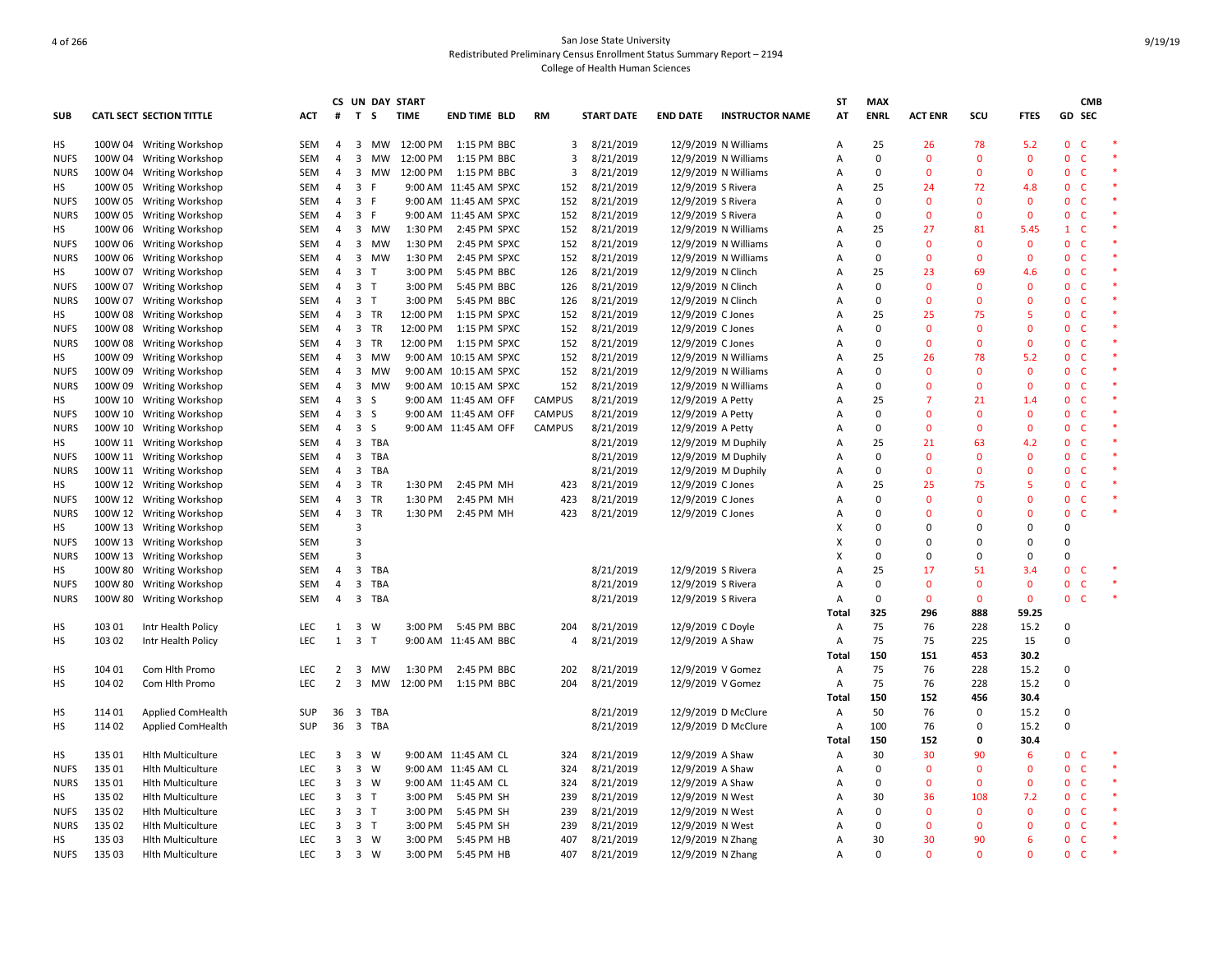|             |        |                                 |            |                |                         | CS UN DAY START |          |                      |           |     |                   |                      |                            | ST    | <b>MAX</b>  |                |              |                |                              | <b>CMB</b> |  |
|-------------|--------|---------------------------------|------------|----------------|-------------------------|-----------------|----------|----------------------|-----------|-----|-------------------|----------------------|----------------------------|-------|-------------|----------------|--------------|----------------|------------------------------|------------|--|
| <b>SUB</b>  |        | <b>CATL SECT SECTION TITTLE</b> | ACT        | #              | T S                     | <b>TIME</b>     |          | <b>END TIME BLD</b>  | <b>RM</b> |     | <b>START DATE</b> | <b>END DATE</b>      | <b>INSTRUCTOR NAME</b>     | AT    | <b>ENRL</b> | <b>ACT ENR</b> | SCU          | <b>FTES</b>    | GD SEC                       |            |  |
| <b>NURS</b> | 135 03 | <b>Hith Multiculture</b>        | <b>LEC</b> | 3              | 3 W                     |                 | 3:00 PM  | 5:45 PM HB           |           | 407 | 8/21/2019         | 12/9/2019 N Zhang    |                            | Α     | $\mathbf 0$ | $\Omega$       | $\mathbf 0$  | $\mathbf{0}$   | $\mathbf{0}$<br>$\mathsf{C}$ |            |  |
| HS          | 135 04 | <b>Hith Multiculture</b>        | LEC        | 3              | $3 \, M$                |                 |          | 9:00 AM 11:45 AM DBH |           | 225 | 8/21/2019         | 12/9/2019 A Shaw     |                            | A     | 30          | 30             | 90           | 6              | $\Omega$<br>$\mathsf{C}$     |            |  |
| <b>NUFS</b> | 135 04 | <b>Hlth Multiculture</b>        | <b>LEC</b> | 3              | 3 M                     |                 |          | 9:00 AM 11:45 AM DBH |           | 225 | 8/21/2019         | 12/9/2019 A Shaw     |                            | А     | $\Omega$    | $\Omega$       | $\Omega$     | $\mathbf 0$    | $\mathsf{C}$<br>$\mathbf 0$  |            |  |
| <b>NURS</b> | 135 04 | <b>Hith Multiculture</b>        | LEC        | 3              | $3 \, M$                |                 |          | 9:00 AM 11:45 AM DBH |           | 225 | 8/21/2019         | 12/9/2019 A Shaw     |                            | Α     | $\mathbf 0$ | $\mathbf{0}$   | $\mathbf 0$  | $\mathbf 0$    | $\mathbf 0$<br>$\mathsf{C}$  |            |  |
| HS          | 135 05 | <b>Hith Multiculture</b>        | LEC        | 3              | 3 <sub>1</sub>          |                 | 12:00 PM | 2:45 PM HB           |           | 407 | 8/21/2019         | 12/9/2019 A Shaw     |                            | A     | 30          | 29             | 87           | 5.8            | $\mathsf{C}$<br>$\mathbf{0}$ |            |  |
| <b>NUFS</b> | 135 05 | <b>Hith Multiculture</b>        | LEC        | 3              | 3 T                     |                 | 12:00 PM | 2:45 PM HB           |           | 407 | 8/21/2019         | 12/9/2019 A Shaw     |                            | A     | 0           | $\Omega$       | $\mathbf 0$  | $\mathbf 0$    | $\mathbf{0}$<br>$\mathsf{C}$ |            |  |
| <b>NURS</b> | 135 05 | <b>Hith Multiculture</b>        | <b>LEC</b> | 3              | 3 <sub>1</sub>          |                 | 12:00 PM | 2:45 PM HB           |           | 407 | 8/21/2019         | 12/9/2019 A Shaw     |                            | A     | $\Omega$    | $\Omega$       | $\mathbf{0}$ | $\mathbf 0$    | $\mathsf{C}$<br>$\mathbf{0}$ |            |  |
| HS          | 135 06 | <b>Hith Multiculture</b>        | <b>LEC</b> | 3              | 3 R                     |                 | 10:30 AM | 1:15 PM SH           |           | 312 | 8/21/2019         | 12/9/2019 H Agroia   |                            | A     | 30          | 29             | 87           | 5.8            | $\mathbf{0}$<br>$\mathsf{C}$ |            |  |
| <b>NUFS</b> | 135 06 | <b>Hith Multiculture</b>        | <b>LEC</b> | 3              | 3 R                     |                 | 10:30 AM | 1:15 PM SH           |           | 312 | 8/21/2019         | 12/9/2019 H Agroia   |                            | A     | 0           | $\Omega$       | $\mathbf 0$  | $\overline{0}$ | $\mathsf{C}$<br>$\mathbf{0}$ |            |  |
| <b>NURS</b> | 135 06 | <b>Hlth Multiculture</b>        | <b>LEC</b> | 3              | 3 R                     |                 | 10:30 AM | 1:15 PM SH           |           | 312 | 8/21/2019         | 12/9/2019 H Agroia   |                            | A     | $\Omega$    | $\Omega$       | $\mathbf 0$  | $\mathbf{0}$   | $\mathsf{C}$<br>$\mathbf{0}$ |            |  |
|             |        |                                 |            |                |                         |                 |          |                      |           |     |                   |                      |                            | Total | 180         | 184            | 552          | 36.8           |                              |            |  |
| HS          | 145 01 | Comm Mental Health              | LEC        | 3              | 3 R                     |                 | 3:00 PM  | 5:45 PM CL           |           | 117 | 8/21/2019         | 12/9/2019 R Rinck    |                            | Α     | 60          | 22             | 66           | 4.45           | $\mathbf{1}$<br>$\mathsf{C}$ |            |  |
| <b>PSYC</b> | 145 01 | Comm Mental Health              | <b>LEC</b> | 3              | 3 R                     |                 | 3:00 PM  | 5:45 PM CL           |           | 117 | 8/21/2019         | 12/9/2019 R Rinck    |                            | Α     | 0           | $\mathbf{0}$   | $\mathbf 0$  | $\mathbf 0$    | $\mathsf{C}$<br>$\mathbf{0}$ |            |  |
| SOCI        | 145 01 | Comm Mental Health              | LEC        | 3              | 3 R                     |                 | 3:00 PM  | 5:45 PM CL           |           | 117 | 8/21/2019         | 12/9/2019 R Rinck    |                            | A     | 0           | $\Omega$       | $\mathbf 0$  | $\mathbf 0$    | $\mathbf 0$<br>$\mathsf{C}$  |            |  |
|             |        |                                 |            |                |                         |                 |          |                      |           |     |                   |                      |                            | Total | 60          | 22             | 66           | 4.45           |                              |            |  |
| HS          | 158 01 | <b>Hlth Comm</b>                | <b>LEC</b> |                | $1 \quad 3 \quad T$     |                 | 3:00 PM  | 4:50 PM YUH          |           | 243 | 8/21/2019         | 12/9/2019 N Zhang    |                            | Α     | 48          | 47             | 94           | 9.4            | $\Omega$                     |            |  |
| HS          | 158 02 | <b>Hlth Comm</b>                | <b>SEM</b> | 5              | 0 <sub>T</sub>          |                 | 5:00 PM  | 5:50 PM YUH          |           | 243 | 8/21/2019         | 12/9/2019 N Zhang    |                            | Α     | 48          | 47             | 47           | $\mathbf 0$    | $\Omega$                     |            |  |
| HS          | 15803  | <b>Hlth Comm</b>                | <b>LEC</b> | $\mathbf{1}$   | 3 M                     |                 | 6:00 PM  | 7:50 PM SH           |           | 120 | 8/21/2019         | 12/9/2019 A Carter   |                            | A     | 55          | 53             | 106          | 10.6           | $\Omega$                     |            |  |
| HS          | 158 04 | <b>Hlth Comm</b>                | <b>SEM</b> | 5              | $0$ M                   |                 | 8:00 PM  | 8:50 PM SH           |           | 120 | 8/21/2019         | 12/9/2019 A Carter   |                            | A     | 55          | 53             | 53           | $\mathbf 0$    | $\Omega$                     |            |  |
| HS          | 158 05 | <b>Hlth Comm</b>                | <b>LEC</b> | $\mathbf{1}$   | 3 R                     |                 | 3:00 PM  | 4:50 PM YUH          |           | 243 | 8/21/2019         | 12/9/2019 N Zhang    |                            | A     | 48          | 47             | 94           | 9.4            | $\Omega$                     |            |  |
| HS          | 158 06 | <b>Hlth Comm</b>                | <b>SEM</b> | 5              | 0 R                     |                 | 5:00 PM  | 5:50 PM YUH          |           | 243 | 8/21/2019         | 12/9/2019 N Zhang    |                            | Α     | 48          | 47             | 47           | $\mathsf 0$    | $\Omega$                     |            |  |
|             |        |                                 |            |                |                         |                 |          |                      |           |     |                   |                      |                            | Total | 302         | 294            | 441          | 29.4           |                              |            |  |
| HS          | 15901  | <b>Hlth Prgm Planning</b>       | <b>LEC</b> | $\overline{2}$ |                         | 3 MW            | 1:30 PM  | 2:20 PM MH           |           | 322 | 8/21/2019         | 12/9/2019 F Noonis   |                            | Α     | 20          | 23             | 69           | 4.6            | $\Omega$                     |            |  |
| HS          | 159 02 | <b>Hith Prgm Planning</b>       | <b>SEM</b> | 5              |                         | 0 MW            | 2:30 PM  | 2:55 PM MH           |           | 322 | 8/21/2019         | 12/9/2019 F Noonis   |                            | Α     | 20          | 23             | 23           | 0              | $\Omega$                     |            |  |
| HS          | 15903  | <b>Hith Prgm Planning</b>       | <b>LEC</b> | 1              | $\overline{\mathbf{3}}$ | MW              | 1:30 PM  | 2:20 PM BBC          |           | 126 | 8/21/2019         |                      | 12/9/2019 A Buckner-Capone | A     | 20          | 24             | 48           | 4.8            | $\Omega$                     |            |  |
| HS          | 159 04 | <b>Hlth Prgm Planning</b>       | <b>SEM</b> | 5              | $\mathbf 0$             | <b>MW</b>       | 2:30 PM  | 2:55 PM BBC          |           | 126 | 8/21/2019         |                      | 12/9/2019 A Buckner-Capone | A     | 20          | 24             | 24           | $\mathbf 0$    | $\Omega$                     |            |  |
| HS          | 159 05 | <b>Hlth Prgm Planning</b>       | <b>LEC</b> | $\mathbf{1}$   | $\overline{\mathbf{3}}$ | MW              | 1:30 PM  | 2:20 PM CL           |           | 324 | 8/21/2019         | 12/9/2019 C Doyle    |                            | Α     | 20          | 23             | 46           | 4.6            | $\Omega$                     |            |  |
| HS          | 159 06 | <b>Hith Prgm Planning</b>       | <b>SEM</b> | 5              | 0                       | MW              | 2:30 PM  | 2:55 PM CL           |           | 324 | 8/21/2019         | 12/9/2019 C Doyle    |                            | A     | 20          | 23             | 23           | 0              | $\Omega$                     |            |  |
| HS          | 15907  | <b>Hith Prgm Planning</b>       | LEC        | $\mathbf{1}$   | $\overline{\mathbf{3}}$ | MW              | 1:30 PM  | 2:20 PM BBC          |           | 324 | 8/21/2019         | 12/9/2019 K Roe      |                            | A     | 40          | 42             | 84           | 8.4            | $\Omega$                     |            |  |
| HS          | 15908  | <b>Hith Prgm Planning</b>       | <b>SEM</b> | 5              | 0                       | MW              | 2:30 PM  | 2:55 PM BBC          |           | 324 | 8/21/2019         | 12/9/2019 K Roe      |                            | A     | 40          | 42             | 42           | 0              | 0                            |            |  |
| HS          | 15909  | <b>Hith Prgm Planning</b>       | <b>LEC</b> | $\mathbf{1}$   | $\overline{\mathbf{3}}$ | MW              | 1:30 PM  | 2:20 PM SH           |           | 346 | 8/21/2019         | 12/9/2019 H Agroia   |                            | A     | 20          | 22             | 44           | 4.4            | $\Omega$                     |            |  |
| HS          | 159 10 | <b>Hith Prgm Planning</b>       | <b>SEM</b> | 5              | $\mathbf 0$             | <b>MW</b>       | 2:30 PM  | 2:55 PM SH           |           | 346 | 8/21/2019         | 12/9/2019 H Agroia   |                            | A     | 20          | 22             | 22           | $\mathbf 0$    | $\Omega$                     |            |  |
| HS          | 159 11 | <b>Hith Prgm Planning</b>       | <b>LEC</b> |                | $\overline{3}$          |                 |          |                      |           |     |                   |                      |                            | X     | $\Omega$    | $\Omega$       | 0            | 0              | $\Omega$                     |            |  |
| HS          | 159 12 | <b>Hlth Prgm Planning</b>       | <b>SEM</b> |                | $\Omega$                |                 |          |                      |           |     |                   |                      |                            | X     | $\mathsf 0$ | $\Omega$       | $\pmb{0}$    | $\mathbf 0$    | $\Omega$                     |            |  |
|             |        |                                 |            |                |                         |                 |          |                      |           |     |                   |                      |                            | Total | 240         | 268            | 425          | 26.8           |                              |            |  |
| HS          | 16101  | Epidemiology                    | LEC        | 1              | 3 M                     |                 | 3:00 PM  | 4:50 PM BBC          |           | 126 | 8/21/2019         | 12/9/2019 R Shah     |                            | Α     | 25          | 24             | 48           | 4.8            | $\Omega$                     |            |  |
| HS          | 16102  | Epidemiology                    | <b>SEM</b> | 5              | 0 M                     |                 | 5:00 PM  | 5:50 PM BBC          |           | 126 | 8/21/2019         | 12/9/2019 R Shah     |                            | Α     | 25          | 24             | 24           | 0              | $\Omega$                     |            |  |
| HS          | 16103  | Epidemiology                    | <b>LEC</b> |                | $1 \quad 3 \quad T$     |                 | 3:00 PM  | 4:50 PM CL           |           | 324 | 8/21/2019         | 12/9/2019 D Cao      |                            | A     | 48          | 48             | 96           | 9.6            | $\Omega$                     |            |  |
| HS          | 16104  | Epidemiology                    | <b>SEM</b> | 5              | 0 <sub>T</sub>          |                 | 5:00 PM  | 5:50 PM CL           |           | 324 | 8/21/2019         | 12/9/2019 D Cao      |                            | A     | 48          | 48             | 48           | $\mathbf 0$    | $\Omega$                     |            |  |
| HS          | 161 05 | Epidemiology                    | <b>LEC</b> |                | 3                       |                 |          |                      |           |     |                   |                      |                            | x     | 0           | $\Omega$       | $\Omega$     | $\mathbf 0$    | $\Omega$                     |            |  |
| HS          | 161 06 | Epidemiology                    | <b>SEM</b> |                | $\Omega$                |                 |          |                      |           |     |                   |                      |                            | X     | $\mathbf 0$ | $\Omega$       | $\mathbf 0$  | $\mathbf 0$    | $\Omega$                     |            |  |
| HS          | 161 07 | Epidemiology                    | <b>LEC</b> |                | $1 \quad 3 \quad M$     |                 | 3:00 PM  | 4:50 PM HB           |           | 407 | 8/21/2019         | 12/9/2019 S Martin   |                            | A     | 25          | 26             | 52           | 5.2            | $\Omega$                     |            |  |
| HS          | 16108  | Epidemiology                    | <b>SEM</b> | 5              | $0$ M                   |                 | 5:00 PM  | 5:50 PM HB           |           | 407 | 8/21/2019         | 12/9/2019 S Martin   |                            | А     | 25          | 26             | 26           | $\mathbf 0$    | $\Omega$                     |            |  |
| HS          | 16109  | Epidemiology                    | LEC        | $\mathbf{1}$   | 3 W                     |                 | 3:00 PM  | 4:50 PM SPXC         |           | 152 | 8/21/2019         | 12/9/2019 R Bartlett |                            | A     | 25          | 26             | 52           | 5.2            | $\Omega$                     |            |  |
| HS          | 161 10 | Epidemiology                    | SEM        | 5              | $0 \quad W$             |                 | 5:00 PM  | 5:50 PM SPXC         |           | 152 | 8/21/2019         | 12/9/2019 R Bartlett |                            | A     | 25          | 26             | 26           | 0              | $\Omega$                     |            |  |
| HS          | 161 13 | Epidemiology                    | <b>LEC</b> | 1              | 3 TR                    |                 | 9:00 AM  | 9:50 AM MH           |           | 224 | 8/21/2019         | 12/9/2019 L Mai      |                            | Α     | 25          | 33             | 66           | 6.6            | $\Omega$                     |            |  |
| HS          | 161 14 | Epidemiology                    | <b>SEM</b> | 5              | 0 TR                    |                 |          | 9:50 AM 10:15 AM MH  |           | 224 | 8/21/2019         | 12/9/2019 L Mai      |                            | A     | 25          | 33             | 33           | $\mathbf 0$    | $\Omega$                     |            |  |
|             |        |                                 |            |                |                         |                 |          |                      |           |     |                   |                      |                            | Total | 296         | 314            | 471          | 31.4           |                              |            |  |
| HS          | 162 01 | Health Org & Admin              | <b>LEC</b> | $\overline{2}$ | 3 W                     |                 | 6:00 PM  | 8:45 PM WSQ          |           | 109 | 8/21/2019         |                      | 12/9/2019 A Santiago       | Α     | 140         | 137            | 411          | 27.4           | $\Omega$                     |            |  |
|             |        |                                 |            |                |                         |                 |          |                      |           |     |                   |                      |                            | Total | 140         | 137            | 411          | 27.4           |                              |            |  |
| HS          | 165 01 | <b>Hlth Professional</b>        | <b>LEC</b> |                | $1 \quad 3 \quad M$     |                 | 6:00 PM  | 7:50 PM WSQ          |           | 109 | 8/21/2019         | 12/9/2019 K Roe      |                            | Α     | 140         | 85             | 170          | 17             | $\Omega$                     |            |  |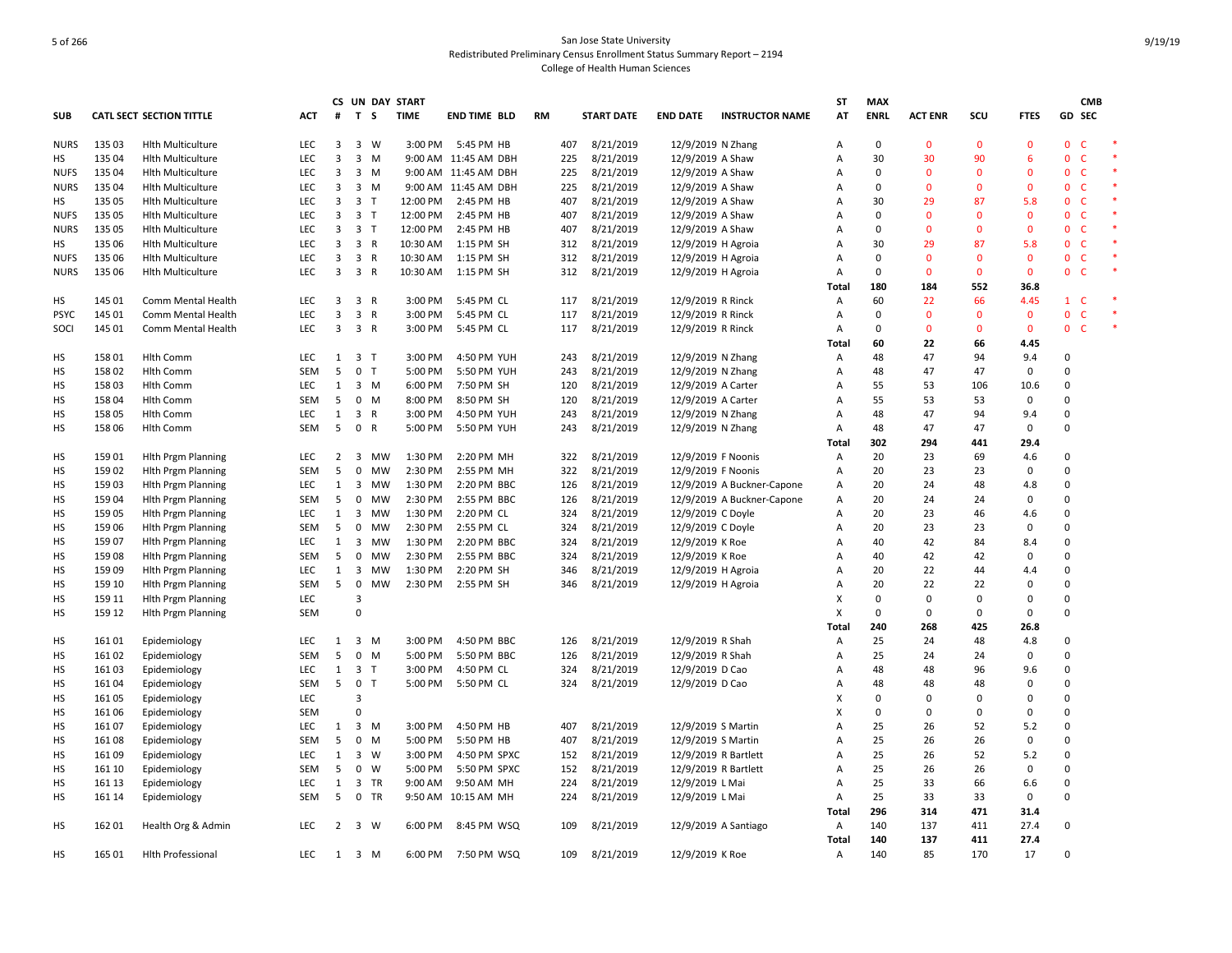|            |                |                                              |                   |                     |                         |              | CS UN DAY START |                      |    |     |                        |                                        |                            | <b>ST</b>             | <b>MAX</b>   |                     |             |                         |               | <b>CMB</b> |
|------------|----------------|----------------------------------------------|-------------------|---------------------|-------------------------|--------------|-----------------|----------------------|----|-----|------------------------|----------------------------------------|----------------------------|-----------------------|--------------|---------------------|-------------|-------------------------|---------------|------------|
| <b>SUB</b> |                | <b>CATL SECT SECTION TITTLE</b>              | <b>ACT</b>        | #                   | T S                     |              | <b>TIME</b>     | <b>END TIME BLD</b>  | RM |     | <b>START DATE</b>      | <b>END DATE</b>                        | <b>INSTRUCTOR NAME</b>     | AT                    | <b>ENRL</b>  | <b>ACT ENR</b>      | scu         | <b>FTES</b>             |               | GD SEC     |
| HS         | 165 02         | <b>Hlth Professional</b>                     | SEM               | 5                   | $\mathbf 0$             | M            | 8:00 PM         | 8:50 PM WSQ          |    | 109 | 8/21/2019              | 12/9/2019 K Roe                        |                            | A                     | 140          | 85                  | 85          | $\mathbf 0$             | $\Omega$      |            |
|            |                |                                              |                   | 5                   |                         |              |                 |                      |    |     |                        |                                        |                            | Total                 | 280          | 170                 | 255         | 17                      | $\mathbf 0$   |            |
| HS         | 166A 01        | Field Exp Sem                                | SEM               |                     | 3 F                     |              |                 | 9:00 AM 11:45 AM YUH |    | 243 | 8/21/2019              | 12/9/2019 J Jones                      |                            | $\mathsf{A}$<br>Total | 48<br>48     | 32<br>32            | 96<br>96    | 6.4<br>6.4              |               |            |
| HS         | 166B01         | Fieldwk Experience                           | SUP               |                     |                         | 36 3 TBA     |                 |                      |    |     | 8/21/2019              | 12/9/2019 J Jones                      |                            | A                     | 48           | 32                  | $\Omega$    | 6.4                     | $\Omega$      |            |
|            |                |                                              |                   |                     |                         |              |                 |                      |    |     |                        |                                        |                            | Total                 | 48           | 32                  | 0           | 6.4                     |               |            |
| HS         | 16701          | <b>Biostatistics</b>                         | <b>LEC</b>        | $\mathbf{1}$        | $\overline{\mathbf{3}}$ | TR           | 12:00 PM        | 1:15 PM SH           |    | 100 | 8/21/2019              | 12/9/2019 J Pham                       |                            | Α                     | 125          | 121                 | 242         | 24.2                    | $\mathbf 0$   |            |
| HS         | 16702          | <b>Biostatistics</b>                         | <b>SEM</b>        | 5                   | $\mathbf{0}$            | $\mathsf{R}$ | 1:30 PM         | 2:15 PM MH           |    | 321 | 8/21/2019              | 12/9/2019 J Pham                       |                            | A                     | 25           | 24                  | 24          | 0                       | $\Omega$      |            |
| HS         | 16703          | <b>Biostatistics</b>                         | SEM               | 5                   | 0 R                     |              | 2:15 PM         | 3:00 PM MH           |    | 321 | 8/21/2019              | 12/9/2019 J Pham                       |                            | Α                     | 25           | 23                  | 23          | 0                       | $\Omega$      |            |
| HS         | 167 04         | <b>Biostatistics</b>                         | SEM               | 5                   | $\mathbf 0$             | $\mathsf{T}$ | 1:30 PM         | 2:15 PM MH           |    | 321 | 8/21/2019              | 12/9/2019 J Pham                       |                            | A                     | 25           | 24                  | 24          | $\Omega$                | $\Omega$      |            |
| HS         | 16705          | <b>Biostatistics</b>                         | SEM               | 5                   | $\mathbf 0$             | T            | 2:15 PM         | 3:00 PM MH           |    | 321 | 8/21/2019              | 12/9/2019 J Pham                       |                            | A                     | 25           | 26                  | 26          | 0                       | $\mathbf 0$   |            |
| HS         | 16706          | <b>Biostatistics</b>                         | <b>SEM</b>        | 5                   | 0 R                     |              | 3:00 PM         | 3:45 PM MH           |    | 321 | 8/21/2019              | 12/9/2019 J Pham                       |                            | A                     | 25           | 24                  | 24          | 0                       | $\Omega$      |            |
|            |                |                                              |                   |                     |                         |              |                 |                      |    |     |                        |                                        |                            | Total                 | 250          | 242                 | 363         | 24.2                    |               |            |
| HS         | 17001          | <b>Hith Care Econ</b>                        | <b>LEC</b>        | $2 \quad 3$         |                         | $\top$       | 6:00 PM         | 8:45 PM CL           |    | 222 | 8/21/2019              | 12/9/2019 C Cherney                    |                            | Α                     | 55           | 43                  | 129         | 8.6                     | $\Omega$      |            |
|            |                |                                              |                   |                     |                         |              |                 |                      |    |     |                        |                                        |                            | Total                 | 55           | 43                  | 129         | 8.6                     |               |            |
| HS         | 172 01         | Contemp Env Hith                             | <b>LEC</b>        | 2                   | $\overline{\mathbf{3}}$ | <b>MW</b>    |                 | 10:30 AM 11:45 AM SH |    | 346 | 8/21/2019              | 12/9/2019 J Hartle                     |                            | Α                     | 30           | 30                  | 90          | 6                       | $\Omega$      |            |
| HS         | 172 02         | Contemp Env Hith                             | LEC               | $\overline{2}$      | $\overline{3}$          | <b>MW</b>    |                 | 9:00 AM 10:15 AM SH  |    | 346 | 8/21/2019              | 12/9/2019 C Doyle                      |                            | Α                     | 30           | 12                  | 36          | 2.4                     | $\mathbf 0$   |            |
| HS         | 172 03         | Contemp Env Hith                             | LEC               |                     | 3                       |              |                 |                      |    |     |                        |                                        |                            | X                     | $\mathbf 0$  | 0                   | 0           | $\mathbf 0$             | $\Omega$      |            |
| HS         | 17204          | Contemp Env Hlth                             | LEC               | $\overline{2}$      | 3                       | MW           | 1:30 PM         | 2:45 PM SH           |    | 315 | 8/21/2019              | 12/9/2019 J Hartle                     |                            | Α                     | 30           | 29                  | 87          | 5.8                     | $\Omega$      |            |
|            |                |                                              |                   |                     |                         |              |                 |                      |    |     |                        |                                        |                            | Total                 | 90           | 71                  | 213         | 14.2                    |               |            |
| HS         | 174 01         | Health IT                                    | LEC               | $2 \quad 3$         |                         | W            | 6:00 PM         | 8:45 PM YUH          |    | 243 | 8/21/2019              | 12/9/2019 H Martin                     |                            | A                     | 40           | 48                  | 144         | 9.6                     | 0             |            |
|            |                |                                              |                   |                     |                         |              |                 |                      |    |     |                        |                                        |                            | Total                 | 40           | 48                  | 144         | 9.6                     |               |            |
| <b>HS</b>  | 17601          | Global Health                                | LEC               |                     | 3                       |              |                 |                      |    |     |                        |                                        |                            | X                     | $\mathbf 0$  | $\mathbf 0$         | 0           | 0                       | $\mathbf 0$   |            |
| HS         | 176 02         | Global Health                                | <b>LEC</b>        |                     | $\overline{3}$          |              |                 |                      |    |     |                        |                                        |                            | X                     | $\Omega$     | 0                   | $\Omega$    | $\Omega$                | $\Omega$      |            |
|            |                |                                              |                   |                     |                         |              |                 |                      |    |     |                        |                                        |                            | Total                 | 0            | 0                   | 0           | 0                       |               |            |
| HS         | 180 02         | <b>Indiv Studies</b>                         | <b>SUP</b>        |                     |                         | 36 1 TBA     |                 |                      |    |     | 8/21/2019              | 12/9/2019 F Noonis                     |                            | Α                     | 10           | 10<br>$\mathbf 0$   | 0<br>0      | 0.666667<br>$\mathbf 0$ | 0<br>$\Omega$ |            |
| HS         | 18004          | <b>Indiv Studies</b>                         | SUP               | 36                  | $\overline{2}$          | <b>TBA</b>   |                 |                      |    |     | 8/21/2019              | 12/9/2019 V Gomez                      |                            | Α                     | 10           |                     | 0           |                         | $\mathbf 0$   |            |
| HS         | 18005          | <b>Indiv Studies</b>                         | SUP               | 36 2                | $\overline{\mathbf{3}}$ | TBA<br>TBA   |                 |                      |    |     | 8/21/2019              | 12/9/2019 M Dougan                     |                            | Α                     | 3<br>3       | 0<br>$\overline{7}$ | $\Omega$    | 0<br>1.4                | $\mathbf 0$   |            |
| HS<br>HS   | 18007<br>18008 | <b>Indiv Studies</b><br><b>Indiv Studies</b> | SUP<br><b>SUP</b> | 36<br>36 1          |                         | TBA          |                 |                      |    |     | 8/21/2019<br>8/21/2019 | 12/9/2019 V Gomez<br>12/9/2019 R Rinck |                            | Α<br>Α                | 15           | 0                   | $\Omega$    | 0                       | $\Omega$      |            |
| <b>HS</b>  | 180 09         | <b>Indiv Studies</b>                         | <b>SUP</b>        | 36 <sub>2</sub>     |                         | <b>TBA</b>   |                 |                      |    |     | 8/21/2019              | 12/9/2019                              |                            | A                     | 15           | 0                   | 0           | 0                       | $\Omega$      |            |
| HS         | 180 10         | <b>Indiv Studies</b>                         | SUP               | 36                  | 1                       | <b>TBA</b>   |                 |                      |    |     | 8/21/2019              | 12/9/2019 J Hartle                     |                            | Α                     | 12           | $\overline{2}$      | $\mathbf 0$ | 0.133333                | $\mathbf 0$   |            |
| HS         | 180 11         | <b>Indiv Studies</b>                         | <b>SUP</b>        | 36 2                |                         | TBA          |                 |                      |    |     | 8/21/2019              | 12/9/2019                              |                            | Α                     | 12           | 0                   | $\Omega$    | 0                       | $\mathbf 0$   |            |
| HS         | 180 12         | <b>Indiv Studies</b>                         | <b>SUP</b>        | 36 3                |                         | TBA          |                 |                      |    |     | 8/21/2019              | 12/9/2019 D McClure                    |                            | Α                     | 10           | $\overline{2}$      | $\Omega$    | 0.4                     | $\Omega$      |            |
| HS         | 180 13         | <b>Indiv Studies</b>                         | <b>SUP</b>        | 36                  | $\overline{4}$          | <b>TBA</b>   |                 |                      |    |     | 8/21/2019              | 12/9/2019 V Gomez                      |                            | A                     | $\mathbf 0$  | 0                   | $\Omega$    | 0                       | $\Omega$      |            |
| HS         | 180 14         | <b>Indiv Studies</b>                         | SUP               | 36                  | $\overline{\mathbf{3}}$ | TBA          |                 |                      |    |     | 8/21/2019              | 12/9/2019 D Cao                        |                            | Α                     | 5            | $\overline{2}$      | $\mathbf 0$ | 0.4                     | 0             |            |
| HS         | 180 15         | <b>Indiv Studies</b>                         | SUP               | 36                  |                         | 1 TBA        |                 |                      |    |     | 8/21/2019              | 12/9/2019 A Santiago                   |                            | Α                     | 5            | $\overline{3}$      | $\Omega$    | 0.2                     | $\mathbf 0$   |            |
|            |                |                                              |                   |                     |                         |              |                 |                      |    |     |                        |                                        |                            | Total                 | 100          | 26                  | $\mathbf 0$ | 3.2                     |               |            |
| HS         | 200 01         | <b>Contemporary Practice</b>                 | <b>LEC</b>        | 2 2 M               |                         |              | 3:00 PM         | 5:45 PM HB           |    | 408 | 8/21/2019              |                                        | 12/9/2019 A Buckner-Capone | A                     | 30           | 20                  | 40          | 3.333333                | -20           |            |
|            |                |                                              |                   |                     |                         |              |                 |                      |    |     |                        |                                        |                            | <b>Total</b>          | 30           | 20                  | 40          | 3.333333                |               |            |
| HS         | 201 01         | Groups                                       | <b>LEC</b>        | $2 \quad 2 \quad M$ |                         |              | 6:00 PM         | 8:45 PM MH           |    | 322 | 8/21/2019              | 12/9/2019 V Gomez                      |                            | $\mathsf{A}$          | 30           | 20                  | 40          | 3.333333 20             |               |            |
|            |                |                                              |                   |                     |                         |              |                 |                      |    |     |                        |                                        |                            | Total                 | 30           | 20                  | 40          | 3.333333                |               |            |
| HS         | 205A 01        | Quant Methods I                              | LEC               |                     | 3                       |              |                 |                      |    |     |                        |                                        |                            | $\mathsf{x}$          | $\mathbf 0$  | 0                   | $\mathbf 0$ | $\Omega$                | $\Omega$      |            |
| HS         | 205A 02        | Quant Methods I                              | LEC               | $2 \quad 3$         |                         | W            |                 | 3:00 PM 5:45 PM CL   |    | 238 | 8/21/2019              | 12/9/2019 M Dougan                     |                            | A                     | 30           | 16                  | 48          | 4                       | 16            |            |
|            |                |                                              |                   |                     |                         |              |                 |                      |    |     |                        |                                        |                            | Total                 | 30           | 16                  | 48          | 4                       |               |            |
| <b>HS</b>  | 26101          | Epidemiol Prin                               | LEC               |                     | 3                       |              |                 |                      |    |     |                        |                                        |                            | Χ                     | $\mathbf 0$  | $\mathbf 0$         | $\Omega$    | 0                       | $\mathbf 0$   |            |
|            |                |                                              |                   |                     |                         |              |                 |                      |    |     |                        |                                        |                            | Total                 | $\mathbf{0}$ | $\mathbf{0}$        | 0           | $\Omega$                |               |            |
| НS         | 263 01         | Prin/Skls Hlth Adm                           | SEM               | 5                   | 2 <sub>T</sub>          |              | 6:00 PM         | 8:45 PM SPXC         |    | 152 | 8/21/2019              | 12/9/2019 A Santiago                   |                            | A                     | 25           | 17                  | 34          | 2.833333                | 17            |            |
|            |                |                                              |                   |                     |                         |              |                 |                      |    |     |                        |                                        |                            | <b>Total</b>          | 25           | 17                  | 34          | 2.833333                |               |            |
| HS         | 271 01         | Theory of Pub Hith                           | SEM               |                     | 3                       |              |                 |                      |    |     |                        |                                        |                            | X                     | $\mathbf 0$  | $\mathbf 0$         | $\Omega$    | 0                       | $\mathbf 0$   |            |
| НS         | 27102          | Theory of Pub Hith                           | SEM               | 5 <sub>3</sub>      |                         | W            | 6:00 PM         | 8:45 PM BBC          |    | 225 | 8/21/2019              | 12/9/2019 M Harvey                     |                            | Α                     | 30           | 18                  | 54          | 4.5                     | 18            |            |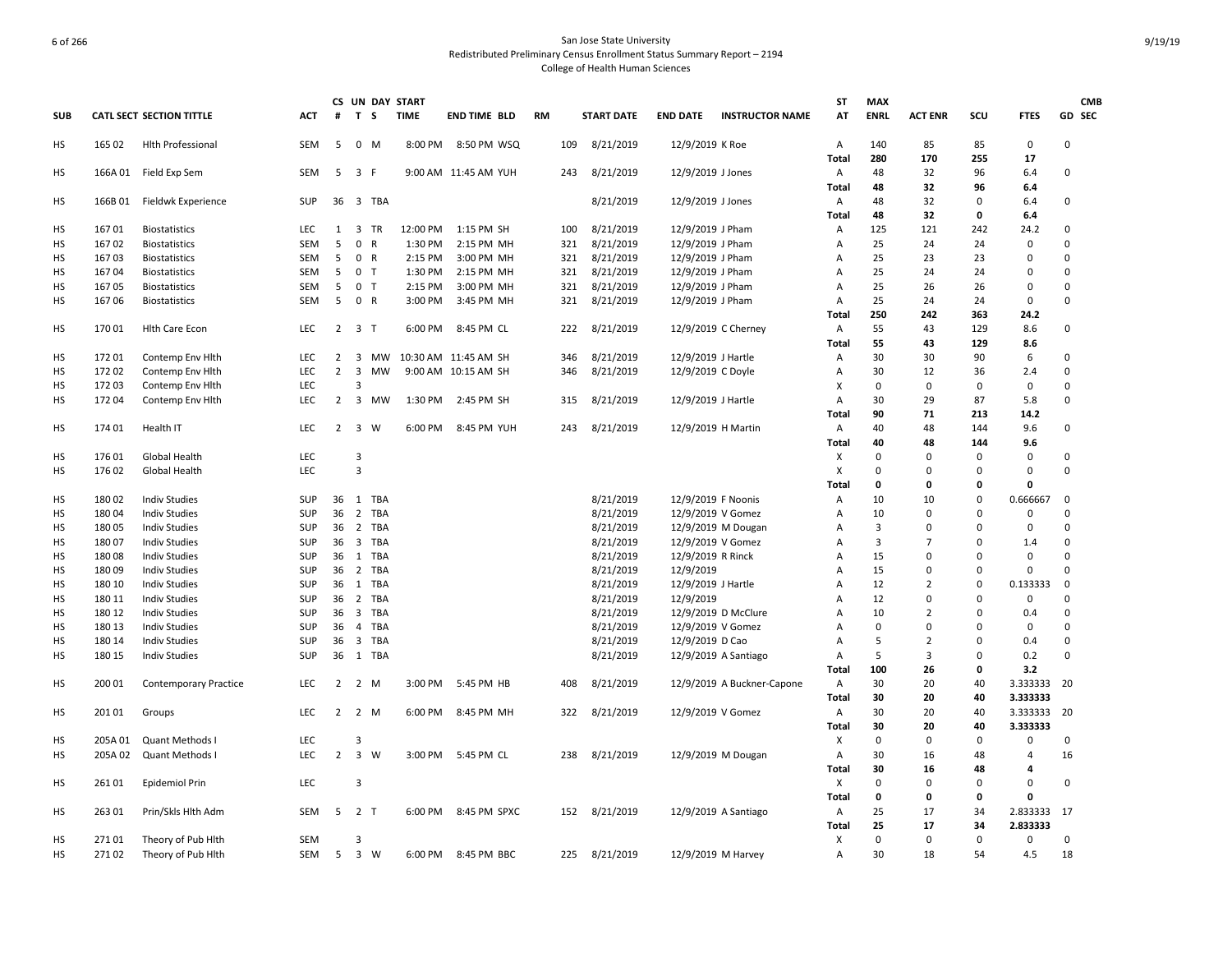|            |        |                                 |            |    |   |     | <b>CS UN DAY START</b> |                     |           |                   |                   |                              | <b>ST</b> | MAX         |                |      |             | <b>CMB</b>    |
|------------|--------|---------------------------------|------------|----|---|-----|------------------------|---------------------|-----------|-------------------|-------------------|------------------------------|-----------|-------------|----------------|------|-------------|---------------|
| <b>SUB</b> |        | <b>CATL SECT SECTION TITTLE</b> | <b>ACT</b> |    |   | -S  | <b>TIME</b>            | <b>END TIME BLD</b> | <b>RM</b> | <b>START DATE</b> | <b>END DATE</b>   | <b>INSTRUCTOR NAME</b>       | AT        | <b>ENRL</b> | <b>ACT ENR</b> | SCU  | <b>FTES</b> | <b>GD SEC</b> |
|            |        |                                 |            |    |   |     |                        |                     |           |                   |                   |                              | Total     | 30          | 18             | 54   | 4.5         |               |
| HS         | 27601  | Com Org Health Pro              | <b>SEM</b> |    | 3 |     |                        |                     |           |                   |                   |                              | x         | 0           | 0              | 0    | 0           | 0             |
| HS         | 27602  | Com Org Health Pro              | <b>SEM</b> |    |   |     |                        |                     |           |                   |                   |                              | X         | 0           | 0              | 0    | 0           | 0             |
| HS         | 27603  | Com Org Health Pro              | SEM        |    | 3 | M   | 6:00 PM                | 8:45 PM MH          | 234       | 8/21/2019         |                   | 12/9/2019 J Seavey-Hultquist | A         | 25          | 16             | 48   | 4           | 16            |
|            |        |                                 |            |    |   |     |                        |                     |           |                   |                   |                              | Total     | 25          | 16             | 48   | 4           |               |
| HS         | 291B01 | Fieldwork                       | <b>SUP</b> | 25 | 1 | TBA |                        |                     |           | 8/21/2019         | 12/9/2019 R Rinck |                              | A         | 25          | 18             | 18   | 1.5         | 18            |
|            |        |                                 |            |    |   |     |                        |                     |           |                   |                   |                              | Total     | 25          | 18             | 18   | 1.5         |               |
| <b>HS</b>  | 291P01 | Prof Dev                        | <b>SUP</b> | 23 |   | TBA |                        |                     |           | 8/21/2019         | 12/9/2019 R Rinck |                              | A         | 25          | 17             | 0    | 1.416667 17 |               |
|            |        |                                 |            |    |   |     |                        |                     |           |                   |                   |                              | Total     | 25          | 17             | 0    | 1.416667    |               |
| HS         | 295 01 | <b>Research Methodology</b>     | SEM        | 5  | 3 | W   | 6:00 PM                | 8:45 PM CL          | 218       | 8/21/2019         |                   | 12/9/2019 A Carter           | A         | 25          | 13             | 39   | 3.25        | 13            |
|            |        |                                 |            |    |   |     |                        |                     |           |                   |                   |                              | Total     | 25          | 13             | 39   | 3.25        |               |
| <b>HS</b>  | 298 01 | Spec Study                      | <b>SUP</b> |    |   |     |                        |                     |           |                   |                   |                              | x         | $\Omega$    | 0              | 0    | 0           | $\mathbf 0$   |
|            |        |                                 |            |    |   |     |                        |                     |           |                   |                   |                              | Total     | 0           | 0              | 0    | 0           |               |
|            |        |                                 |            |    |   |     |                        |                     |           |                   |                   | <b>Health Science Total</b>  |           | 3917        | 3579           | 8054 | 582.3167    |               |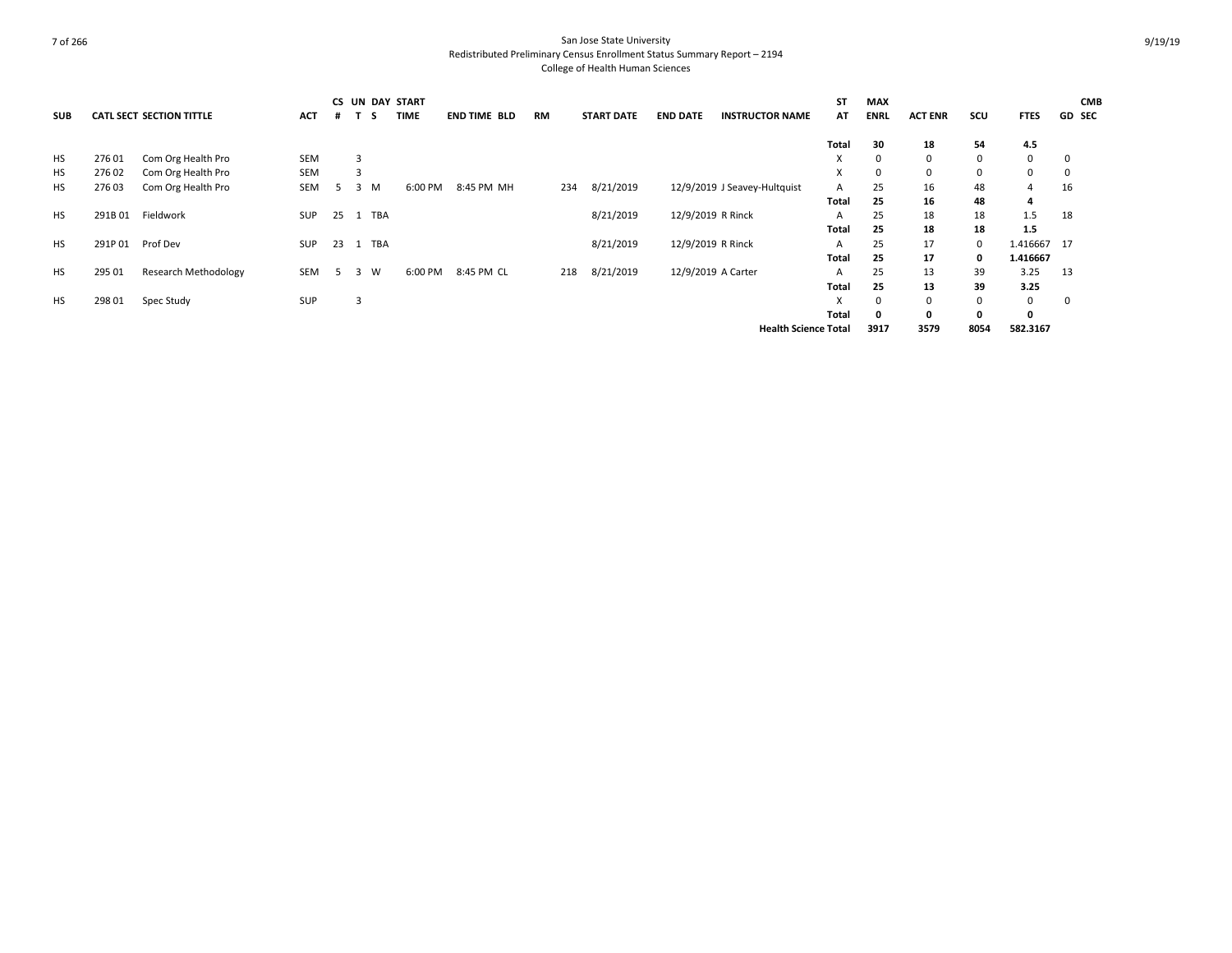|             |         |                                                  |            |                |                         |            | CS UN DAY START |                      |     |                   |                     |                        | <b>ST</b>    | <b>MAX</b>  |                |              |                |                              | <b>CMB</b> |        |
|-------------|---------|--------------------------------------------------|------------|----------------|-------------------------|------------|-----------------|----------------------|-----|-------------------|---------------------|------------------------|--------------|-------------|----------------|--------------|----------------|------------------------------|------------|--------|
| <b>SUB</b>  |         | <b>CATL SECT SECTION TITTLE</b>                  | ACT        | #              |                         | T S        | <b>TIME</b>     | <b>END TIME BLD</b>  | RM  | <b>START DATE</b> | <b>END DATE</b>     | <b>INSTRUCTOR NAME</b> | AT           | <b>ENRL</b> | <b>ACT ENR</b> | scu          | <b>FTES</b>    | GD SEC                       |            |        |
|             |         | <b>Hospitality, Tourism and Event Management</b> |            |                |                         |            |                 |                      |     |                   |                     |                        |              |             |                |              |                |                              |            |        |
| <b>HSPM</b> | 101     | Intro Hospitality                                | LEC.       | 2              | $\overline{\mathbf{3}}$ | <b>TR</b>  |                 | 9:00 AM 10:15 AM SH  | 120 | 8/21/2019         | 12/9/2019 L Shroder |                        | Α            | 60          | 37             | 111          | 7.4            | $\Omega$                     |            |        |
| <b>HSPM</b> | 180     | Intro Hospitality                                | LEC        | $\overline{2}$ | $\overline{\mathbf{3}}$ | <b>TBA</b> |                 |                      |     | 8/21/2019         | 12/9/2019 T Yen     |                        | Α            | 60          | 38             | 114          | 7.6            | $\Omega$                     |            |        |
|             |         |                                                  |            |                |                         |            |                 |                      |     |                   |                     |                        | Total        | 120         | 75             | 225          | 15             |                              |            |        |
| <b>HSPM</b> | 11 01   | <b>Restaurant Mgmt</b>                           | LEC        | 2              | 3                       | МW         | 1:30 PM         | 2:45 PM SH           | 120 | 8/21/2019         |                     | 12/9/2019 T Thompson   | Α            | 50          | 29             | 87           | 5.8            | $\mathbf 0$                  |            |        |
|             |         |                                                  |            |                |                         |            |                 |                      |     |                   |                     |                        | Total        | 50          | 29             | 87           | 5.8            |                              |            |        |
| <b>HSPM</b> | 12 01   | Cost Ctrl Hosp                                   | SEM        | 4              |                         | 3 MW       |                 | 9:00 AM 10:15 AM SH  | 120 | 8/21/2019         |                     | 12/9/2019 T Thompson   | Α            | 50          | 20             | 60           | $\overline{4}$ | $\mathbf 0$<br>C             |            |        |
| <b>NUFS</b> | 1201    | Cost Ctrl Hosp                                   | <b>SEM</b> | 4              | $\overline{3}$          | MW         |                 | 9:00 AM 10:15 AM SH  | 120 | 8/21/2019         |                     | 12/9/2019 T Thompson   | Α            | $\Omega$    | $\mathbf{0}$   | $\mathbf{0}$ | $\mathbf{0}$   | $\mathbf{0}$<br>$\mathsf{C}$ |            | $\ast$ |
|             |         |                                                  |            |                |                         |            |                 |                      |     |                   |                     |                        | Total        | 50          | 20             | 60           | 4              |                              |            |        |
| <b>HSPM</b> | 65 01   | Seminar in HSPM                                  | LEC        | $\overline{2}$ | 1 T                     |            | 3:00 PM         | 3:50 PM BBC          | 201 | 8/21/2019         | 12/9/2019 L Shroder |                        | Α            | 60          | 58             | 58           | 3.866667       | 0                            |            |        |
|             |         |                                                  |            |                |                         |            |                 |                      |     |                   |                     |                        | Total        | 60          | 58             | 58           | 3.866667       |                              |            |        |
| <b>HSPM</b> |         | 100W 01 Writing Workshop                         | SEM        | 4              | $\overline{\mathbf{3}}$ | MW         |                 | 9:00 AM 10:15 AM BBC | 225 | 8/21/2019         | 12/9/2019 K Haven   |                        | Α            | 25          | 18             | 54           | 3.6            | 0                            |            |        |
| HSPM        | 100W 80 | <b>Writing Workshop</b>                          | <b>SEM</b> | $\overline{4}$ | 3                       | <b>TBA</b> |                 |                      |     | 8/21/2019         |                     | 12/9/2019 M Modirzadeh | Α            | 25          | 25             | 75           | 5              | $\Omega$                     |            |        |
|             |         |                                                  |            |                |                         |            |                 |                      |     |                   |                     |                        | Total        | 50          | 43             | 129          | 8.6            |                              |            |        |
| <b>HSPM</b> | 101 01  | Culture & Intl Iss                               | LEC        | 2              | $\overline{\mathbf{3}}$ | TR         | 1:30 PM         | 2:45 PM BBC          | 225 | 8/21/2019         | 12/9/2019 K Haven   |                        | Α            | 40          | 15             | 45           | 3              | 0                            |            |        |
|             |         |                                                  |            |                |                         |            |                 |                      |     |                   |                     |                        | Total        | 40          | 15             | 45           | 3              |                              |            |        |
| <b>HSPM</b> | 102 01  | Hotel & Lodging Op                               | LEC        |                | 3                       |            |                 |                      |     |                   |                     |                        | х            | $\mathbf 0$ | 0              | 0            | 0              | 0                            |            |        |
| <b>HSPM</b> | 102 80  | Hotel & Lodging Op                               | LEC        | $\overline{2}$ | $\overline{\mathbf{3}}$ | <b>TBA</b> |                 |                      |     | 8/21/2019         |                     | 12/9/2019 F Memarzadeh | Α            | 40          | 39             | 117          | 7.8            | 0                            |            |        |
|             |         |                                                  |            |                |                         |            |                 |                      |     |                   |                     |                        | Total        | 40          | 39             | 117          | 7.8            |                              |            |        |
| <b>HSPM</b> | 104 80  | <b>Hospitality Mktg</b>                          | LEC        | $\overline{2}$ |                         | 3 TBA      |                 |                      |     | 8/21/2019         | 12/9/2019 Y Huang   |                        | Α            | 35          | 23             | 69           | 4.6            | $\Omega$                     |            |        |
|             |         |                                                  |            |                |                         |            |                 |                      |     |                   |                     |                        | Total        | 35          | 23             | 69           | 4.6            |                              |            |        |
| <b>HSPM</b> | 105 01  | Finance in HSPM                                  | LEC        | 2              |                         | 3 TR       |                 | 12:00 PM 1:15 PM SH  | 120 | 8/21/2019         | 12/9/2019 J Wu      |                        | Α            | 35          | 24             | 72           | 4.8            | $\mathbf 0$                  |            |        |
|             |         |                                                  |            |                |                         |            |                 |                      |     |                   |                     |                        | Total        | 35          | 24             | 72           | 4.8            |                              |            |        |
| <b>HSPM</b> | 10701   | Legal Hospitality                                | LEC        | 2              | 3                       | MW         |                 | 10:30 AM 11:45 AM SH | 120 | 8/21/2019         | 12/9/2019 J Dworak  |                        | Α            | 35          | 22             | 66           | 4.4            | $\Omega$                     |            |        |
|             |         |                                                  |            |                |                         |            |                 |                      |     |                   |                     |                        | Total        | 35          | 22             | 66           | 4.4            |                              |            |        |
| <b>HSPM</b> | 108 80  | <b>HSPM Info Sys</b>                             | <b>LEC</b> | 2              | $\overline{3}$          | TBA        |                 |                      |     | 8/21/2019         | 12/9/2019 T Yen     |                        | Α            | 35          | 31             | 93           | 6.2            | $\Omega$                     |            |        |
|             |         |                                                  |            |                |                         |            |                 |                      |     |                   |                     |                        | Total        | 35          | 31             | 93           | $6.2$          |                              |            |        |
| HSPM        | 121 01  | <b>HSPM Leadership</b>                           | LEC        | 2              | 3                       | MW         | 12:00 PM        | 1:15 PM SH           | 120 | 8/21/2019         | 12/9/2019 Y Huang   |                        | Α            | 50          | 34             | 102          | 6.8            | 0                            |            |        |
|             |         |                                                  |            |                |                         |            |                 |                      |     |                   |                     |                        | Total        | 50          | 34             | 102          | 6.8            |                              |            |        |
| <b>HSPM</b> | 130 01  | <b>Hospitality Event</b>                         | <b>LEC</b> | 2              | 3 R                     |            | 3:00 PM         | 5:45 PM BBC          | 201 | 8/21/2019         | 12/9/2019 J Gao     |                        | Α            | 40          | 19             | 57           | 3.8            | $\Omega$                     |            |        |
| <b>HSPM</b> | 13002   | <b>Hospitality Event</b>                         | <b>LEC</b> | $\overline{2}$ | $\overline{\mathbf{3}}$ | TR         | 12:00 PM        | 1:15 PM BBC          | 225 | 8/21/2019         | 12/9/2019 J Gao     |                        | Α            | 40          | 36             | 108          | 7.2            | 0                            |            |        |
|             |         |                                                  |            |                |                         |            |                 |                      |     |                   |                     |                        | Total        | 80          | 55             | 165          | 11             |                              |            |        |
| <b>HSPM</b> | 134 01  | <b>HR Management</b>                             | LEC        |                | 2 3 TR                  |            |                 | 9:00 AM 10:15 AM BBC | 225 | 8/21/2019         |                     | 12/9/2019 T Thompson   | Α            | 40          | 20             | 60           | 4.05           | 1                            |            |        |
|             |         |                                                  |            |                |                         |            |                 |                      |     |                   |                     |                        | Total        | 40          | 20             | 60           | 4.05           |                              |            |        |
| <b>HSPM</b> | 14001   | Mtg, Conv & Event                                | LEC        | $\overline{2}$ |                         | 3 TR       | 1:30 PM         | 2:45 PM SH           | 120 | 8/21/2019         | 12/9/2019 J Gao     |                        | Α            | 50          | 17             | 51           | 3.4            | 0                            |            |        |
|             |         |                                                  |            |                |                         |            |                 |                      |     |                   |                     |                        | <b>Total</b> | 50          | 17             | 51           | 3.4            |                              |            |        |
| <b>HSPM</b> | 141 01  | <b>Resort Club Mgmt</b>                          | <b>LEC</b> | $\overline{2}$ |                         | 3 M        | 3:00 PM         | 5:45 PM BBC          | 225 | 8/21/2019         |                     | 12/9/2019 T Thompson   | Α            | 40          | 31             | 93           | 6.2            | $\Omega$                     |            |        |
|             |         |                                                  |            |                |                         |            |                 |                      |     |                   |                     |                        | Total        | 40          | 31             | 93           | 6.2            |                              |            |        |
| <b>HSPM</b> | 142 01  | <b>Tradeshow Mgnt</b>                            | <b>LEC</b> |                | $\overline{3}$          |            |                 |                      |     |                   |                     |                        | X            | $\mathbf 0$ | 0              | 0            | 0              | 0                            |            |        |
|             |         |                                                  |            |                |                         |            |                 |                      |     |                   |                     |                        | Total        | 0           | 0              | 0            | 0              |                              |            |        |
| <b>HSPM</b> | 143 01  | <b>Tour Destination</b>                          | <b>LEC</b> | $\overline{2}$ | 3 W                     |            | 3:00 PM         | 5:45 PM BBC          | 225 | 8/21/2019         | 12/9/2019 D Andre   |                        | Α            | 40          | 13             | 39           | 2.6            | 0                            |            |        |
|             |         |                                                  |            |                |                         |            |                 |                      |     |                   |                     |                        | Total        | 40          | 13             | 39           | 2.6            |                              |            |        |
| <b>HSPM</b> | 148 01  | Wine Appreciation                                | <b>LEC</b> | $\overline{2}$ | 3 <sub>T</sub>          |            | 3:00 PM         | 5:45 PM SH           | 120 | 8/21/2019         |                     | 12/9/2019 A Ocegueda   | Α            | 60          | 55             | 165          | 11             | $\Omega$                     |            |        |
| <b>HSPM</b> | 148 02  | Wine Appreciation                                | LEC        | $\overline{2}$ |                         | 3 W        | 3:00 PM         | 5:45 PM SH           | 120 | 8/21/2019         |                     | 12/9/2019 A Ocegueda   | Α            | 60          | 49             | 147          | 9.8            | 0                            |            |        |
| <b>HSPM</b> | 14803   | Wine Appreciation                                | LEC        | $\overline{2}$ |                         | 3 W        | 6:00 PM         | 8:45 PM SH           | 120 | 8/21/2019         |                     | 12/9/2019 A Ocegueda   | Α            | 60          | 43             | 129          | 8.6            | 0                            |            |        |
|             |         |                                                  |            |                |                         |            |                 |                      |     |                   |                     |                        | Total        | 180         | 147            | 441          | 29.4           |                              |            |        |
| HSPM        | 149 01  | <b>Beer Appreciation</b>                         | LEC        | 2              |                         | 3 M        | 3:00 PM         | 5:45 PM SH           | 120 | 8/21/2019         | 12/9/2019 J Dworak  |                        | A            | 60          | 56             | 168          | 11.2           | $\Omega$                     |            |        |
| HSPM        | 149 02  | <b>Beer Appreciation</b>                         | LEC        | $\overline{2}$ | 3 R                     |            | 3:00 PM         | 5:45 PM SH           | 120 | 8/21/2019         | 12/9/2019 J Dworak  |                        | Α            | 60          | 53             | 159          | 10.6           | $\Omega$                     |            |        |
|             |         |                                                  |            |                |                         |            |                 |                      |     |                   |                     |                        | Total        | 120         | 109            | 327          | 21.8           |                              |            |        |
| <b>HSPM</b> | 15201   | <b>Hotel Catering</b>                            | <b>LEC</b> |                |                         | 2 3 TR     |                 | 10:30 AM 11:45 AM SH | 120 | 8/21/2019         |                     | 12/9/2019 T Thompson   | Α            | 50          | 20             | 60           | $\overline{4}$ | $\Omega$                     |            |        |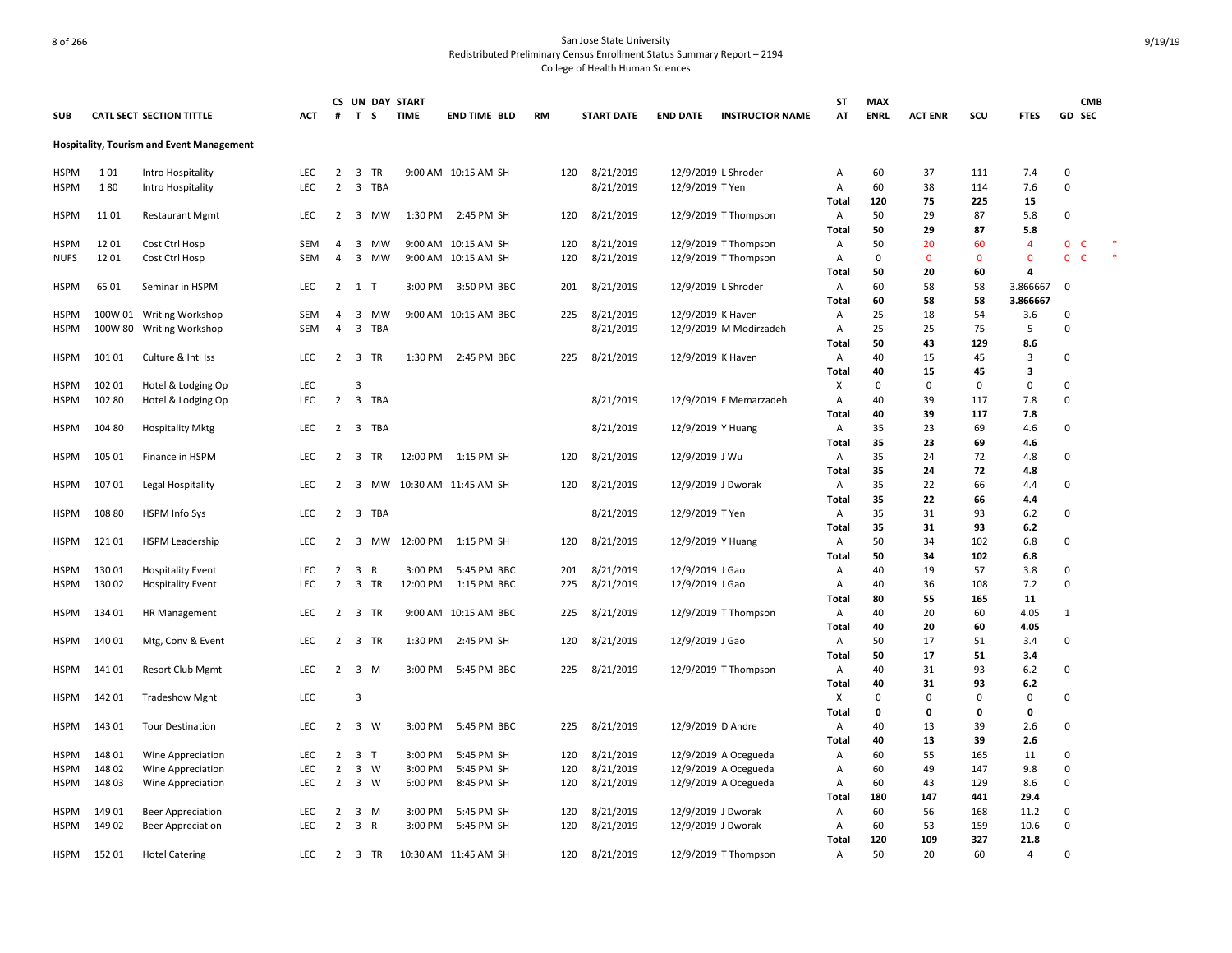|             |         |                                 |            | CS. |                         |            | UN DAY START |                     |           |                   |                 |                                                 | ST           | <b>MAX</b>  |                |      |             | <b>CMB</b>    |
|-------------|---------|---------------------------------|------------|-----|-------------------------|------------|--------------|---------------------|-----------|-------------------|-----------------|-------------------------------------------------|--------------|-------------|----------------|------|-------------|---------------|
| <b>SUB</b>  |         | <b>CATL SECT SECTION TITTLE</b> | <b>ACT</b> | #   |                         | s          | <b>TIME</b>  | <b>END TIME BLD</b> | <b>RM</b> | <b>START DATE</b> | <b>END DATE</b> | <b>INSTRUCTOR NAME</b>                          | AT           | <b>ENRL</b> | <b>ACT ENR</b> | SCU  | <b>FTES</b> | <b>GD SEC</b> |
|             |         |                                 |            |     |                         |            |              |                     |           |                   |                 |                                                 | Total        | 50          | 20             | 60   | 4           |               |
| <b>HSPM</b> | 154 01  | Revenue Management              | LEC        |     | 3                       |            |              |                     |           |                   |                 |                                                 | х            | $\Omega$    | 0              | 0    | 0           | -0            |
|             |         |                                 |            |     |                         |            |              |                     |           |                   |                 |                                                 | <b>Total</b> | O           | 0              | 0    | 0           |               |
| <b>HSPM</b> | 175 01  | Entrepreneurship                | <b>SEM</b> |     | 3                       |            |              |                     |           |                   |                 |                                                 | X            | 0           | 0              | 0    | 0           | -0            |
| HSPM        | 175 80  | Entrepreneurship                | SEM        | 4   | 3                       | <b>TBA</b> |              |                     |           | 8/21/2019         |                 | 12/9/2019 F Memarzadeh                          | A            | 40          | 28             | 84   | 5.6         | 0             |
|             |         |                                 |            |     |                         |            |              |                     |           |                   |                 |                                                 | Total        | 40          | 28             | 84   | 5.6         |               |
| <b>HSPM</b> | 17701   | <b>HSPM Service Mgnt</b>        | LEC        |     | 3                       | MW         | 12:00 PM     | 1:15 PM BBC         | 225       | 8/21/2019         |                 | 12/9/2019 B Ratcliffe                           | Α            | 40          | 18             | 54   | 3.6         | 0             |
|             |         |                                 |            |     |                         |            |              |                     |           |                   |                 |                                                 | Total        | 40          | 18             | 54   | 3.6         |               |
| <b>HSPM</b> | 180 01  | <b>Individual Studies</b>       | <b>SUP</b> | 36  | $\overline{\mathbf{3}}$ | TBA        |              |                     |           | 8/21/2019         | 12/9/2019 T Yen |                                                 | A            |             | 0              | 0    | 0           | 0             |
|             |         |                                 |            |     |                         |            |              |                     |           |                   |                 |                                                 | Total        |             | 0              | 0    | 0           |               |
| <b>HSPM</b> | 18601   | <b>Strategic Mgmt</b>           | <b>LEC</b> |     | 3                       | MW         | 1:30 PM      | 2:45 PM CL          | 310       | 8/21/2019         |                 | 12/9/2019 B Ratcliffe                           | A            | 40          | 10             | 30   |             | -0            |
|             |         |                                 |            |     |                         |            |              |                     |           |                   |                 |                                                 | Total        | 40          | 10             | 30   | 2           |               |
| HSPM        | 191A 80 | Internship Level 1              | SEM        | -5  | 2                       | <b>TBA</b> |              |                     |           | 8/21/2019         |                 | 12/9/2019 L Shroder                             | A            | 25          | 15             | 30   | 2           | 0             |
|             |         |                                 |            |     |                         |            |              |                     |           |                   |                 |                                                 | Total        | 25          | 15             | 30   | 2           |               |
| HSPM        | 191B 80 | Internship Level 2              | SEM        | 5.  | 3                       | <b>TBA</b> |              |                     |           | 8/21/2019         |                 | 12/9/2019 F Memarzadeh                          | Α            | 25          | 21             | 63   | 4.2         | -0            |
|             |         |                                 |            |     |                         |            |              |                     |           |                   |                 |                                                 | Total        | 25          | 21             | 63   | 4.2         |               |
|             |         |                                 |            |     |                         |            |              |                     |           |                   |                 | Hospitality, Tourism and Event Management Total |              | 1375        | 917            | 2620 | 174.7167    |               |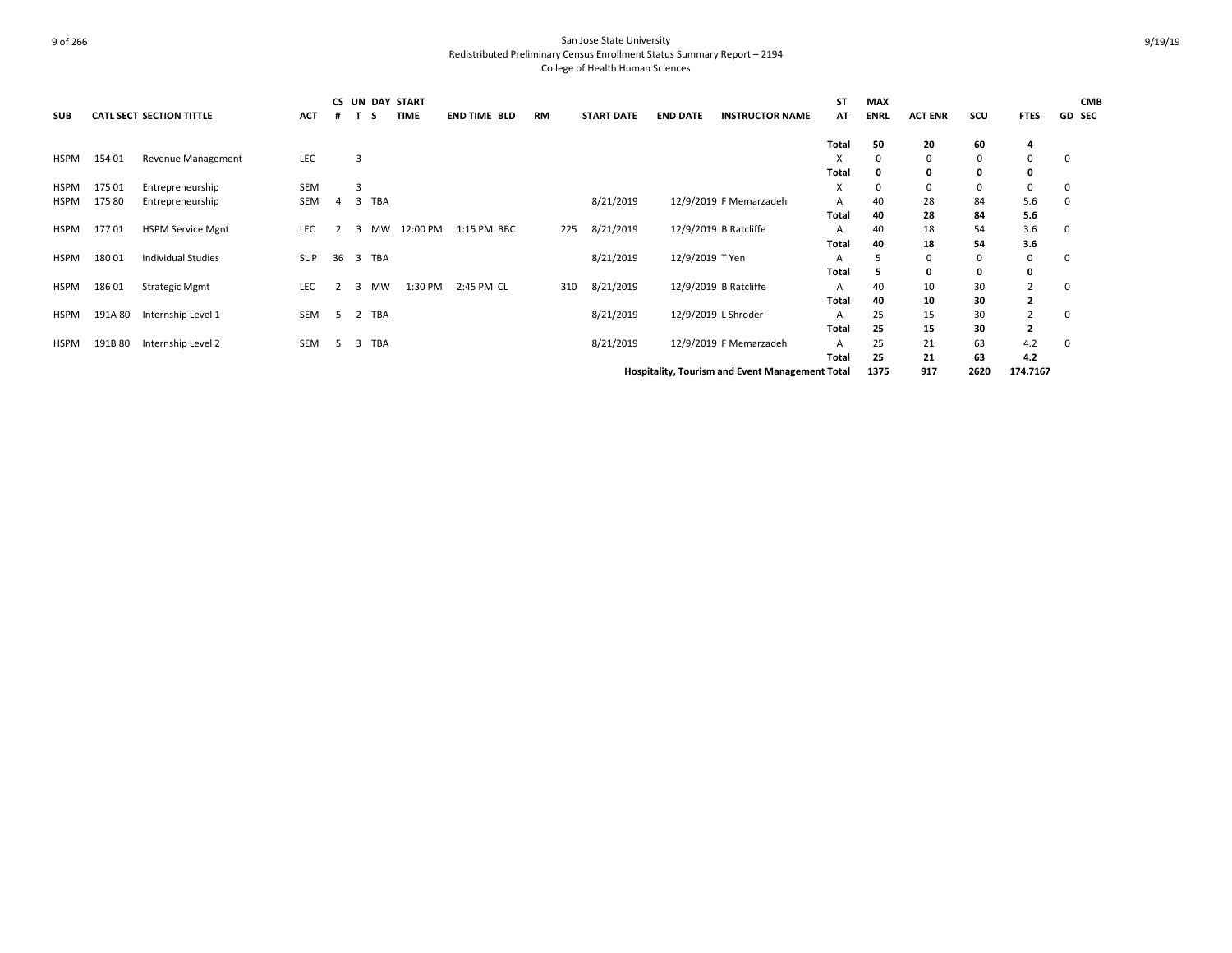|            |                        |                                 |            |                |                         | CS UN DAY START |             |                      |     |                   |                    |                            | <b>ST</b>                 | <b>MAX</b>  |                |             |                | <b>CMB</b>  |
|------------|------------------------|---------------------------------|------------|----------------|-------------------------|-----------------|-------------|----------------------|-----|-------------------|--------------------|----------------------------|---------------------------|-------------|----------------|-------------|----------------|-------------|
| <b>SUB</b> |                        | <b>CATL SECT SECTION TITTLE</b> | ACT        | #              | T S                     |                 | <b>TIME</b> | <b>END TIME BLD</b>  | RM  | <b>START DATE</b> | <b>END DATE</b>    | <b>INSTRUCTOR NAME</b>     | AT                        | <b>ENRL</b> | <b>ACT ENR</b> | SCU         | <b>FTES</b>    | GD SEC      |
|            | <b>Justice Studies</b> |                                 |            |                |                         |                 |             |                      |     |                   |                    |                            |                           |             |                |             |                |             |
| FS         | 11 01                  | Survey For Sci                  | LEC        |                | 3                       |                 |             |                      |     |                   |                    |                            | Χ                         | $\pmb{0}$   | 0              | $\mathbf 0$ | $\pmb{0}$      | 0           |
| FS         | 11 02                  | Survey For Sci                  | LEC        |                | 3                       |                 |             |                      |     |                   |                    |                            | $\boldsymbol{\mathsf{X}}$ | $\mathsf 0$ | 0              | $\Omega$    | $\mathbf 0$    | 0           |
| FS         | 11 03                  | Survey For Sci                  | <b>LEC</b> | $\overline{2}$ | 3 M                     |                 | 5:30 PM     | 8:15 PM HGH          | 122 | 8/21/2019         |                    | 12/9/2019 J Garrido        | A                         | 40          | 38             | 114         | 7.6            | 0           |
| FS         | 1104                   | Survey For Sci                  | <b>LEC</b> | $2 \quad 3$    |                         | <b>TR</b>       | 4:30 PM     | 5:45 PM MH           | 324 | 8/21/2019         |                    | 12/9/2019 M Barash         | A                         | 65          | 55             | 165         | 11             | $\Omega$    |
| FS         | 1105                   | Survey For Sci                  | LEC        |                | $\overline{3}$          |                 |             |                      |     |                   |                    |                            | X                         | $\mathbf 0$ | 0              | $\mathbf 0$ | $\mathbf 0$    | 0           |
| FS         | 1180                   | Survey For Sci                  | <b>LEC</b> | $\overline{2}$ | $\overline{\mathbf{3}}$ | TBA             |             |                      |     | 8/21/2019         | 12/9/2019 M Juno   |                            | $\overline{A}$            | 40          | 27             | 81          | 5.4            | $\Omega$    |
| FS         | 1181                   | Survey For Sci                  | LEC        | $2^{\circ}$    | 3 TBA                   |                 |             |                      |     | 8/21/2019         | 12/9/2019 S Lee    |                            | A                         | 40          | 20             | 60          | $\overline{4}$ | 0           |
|            |                        |                                 |            |                |                         |                 |             |                      |     |                   |                    |                            | Total                     | 185         | 140            | 420         | 28             |             |
| FS         | 16001                  | Spec Topics FS                  | <b>SEM</b> |                | 3                       |                 |             |                      |     |                   |                    |                            | X                         | $\mathbf 0$ | 0              | $\mathbf 0$ | $\mathbf 0$    | 0           |
| FS         | 16002                  | Spec Topics FS                  | SEM        | 5              | $\overline{\mathbf{3}}$ | $\mathsf{R}$    |             | 6:00 PM 8:45 PM HB   | 207 | 8/21/2019         |                    | 12/9/2019 R Rodriguez Vega | A                         | 35          | 8              | 24          | 1.6            | 0           |
| FS         | 16080                  | Spec Topics FS                  | <b>SEM</b> |                | 5                       |                 |             |                      |     |                   |                    |                            | Χ                         | $\mathbf 0$ | 0              | 0           | $\mathbf 0$    | 0           |
| FS         | 16081                  | Spec Topics FS                  | SEM        | 5              | 3 TBA                   |                 |             |                      |     | 8/21/2019         | 12/9/2019 S Lee    |                            | A                         | 35          | 24             | 72          | 4.8            | 0           |
|            |                        |                                 |            |                |                         |                 |             |                      |     |                   |                    |                            | Total                     | 70          | 32             | 96          | 6.4            |             |
| FS         | 161 01                 | Crime Scene Invest              | <b>LEC</b> | $\overline{2}$ | 3 M                     |                 |             | 9:00 AM 11:30 AM HB  | 207 | 8/21/2019         | 12/9/2019 S Bolton |                            | Α                         | 36          | 36             | 72          | 7.2            | 0           |
| FS         | 161 02                 | Crime Scene Invest              | LAB        | 16             | $0 \quad W$             |                 |             | 9:00 AM 11:45 AM HB  | 207 | 8/21/2019         |                    | 12/9/2019 S Bolton         | Α                         | 36          | 36             | 36          | $\mathbf 0$    | 0           |
|            |                        |                                 |            |                |                         |                 |             |                      |     |                   |                    |                            | <b>Total</b>              | 72          | 72             | 108         | 7.2            |             |
| FS         | 16201                  | <b>FS Applications</b>          | SEM        | 4              | 3 T                     |                 |             | 9:00 AM 11:15 AM HB  | 207 | 8/21/2019         | 12/9/2019 M Juno   |                            | Α                         | 36          | 34             | 68          | 6.8            | $\mathbf 0$ |
| FS         | 162 02                 | <b>FS Applications</b>          | ACT        | $7^{\circ}$    | 0 R                     |                 |             | 9:00 AM 11:30 AM HB  | 207 | 8/21/2019         | 12/9/2019 M Juno   |                            | Α                         | 36          | 34             | 34          | $\mathsf 0$    | 0           |
|            |                        |                                 |            |                |                         |                 |             |                      |     |                   |                    |                            | Total                     | 72          | 68             | 102         | 6.8            |             |
| FS         | 163 01                 | <b>Fingerprint Sci</b>          | <b>SEM</b> | 5              | 3 <sub>1</sub>          |                 | 3:00 PM     | 5:30 PM HB           | 207 | 8/21/2019         | 12/9/2019 M Juno   |                            | Α                         | 36          | 12             | 24          | 2.4            | 0           |
| FS         | 163 02                 | Fingerprint Sci                 | <b>ACT</b> | $7^{\circ}$    | 0 R                     |                 | 3:00 PM     | 5:30 PM HB           | 207 | 8/21/2019         | 12/9/2019 M Juno   |                            | $\overline{A}$            | 36          | 12             | 12          | $\mathbf 0$    | 0           |
|            |                        |                                 |            |                |                         |                 |             |                      |     |                   |                    |                            | Total                     | 72          | 24             | 36          | 2.4            |             |
| FS         | 164 01                 | Crim Scene Ev Phot              | <b>SEM</b> | 5              | 3 <sub>1</sub>          |                 | 12:00 PM    | 2:30 PM HB           | 207 | 8/21/2019         |                    | 12/9/2019 E Kwong          | Α                         | 36          | 19             | 38          | 3.8            | 0           |
| FS         | 164 02                 | Crim Scene Ev Phot              | ACT        | $7^{\circ}$    | 0 R                     |                 | 12:00 PM    | 2:30 PM HB           | 207 | 8/21/2019         |                    | 12/9/2019 E Kwong          | Α                         | 36          | 19             | 19          | 0              | 0           |
|            |                        |                                 |            |                |                         |                 |             |                      |     |                   |                    |                            | Total                     | 72          | 38             | 57          | 3.8            |             |
| FS         | 165 02                 | <b>Forensic Biometrics</b>      | LEC        |                | 3                       |                 |             |                      |     |                   |                    |                            | X                         | $\mathbf 0$ | 0              | $\Omega$    | $\pmb{0}$      | 0           |
|            |                        |                                 |            |                |                         |                 |             |                      |     |                   |                    |                            | Total                     | 0           | 0              | $\Omega$    | 0              |             |
| FS         | 166 01                 | Forensic Chem                   | <b>SEM</b> |                | $\overline{3}$          |                 |             |                      |     |                   |                    |                            | X                         | 0           | 0              | $\Omega$    | $\mathbf 0$    | 0           |
|            |                        |                                 |            |                |                         |                 |             |                      |     |                   |                    |                            | Total                     | 0           | 0              | 0           | 0              |             |
| FS         | 169 01                 | <b>FS Senior Seminar</b>        | <b>SEM</b> | 5              | $\overline{\mathbf{3}}$ | MW              | 12:00 PM    | 1:15 PM SH           | 434 | 8/21/2019         |                    | 12/9/2019 J Warren         | Α                         | 36          | 6              | 18          | 1.2            | 0           |
|            |                        |                                 |            |                |                         |                 |             |                      |     |                   |                    |                            | <b>Total</b>              | 36          | 6              | 18          | 1.2            |             |
| FS         | 170 80                 | For Sci Hum Rights              | <b>LEC</b> | 5 <sub>3</sub> |                         |                 |             |                      |     | 8/21/2019         | 12/9/2019          |                            | х                         | $\mathbf 0$ | 0              | $\Omega$    | $\mathbf 0$    | 0           |
| FS         | 17081                  | For Sci Hum Rights              | <b>LEC</b> |                | 3                       |                 |             |                      |     |                   |                    |                            | X                         | 0           | 0              | $\Omega$    | $\mathbf 0$    | 0           |
|            |                        |                                 |            |                |                         |                 |             |                      |     |                   |                    |                            | Total                     | 0           | 0              | 0           | 0              |             |
| FS         | 17101                  | <b>Forensic Crimnlogy</b>       | <b>LEC</b> | $\overline{2}$ |                         | 3 MW            | 1:30 PM     | 2:45 PM MH           | 526 | 8/21/2019         |                    | 12/9/2019 B Westlake       | Α                         | 20          | 19             | 57          | 3.8            | 0           |
|            |                        |                                 |            |                |                         |                 |             |                      |     |                   |                    |                            | Total                     | 20          | 19             | 57          | 3.8            |             |
| JS         | 10 01                  | Intro Just Stud                 | LEC        | 1              | $\overline{\mathbf{3}}$ | MW              |             | 10:30 AM 11:45 AM MH | 520 | 8/21/2019         |                    | 12/9/2019 G Woods          | Α                         | 65          | 65             | 195         | 13             | 0           |
| JS         | 10 02                  | Intro Just Stud                 | LEC        | $\mathbf{1}$   | $\overline{\mathbf{3}}$ | МW              | 12:00 PM    | 1:15 PM MH           | 523 | 8/21/2019         |                    | 12/9/2019 G Howard         | Α                         | 65          | 62             | 186         | 12.4           | 0           |
|            |                        |                                 |            |                |                         |                 |             |                      |     |                   |                    |                            | Total                     | 130         | 127            | 381         | 25.4           |             |
| JS         | 1201                   | Intro to Leg Studies            | <b>LEC</b> | $\overline{2}$ | $\overline{\mathbf{3}}$ | <b>MW</b>       |             | 9:00 AM 10:15 AM MH  | 520 | 8/21/2019         |                    | 12/9/2019 G Woods          | Α                         | 65          | 37             | 111         | 7.4            | 0           |
| JS         | 1202                   | Intro to Leg Studies            | LEC        |                | $\overline{3}$          |                 |             |                      |     |                   |                    |                            | X                         | $\mathbf 0$ | 0              | $\mathbf 0$ | $\mathbf 0$    | 0           |
|            |                        |                                 |            |                |                         |                 |             |                      |     |                   |                    |                            | Total                     | 65          | 37             | 111         | 7.4            |             |
| JS         | 1580                   | Intro Stat Justice              | LEC        | 2              | 3                       | <b>TBA</b>      |             |                      |     | 8/21/2019         |                    | 12/9/2019 M Vallerga       | Α                         | 35          | 33             | 99          | 6.6            | 0           |
|            |                        |                                 |            |                |                         |                 |             |                      |     |                   |                    |                            | Total                     | 35          | 33             | 99          | 6.6            |             |
| JS         | 25 01                  | Intro HR & Justice              | <b>LEC</b> | $\overline{2}$ | $\overline{\mathbf{3}}$ | MW              | 1:30 PM     | 2:45 PM MH           | 520 | 8/21/2019         |                    | 12/9/2019 N Birthelmer     | Α                         | 65          | 58             | 174         | 11.6           | 0           |
| JS         | 25 02                  | Intro HR & Justice              | <b>LEC</b> | $\overline{2}$ | $\overline{3}$          | F               |             | 9:30 AM 12:15 PM MH  | 523 | 8/21/2019         | 12/9/2019 K Lynch  |                            | Α                         | 35          | 34             | 102         | 6.8            | 0           |
| JS         | 25 99                  | Intro HR & Justice              | LEC        | $\overline{2}$ | 3 TBA                   |                 |             |                      |     | 8/21/2019         |                    | 12/9/2019 R Abusaad        | Α                         | 65          | 60             | 180         | 12             | 0           |
|            |                        |                                 |            |                |                         |                 |             |                      |     |                   |                    |                            | Total                     | 165         | 152            | 456         | 30.4           |             |
| JS         |                        | 100W 01 Writing Workshop        | <b>SEM</b> | 4              |                         | 3 MW            | 6:00 PM     | 7:15 PM MH           | 520 | 8/21/2019         | 12/9/2019 S Rivera |                            | Α                         | 27          | 24             | 72          | 4.8            | 0           |
|            |                        |                                 |            |                |                         |                 |             |                      |     |                   |                    |                            |                           |             |                |             |                |             |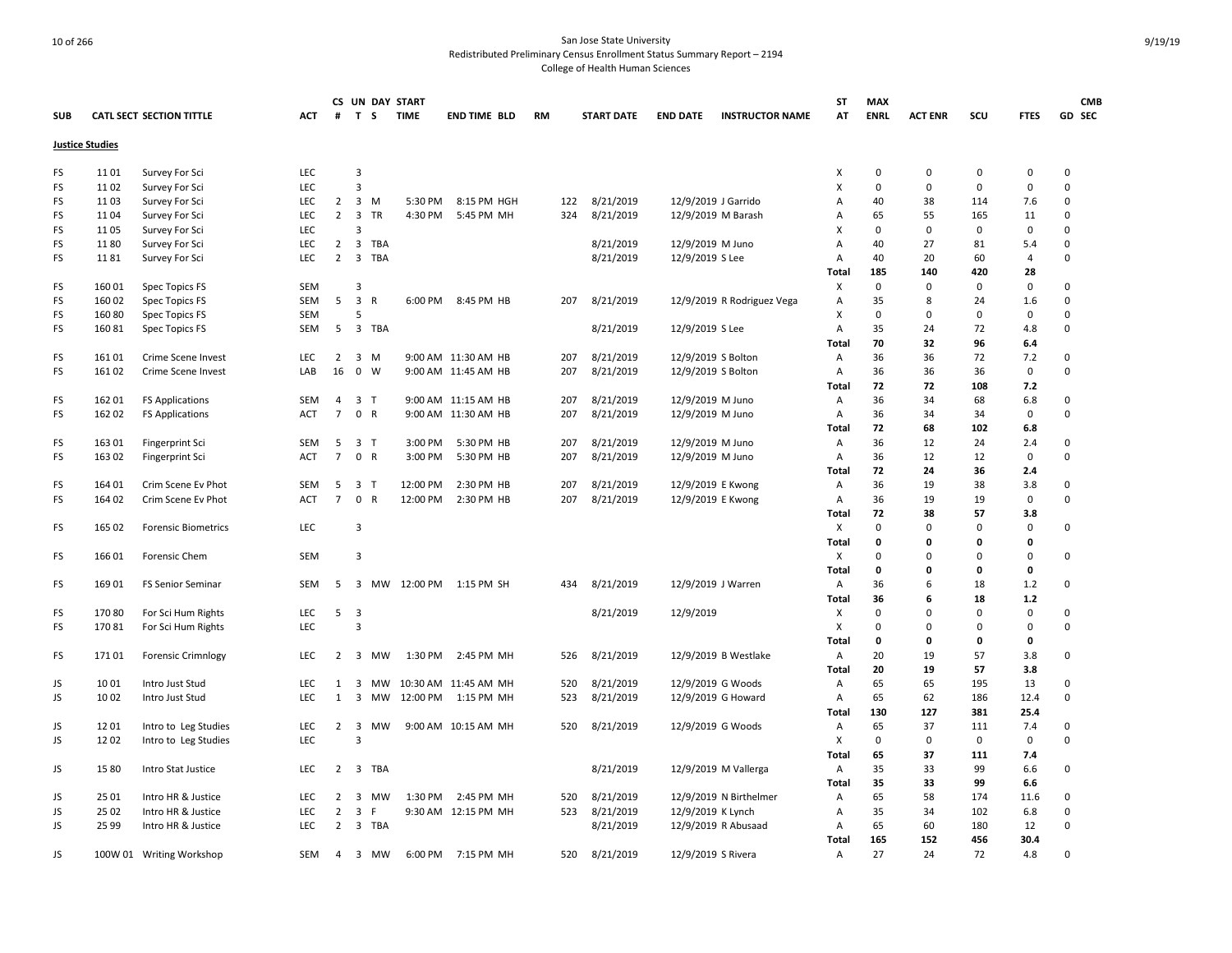|            |                 |                              |            |                |                         |            | CS UN DAY START |                      |           |     |                   |                     |                        | ST           | <b>MAX</b>        |                   |           |                    | <b>CMB</b>   |
|------------|-----------------|------------------------------|------------|----------------|-------------------------|------------|-----------------|----------------------|-----------|-----|-------------------|---------------------|------------------------|--------------|-------------------|-------------------|-----------|--------------------|--------------|
| <b>SUB</b> |                 | CATL SECT SECTION TITTLE     | ACT        | #              | T S                     |            | <b>TIME</b>     | <b>END TIME BLD</b>  | <b>RM</b> |     | <b>START DATE</b> | <b>END DATE</b>     | <b>INSTRUCTOR NAME</b> | AT           | <b>ENRL</b>       | <b>ACT ENR</b>    | SCU       | <b>FTES</b>        | GD SEC       |
| JS         |                 | 100W 02 Writing Workshop     | <b>SEM</b> | $\overline{4}$ | $\overline{\mathbf{3}}$ | - F        | 2:00 PM         | 4:45 PM MH           |           | 520 | 8/21/2019         | 12/9/2019 K Lynch   |                        | A            | 27                | 24                | 72        | 4.8                | $\Omega$     |
| JS         |                 | 100W 03 Writing Workshop     | SEM        | $\overline{4}$ |                         |            | 3 MW 12:00 PM   | 1:15 PM DBH          |           | 202 | 8/21/2019         | 12/9/2019 K Lynch   |                        | Α            | 24                | 25                | 75        | 5                  | 0            |
| JS         |                 | 100W 04 Writing Workshop     | <b>SEM</b> | $\overline{4}$ | 3                       | <b>TR</b>  |                 | 9:00 AM 10:15 AM MH  |           | 520 | 8/21/2019         |                     | 12/9/2019 H Peterson   | A            | 27                | 27                | 81        | 5.4                | $\Omega$     |
| JS         |                 | 100W 05 Writing Workshop     | SEM        | $\overline{4}$ | 3                       | TR         | 12:00 PM        | 1:15 PM ENG          |           | 301 | 8/21/2019         | 12/9/2019 M Juno    |                        | A            | 27                | 25                | 75        | 5                  | 0            |
| JS         |                 | 100W 06 Writing Workshop     | <b>SEM</b> | $\overline{4}$ | 3                       | <b>MW</b>  | 3:00 PM         | 4:15 PM IS           |           | 215 | 8/21/2019         | 12/9/2019 S Rivera  |                        | A            | 27                | 27                | 81        | 5.4                | $\Omega$     |
| JS         |                 | 100W 80 Writing Workshop     | <b>SEM</b> | $\overline{4}$ | 3                       | TBA        |                 |                      |           |     | 8/21/2019         | 12/9/2019 S Kil     |                        | A            | 27                | 20                | 60        | $\overline{4}$     | $\mathbf 0$  |
| JS         |                 | 100W 81 Writing Workshop     | SEM        | $\overline{4}$ |                         | 3 TBA      |                 |                      |           |     | 8/21/2019         | 12/9/2019 G Zamora  |                        | Α            | 27                | 18                | 54        | 3.6                | 0            |
|            |                 |                              |            |                |                         |            |                 |                      |           |     |                   |                     |                        | Total        | 213               | 190               | 570       | 38                 |              |
| JS         | 101 01          | <b>Critical Issues</b>       | <b>LEC</b> |                | 3                       |            |                 |                      |           |     |                   |                     |                        | х            | $\mathbf 0$       | 0                 | 0         | $\mathbf 0$        | 0            |
| JS         | 101 02          | <b>Critical Issues</b>       | LEC        |                | $\overline{3}$          |            |                 |                      |           |     |                   |                     |                        | х            | $\mathbf 0$       | $\mathbf 0$       | 0         | $\mathbf 0$        | 0            |
| JS         | 101 80          | <b>Critical Issues</b>       | LEC        | $2^{\circ}$    | $\overline{\mathbf{3}}$ | <b>TBA</b> |                 |                      |           |     | 8/21/2019         | 12/9/2019 L Pedroni |                        | A            | 40                | 41                | 123       | 8.2                | 0            |
| JS         | 10183           | <b>Critical Issues</b>       | LEC        | $\overline{2}$ | $\overline{\mathbf{3}}$ | TBA        |                 |                      |           |     | 8/21/2019         | 12/9/2019 S Kil     |                        | Α            | 55                | 24                | 72        | 4.8                | 0            |
|            |                 |                              |            |                |                         |            |                 |                      |           |     |                   |                     |                        | Total        | 95                | 65                | 195       | 13                 |              |
| JS         | 102 01          | Police and Society           | LEC        | 2              | 3                       | MW         | 12:00 PM        | 1:15 PM MH           |           | 520 | 8/21/2019         | 12/9/2019 G Woods   |                        | Α            | 65                | 58                | 174       | 11.6               | 0            |
| JS         | 102 02          | Police and Society           | LEC        | $\overline{2}$ | $\overline{\mathbf{3}}$ | R          | 5:30 PM         | 8:15 PM WSQ          |           | 207 | 8/21/2019         | 12/9/2019 E Sills   |                        | Α            | 125               | 50                | 150       | 10                 | 0            |
|            |                 |                              |            |                |                         |            |                 |                      |           |     |                   |                     |                        | <b>Total</b> | 190               | 108               | 324       | 21.6               |              |
| JS         | 103 01          | Courts and Society           | LEC        | $\overline{2}$ | $\overline{\mathbf{3}}$ | TR         | 3:00 PM         | 4:15 PM MH           |           | 520 | 8/21/2019         |                     | 12/9/2019 H Peterson   | Α            | 55                | 32                | 96        | 6.4                | 0            |
| JS         | 103 02          | Courts and Society           | LEC        | $\overline{2}$ | 3                       | <b>TR</b>  | 12:00 PM        | 1:15 PM MH           |           | 523 | 8/21/2019         | 12/9/2019 J Randle  |                        | А            | 55                | 44                | 132       | 8.8                | 0            |
|            |                 |                              |            |                |                         |            |                 |                      |           |     |                   |                     |                        | Total        | 110               | 76                | 228       | 15.2               |              |
| JS         | 104 01          | Penal Pol & Inst             | LEC        |                | 3                       |            |                 |                      |           |     |                   |                     |                        | X            | $\mathbf 0$       | $\mathbf 0$       | 0         | $\mathbf 0$        | $\Omega$     |
| JS.        | 104 02          | Penal Pol & Inst             | LEC        | $\overline{2}$ | $\overline{3}$          | <b>MW</b>  | 12:00 PM        | 1:15 PM BBC          |           | 108 | 8/21/2019         | 12/9/2019 D Kameda  |                        | Α            | 55                | 46                | 138       | 9.2                | 0            |
|            |                 |                              |            |                |                         |            |                 |                      |           |     |                   |                     |                        | Total        | 55                | 46                | 138       | 9.2                |              |
| JS         | 107 01          | Justice Mgmt                 | LEC        | $\overline{2}$ | 3                       | MW         | 3:00 PM         | 4:15 PM HB           |           | 106 | 8/21/2019         |                     | 12/9/2019 N Birthelmer | Α            | 55                | 40                | 120       | 8                  | 0            |
| JS         | 10780           | Justice Mgmt                 | LEC        | $\overline{2}$ | 3                       | <b>TBA</b> |                 |                      |           |     | 8/21/2019         |                     | 12/9/2019 N Birthelmer | Α            | 70                | 50                | 150       | 10.05              | $\mathbf{1}$ |
|            |                 |                              |            |                |                         |            |                 |                      |           |     |                   |                     |                        | Total        | 125               | 90                | 270       | 18.05              |              |
| JS         | 114 01          | Research Method JS           | <b>LEC</b> | $\overline{2}$ | $\overline{\mathbf{3}}$ | <b>MW</b>  | 4:30 PM         | 5:45 PM MH           |           | 523 | 8/21/2019         | 12/9/2019 D Kameda  |                        | Α            | 40                | 31                | 93        | 6.2                | 0            |
| JS         | 114 02          | Research Method JS           | <b>LEC</b> |                | $\overline{\mathbf{3}}$ |            |                 |                      |           |     |                   |                     |                        | X            | $\mathbf 0$       | $\mathbf 0$       | 0         | $\mathbf 0$        | $\mathbf 0$  |
| JS         | 114 03          | Research Method JS           | LEC        |                | $2 \quad 3$             | W          |                 | 9:00 AM 11:45 AM DBH |           | 225 | 8/21/2019         | 12/9/2019 J Randle  |                        | А            | 30                | 30                | 90        | 6                  | 0            |
| JS         | 114 80          | Research Method JS           | LEC        | $\overline{2}$ | 3                       | TBA        |                 |                      |           |     | 8/21/2019         | 12/9/2019 S Ghatak  |                        | Α            | 35                | 35                | 105       | $\overline{7}$     | $\Omega$     |
|            |                 |                              |            |                |                         |            |                 |                      |           |     |                   |                     |                        | Total        | 105               | 96                | 288       | 19.2               |              |
| JS         | 11701           | <b>QuaL Resrch Mds</b>       | <b>LEC</b> | 2              | $\overline{\mathbf{3}}$ | <b>MW</b>  | 3:00 PM         | 4:15 PM DBH          |           | 225 | 8/21/2019         | 12/9/2019 D Kameda  |                        | Α            | 30                | 32                | 96        | 6.4                | 0            |
|            |                 |                              |            |                |                         |            |                 |                      |           |     |                   |                     |                        | Total        | 30                | 32                | 96        | 6.4                |              |
| JS         | 123 01          | Terrorism & Security         | LEC        |                | $2 \quad 3$             | $\top$     | 4:30 PM         | 7:15 PM MH           |           | 520 | 8/21/2019         |                     | 12/9/2019 S Morewitz   | Α            | 40                | 39                | 117       | 7.8                | 0            |
|            |                 |                              |            |                |                         |            |                 |                      |           |     |                   |                     |                        | Total        | 40                | 39                | 117       | 7.8                |              |
| JS         | 12780           | Imm and Justice              | <b>LEC</b> | 2              | $\overline{\mathbf{3}}$ | TBA        |                 |                      |           |     | 8/21/2019         | 12/9/2019 E Tejada  |                        | Α            | 55                | 22                | 66        | 4.4                | 0            |
|            |                 |                              |            |                |                         |            |                 |                      |           |     |                   |                     |                        | Total        | 55                | 22                | 66        | 4.4                |              |
| JS.        | 12801           | Punishment, Cult and Society | <b>LEC</b> | 2              | $\overline{\mathbf{3}}$ | <b>MW</b>  |                 | 10:30 AM 11:45 AM MH |           | 523 | 8/21/2019         |                     | 12/9/2019 N Birthelmer | A            | 55                | 32                | 96        | 6.4                | $\Omega$     |
|            |                 |                              |            |                |                         |            |                 |                      |           |     |                   |                     |                        | <b>Total</b> | 55                | 32                | 96        | 6.4                |              |
| JS         | 129 80          | Intl Crime & Dev             | <b>LEC</b> | 2              | $\overline{\mathbf{3}}$ | TBA        |                 |                      |           |     | 8/21/2019         | 12/9/2019 A Martin  |                        | Α            | 55                | 43                | 129       | 8.65               | 1            |
|            |                 |                              |            |                |                         |            |                 |                      |           |     |                   |                     |                        | Total        | 55                | 43                | 129       | 8.65               |              |
| JS         | 13001           | Sex & Justice                | <b>LEC</b> |                | 2 3 TR                  |            | 3:00 PM         | 4:15 PM BBC          |           | 225 | 8/21/2019         |                     | 12/9/2019 M Vallerga   | Α            | 30                | 31                | 93        | 6.2                | 0            |
|            |                 |                              |            |                |                         |            |                 |                      |           |     |                   |                     |                        | Total        | 30                | 31                | 93        | 6.2                |              |
| JS         | 131 01          | Intervntn/Mediatn            | LEC        |                | 3                       |            |                 |                      |           |     |                   |                     |                        | X            | $\mathbf 0$       | $\mathbf 0$       | $\Omega$  | 0                  | 0            |
|            |                 |                              |            |                |                         |            |                 |                      |           |     |                   |                     |                        |              | 0                 | 0                 | 0         | 0                  |              |
|            |                 |                              |            |                |                         | <b>TR</b>  |                 |                      |           |     |                   |                     |                        | Total        |                   |                   |           |                    |              |
| JS<br>JS   | 132 01<br>13202 | Race Gender Ineglt           | LEC<br>LEC | $2 \quad 3$    | 3                       |            | 1:30 PM         | 2:45 PM CL           |           | 310 | 8/21/2019         | 12/9/2019 J DiSalvo |                        | Α<br>X       | 44<br>$\mathbf 0$ | 44<br>$\mathbf 0$ | 132<br>0  | 8.8<br>$\mathbf 0$ | 0<br>0       |
|            |                 | Race Gender Ineglt           |            |                |                         |            |                 |                      |           |     |                   |                     |                        |              | 44                |                   | 99        |                    |              |
| JS.        | 13203           | Race Gender Ineglt           | LEC        | $2 \quad 3$    |                         | TR         | 7:30 AM         | 8:45 AM SH           |           | 346 | 8/21/2019         |                     | 12/9/2019 H Peterson   | A            |                   | 33                |           | 6.6                | 0<br>0       |
| JS.        | 132 80          | Race Gender Ineglt           | LEC        | $\overline{2}$ | 3                       | TBA        |                 |                      |           |     | 8/21/2019         | 12/9/2019 J Randle  |                        | Α            | 44<br>44          | 43<br>44          | 129       | 8.6                | 0            |
| JS         | 132 81          | Race Gender Ineglt           | LEC        | $\overline{2}$ | $\overline{\mathbf{3}}$ | TBA        |                 |                      |           |     | 8/21/2019         | 12/9/2019 K Lynch   |                        | A            |                   |                   | 132       | 8.8                | $\Omega$     |
| JS         | 132 82          | Race Gender Ineglt           | <b>LEC</b> |                |                         | 2 3 TBA    |                 |                      |           |     | 8/21/2019         | 12/9/2019 M Lowell  |                        | A            | 44<br>220         | 27<br>191         | 81<br>573 | 5.4                |              |
|            |                 |                              |            |                |                         |            |                 |                      |           |     |                   |                     |                        | Total        |                   |                   |           | 38.2               |              |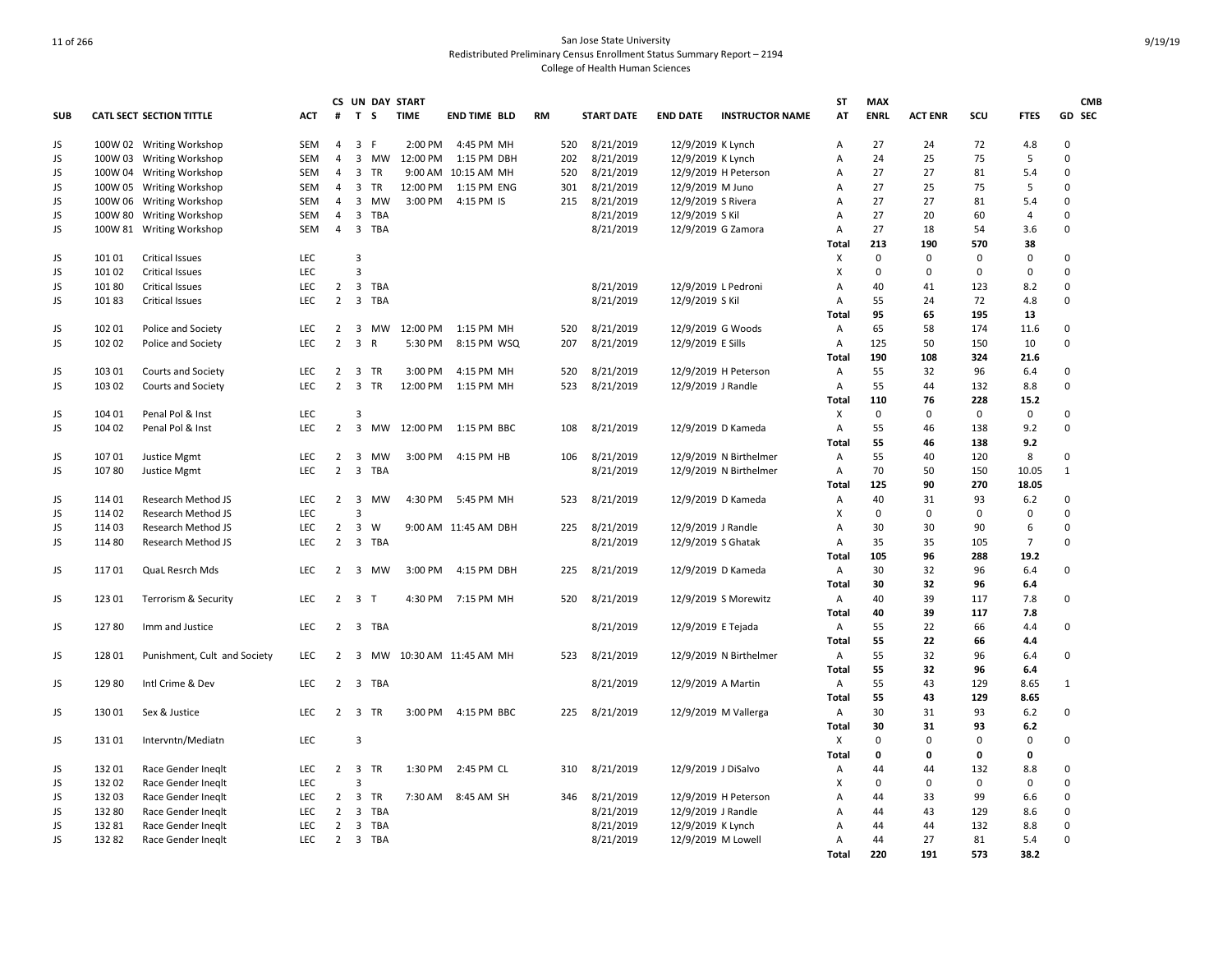|            |        |                                 |            |                |                         |            | CS UN DAY START |                      |           |     |                   |                    |                        | ST             | <b>MAX</b>  |                |             |                | <b>CMB</b>   |
|------------|--------|---------------------------------|------------|----------------|-------------------------|------------|-----------------|----------------------|-----------|-----|-------------------|--------------------|------------------------|----------------|-------------|----------------|-------------|----------------|--------------|
| <b>SUB</b> |        | <b>CATL SECT SECTION TITTLE</b> | ACT        | #              | $\mathbf{T}$            | -S         | <b>TIME</b>     | <b>END TIME BLD</b>  | <b>RM</b> |     | <b>START DATE</b> | <b>END DATE</b>    | <b>INSTRUCTOR NAME</b> | AT             | <b>ENRL</b> | <b>ACT ENR</b> | SCU         | <b>FTES</b>    | GD SEC       |
| JS         | 13680  | Fam&Comm Violence               | <b>LEC</b> | $\overline{2}$ | $\overline{3}$          | <b>TBA</b> |                 |                      |           |     | 8/21/2019         | 12/9/2019 M Lowell |                        | $\overline{A}$ | 44          | 40             | 120         | 8              | $\Omega$     |
| JS         | 13681  | Fam&Comm Violence               | <b>LEC</b> | $\overline{2}$ | $\overline{\mathbf{3}}$ | TBA        |                 |                      |           |     | 8/21/2019         |                    | 12/9/2019 S Martinek   | Α              | 44          | 44             | 132         | 8.8            | 0            |
|            |        |                                 |            |                |                         |            |                 |                      |           |     |                   |                    |                        | Total          | 88          | 84             | 252         | 16.8           |              |
| JS         | 13780  | Collaborative Response          | LEC        |                | 3                       |            |                 |                      |           |     |                   |                    |                        | х              | $\mathbf 0$ | 0              | $\Omega$    | 0              | 0            |
|            |        |                                 |            |                |                         |            |                 |                      |           |     |                   |                    |                        | Total          | 0           | 0              | 0           | 0              |              |
| JS         | 140 01 | <b>RCP</b>                      | LEC        | $2 \quad 3$    |                         | <b>TR</b>  | 3:00 PM         | 4:15 PM MH           |           | 523 | 8/21/2019         |                    | 12/9/2019 M Stevenson  | Α              | 20          | 21             | 63          | 4.2            | 0            |
| JS         | 140 02 | <b>RCP</b>                      | LEC        |                | $\mathbf{a}$            |            |                 |                      |           |     |                   |                    |                        | X              | $\mathbf 0$ | $\mathbf 0$    | $\mathbf 0$ | 0              | 0            |
|            |        |                                 |            |                |                         |            |                 |                      |           |     |                   |                    |                        | Total          | 20          | 21             | 63          | 4.2            |              |
| JS         | 141 03 | <b>RCP Representation</b>       | <b>SUP</b> |                | 36 3 TR                 |            | 1:30 PM         | 2:45 PM              |           |     | 8/21/2019         |                    | 12/9/2019 M Stevenson  | Α              | 10          | 10             | 30          | $\overline{2}$ | 0            |
|            |        |                                 |            |                |                         |            |                 |                      |           |     |                   |                    |                        | Total          | 10          | 10             | 30          | $\overline{2}$ |              |
| JS         | 14202  | <b>RCP ASCI</b>                 | SUP        |                | 3                       |            |                 |                      |           |     |                   |                    |                        | Х              | $\mathbf 0$ | 0              | $\Omega$    | $\Omega$       | 0            |
|            |        |                                 |            |                |                         |            |                 |                      |           |     |                   |                    |                        | Total          | $\mathbf 0$ | 0              | 0           | 0              |              |
| JS         | 143 01 | Evidence & Proced               | LEC        | $\overline{2}$ |                         | 3 TR       | 1:30 PM         | 2:45 PM MH           |           | 520 | 8/21/2019         |                    | 12/9/2019 H Peterson   | Α              | 55          | 25             | 75          | 5              | 0            |
|            |        |                                 |            |                |                         |            |                 |                      |           |     |                   |                    |                        | Total          | 55          | 25             | 75          | 5              |              |
| JS         | 144 01 | Criminal Law                    | <b>LEC</b> |                | 2 3 TR                  |            |                 | 10:30 AM 11:45 AM MH |           | 520 | 8/21/2019         |                    | 12/9/2019 H Peterson   | Α              | 55          | 33             | 99          | 6.6            | 0            |
|            |        |                                 |            |                |                         |            |                 |                      |           |     |                   |                    |                        | <b>Total</b>   | 55          | 33             | 99          | 6.6            |              |
| JS         | 151 01 | Crim Theory                     | LEC        |                | $2 \quad 3$             | TR         |                 | 7:30 AM 8:45 AM MH   |           | 520 | 8/21/2019         | 12/9/2019 Y Yuan   |                        | Α              | 35          | 30             | 90          | 6              | 0            |
| JS         | 15103  | Crim Theory                     | LEC        |                | 3                       |            |                 |                      |           |     |                   |                    |                        | X              | $\mathbf 0$ | 0              | 0           | $\mathbf 0$    | 0            |
| JS         | 151 80 | Crim Theory                     | LEC        | $\overline{2}$ | $\overline{\mathbf{3}}$ | <b>TBA</b> |                 |                      |           |     | 8/21/2019         | 12/9/2019 Y Yuan   |                        | A              | 55          | 34             | 102         | 6.8            | 0            |
| JS         | 15181  | Crim Theory                     | LEC        | $\overline{2}$ | $\overline{\mathbf{3}}$ | TBA        |                 |                      |           |     | 8/21/2019         |                    | 12/9/2019 N Birthelmer | $\overline{A}$ | 55          | 55             | 165         | 11             | $\Omega$     |
|            |        |                                 |            |                |                         |            |                 |                      |           |     |                   |                    |                        | Total          | 145         | 119            | 357         | 23.8           |              |
| JS         | 15201  | Juv Delinquency                 | <b>LEC</b> | $\overline{2}$ | $\overline{\mathbf{3}}$ | TR         |                 | 9:00 AM 10:15 AM MH  |           | 523 | 8/21/2019         |                    | 12/9/2019 V Montelongo | Α              | 55          | 51             | 153         | 10.2           | 0            |
| JS         | 152 02 | Juv Delinquency                 | LEC        |                | $\overline{3}$          |            |                 |                      |           |     |                   |                    |                        | X              | $\mathbf 0$ | 0              | $\mathsf 0$ | $\mathsf 0$    | 0            |
| JS         | 15203  | Juv Delinquency                 | LEC        |                | 3                       |            |                 |                      |           |     |                   |                    |                        | X              | 0           | 0              | $\Omega$    | 0              | 0            |
| JS         | 152 04 | Juv Delinquency                 | LEC        | $\overline{2}$ | 3                       | MW         | 4:30 PM         | 5:45 PM MH           |           | 324 | 8/21/2019         | 12/9/2019 S Rivera |                        | Α              | 65          | 47             | 141         | 9.4            | 0            |
| JS         | 152 80 | Juv Delinquency                 | LEC        | $\overline{2}$ | $\overline{\mathbf{3}}$ | TBA        |                 |                      |           |     | 8/21/2019         | 12/9/2019 S Rivera |                        | Α              | 65          | 64             | 192         | 12.85          | $\mathbf{1}$ |
|            |        |                                 |            |                |                         |            |                 |                      |           |     |                   |                    |                        | Total          | 185         | 162            | 486         | 32.45          |              |
| JS         | 153 01 | Crime/Life course               | LEC        |                |                         | 2 3 MW     | 4:30 PM         | 5:45 PM CL           |           | 310 | 8/21/2019         | 12/9/2019 G Woods  |                        | Α              | 60          | 11             | 33          | 2.2            | 0            |
|            |        |                                 |            |                |                         |            |                 |                      |           |     |                   |                    |                        | Total          | 60          | 11             | 33          | 2.2            |              |
| JS         | 155 01 | Victimology                     | LEC        | $\overline{2}$ | $\overline{\mathbf{3}}$ | TBA        |                 |                      |           |     | 8/21/2019         | 12/9/2019          |                        | Α              | 55          | 38             | 114         | 7.6            | 0            |
| JS         | 155 02 | Victimology                     | LEC        | $\overline{2}$ | $\overline{\mathbf{3}}$ | W          | 3:00 PM         | 5:45 PM MH           |           | 520 | 8/21/2019         |                    | 12/9/2019 S Martinek   | $\overline{A}$ | 40          | 14             | 42          | 2.8            | 0            |
|            |        |                                 |            |                |                         |            |                 |                      |           |     |                   |                    |                        | Total          | 95          | 52             | 156         | 10.4           |              |
| JS         | 15680  | Gngs, Crim & Just               | LEC        |                |                         | 2 3 TBA    |                 |                      |           |     | 8/21/2019         |                    | 12/9/2019 M Schlegel   | Α              | 55          | 54             | 162         | 10.8           | 0            |
|            |        |                                 |            |                |                         |            |                 |                      |           |     |                   |                    |                        | Total          | 55          | 54             | 162         | 10.8           |              |
| JS         | 158 01 | <b>Prison Community</b>         | <b>LEC</b> | $\overline{2}$ | $\overline{\mathbf{3}}$ | TR         | 1:30 PM         | 2:45 PM MH           |           | 523 | 8/21/2019         | 12/9/2019 J Randle |                        | Α              | 55          | 24             | 72          | 4.8            | 0            |
|            |        |                                 |            |                |                         |            |                 |                      |           |     |                   |                    |                        | Total          | 55          | 24             | 72          | 4.8            |              |
| JS         | 16180  | Intro Cybercrime                | <b>LEC</b> | 1              | $\overline{\mathbf{3}}$ | TBA        |                 |                      |           |     | 8/21/2019         |                    | 12/9/2019 D Sargent    | $\overline{A}$ | 55          | 44             | 132         | 8.8            | 0            |
|            |        |                                 |            |                |                         |            |                 |                      |           |     |                   |                    |                        | Total          | 55          | 44             | 132         | 8.8            |              |
| JS         | 17101  | HR and Justice                  | <b>LEC</b> | 2              | $\overline{\mathbf{3}}$ | <b>TR</b>  | 12:00 PM        | 1:15 PM MH           |           | 520 | 8/21/2019         | 12/9/2019 E Kinney |                        | Α              | 44          | 41             | 123         | 8.2            | 0            |
| JS         | 17102  | HR and Justice                  | LEC        |                | $\overline{3}$          |            |                 |                      |           |     |                   |                    |                        | X              | $\mathbf 0$ | 0              | 0           | 0              | 0            |
| JS         | 17180  | HR and Justice                  | LEC        | $\overline{2}$ | $\overline{\mathbf{3}}$ | TBA        |                 |                      |           |     | 8/21/2019         | 12/9/2019 S Kil    |                        | $\overline{A}$ | 44          | 12             | 36          | 2.4            | 0            |
| JS.        | 17181  | HR and Justice                  | LEC        | $\overline{2}$ | $\overline{3}$          | <b>TBA</b> |                 |                      |           |     | 8/21/2019         | 12/9/2019 E Tejada |                        | A              | 44          | 29             | 87          | 5.8            | 0            |
| JS         | 17182  | HR and Justice                  | LEC        | $\overline{2}$ | $\overline{\mathbf{3}}$ | TBA        |                 |                      |           |     | 8/21/2019         |                    | 12/9/2019 R Abusaad    | Α              | 44          | 37             | 111         | 7.4            | 0            |
| JS         | 17184  | HR and Justice                  | LEC        |                | 3                       |            |                 |                      |           |     |                   |                    |                        | х              | 0           | 0              | $\mathbf 0$ | $\pmb{0}$      | 0            |
| JS         | 17185  | HR and Justice                  | LEC        |                | 3                       |            |                 |                      |           |     |                   |                    |                        | X              | $\mathbf 0$ | 0              | 0           | 0              | 0            |
| JS.        | 17186  | HR and Justice                  | LEC        | $\overline{2}$ |                         | 3 TBA      |                 |                      |           |     | 8/21/2019         |                    | 12/9/2019 L Buckingham | Α              | 44          | 45             | 135         | 9              | 0            |
|            |        |                                 |            |                |                         |            |                 |                      |           |     |                   |                    |                        | Total          | 220         | 164            | 492         | 32.8           |              |
| JS         | 17201  | Human Trafficking               | LEC        | 2              | $\overline{\mathbf{3}}$ | МW         |                 | 9:00 AM 10:15 AM MH  |           | 523 | 8/21/2019         | 12/9/2019 K Lynch  |                        | Α              | 30          | 34             | 102         | 6.8            | 0            |
|            |        |                                 |            |                |                         |            |                 |                      |           |     |                   |                    |                        | Total          | 30          | 34             | 102         | 6.8            |              |
| JS         | 17902  | HR Pract and Sem                | <b>LEC</b> |                |                         | 2 3 MW     | 3:00 PM         | 4:15 PM SH           |           | 315 | 8/21/2019         | 12/9/2019 H Kazem  |                        | $\overline{A}$ | 20          | 12             | 36          | 2.4            | 0            |
|            |        |                                 |            |                |                         |            |                 |                      |           |     |                   |                    |                        | Total          | 20          | 12             | 36          | 2.4            |              |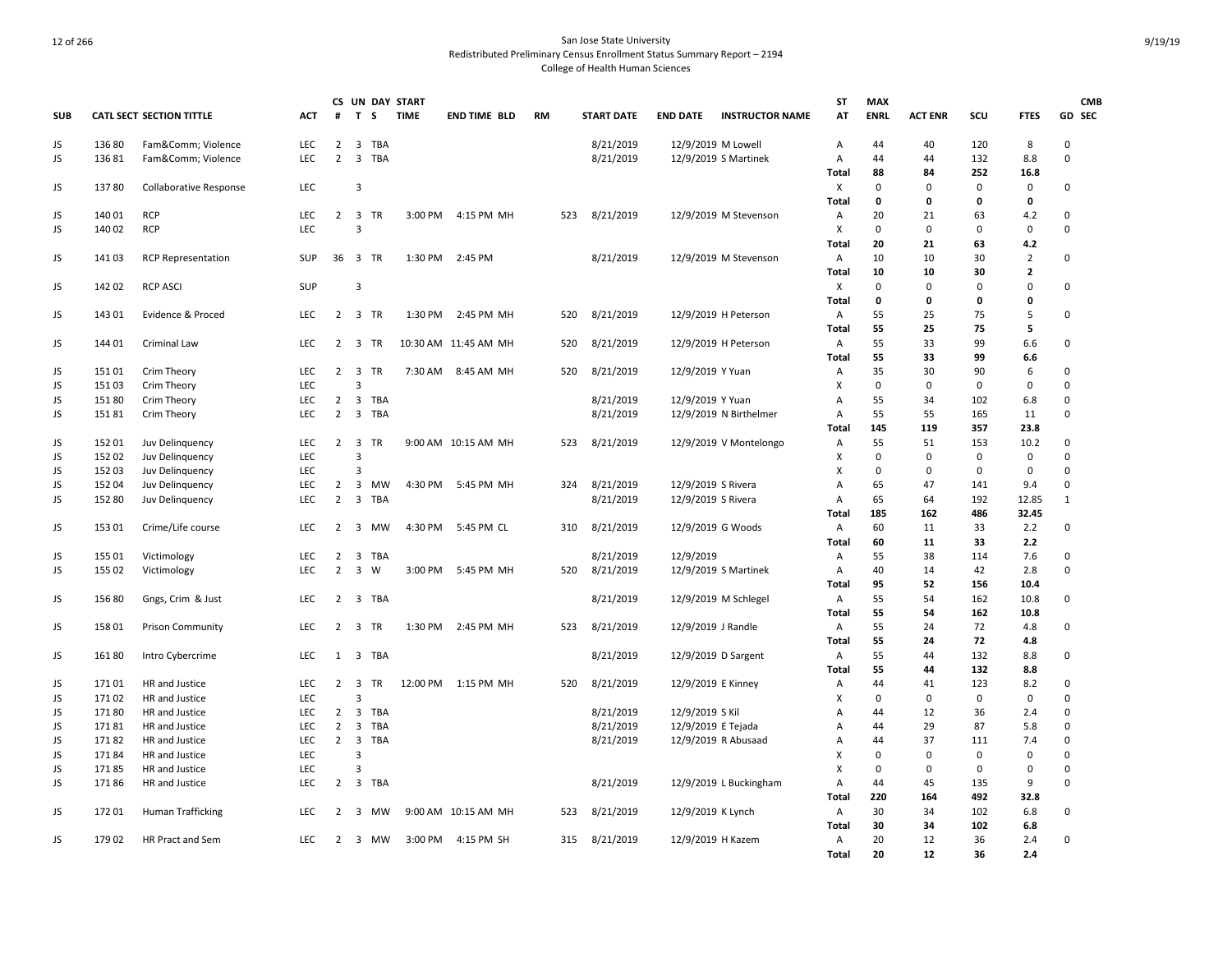|            |        |                                 |            |    |                         |            | CS UN DAY START |                     |           |                   |                    |                        | ST             | <b>MAX</b>     |                |             |                | <b>CMB</b>  |
|------------|--------|---------------------------------|------------|----|-------------------------|------------|-----------------|---------------------|-----------|-------------------|--------------------|------------------------|----------------|----------------|----------------|-------------|----------------|-------------|
| <b>SUB</b> |        | <b>CATL SECT SECTION TITTLE</b> | <b>ACT</b> | #  | T S                     |            | <b>TIME</b>     | <b>END TIME BLD</b> | <b>RM</b> | <b>START DATE</b> | <b>END DATE</b>    | <b>INSTRUCTOR NAME</b> | AT             | <b>ENRL</b>    | <b>ACT ENR</b> | SCU         | <b>FTES</b>    | GD SEC      |
| JS         | 18001  | <b>Indiv Studies</b>            | SUP        | 36 | 1                       | TBA        |                 |                     |           | 8/21/2019         |                    | 12/9/2019 A De Giorgi  | $\overline{A}$ | 5              | $\Omega$       | $\Omega$    | $\mathbf 0$    | 0           |
| JS         | 18002  | <b>Indiv Studies</b>            | SUP        | 36 | $\overline{2}$          | TBA        |                 |                     |           | 8/21/2019         |                    | 12/9/2019 A De Giorgi  | $\overline{A}$ | 5              | $\Omega$       | $\Omega$    | $\Omega$       | $\Omega$    |
| JS         | 18003  | <b>Indiv Studies</b>            | SUP        | 36 | 3 TBA                   |            |                 |                     |           | 8/21/2019         |                    | 12/9/2019 A De Giorgi  | Α              | 5              | 5              | $\Omega$    | 1              | 0           |
|            |        |                                 |            |    |                         |            |                 |                     |           |                   |                    |                        | Total          | 15             | 5              | $\Omega$    | 1              |             |
| JS         | 18101  | Internship in JS                | <b>SUP</b> | 36 | $\overline{\mathbf{3}}$ | TBA        |                 |                     |           | 8/21/2019         |                    | 12/9/2019 A De Giorgi  | Α              | 10             | 6              | 0           | 1.2            | 0           |
| JS         | 18102  | Internship in JS                | SUP        | 36 | 6                       | TBA        |                 |                     |           | 8/21/2019         | 12/9/2019 E Kinney |                        | A              | $\overline{2}$ | $\Omega$       | $\Omega$    | $\mathbf 0$    | 0           |
| JS         | 18103  | Internship in JS                | <b>SUP</b> |    | 3                       |            |                 |                     |           |                   |                    |                        | X              | $\mathbf 0$    | $\Omega$       | $\Omega$    | $\Omega$       | $\Omega$    |
| JS         | 18104  | Internship in JS                | <b>SUP</b> | 36 | 6                       | TBA        |                 |                     |           | 8/21/2019         |                    | 12/9/2019 A De Giorgi  | $\overline{A}$ | $\overline{2}$ | $\Omega$       | $\Omega$    | $\Omega$       | 0           |
| JS         | 18105  | Internship in JS                | SUP        | 36 | $\overline{\mathbf{3}}$ | <b>TBA</b> |                 |                     |           | 8/21/2019         | 12/9/2019 J Warren |                        | $\overline{A}$ | 10             | 5              | $\Omega$    | $\mathbf{1}$   | $\Omega$    |
| JS.        | 18106  | Internship in JS                | SUP        | 36 | 6                       | TBA        |                 |                     |           | 8/21/2019         | 12/9/2019 J Warren |                        | $\overline{A}$ | $\overline{2}$ | $\Omega$       | $\Omega$    | $\mathbf 0$    | $\mathbf 0$ |
| JS         | 18109  | Internship in JS                | SUP        | 36 | 3 TBA                   |            |                 |                     |           | 8/21/2019         |                    | 12/9/2019 B Westlake   | A              | 10             | $\overline{7}$ | $\Omega$    | 1.4            | 0           |
| JS         | 181 10 | Internship in JS                | SUP        | 36 | 6                       | TBA        |                 |                     |           | 8/21/2019         |                    | 12/9/2019 B Westlake   | $\overline{A}$ | $\overline{2}$ | $\mathbf{1}$   | $\Omega$    | 0.4            | $\mathbf 0$ |
| JS         | 181 11 | Internship in JS                | SUP        | 36 | 6                       | TBA        |                 |                     |           | 8/21/2019         |                    | 12/9/2019 J Halushka   | A              | $\overline{2}$ | $\Omega$       | $\Omega$    | $\mathbf 0$    | 0           |
| JS         | 181 13 | Internship in JS                | SUP        | 36 | $\overline{\mathbf{3}}$ | TBA        |                 |                     |           | 8/21/2019         | 12/9/2019 Y Yuan   |                        | A              | 10             | 5              | $\Omega$    | $1\,$          | 0           |
| JS         | 181 14 | Internship in JS                | <b>SUP</b> | 36 |                         | 6 TBA      |                 |                     |           | 8/21/2019         | 12/9/2019 Y Yuan   |                        | A              | 5              | 0              | $\Omega$    | 0              | 0           |
| JS         | 181 15 | Internship in JS                | SUP        | 36 | 3 TBA                   |            |                 |                     |           | 8/21/2019         | 12/9/2019 M Barash |                        | A              | 10             | 4              | $\Omega$    | 0.8            | 0           |
| JS.        | 181 16 | Internship in JS                | SUP        | 36 | 6                       | <b>TBA</b> |                 |                     |           | 8/21/2019         |                    | 12/9/2019 G Howard     | $\overline{A}$ | $\overline{2}$ | $\Omega$       | $\Omega$    | 0              | 0           |
| JS         | 181 17 | Internship in JS                | <b>SUP</b> | 36 | $\overline{\mathbf{3}}$ | TBA        |                 |                     |           | 8/21/2019         | 12/9/2019 E Kinney |                        | $\overline{A}$ | 10             | 5              | $\Omega$    | $\mathbf{1}$   | $\Omega$    |
| JS.        | 181 18 | Internship in JS                | SUP        | 36 | $\overline{\mathbf{3}}$ | TBA        |                 |                     |           | 8/21/2019         | 12/9/2019 G Howard |                        | A              | 10             | $\overline{7}$ | $\Omega$    | 1.4            | 0           |
| JS         | 181 19 | Internship in JS                | SUP        | 36 | 6                       | TBA        |                 |                     |           | 8/21/2019         | 12/9/2019 M Barash |                        | A              | 10             | $\Omega$       | $\Omega$    | 0              | 0           |
| JS         | 181 20 | Internship in JS                | <b>SUP</b> | 36 | 3 TBA                   |            |                 |                     |           | 8/21/2019         |                    | 12/9/2019 J Halushka   | A              | 10             | 5              | $\Omega$    | $\mathbf{1}$   | $\Omega$    |
| JS         | 181 21 | Internship in JS                | <b>SUP</b> | 36 | 6                       | TBA        |                 |                     |           | 8/21/2019         | 12/9/2019 S Bolton |                        | A              | $\overline{2}$ | $\Omega$       | $\Omega$    | $\mathbf 0$    | 0           |
| JS         | 18180  | Internship in JS                | <b>SUP</b> | 36 | $\overline{3}$          | <b>TBA</b> |                 |                     |           | 8/21/2019         | 12/9/2019 S Kil    |                        | A              | 10             | $\overline{4}$ | $\Omega$    | 0.8            | 0           |
| JS         | 18181  | Internship in JS                | SUP        | 36 | 6                       | TBA        |                 |                     |           | 8/21/2019         | 12/9/2019 S Kil    |                        | Α              | $\overline{2}$ | 0              | $\Omega$    | $\mathbf 0$    | 0           |
|            |        |                                 |            |    |                         |            |                 |                     |           |                   |                    |                        | Total          | 121            | 49             | 0           | 10             |             |
| JS         | 18301  | Ethics in Criminal Justice      | LEC        |    | 3                       |            |                 |                     |           |                   |                    |                        | Х              | $\mathbf 0$    | 0              | $\Omega$    | $\mathbf 0$    | 0           |
|            |        |                                 |            |    |                         |            |                 |                     |           |                   |                    |                        | Total          | $\mathbf 0$    | 0              | 0           | 0              |             |
| JS         | 18401  | <b>Directed Reading</b>         | <b>SUP</b> | 36 | 1                       | TBA        |                 |                     |           | 8/21/2019         |                    | 12/9/2019 A De Giorgi  | Α              | 5              | $\Omega$       | $\Omega$    | $\Omega$       | 0           |
| JS         | 18402  | <b>Directed Reading</b>         | <b>SUP</b> | 36 | 2 TBA                   |            |                 |                     |           | 8/21/2019         |                    | 12/9/2019 A De Giorgi  | Α              | 5              | $\Omega$       | $\Omega$    | 0              | 0           |
| JS         | 184 03 | <b>Directed Reading</b>         | <b>SUP</b> | 36 | 3 TBA                   |            |                 |                     |           | 8/21/2019         | 12/9/2019 S Bolton |                        | A              | 5              | $\overline{7}$ | $\Omega$    | 1.4            | 0           |
| JS         | 184 04 | <b>Directed Reading</b>         | SUP        |    | 36 1 TBA                |            |                 |                     |           | 8/21/2019         |                    | 12/9/2019 A De Giorgi  | Α              | 5              | $\Omega$       | $\mathbf 0$ | $\mathbf 0$    | 0           |
|            |        |                                 |            |    |                         |            |                 |                     |           |                   |                    |                        | Total          | 20             | $\overline{7}$ | 0           | 1.4            |             |
| JS         | 185 01 | <b>Special Topics</b>           | LEC        |    | $\overline{3}$          |            |                 |                     |           |                   |                    |                        | X              | $\mathbf 0$    | $\mathbf 0$    | $\Omega$    | 0              | 0           |
| JS         | 185 02 | <b>Special Topics</b>           | LEC        | 3  | $\overline{\mathbf{3}}$ | TR         | 3:00 PM         | 4:15 PM SH          | 313       | 8/21/2019         |                    | 12/9/2019 S Morewitz   | Α              | 25             | 24             | 72          | 4.8            | 0           |
| JS         | 185 81 | <b>Special Topics</b>           | LEC        | 3  | $\overline{\mathbf{3}}$ | TBA        |                 |                     |           | 8/21/2019         |                    | 12/9/2019 M Schlegel   | A              | 55             | 52             | 156         | 10.4           | 0           |
|            |        |                                 |            |    |                         |            |                 |                     |           |                   |                    |                        | Total          | 80             | 76             | 228         | 15.2           |             |
| JS         | 189 01 | Sen Sem Cont Prob               | <b>SEM</b> | 5  | 3                       | MW         | 6:00 PM         | 7:15 PM MH          | 523       | 8/21/2019         | 12/9/2019 G Woods  |                        | Α              | 27             | 13             | 39          | 2.6            | 0           |
| JS         | 18902  | Sen Sem Cont Prob               | <b>SEM</b> |    | 3                       |            |                 |                     |           |                   |                    |                        | X              | $\mathbf 0$    | $\mathbf 0$    | 0           | 0              | 0           |
| JS         | 189 03 | Sen Sem Cont Prob               | <b>SEM</b> | 5  | $\overline{\mathbf{3}}$ | <b>TR</b>  | 1:30 PM         | 2:45 PM DBH         | 202       | 8/21/2019         | 12/9/2019 M Barash |                        | A              | 24             | 11             | 33          | 2.2            | 0           |
| JS         | 18904  | Sen Sem Cont Prob               | <b>SEM</b> | 5  | $\overline{3}$          | <b>MW</b>  |                 | 9:00 AM 10:15 AM MH | 526       | 8/21/2019         |                    | 12/9/2019 D Kameda     | $\overline{A}$ | 20             | 9              | 27          | 1.8            | 0           |
| JS         | 18980  | Sen Sem Cont Prob               | <b>SEM</b> | 5  | $\overline{\mathbf{3}}$ | TBA        |                 |                     |           | 8/21/2019         | 12/9/2019 J Warren |                        | $\overline{A}$ | 24             | 18             | 54          | 3.6            | 0           |
|            |        |                                 |            |    |                         |            |                 |                     |           |                   |                    |                        | Total          | 95             | 51             | 153         | 10.2           |             |
| JS         | 196 01 | Guns and the Law                | LEC        |    | $\overline{3}$          |            |                 |                     |           |                   |                    |                        | X              | $\mathbf 0$    | 0              | $\Omega$    | 0              | $\Omega$    |
|            |        |                                 |            |    |                         |            |                 |                     |           |                   |                    |                        | Total          | 0              | 0              | 0           | 0              |             |
| JS         | 201 01 | Just-Soc-Theory                 | <b>SEM</b> | 5  | $\overline{\mathbf{3}}$ | W          | 4:30 PM         | 7:15 PM MH          | 526       | 8/21/2019         |                    | 12/9/2019 A De Giorgi  | Α              | 20             | 16             | 48          | $\overline{a}$ | 16          |
|            |        |                                 |            |    |                         |            |                 |                     |           |                   |                    |                        | Total          | 20             | 16             | 48          | 4              |             |
| JS         | 202 01 | Surv-Res-Methods                | <b>SEM</b> |    | 3                       |            |                 |                     |           |                   |                    |                        | x              | $\mathbf 0$    | 0              | 0           | 0              | 0           |
| JS         | 202 02 | Surv-Res-Methods                | <b>SEM</b> | 5  | $\overline{\mathbf{3}}$ | $\top$     | 4:30 PM         | 7:15 PM MH          | 526       | 8/21/2019         | 12/9/2019 S Ghatak |                        | Α              | 20             | 18             | 54          | 4.5            | 18          |
|            |        |                                 |            |    |                         |            |                 |                     |           |                   |                    |                        | Total          | 20             | 18             | 54          | 4.5            |             |
| JS         | 20701  | Sem Qual Rsc                    | <b>SEM</b> | 5  | 3 R                     |            | 4:30 PM         | 7:15 PM MH          | 526       | 8/21/2019         |                    | 12/9/2019 J Halushka   | $\overline{A}$ | 20             | 8              | 24          | $\overline{2}$ | 8           |
|            |        |                                 |            |    |                         |            |                 |                     |           |                   |                    |                        | <b>Total</b>   | 20             | R              | 24          | $\overline{2}$ |             |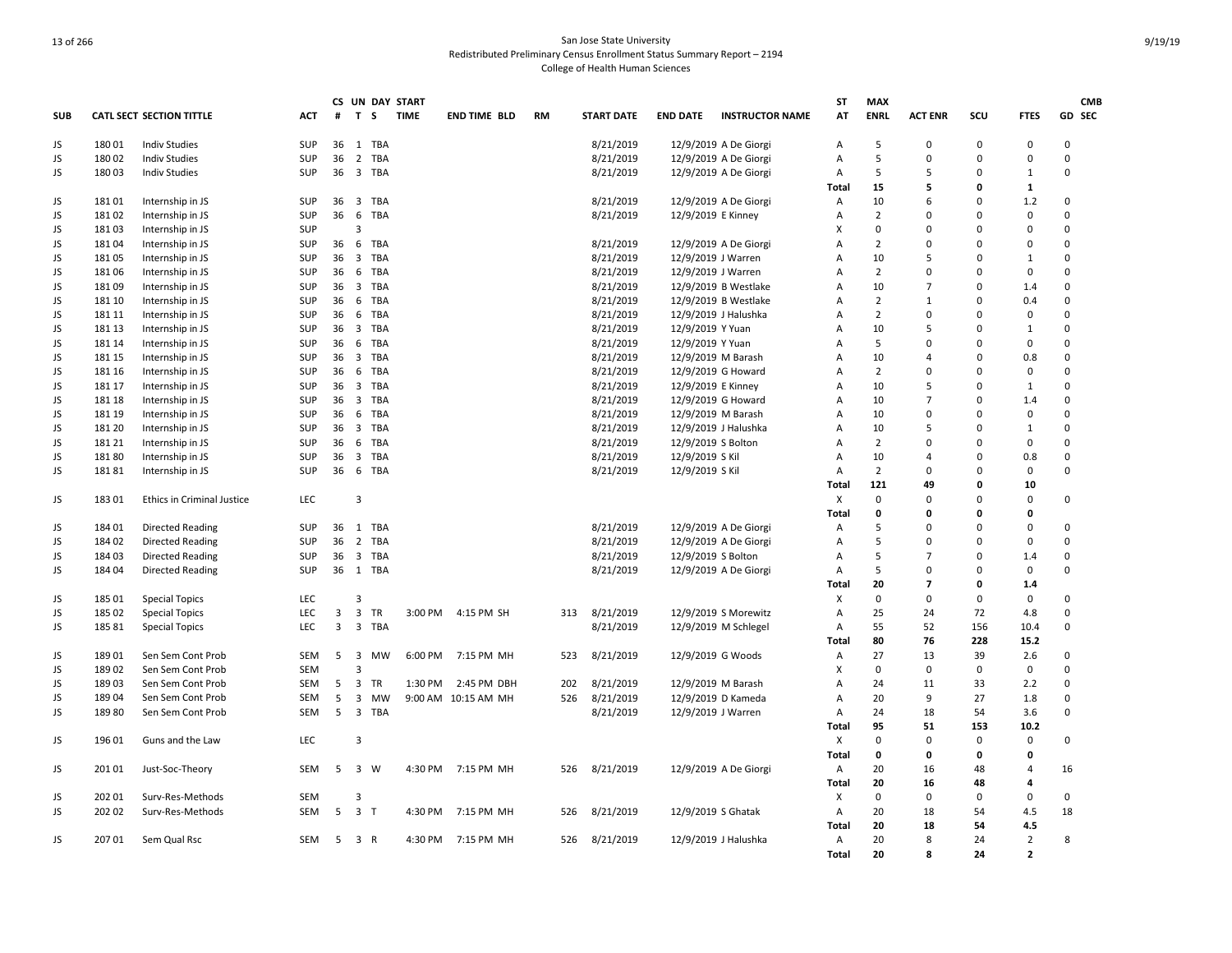|            |        |                                 |            |    |                  | CS UN DAY START |                     |    |                   |                    |                              | ST           | <b>MAX</b>  |                |      |             | <b>CMB</b>    |
|------------|--------|---------------------------------|------------|----|------------------|-----------------|---------------------|----|-------------------|--------------------|------------------------------|--------------|-------------|----------------|------|-------------|---------------|
| <b>SUB</b> |        | <b>CATL SECT SECTION TITTLE</b> | <b>ACT</b> | #  | -S               | <b>TIME</b>     | <b>END TIME BLD</b> | RM | <b>START DATE</b> | <b>END DATE</b>    | <b>INSTRUCTOR NAME</b>       | AT           | <b>ENRL</b> | <b>ACT ENR</b> | SCU  | <b>FTES</b> | <b>GD SEC</b> |
| JS         | 214 01 | Soc Mov & Com Org               | SEM        | -5 | 3 F              | 3:00 PM         | 5:45 PM MH          |    | 8/21/2019<br>526  | 12/9/2019 S Ghatak |                              | A            | 10          | 10             | 30   | 2.5         | 10            |
|            |        |                                 |            |    |                  |                 |                     |    |                   |                    |                              | <b>Total</b> | 10          | 10             | 30   | 2.5         |               |
| JS         | 22301  | Comp-Crim-Justice               | SEM        | 5  | M<br>3           | 4:30 PM         | 7:15 PM MH          |    | 8/21/2019<br>526  | 12/9/2019 E Adams  |                              | A            | 20          | 12             | 36   | 3           | 12            |
|            |        |                                 |            |    |                  |                 |                     |    |                   |                    |                              | Total        | 20          | 12             | 36   | з           |               |
| JS         | 28102  | Justice Practicum               | <b>SUP</b> | 25 | TBA<br>- 3       |                 |                     |    | 8/21/2019         | 12/9/2019 E Adams  |                              | A            | 6           | 0              | 0    | 0           | 0             |
|            |        |                                 |            |    |                  |                 |                     |    |                   |                    |                              | Total        | 6           | 0              | 0    | 0           |               |
| JS         | 297 01 | Prgm Eval Proj                  | <b>SUP</b> | 25 | 3 TBA            |                 |                     |    | 8/21/2019         | 12/9/2019 E Adams  |                              | Α            |             |                | 0    | 0.75        | 3             |
|            |        |                                 |            |    |                  |                 |                     |    |                   |                    |                              | Total        |             |                | 0    | 0.75        |               |
| JS         | 298 01 | Special Study                   | <b>SUP</b> | 25 | TBA              |                 |                     |    | 8/21/2019         | 12/9/2019 E Adams  |                              | A            |             |                | 0    | 0.083333 1  |               |
|            |        |                                 |            |    |                  |                 |                     |    |                   |                    |                              | Total        |             |                | 0    | 0.083333    |               |
| JS         | 299 01 | <b>Masters Thesis</b>           | <b>SUP</b> | 25 | <b>TBA</b><br>-3 |                 |                     |    | 8/21/2019         | 12/9/2019 E Adams  |                              | А            |             |                | 0    | 0.25        |               |
| JS         | 299 02 | <b>Masters Thesis</b>           | <b>SUP</b> | 25 | TBA<br>-3        |                 |                     |    | 8/21/2019         | 12/9/2019 E Adams  |                              | A            |             | $\Omega$       | 0    | 0           | -0            |
| JS         | 299 03 | <b>Masters Thesis</b>           | <b>SUP</b> | 25 | TBA<br>b         |                 |                     |    | 8/21/2019         | 12/9/2019 E Adams  |                              | А            |             | $\Omega$       | 0    | 0           | 0             |
|            |        |                                 |            |    |                  |                 |                     |    |                   |                    |                              | Total        | 15          |                | 0    | 0.25        |               |
|            |        |                                 |            |    |                  |                 |                     |    |                   |                    | <b>Justice Studies Total</b> |              | 3972        | 2915           | 8244 | 566.4333    |               |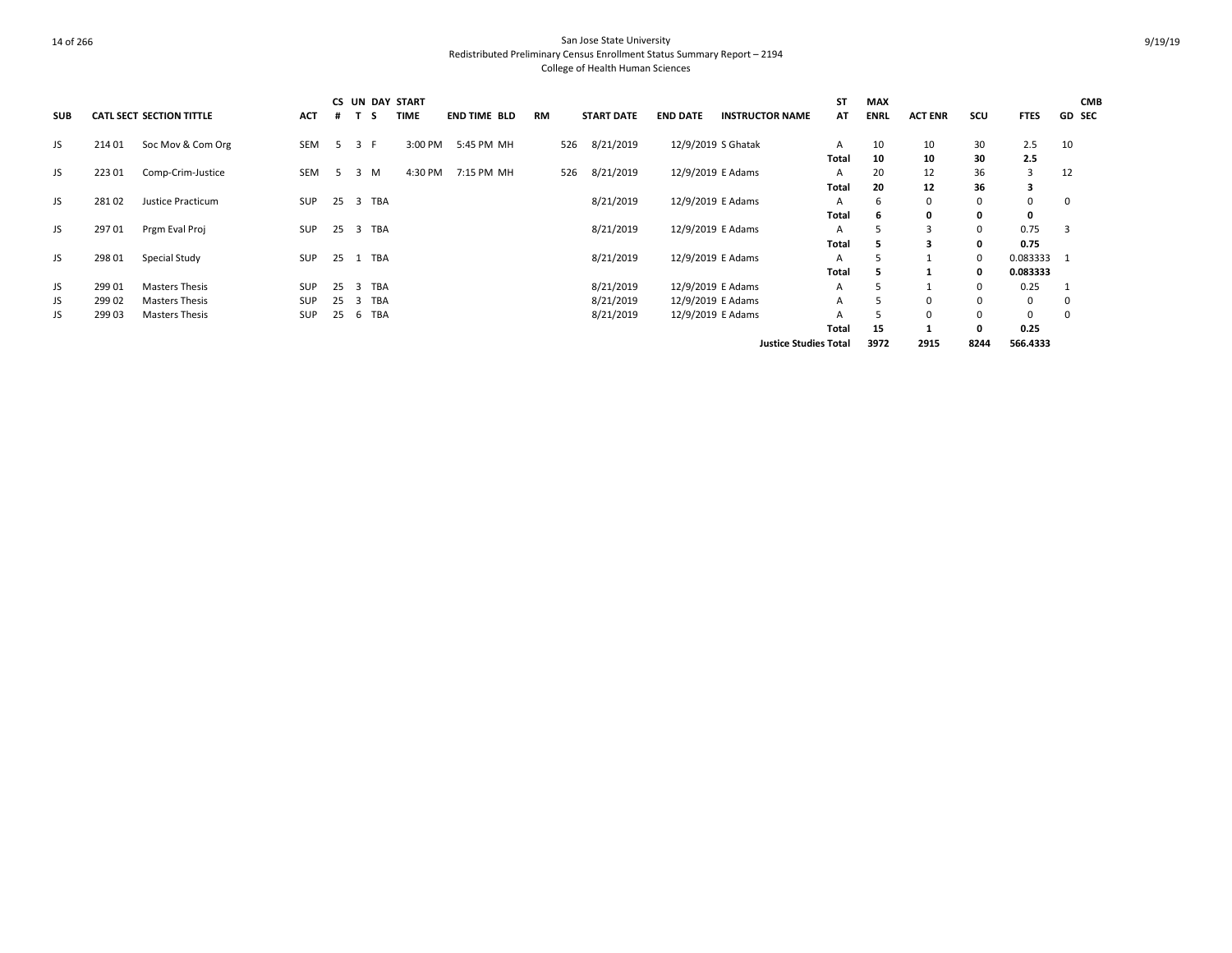|                    |        |                                 |            |                |                |              | CS UN DAY START |                        |           |                   |                    |                             | <b>ST</b>      | <b>MAX</b>  |                |     |             |              | <b>CMB</b> |
|--------------------|--------|---------------------------------|------------|----------------|----------------|--------------|-----------------|------------------------|-----------|-------------------|--------------------|-----------------------------|----------------|-------------|----------------|-----|-------------|--------------|------------|
| <b>SUB</b>         |        | <b>CATL SECT SECTION TITTLE</b> | ACT        | #              | T S            |              | <b>TIME</b>     | <b>END TIME BLD</b>    | <b>RM</b> | <b>START DATE</b> | <b>END DATE</b>    | <b>INSTRUCTOR NAME</b>      | AT             | <b>ENRL</b> | <b>ACT ENR</b> | SCU | <b>FTES</b> |              | GD SEC     |
| <b>Kinesiology</b> |        |                                 |            |                |                |              |                 |                        |           |                   |                    |                             |                |             |                |     |             |              |            |
| KIN                | 101    | <b>Adapted Phys Activities</b>  | <b>ACT</b> |                | $\mathbf{1}$   |              |                 |                        |           |                   |                    |                             | Х              | 0           | 0              | 0   | 0           | 0            |            |
|                    |        |                                 |            |                |                |              |                 |                        |           |                   |                    |                             | Total          | $\mathbf 0$ | 0              | 0   | 0           |              |            |
| KIN                | 2A 01  | <b>Begin Swimming</b>           | <b>ACT</b> |                |                | 11 1 MW      | 8:30 AM         | 9:20 AM SPXE           | 180       | 8/21/2019         | 12/9/2019 C May    |                             | A              | 25          | 23             | 23  | 1.533333    | 0            |            |
| KIN                | 2A 02  | <b>Begin Swimming</b>           | ACT        | 11 1           |                | <b>MW</b>    | 9:30 AM         | 10:20 AM SPXE          | 180       | 8/21/2019         | 12/9/2019 C May    |                             | A              | 25          | 22             | 22  | 1.466667    | $\mathbf 0$  |            |
| <b>KIN</b>         | 2A 03  | <b>Begin Swimming</b>           | ACT        |                | 11 1 TR        |              | 8:30 AM         | 9:20 AM SPXE           | 180       | 8/21/2019         | 12/9/2019 C May    |                             | A              | 25          | 23             | 23  | 1.533333    | 0            |            |
| KIN                | 2A 04  | <b>Begin Swimming</b>           | ACT        |                | 11 1           | TR           |                 | 9:30 AM 10:20 AM SPXE  | 180       | 8/21/2019         | 12/9/2019 K Bruga  |                             | A              | 25          | 24             | 24  | 1.6         | $\mathbf 0$  |            |
| <b>KIN</b>         | 2A 05  | <b>Begin Swimming</b>           | ACT        |                | 11 1           | <b>TR</b>    |                 | 10:30 AM 11:20 AM SPXE | 180       | 8/21/2019         | 12/9/2019 K Bruga  |                             | A              | 25          | 25             | 25  | 1.666667    | $\mathbf 0$  |            |
| <b>KIN</b>         | 2A 06  | <b>Begin Swimming</b>           | <b>ACT</b> |                |                | 11 1 MW      | 4:30 PM         | 5:20 PM SPXE           | 180       | 8/21/2019         |                    | 12/9/2019 K Thompson        | $\overline{A}$ | 25          | 23             | 23  | 1.533333    | 0            |            |
|                    |        |                                 |            |                |                |              |                 |                        |           |                   |                    |                             | Total          | 150         | 140            | 140 | 9.333333    |              |            |
| <b>KIN</b>         | 2B 01  | <b>Inter Swimming</b>           | ACT        |                | 11 1           | MW           |                 | 10:30 AM 11:20 AM SPXE | 180       | 8/21/2019         | 12/9/2019 C May    |                             | $\overline{A}$ | 15          | 17             | 17  | 1.133333    | 0            |            |
| <b>KIN</b>         | 2B02   | Inter Swimming                  | ACT        |                |                | 11 1 MW      | 12:30 PM        | 1:20 PM SPXE           | 180       | 8/21/2019         | 12/9/2019 C May    |                             | A              | 25          | 22             | 22  | 1.466667    | $\mathbf 0$  |            |
|                    |        |                                 |            |                |                |              |                 |                        |           |                   |                    |                             | Total          | 40          | 39             | 39  | 2.6         |              |            |
| <b>KIN</b>         | 2C01   | Adv Swim                        | ACT        |                |                | 11 1 MW      |                 | 10:30 AM 11:20 AM SPXE | 180       | 8/21/2019         | 12/9/2019 C May    |                             | A              | 10          | 11             | 11  | 0.733333 0  |              |            |
|                    |        |                                 |            |                |                |              |                 |                        |           |                   |                    |                             | Total          | 10          | 11             | 11  | 0.733333    |              |            |
| <b>KIN</b>         | 301    | Water Polo                      | ACT        |                | 11 1 T         |              | 12:30 PM        | 2:20 PM SPXE           | 180       | 8/21/2019         | 12/9/2019 K Paradi |                             | Α              | 25          | 19             | 19  | 1.266667    | 0            |            |
| <b>KIN</b>         | 302    | <b>Water Polo</b>               | <b>ACT</b> |                | 11 1 R         |              | 12:30 PM        | 2:20 PM SPXE           | 180       | 8/21/2019         | 12/9/2019 K Paradi |                             | A              | 25          | 16             | 16  | 1.066667    | 0            |            |
|                    |        |                                 |            |                |                |              |                 |                        |           |                   |                    |                             | Total          | 50          | 35             | 35  | 2.333333    |              |            |
| KIN                | 801    | Scuba Diving                    | <b>LEC</b> | $\overline{2}$ | $\overline{2}$ | W            | 6:00 PM         | 8:30 PM SPXE           | 163       | 8/21/2019         | 12/9/2019 F Barry  |                             | Α              | 25          | 23             | 23  | 3.066667    | $\mathbf 0$  |            |
| KIN                | 802    | Scuba Diving                    | LAB        | 16             | $\mathbf 0$    | TBA          |                 | SPXE                   | 180       | 8/21/2019         | 12/9/2019 F Barry  |                             | A              | 25          | 23             | 23  | 0           | $\mathbf 0$  |            |
| <b>KIN</b>         | 803    | <b>Scuba Diving</b>             | LEC        | $\overline{2}$ | $\overline{2}$ | $\mathsf{R}$ | 6:00 PM         | 8:30 PM SPXE           | 163       | 8/21/2019         | 12/9/2019 F Barry  |                             | A              | 25          | 24             | 24  | 3.2         | $\Omega$     |            |
| <b>KIN</b>         | 804    | <b>Scuba Diving</b>             | LAB        | 16             |                | 0 TBA        |                 | <b>SPXE</b>            | 180       | 8/21/2019         | 12/9/2019 F Barry  |                             | $\overline{A}$ | 25          | 24             | 24  | 0           | $\Omega$     |            |
|                    |        |                                 |            |                |                |              |                 |                        |           |                   |                    |                             | Total          | 100         | 94             | 94  | 6.266667    |              |            |
| KIN                | 9A 01  | <b>Begin Sailing</b>            | <b>ACT</b> |                | 11 1 W         |              | 12:30 PM        | 3:20 PM SPXE           | 180       | 8/21/2019         | 12/9/2019 S Reekie |                             | Α              | 16          | 11             | 11  | 0.733333    | $\Omega$     |            |
|                    |        |                                 |            |                |                |              |                 |                        |           |                   |                    |                             | Total          | 16          | 11             | 11  | 0.733333    |              |            |
| KIN                | 11A 01 | <b>Begin Rowing</b>             | <b>ACT</b> |                | 11 1 TR        |              | 12:00 PM        | 1:30 PM SPXE           | 180       | 8/21/2019         | 12/9/2019 S Reekie |                             | Α              | 16          | 4              | 4   | 0.266667    | $\Omega$     |            |
|                    |        |                                 |            |                |                |              |                 |                        |           |                   |                    |                             | Total          | 16          | 4              | 4   | 0.266667    |              |            |
| KIN                | 13A 01 | Begin Rugby                     | ACT        |                | 11 1 M         |              |                 | 9:30 AM 11:20 AM YUH   | 106       | 8/21/2019         | 12/9/2019 J Fonda  |                             | Α              | 35          | 30             | 30  | 2.016667    | 1            |            |
|                    |        |                                 |            |                |                |              |                 |                        |           |                   |                    |                             | Total          | 35          | 30             | 30  | 2.016667    |              |            |
| <b>KIN</b>         | 14A 01 | Begin Volleyball                | <b>ACT</b> |                |                | 11 1 MW      | 12:30 PM        | 1:20 PM SPXC           | 107B      | 8/21/2019         |                    | 12/9/2019 O Crespo          | A              | 40          | 41             | 41  | 2.733333    | 0            |            |
| <b>KIN</b>         | 14A 02 | Begin Volleyball                | <b>ACT</b> |                | 11 1           | <b>TR</b>    | 10:30 AM        | 11:20 AM SPXC          | 107A      | 8/21/2019         | 12/9/2019 C May    |                             | $\overline{A}$ | 40          | 42             | 42  | 2.8         | $\Omega$     |            |
| <b>KIN</b>         | 14A 03 | Begin Volleyball                | ACT        |                | 11 1 TR        |              | 1:30 PM         | 2:20 PM SPXC           | 107A      | 8/21/2019         |                    | 12/9/2019 O Crespo          | $\overline{A}$ | 40          | 41             | 41  | 2.733333    | $\mathbf 0$  |            |
| KIN                | 14A 04 | Begin Volleyball                | ACT        |                |                | 11 1 MW      | 1:30 PM         | 2:20 PM SPXC           | 107B      | 8/21/2019         |                    | 12/9/2019 O Crespo          | A              | 40          | 41             | 41  | 2.733333    | $\mathbf 0$  |            |
| <b>KIN</b>         | 14A 05 | Begin Volleyball                | ACT        |                | 11 1 TR        |              | 11:30 AM        | 12:20 PM SPXC          | 107A      | 8/21/2019         | 12/9/2019 C May    |                             | Α              | 40          | 41             | 41  | 2.733333    | 0            |            |
| <b>KIN</b>         | 14A 06 | Begin Volleyball                | ACT        |                | 11 1 F         |              | 12:30 PM        | 2:20 PM SPXC           | 107A      | 8/21/2019         |                    | 12/9/2019 M Pascal-Gonzales | $\overline{A}$ | 40          | 44             | 44  | 2.95        | $\mathbf{1}$ |            |
|                    |        |                                 |            |                |                |              |                 |                        |           |                   |                    |                             | Total          | 240         | 250            | 250 | 16.68333    |              |            |
| <b>KIN</b>         | 14B 01 | Inter Volleyball                | ACT        |                | 11 1 TR        |              | 12:30 PM        | 1:20 PM SPXC           | 107A      | 8/21/2019         |                    | 12/9/2019 O Crespo          | Α              | 40          | 40             | 40  | 2.666667    | 0            |            |
| <b>KIN</b>         | 14B 02 | Inter Volleyball                | ACT        |                | 11 1           | F            |                 | 10:30 AM 12:20 PM SPXC | 107A      | 8/21/2019         |                    | 12/9/2019 M Pascal-Gonzales | $\overline{A}$ | 40          | 42             | 42  | 2.8         | $\Omega$     |            |
|                    |        |                                 |            |                |                |              |                 |                        |           |                   |                    |                             | Total          | 80          | 82             | 82  | 5.466667    |              |            |
| KIN                | 14C 01 | Adv Volleyball                  | <b>ACT</b> |                |                | 11 1 MW      | 2:30 PM         | 3:20 PM SPXC           | 107B      | 8/21/2019         |                    | 12/9/2019 O Crespo          | Α              | 40          | 34             | 34  | 2.266667    | 0            |            |
|                    |        |                                 |            |                |                |              |                 |                        |           |                   |                    |                             | Total          | 40          | 34             | 34  | 2.266667    |              |            |
| KIN                | 15A 01 | Beg Basketball                  | ACT        |                | 11 1           | MW           | 8:30 AM         | 9:20 AM YUH            | 106       | 8/21/2019         | 12/9/2019 S Butler |                             | Α              | 24          | 22             | 22  | 1.466667    | 0            |            |
| <b>KIN</b>         | 15A 02 | Beg Basketball                  | ACT        |                | 11 1 TR        |              | 8:30 AM         | 9:20 AM YUH            | 106       | 8/21/2019         | 12/9/2019 A Lucero |                             | A              | 24          | 28             | 28  | 1.866667    | $\mathbf 0$  |            |
| <b>KIN</b>         | 15A 03 | Beg Basketball                  | <b>ACT</b> |                | 11 1           | <b>TR</b>    | 9:30 AM         | 10:20 AM YUH           | 106       | 8/21/2019         | 12/9/2019 S Butler |                             | A              | 24          | 17             | 17  | 1.133333    | 0            |            |
| <b>KIN</b>         | 15A 04 | Beg Basketball                  | ACT        |                |                | 11 1 TR      |                 | 10:30 AM 11:20 AM YUH  | 106       | 8/21/2019         | 12/9/2019 A Lucero |                             | A              | 24          | 28             | 28  | 1.866667    | $\mathbf 0$  |            |
| <b>KIN</b>         | 15A 05 | <b>Beg Basketball</b>           | <b>ACT</b> |                |                | 11 1 MW      |                 | 10:30 AM 11:20 AM YUH  | 106       | 8/21/2019         | 12/9/2019 S Butler |                             | Α              | 24          | 21             | 21  | 1.4         | $\Omega$     |            |
|                    |        |                                 |            |                |                |              |                 |                        |           |                   |                    |                             | Total          | 120         | 116            | 116 | 7.733333    |              |            |
| <b>KIN</b>         | 15B 01 | Int Basketball                  | ACT        |                |                | 11 1 MW      |                 | 9:30 AM 10:20 AM YUH   | 106       | 8/21/2019         | 12/9/2019 S Butler |                             | $\mathsf{A}$   | 24          | 19             | 19  | 1.266667    | $\mathbf 0$  |            |
|                    |        |                                 |            |                |                |              |                 |                        |           |                   |                    |                             | Total          | 24          | 19             | 19  | 1.266667    |              |            |
| KIN                | 18A 01 | <b>Beg Handball</b>             | ACT        | 11 1 W         |                |              |                 | 6:00 PM 7:50 PM SPXE   | 160       | 8/21/2019         |                    | 12/9/2019 T Urquhart        | $\overline{A}$ | 23          | 22             | 22  | 1.466667    | $\Omega$     |            |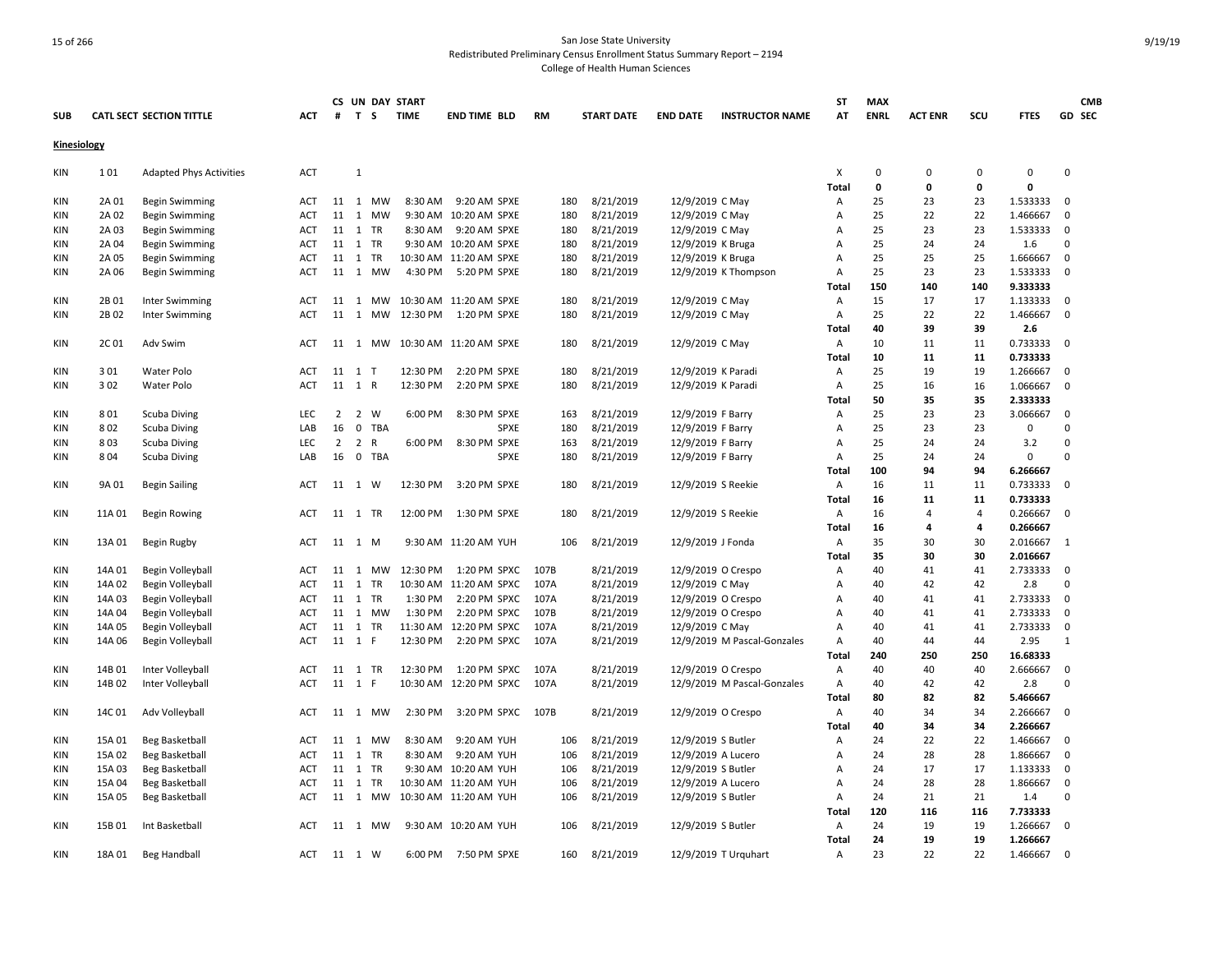|                          |                  |                                        |                   |            |              |           | CS UN DAY START |                                     |                |                   |                    |                                                            | ST             | <b>MAX</b>  |                |                |                      |              | <b>CMB</b> |
|--------------------------|------------------|----------------------------------------|-------------------|------------|--------------|-----------|-----------------|-------------------------------------|----------------|-------------------|--------------------|------------------------------------------------------------|----------------|-------------|----------------|----------------|----------------------|--------------|------------|
| <b>SUB</b>               |                  | <b>CATL SECT SECTION TITTLE</b>        | <b>ACT</b>        | #          | T S          |           | <b>TIME</b>     | <b>END TIME BLD</b>                 | <b>RM</b>      | <b>START DATE</b> | <b>END DATE</b>    | <b>INSTRUCTOR NAME</b>                                     | ΑT             | <b>ENRL</b> | <b>ACT ENR</b> | scu            | <b>FTES</b>          | GD SEC       |            |
|                          |                  |                                        |                   |            |              |           |                 |                                     |                |                   |                    |                                                            | <b>Total</b>   | 23          | 22             | 22             | 1.466667             |              |            |
| <b>KIN</b>               | 19A 01           | <b>Begin Soccer</b>                    | ACT               | 11 1 W     |              |           |                 | 9:30 AM 11:20 AM YUH                | 106            | 8/21/2019         | 12/9/2019 M Behler |                                                            | Α              | 30          | 33             | 33             | 2.2                  | $\Omega$     |            |
| KIN                      | 19A 02           | <b>Begin Soccer</b>                    | ACT               | 11 1 T     |              |           |                 | 8:30 AM 10:20 AM YUH                | 106            | 8/21/2019         | 12/9/2019 M Behler |                                                            | Α              | 30          | 31             | 31             | 2.066667             | $\mathbf 0$  |            |
|                          |                  |                                        |                   |            |              |           |                 |                                     |                |                   |                    |                                                            | Total          | 60          | 64             | 64             | 4.266667             |              |            |
| <b>KIN</b>               | 19B 01           | Int Soccer                             | <b>ACT</b>        | 11 1 T     |              |           |                 | 10:30 AM 12:20 PM YUH               | 106            | 8/21/2019         | 12/9/2019 M Behler |                                                            | Α              | 30          | 26             | 26             | 1.733333             | 0            |            |
| KIN                      | 19B 02           | Int Soccer                             | <b>ACT</b>        | 11 1 F     |              |           |                 | 8:30 AM 10:20 AM YUH                | 106            | 8/21/2019         | 12/9/2019 M Behler |                                                            | Α              | 30          | 14             | 14             | 0.95                 | $\mathbf{1}$ |            |
|                          |                  |                                        |                   |            |              |           |                 |                                     |                |                   |                    |                                                            | Total          | 60          | 40             | 40             | 2.683333             |              |            |
| <b>KIN</b>               | 20A 01           | Begin Badminton                        | ACT               | 11 1 MW    |              |           |                 | 9:30 AM 10:20 AM SPXC               | 107B           | 8/21/2019         | 12/9/2019 L Cai    |                                                            | Α              | 24          | 29             | 29             | 1.933333             | 0            |            |
| <b>KIN</b>               | 20A 02           | Begin Badminton                        | <b>ACT</b>        | 11 1       |              | MW        | 8:30 AM         | 9:20 AM SPXC                        | 107B           | 8/21/2019         | 12/9/2019 L Cai    |                                                            | Α              | 24          | 26             | 26             | 1.733333             | $\mathbf 0$  |            |
| KIN                      | 20A 03           | Begin Badminton                        | <b>ACT</b>        | 11 1       |              | <b>TR</b> | 8:30 AM         | 9:20 AM SPXC                        | 107B           | 8/21/2019         | 12/9/2019 L Cai    |                                                            | A              | 24          | 27             | 27             | 1.8                  | $\Omega$     |            |
| KIN                      | 20A 04           | Begin Badminton                        | ACT               | 11 1 TR    |              |           | 9:30 AM         | 10:20 AM SPXC                       | 107B           | 8/21/2019         | 12/9/2019 L Cai    |                                                            | А              | 24          | 26             | 26             | 1.733333             | $\mathbf 0$  |            |
|                          |                  |                                        |                   |            |              |           |                 |                                     |                |                   |                    |                                                            | Total          | 96          | 108            | 108            | 7.2                  |              |            |
| <b>KIN</b>               | 20B 01           | Inter Badminton                        | ACT               | 11 1 F     |              |           |                 | 10:30 AM 12:20 PM SPXC              | 107B           | 8/21/2019         | 12/9/2019 L Cai    |                                                            | Α              | 12          | 14             | 14             | 0.933333             | 0            |            |
|                          |                  |                                        |                   |            |              |           |                 |                                     |                |                   |                    |                                                            | <b>Total</b>   | 12          | 14             | 14             | 0.933333             |              |            |
| KIN                      | 20C 01           | Adv Badminton                          | <b>ACT</b>        | 11 1 F     |              |           |                 | 10:30 AM 12:20 PM SPXC              | 107B           | 8/21/2019         | 12/9/2019 L Cai    |                                                            | А              | 12          | 16             | 16             | 1.066667             | $\mathbf 0$  |            |
|                          |                  |                                        |                   |            |              |           |                 |                                     |                |                   |                    |                                                            | Total          | 12          | 16             | 16             | 1.066667             |              |            |
| <b>KIN</b>               | 21A 01           | <b>Begin Tennis</b>                    | ACT               | 11 1 M     |              |           | 1:30 PM         | 3:20 PM YUH                         | 106            | 8/21/2019         |                    | 12/9/2019 K Hollander                                      | Α              | 25          | 24             | 24             | 1.6                  | $\mathbf 0$  |            |
| KIN                      | 21A 02           | <b>Begin Tennis</b>                    | <b>ACT</b>        | 11 1 T     |              |           | 1:30 PM         | 3:20 PM YUH                         | 106            | 8/21/2019         |                    | 12/9/2019 K Hollander                                      | Α              | 25          | 21             | 21             | 1.4                  | $\Omega$     |            |
|                          |                  |                                        |                   |            |              |           |                 |                                     |                |                   |                    |                                                            | Total          | 50          | 45             | 45             | 3                    |              |            |
| KIN                      | 21B 01           | Inter Tennis                           | ACT               | 11 1 W     |              |           | 1:30 PM         | 3:20 PM YUH                         | 106            | 8/21/2019         |                    | 12/9/2019 K Hollander                                      | Α              | 25          | 21             | 21             | 1.4                  | $\mathbf 0$  |            |
|                          |                  |                                        |                   |            |              |           |                 |                                     |                |                   |                    |                                                            | Total          | 25          | 21             | 21             | 1.4                  |              |            |
| <b>KIN</b>               | 23A 01           | Begin Archery                          | <b>ACT</b>        | 11 1 T     |              |           | 12:30 PM        | 2:20 PM YUH                         | 106            | 8/21/2019         | 12/9/2019 N Fraire |                                                            | Α              | 25          | 31             | 31             | 2.066667             | $\mathbf 0$  |            |
| <b>KIN</b>               | 23A 02           |                                        | <b>ACT</b>        | 11 1 R     |              |           | 12:30 PM        | 2:20 PM YUH                         | 106            | 8/21/2019         |                    |                                                            | A              | 20          | 24             | 24             | 1.6                  | $\Omega$     |            |
|                          |                  | Begin Archery                          |                   |            |              |           |                 |                                     |                |                   | 12/9/2019 N Fraire |                                                            | <b>Total</b>   | 45          | 55             | 55             | 3.666667             |              |            |
|                          |                  |                                        |                   | 11 1 R     |              |           | 12:30 PM        | 2:20 PM YUH                         | 106            |                   |                    |                                                            |                | 5           | $\overline{2}$ | $\overline{2}$ | 0.133333             | 0            |            |
| ΚIΝ                      | 23B 01           | Inter Archery                          | ACT               |            |              |           |                 |                                     |                | 8/21/2019         | 12/9/2019 N Fraire |                                                            | Α<br>Total     | 5           | $\mathbf{2}$   | $\overline{2}$ | 0.133333             |              |            |
| KIN                      | 24A 01           |                                        | <b>ACT</b>        | 11 1       |              | <b>MW</b> | 8:30 AM         | 9:20 AM SU                          | <b>ALLEY</b>   | 8/21/2019         |                    | 12/9/2019 M Pascal-Gonzales                                | $\overline{A}$ | 30          | 37             | 37             | 2.466667             | 0            |            |
|                          |                  | <b>Begin Bowling</b>                   |                   |            |              |           | 9:30 AM         |                                     |                | 8/21/2019         |                    |                                                            | А              | 30          | 43             |                |                      | $\mathbf 0$  |            |
| KIN                      | 24A 02           | <b>Begin Bowling</b>                   | ACT               | 11         | <sup>1</sup> | MW        |                 | 10:20 AM SU<br>10:30 AM 11:20 AM SU | ALLEY          | 8/21/2019         |                    | 12/9/2019 M Pascal-Gonzales<br>12/9/2019 M Pascal-Gonzales | Α              | 30          | 47             | 43<br>47       | 2.866667<br>3.133333 | $\mathbf 0$  |            |
| <b>KIN</b><br><b>KIN</b> | 24A 03           | <b>Begin Bowling</b>                   | ACT<br><b>ACT</b> | 11<br>11 1 | 1            | МW<br>TR  | 8:30 AM         | 9:20 AM SU                          | ALLEY<br>ALLEY | 8/21/2019         |                    | 12/9/2019 M Pascal-Gonzales                                | Α              | 30          | 37             | 37             | 2.466667             | 0            |            |
| <b>KIN</b>               | 24A 04<br>24A 05 | <b>Begin Bowling</b>                   | <b>ACT</b>        | 11 1 TR    |              |           |                 | 9:30 AM 10:20 AM SU                 | ALLEY          | 8/21/2019         |                    |                                                            | Α              | 30          | 44             | 44             | 2.933333             | $\Omega$     |            |
|                          |                  | <b>Begin Bowling</b>                   |                   |            |              |           |                 |                                     |                |                   |                    | 12/9/2019 M Pascal-Gonzales                                | <b>Total</b>   | 150         | 208            | 208            | 13.86667             |              |            |
| KIN                      | 24B 01           | <b>Inter Bowling</b>                   | <b>ACT</b>        | 11 1 TR    |              |           |                 | 10:30 AM 11:20 AM SU                | ALLEY          | 8/21/2019         |                    | 12/9/2019 M Pascal-Gonzales                                | Α              | 30          | 38             | 38             | 2.533333             | 0            |            |
|                          |                  |                                        |                   |            |              |           |                 |                                     |                |                   |                    |                                                            | Total          | 30          | 38             | 38             | 2.533333             |              |            |
| KIN                      | 25A 01           | Begin Golf                             | <b>ACT</b>        | 11 1       |              | <b>TR</b> |                 | 9:30 AM 10:20 AM YUH                | 106            | 8/21/2019         | 12/9/2019 D Allio  |                                                            | Α              | 25          | 25             | 25             | 1.666667             | 0            |            |
| <b>KIN</b>               | 25A 02           |                                        | ACT               | 11         | <sup>1</sup> | TR        |                 | 11:30 AM 12:20 PM YUH               | 106            | 8/21/2019         | 12/9/2019 D Allio  |                                                            | А              | 25          | 23             | 23             | 1.533333             | $\mathbf 0$  |            |
| KIN                      | 25A 03           | <b>Begin Golf</b><br><b>Begin Golf</b> | <b>ACT</b>        | 11 1 M     |              |           |                 | 9:30 AM 11:20 AM YUH                | 106            | 8/21/2019         | 12/9/2019 M Behler |                                                            | Α              | 25          | 25             | 25             | 1.666667             | $\Omega$     |            |
|                          |                  |                                        |                   |            |              |           |                 |                                     |                |                   |                    |                                                            | Total          | 75          | 73             | 73             | 4.866667             |              |            |
| <b>KIN</b>               | 25B 01           | Intermediate Golf                      | ACT               | 11 1 TR    |              |           |                 | 10:30 AM 11:20 AM YUH               | 106            | 8/21/2019         |                    |                                                            | Α              | 25          | 24             | 24             | 1.6                  | $\mathbf 0$  |            |
|                          |                  |                                        |                   |            |              |           |                 |                                     |                |                   | 12/9/2019 D Allio  |                                                            | Total          | 25          | 24             | 24             | 1.6                  |              |            |
|                          |                  |                                        |                   |            |              |           | 8:30 AM         |                                     | 107A           |                   |                    |                                                            |                | 40          |                | 42             |                      | $\Omega$     |            |
| KIN                      | 27A 01           | <b>Begin Table Tennis</b>              | ACT               | 11 1       |              | MW        |                 | 9:20 AM SPXC                        |                | 8/21/2019         | 12/9/2019 G Chen   |                                                            | Α              |             | 42             |                | 2.8                  | $\mathsf 0$  |            |
| <b>KIN</b>               | 27A 02           | <b>Begin Table Tennis</b>              | <b>ACT</b>        | 11         | $\mathbf{1}$ | МW        |                 | 9:30 AM 10:20 AM SPXC               | 107A           | 8/21/2019         | 12/9/2019 G Chen   |                                                            | Α              | 40<br>40    | 50             | 50             | 3.333333             |              |            |
| KIN                      | 27A 03           | <b>Begin Table Tennis</b>              | <b>ACT</b>        |            |              | 11 1 MW   |                 | 10:30 AM 11:20 AM SPXC              | 107A           | 8/21/2019         | 12/9/2019 L Cai    |                                                            | Α              |             | 49             | 49<br>40       | 3.266667             | 0            |            |
| <b>KIN</b>               | 27A 04           | <b>Begin Table Tennis</b>              | <b>ACT</b>        | 11 1 F     |              |           |                 | 8:30 AM 10:20 AM SPXC               | 107A           | 8/21/2019         | 12/9/2019 L Cai    |                                                            | A              | 40          | 40             |                | 2.666667             | 0            |            |
|                          |                  |                                        |                   |            |              |           |                 |                                     |                |                   |                    |                                                            | <b>Total</b>   | 160         | 181            | 181            | 12.06667             |              |            |
| <b>KIN</b>               | 28A 01           | <b>Beg Gymnastics</b>                  | <b>ACT</b>        | 11 1       |              | MW        | 8:30 AM         | 9:20 AM SPXC                        | 231            | 8/21/2019         | 12/9/2019 S Relova |                                                            | Α              | 30          | 29             | 29             | 1.933333             | 0            |            |
| <b>KIN</b>               | 28A02            | <b>Beg Gymnastics</b>                  | <b>ACT</b>        |            |              | 11 1 MW   |                 | 9:30 AM 10:20 AM SPXC               | 231            | 8/21/2019         | 12/9/2019 S Relova |                                                            | Α              | 30          | 29             | 29             | 1.933333             | 0            |            |
|                          |                  |                                        |                   |            |              |           |                 |                                     |                |                   |                    |                                                            | <b>Total</b>   | 60          | 58             | 58             | 3.866667             | $\mathbf 0$  |            |
| <b>KIN</b>               | 29 01            | Cardio Kickboxing                      | <b>ACT</b>        | 11 1       |              | <b>TR</b> | 1:30 PM         | 2:20 PM SRAC                        | <b>STDB</b>    | 8/21/2019         |                    | 12/9/2019 F Ghiasvand                                      | Α              | 30          | 35             | 35<br>30       | 2.333333             | $\Omega$     |            |
| KIN                      | 29 02            | Cardio Kickboxing                      | <b>ACT</b>        | 11         |              | 1 MW      | 3:30 PM         | 4:20 PM SRAC                        | MAC            | 8/21/2019         | 12/9/2019 A Ayers  |                                                            | Α              | 30<br>30    | 30<br>39       | 39             | $\overline{2}$       | $\Omega$     |            |
| KIN                      | 29 03            | Cardio Kickboxing                      | ACT               | 11 1 TR    |              |           |                 | 10:30 AM 11:20 AM SRAC              | <b>STDB</b>    | 8/21/2019         | 12/9/2019 A Batt   |                                                            | Α              |             |                |                | 2.6                  |              |            |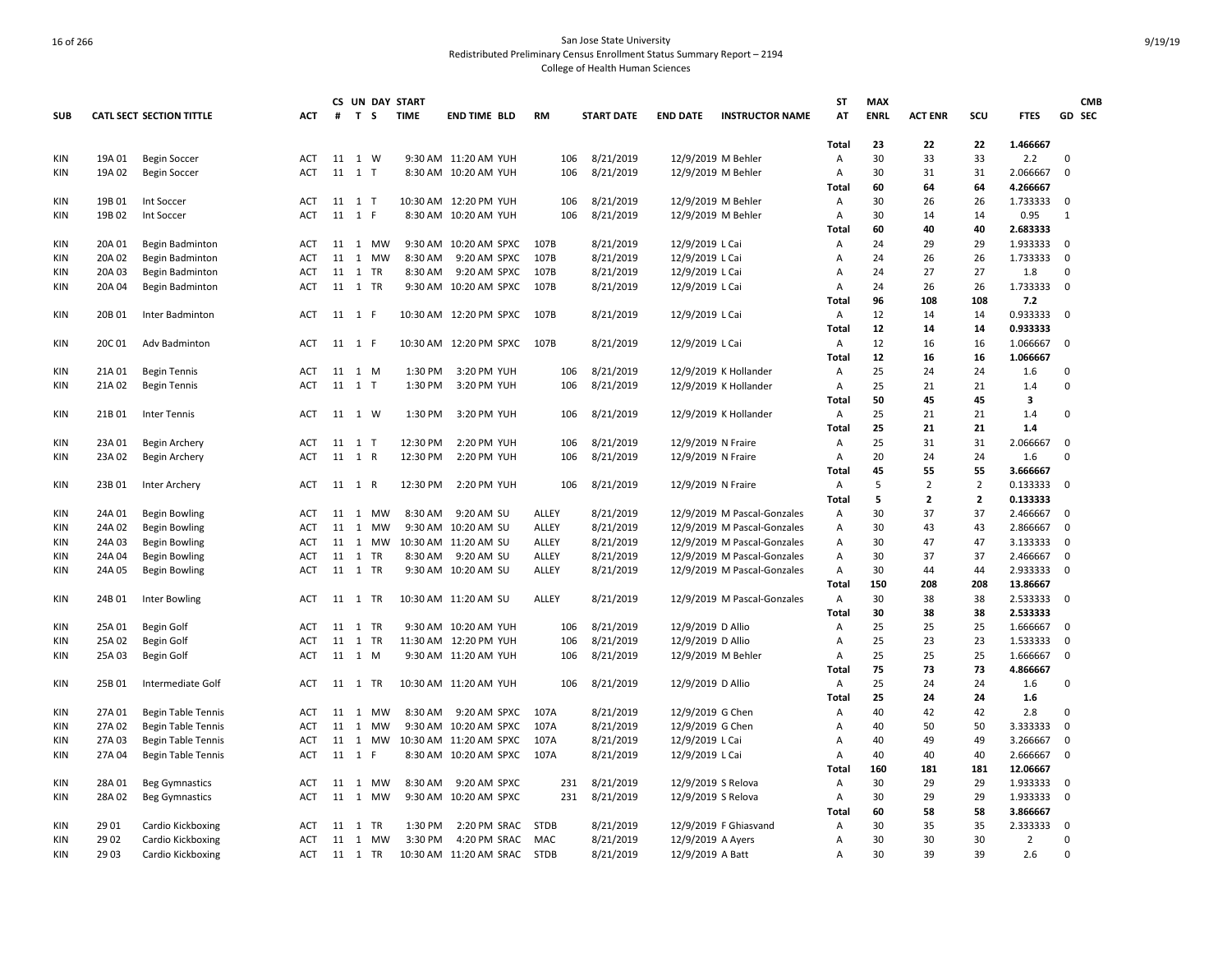|                          |                 |                                                      |                          |              |                |           | CS UN DAY START     |                                |             |                        |                                        |                        | ST           | <b>MAX</b>  |                |          |                      |             | <b>CMB</b> |
|--------------------------|-----------------|------------------------------------------------------|--------------------------|--------------|----------------|-----------|---------------------|--------------------------------|-------------|------------------------|----------------------------------------|------------------------|--------------|-------------|----------------|----------|----------------------|-------------|------------|
| <b>SUB</b>               |                 | <b>CATL SECT SECTION TITTLE</b>                      | ACT                      | #            | T S            |           | <b>TIME</b>         | <b>END TIME BLD</b>            | <b>RM</b>   | <b>START DATE</b>      | <b>END DATE</b>                        | <b>INSTRUCTOR NAME</b> | ΑT           | <b>ENRL</b> | <b>ACT ENR</b> | scu      | <b>FTES</b>          |             | GD SEC     |
|                          |                 |                                                      |                          |              |                |           |                     |                                |             |                        |                                        |                        | <b>Total</b> | 90          | 104            | 104      | 6.933333             |             |            |
| KIN                      | 30 01           | Pilates                                              | ACT                      | 11 1         |                | MW        | 7:30 AM             | 8:20 AM SRAC                   | <b>STDB</b> | 8/21/2019              |                                        | 12/9/2019 J Linafelter | Α            | 30          | 30             | 30       | $\overline{2}$       | $\Omega$    |            |
| KIN                      | 30 02           | Pilates                                              | ACT                      | 11           | 1              | F         |                     | 9:30 AM 11:20 AM SPXE          | 178         | 8/21/2019              |                                        | 12/9/2019 J Linafelter | А            | 30          | 33             | 33       | 2.2                  | $\Omega$    |            |
| <b>KIN</b>               | 30 03           | Pilates                                              | ACT                      | 11 1         |                | MW        | 8:30 AM             | 9:20 AM SRAC                   | <b>STDB</b> | 8/21/2019              |                                        | 12/9/2019 J Linafelter | Α            | 30          | 32             | 32       | 2.133333             | $\mathbf 0$ |            |
| <b>KIN</b>               | 30 04           | Pilates                                              | <b>ACT</b>               |              |                |           | 11 1 MW 11:30 AM    | 12:20 PM SPXE                  | 178         | 8/21/2019              |                                        | 12/9/2019 J Linafelter | A            | 30          | 32             | 32       | 2.133333             | 0           |            |
| KIN                      | 3005            | Pilates                                              | <b>ACT</b>               | 11           | <sup>1</sup>   | F         | 7:30 AM             | 9:20 AM SPXE                   | 178         | 8/21/2019              |                                        | 12/9/2019 J Linafelter | A            | 30          | 31             | 31       | 2.066667             | $\mathbf 0$ |            |
| <b>KIN</b>               | 30 06           | Pilates                                              | ACT                      | 11 1 TR      |                |           | 2:30 PM             | 3:20 PM SRAC                   | <b>STDB</b> | 8/21/2019              | 12/9/2019 A Batt                       |                        | А            | 30          | 24             | 24       | 1.6                  | $\mathbf 0$ |            |
| KIN                      | 3007            | Pilates                                              | ACT                      | 11 1 TR      |                |           | 3:30 PM             | 4:20 PM SRAC                   | <b>STDB</b> | 8/21/2019              | 12/9/2019 A Batt                       |                        | Α            | 30          | 29             | 29       | 1.933333             | 0           |            |
|                          |                 |                                                      |                          |              |                |           |                     |                                |             |                        |                                        |                        | Total        | 210         | 211            | 211      | 14.06667             |             |            |
| <b>KIN</b>               | 3101            | <b>Body Sculpting</b>                                | <b>ACT</b>               | 11 1         |                | TR        | 12:30 PM            | 1:20 PM SRAC                   | MAC         | 8/21/2019              | 12/9/2019 C Carrillo                   |                        | A            | 50          | 52             | 52       | 3.466667             | 0           |            |
| KIN                      | 31 02           | <b>Body Sculpting</b>                                | <b>ACT</b>               | 11           | 1              | TR        | 11:30 AM            | 12:20 PM SRAC                  | MAC         | 8/21/2019              | 12/9/2019 A Batt                       |                        | Α            | 50          | 49             | 49       | 3.266667             | $\mathbf 0$ |            |
| <b>KIN</b>               | 3103            | <b>Body Sculpting</b>                                | <b>ACT</b>               | $11 \quad 1$ |                | TR        | 8:30 AM             | 9:20 AM SRAC                   | <b>STDB</b> | 8/21/2019              | 12/9/2019 A Dietrich                   |                        | Α            | 50          | 44             | 44       | 2.933333             | $\mathsf 0$ |            |
| <b>KIN</b>               | 3104            | <b>Body Sculpting</b>                                | ACT                      |              |                | 11 1 MW   | 4:30 PM             | 5:20 PM SPXC                   | 107A        | 8/21/2019              | 12/9/2019 A Batt                       |                        | Α            | 50          | 52             | 52       | 3.466667             | $\mathbf 0$ |            |
| KIN                      | 3105            | <b>Body Sculpting</b>                                | <b>ACT</b>               | 11           | 1              | <b>TR</b> | 7:30 AM             | 8:20 AM SRAC                   | MAC         | 8/21/2019              | 12/9/2019 A Dietrich                   |                        | A            | 50          | 51             | 51       | 3.416667             | 1           |            |
| KIN                      | 3106            | <b>Body Sculpting</b>                                | ACT                      | 11 1 TR      |                |           | 4:30 PM             | 5:20 PM SRAC                   | <b>STDB</b> | 8/21/2019              | 12/9/2019 A Batt                       |                        | А            | 50          | 46             | 46       | 3.066667             | $\mathbf 0$ |            |
|                          |                 |                                                      |                          |              |                |           |                     |                                |             |                        |                                        |                        | Total        | 300         | 294            | 294      | 19.61667             |             |            |
| <b>KIN</b>               | 32 01           | Aerobics                                             | <b>ACT</b>               | 11 1         |                | MW        | 12:30 PM            | 1:20 PM SRAC                   | <b>STDB</b> | 8/21/2019              |                                        | 12/9/2019 F Ghiasvand  | Α            | 50          | 53             | 53       | 3.533333             | 0           |            |
| <b>KIN</b>               | 32 02           | Aerobics                                             | <b>ACT</b>               | $11 \quad 1$ |                | <b>MW</b> | 1:30 PM             | 2:20 PM SRAC                   | <b>STDB</b> | 8/21/2019              |                                        | 12/9/2019 F Ghiasvand  | A            | 50          | 43             | 43       | 2.866667             | 0           |            |
| KIN                      | 3203            | Aerobics                                             | <b>ACT</b>               |              | $\mathbf{1}$   |           |                     |                                |             |                        |                                        |                        | X            | $\mathbf 0$ | $\mathbf 0$    | $\Omega$ | $\Omega$             | $\Omega$    |            |
| KIN                      | 3204            | Aerobics                                             | <b>ACT</b>               |              | $\overline{1}$ |           |                     |                                |             |                        |                                        |                        | X            | $\mathbf 0$ | 0              | 0        | 0                    | $\mathbf 0$ |            |
| KIN                      | 3205            | Aerobics                                             | ACT                      | 11 1         |                | TR        |                     | 9:30 AM 10:20 AM SRAC          | <b>STDB</b> | 8/21/2019              | 12/9/2019 A Batt                       |                        | Α            | 50          | 43             | 43       | 2.866667             | $\mathbf 0$ |            |
|                          |                 |                                                      |                          |              |                |           |                     |                                |             |                        |                                        |                        | Total        | 150         | 139            | 139      | 9.266667             |             |            |
| <b>KIN</b>               | 34 01           | <b>Step Training</b>                                 | <b>ACT</b>               | 11 1         |                | MW        | 2:30 PM             | 3:20 PM SPXC                   | 107A        | 8/21/2019              | 12/9/2019 A Batt                       |                        | Α            | 50          | 46             | 46       | 3.066667             | 0           |            |
| KIN                      | 34 02           | <b>Step Training</b>                                 | <b>ACT</b>               |              | $\overline{1}$ |           |                     |                                |             |                        |                                        |                        | X            | $\mathbf 0$ | $\Omega$       | 0        | 0                    | $\Omega$    |            |
| KIN                      | 34 03           | <b>Step Training</b>                                 | ACT                      | 11 1         |                | МW        | 3:30 PM             | 4:20 PM SPXC                   | 107A        | 8/21/2019              | 12/9/2019 A Batt                       |                        | Α            | 50          | 32             | 32       | 2.133333             | $\mathbf 0$ |            |
|                          |                 |                                                      |                          |              |                |           |                     |                                |             |                        |                                        |                        | Total        | 100         | 78             | 78       | 5.2                  |             |            |
| <b>KIN</b>               | 35A01           | <b>Begin Wt Training</b>                             | ACT                      | 11           | 1              | MW        | 8:30 AM             | 9:20 AM YUH                    | 126         | 8/21/2019              |                                        | 12/9/2019 R Montgomery | Α            | 32          | 29             | 29       | 1.933333             | 0           |            |
| KIN                      | 35A02           | <b>Begin Wt Training</b>                             | ACT                      | 11 1         |                | <b>TR</b> | 7:30 AM             | 8:20 AM YUH                    | 126         | 8/21/2019              | 12/9/2019 S Butler                     |                        | A            | 32          | 32             | 32       | 2.133333             | $\mathbf 0$ |            |
| <b>KIN</b>               | 35A03           | <b>Begin Wt Training</b>                             | ACT                      | 11 1         |                | TR        | 8:30 AM             | 9:20 AM YUH                    | 126         | 8/21/2019              | 12/9/2019 S Butler                     |                        | Α            | 32          | 23             | 23       | 1.533333             | $\mathbf 0$ |            |
| KIN                      | 35A 04          | <b>Begin Wt Training</b>                             | <b>ACT</b>               | 11 1         |                | TR        | 10:30 AM            | 11:20 AM YUH                   | 126         | 8/21/2019              | 12/9/2019 S Butler                     |                        | Α            | 32          | 31             | 31       | 2.066667             | 0           |            |
| KIN                      | 35A 05          |                                                      | <b>ACT</b>               | 11 1         |                | <b>TR</b> | 3:30 PM             | 4:20 PM YUH                    | 126         | 8/21/2019              |                                        |                        | A            | 32          | 32             | 32       | 2.133333             | $\mathbf 0$ |            |
| <b>KIN</b>               | 35A06           | <b>Begin Wt Training</b>                             | <b>ACT</b>               | 11           | 1              | <b>MW</b> | 1:30 PM             | 2:20 PM YUH                    | 126         | 8/21/2019              | 12/9/2019 L Pate<br>12/9/2019 D Bobb   |                        | А            | 32          | 33             | 33       | 2.2                  | $\Omega$    |            |
| <b>KIN</b>               | 35A 07          | <b>Begin Wt Training</b><br><b>Begin Wt Training</b> | <b>ACT</b>               | 11           | $\mathbf{1}$   | MW        | 3:30 PM             | 4:20 PM YUH                    | 126         | 8/21/2019              | 12/9/2019 J Fonda                      |                        | Α            | 32          | 34             | 34       | 2.266667             | $\mathbf 0$ |            |
|                          |                 |                                                      |                          |              |                | TR        |                     |                                |             | 8/21/2019              |                                        |                        | A            | 32          | 32             | 32       | 2.133333             | $\mathbf 0$ |            |
| <b>KIN</b>               | 35A08           | <b>Begin Wt Training</b>                             | ACT                      | 11 1<br>11   | 1              | <b>MW</b> | 2:30 PM             | 3:20 PM YUH                    | 126         |                        | 12/9/2019 L Pate                       |                        | A            | 32          | 33             | 33       |                      | $\Omega$    |            |
| KIN<br><b>KIN</b>        | 35A09<br>35A 10 | <b>Begin Wt Training</b>                             | <b>ACT</b><br><b>ACT</b> | 11 1         |                | MW        | 2:30 PM<br>12:30 PM | 3:20 PM YUH<br>1:20 PM YUH     | 126<br>126  | 8/21/2019<br>8/21/2019 | 12/9/2019 D Bobb                       |                        | А            | 32          | 35             | 35       | 2.2<br>2.333333      | $\mathbf 0$ |            |
| KIN                      | 35A 11          | <b>Begin Wt Training</b>                             | <b>ACT</b>               | 11 1 TR      |                |           | 12:30 PM            | 1:20 PM YUH                    | 126         | 8/21/2019              | 12/9/2019 A Lucero<br>12/9/2019 L Pate |                        | A            | 32          | 36             | 36       | 2.4                  | $\Omega$    |            |
|                          |                 | <b>Begin Wt Training</b>                             | ACT                      | $11 \quad 1$ |                |           | 10:30 AM            |                                | 126         | 8/21/2019              |                                        | 12/9/2019 R Montgomery |              | 32          | 36             | 36       | 2.4                  | $\Omega$    |            |
| <b>KIN</b>               | 35A 12          | <b>Begin Wt Training</b>                             |                          |              |                | MW<br>TR  |                     | 11:20 AM YUH                   |             |                        |                                        |                        | Α<br>A       | 32          |                | 35       |                      | $\mathbf 0$ |            |
| <b>KIN</b><br><b>KIN</b> | 35A 13          | <b>Begin Wt Training</b>                             | <b>ACT</b><br><b>ACT</b> | 11 1<br>11   | 1              | TR        | 4:30 PM<br>5:30 PM  | 5:20 PM YUH<br>6:20 PM YUH     | 126<br>126  | 8/21/2019<br>8/21/2019 | 12/9/2019 L Pate<br>12/9/2019 L Pate   |                        | Α            | 32          | 35<br>34       | 34       | 2.333333<br>2.266667 | $\mathbf 0$ |            |
|                          | 35A 14          | <b>Begin Wt Training</b>                             |                          |              |                |           |                     |                                |             |                        |                                        |                        |              | 32          | 15             | 15       |                      | 1           |            |
| KIN                      | 35A 15          | <b>Begin Wt Training</b>                             | <b>ACT</b>               | 11 1 TR      |                |           |                     | 9:30 AM 10:20 AM YUH           | 126         | 8/21/2019              |                                        | 12/9/2019 A Tomimbang  | Α            | 480         | 470            | 470      | 1.016667             |             |            |
|                          |                 |                                                      |                          |              |                |           |                     |                                |             |                        |                                        |                        | Total        |             |                |          | 31.35                |             |            |
| KIN                      | 35B01           | Inter Wt Training                                    | ACT                      | 11 1         |                | MW        |                     | 9:30 AM 10:20 AM YUH           | 126         | 8/21/2019              |                                        | 12/9/2019 R Montgomery | Α            | 32          | 32             | 32       | 2.133333             | 0           |            |
| <b>KIN</b>               | 35B02           | Inter Wt Training                                    | <b>ACT</b>               | 11           |                | 1 MW      | 7:30 AM             | 8:20 AM YUH                    | 126         | 8/21/2019              |                                        | 12/9/2019 R Montgomery | Α            | 32          | 30             | 30       | $\overline{2}$       | $\Omega$    |            |
|                          |                 |                                                      |                          |              |                |           |                     |                                |             |                        |                                        |                        | Total        | 64          | 62             | 62       | 4.133333             |             |            |
| KIN                      | 3701            | <b>Fitness Walking</b>                               | <b>ACT</b>               | 11 1         |                | TR        | 2:30 PM             | 3:20 PM SPXE                   | 178         | 8/21/2019              | 12/9/2019 J Fonda                      |                        | Α            | 30          | 28             | 28       | 1.866667             | $\mathbf 0$ |            |
| KIN                      | 3702            | <b>Fitness Walking</b>                               | <b>ACT</b>               | 11 1 TR      |                |           |                     | 10:30 AM 11:20 AM SPXC         | 107B        | 8/21/2019              | 12/9/2019 C Cisar                      |                        | Α            | 30          | 30             | 30       | $\overline{2}$       | $\Omega$    |            |
|                          |                 |                                                      |                          |              |                |           |                     |                                |             |                        |                                        |                        | Total        | 60          | 58             | 58       | 3.866667             |             |            |
| <b>KIN</b>               | 3801            | Begin Jogging                                        | <b>ACT</b>               | 11 1         |                | <b>TR</b> |                     | 10:30 AM 11:20 AM YUH          | 106         | 8/21/2019              | 12/9/2019 J Fonda                      |                        | Α            | 30          | 29             | 29       | 1.933333             | 0           |            |
| KIN                      | 3802            | Begin Jogging                                        | ACT                      | 11           | 1              | <b>TR</b> | 1:30 PM             | 2:20 PM SPXE                   | 178         | 8/21/2019              | 12/9/2019 J Fonda                      |                        | A            | 30          | 25             | 25       | 1.666667             | $\mathbf 0$ |            |
| KIN                      | 38 03           | <b>Begin Jogging</b>                                 | ACT                      |              |                |           |                     | 11 1 MW 10:30 AM 11:20 AM SPXC | 107B        | 8/21/2019              | 12/9/2019 M Ruban                      |                        | Α            | 30          | 31             | 31       | 2.066667             | $\mathbf 0$ |            |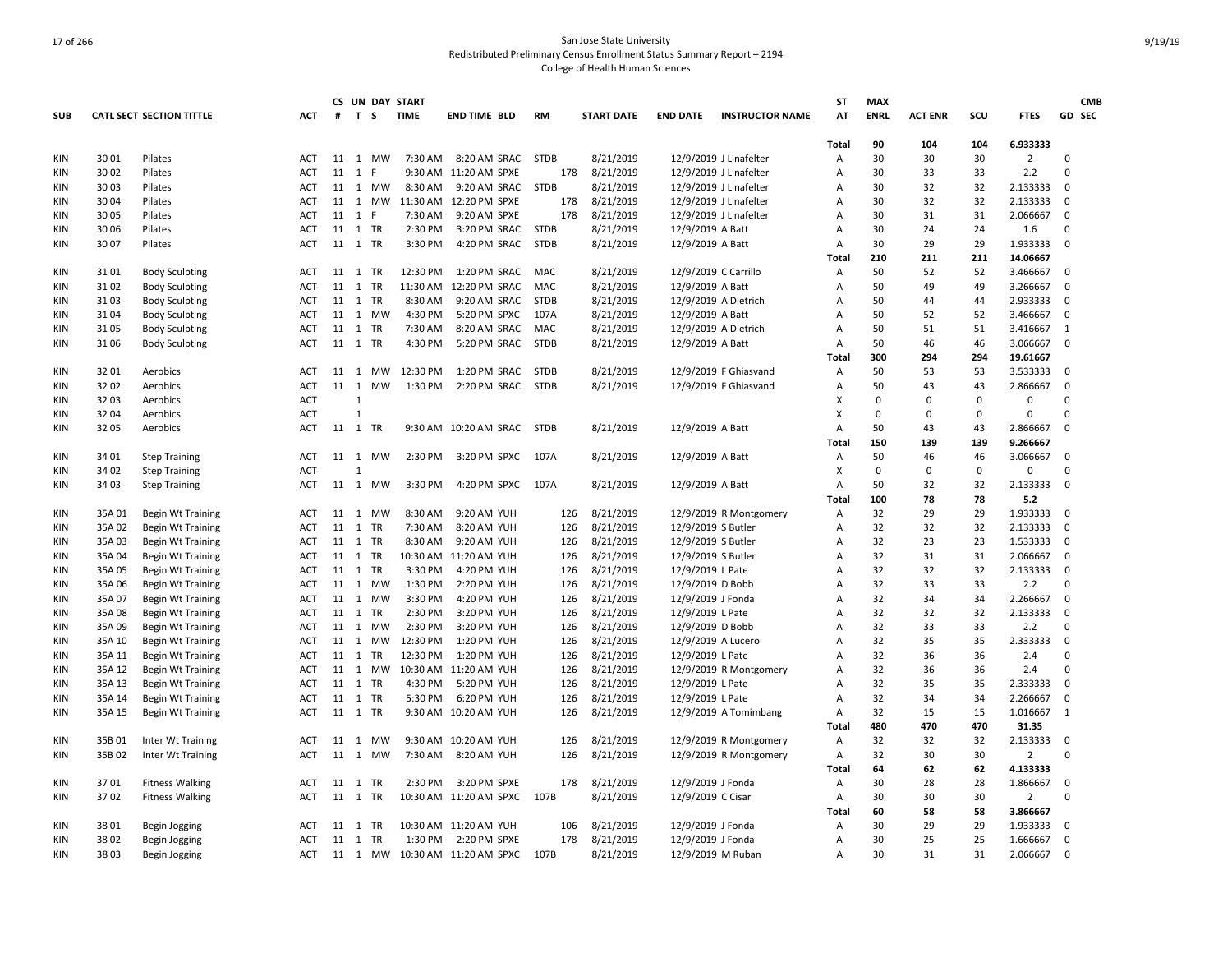|             |        |                                             |            |                  |              |                    | CS UN DAY START |                                               |            |                        |                                        |                        | ST             | <b>MAX</b>  |                |              |                      |                  | <b>CMB</b>   |        |
|-------------|--------|---------------------------------------------|------------|------------------|--------------|--------------------|-----------------|-----------------------------------------------|------------|------------------------|----------------------------------------|------------------------|----------------|-------------|----------------|--------------|----------------------|------------------|--------------|--------|
| <b>SUB</b>  |        | <b>CATL SECT SECTION TITTLE</b>             | ACT        | #                | T S          |                    | <b>TIME</b>     | <b>END TIME BLD</b>                           | <b>RM</b>  | <b>START DATE</b>      | <b>END DATE</b>                        | <b>INSTRUCTOR NAME</b> | AT             | <b>ENRL</b> | <b>ACT ENR</b> | scu          | <b>FTES</b>          |                  | GD SEC       |        |
| KIN         | 38 04  | Begin Jogging                               | ACT        |                  |              | 11 1 MW            | 12:30 PM        | 1:20 PM SPXC                                  | 107A       | 8/21/2019              |                                        | 12/9/2019 R Pacitto    | Α              | 30          | 29             | 29           | 1.933333             | $\mathbf 0$      |              |        |
| KIN         | 38 05  | Begin Jogging                               | ACT        |                  |              | 11 1 MW            | 1:30 PM         | 2:20 PM SPXC                                  | 107A       | 8/21/2019              |                                        | 12/9/2019 R Pacitto    | A              | 30          | 32             | 32           | 2.15                 | 1                |              |        |
| KIN         | 38 06  | Begin Jogging                               | ACT        | 11 1 TR          |              |                    |                 | 9:30 AM 10:20 AM YUH                          | 106        | 8/21/2019              |                                        | 12/9/2019 C Carrillo   | Α              | 30          | 29             | 29           | 1.933333             | $\mathbf 0$      |              |        |
|             |        |                                             |            |                  |              |                    |                 |                                               |            |                        |                                        |                        | Total          | 180         | 175            | 175          | 11.68333             |                  |              |        |
| KIN         | 45A 01 | Beg Lindy & Swing                           | ACT        |                  |              | 11 1 MW            | 8:30 AM         | 9:20 AM SPXE                                  | 178        | 8/21/2019              | 12/9/2019 A Ayers                      |                        | Α              | 30          | 8              | 8            | 0.533333             | 0 <sup>o</sup>   |              |        |
| DANC        | 45A 01 | Beg Lindy & Swing                           | ACT        |                  |              | 11 1 MW            | 8:30 AM         | 9:20 AM SPXE                                  | 178        | 8/21/2019              | 12/9/2019 A Ayers                      |                        | $\overline{A}$ | 0           | $\mathbf{0}$   | $\mathbf{0}$ | $\mathbf{0}$         | $\mathbf{0}$     | -C           | $\ast$ |
|             | 46A 01 |                                             |            |                  |              |                    |                 | 9:30 AM 10:20 AM SPXE                         | 178        |                        |                                        |                        | Total          | 30<br>40    | 8<br>33        | 8<br>33      | 0.533333<br>2.2      | $\mathbf{0}$     | <b>C</b>     |        |
| KIN<br>DANC | 46A01  | Beg Social Dance<br><b>Beg Social Dance</b> | ACT<br>ACT |                  |              | 11 1 MW<br>11 1 MW |                 | 9:30 AM 10:20 AM SPXE                         | 178        | 8/21/2019<br>8/21/2019 | 12/9/2019 A Ayers<br>12/9/2019 A Ayers |                        | Α<br>A         | $\mathbf 0$ | $\mathbf{0}$   | $\mathbf{0}$ | $\mathbf{0}$         | $\mathbf{0}$     | <b>C</b>     |        |
| <b>KIN</b>  | 46A 02 | <b>Beg Social Dance</b>                     | <b>ACT</b> |                  |              | 11 1 MW            |                 | 10:30 AM 11:20 AM SPXE                        | 178        | 8/21/2019              | 12/9/2019 A Ayers                      |                        | $\overline{A}$ | 40          | 38             | 38           | 2.533333             | 0 <sub>c</sub>   |              |        |
| DANC        | 46A 02 | <b>Beg Social Dance</b>                     | ACT        | 11               | $\mathbf{1}$ | MW                 |                 | 10:30 AM 11:20 AM SPXE                        | 178        | 8/21/2019              | 12/9/2019 A Ayers                      |                        | A              | $\mathbf 0$ | $\mathbf 0$    | $\mathbf 0$  | $\mathbf 0$          | $\mathbf 0$      | $\mathsf{C}$ |        |
| KIN         | 46A 03 | Beg Social Dance                            | ACT        | 11               |              | 1 MW               | 12:30 PM        | 1:20 PM SPXE                                  | 178        | 8/21/2019              | 12/9/2019 A Ayers                      |                        | A              | 40          | 48             | 48           | 3.2                  | 0                | <b>C</b>     |        |
| DANC        | 46A03  | Beg Social Dance                            | ACT        |                  |              | 11 1 MW            | 12:30 PM        | 1:20 PM SPXE                                  | 178        | 8/21/2019              | 12/9/2019 A Ayers                      |                        | $\overline{A}$ | $\mathbf 0$ | $\mathbf{0}$   | $\mathbf{0}$ | $\mathbf{0}$         | 0 <sup>o</sup>   |              |        |
|             |        |                                             |            |                  |              |                    |                 |                                               |            |                        |                                        |                        | Total          | 120         | 119            | 119          | 7.933333             |                  |              |        |
| KIN         | 47A 01 | Beg W Coast Swing                           | ACT        | 11 1 TR          |              |                    | 12:30 PM        | 1:20 PM SPXE                                  | 178        | 8/21/2019              |                                        | 12/9/2019 H Schmitt    | Α              | 40          | 23             | 23           | 1.533333             | 0                |              |        |
|             |        |                                             |            |                  |              |                    |                 |                                               |            |                        |                                        |                        | Total          | 40          | 23             | 23           | 1.533333             |                  |              |        |
| KIN         | 48A 01 | Beg Latin Dance                             | ACT        | 11 1 TR          |              |                    | 8:30 AM         | 9:20 AM SPXE                                  | 178        | 8/21/2019              | 12/9/2019 O David                      |                        | Α              | 40          | 40             | 40           | 2.666667             | 0 <sub>c</sub>   |              |        |
| <b>DANC</b> | 48A 01 | Beg Latin Dance                             | ACT        | 11 1 TR          |              |                    | 8:30 AM         | 9:20 AM SPXE                                  | 178        | 8/21/2019              | 12/9/2019 O David                      |                        | A              | $\mathbf 0$ | $\mathbf 0$    | $\mathbf 0$  | $\mathbf 0$          | $\mathbf{0}$     | $\mathsf{C}$ |        |
| KIN         | 48A 02 | Beg Latin Dance                             | ACT        |                  |              | 11 1 MW            | 2:30 PM         | 3:20 PM SPXE                                  | 178        | 8/21/2019              | 12/9/2019 A Ayers                      |                        | A              | 40          | 36             | 36           | 2.4                  | $\mathbf{0}$     | <b>C</b>     |        |
| DANC        | 48A 02 | Beg Latin Dance                             | ACT        |                  |              | 11 1 MW            | 2:30 PM         | 3:20 PM SPXE                                  | 178        | 8/21/2019              | 12/9/2019 A Ayers                      |                        | $\overline{A}$ | 0           | $\mathbf{0}$   | $\mathbf{0}$ | $\mathbf{0}$         | $\mathbf{0}$     | <b>C</b>     |        |
| KIN         | 48A03  | Beg Latin Dance                             | ACT        | 11 1 TR          |              |                    |                 | 9:30 AM 10:20 AM SPXE                         | 178        | 8/21/2019              | 12/9/2019 O David                      |                        | A              | 40          | 41             | 41           | 2.733333             | $\mathbf{0}$     | $\mathsf{C}$ |        |
| DANC        | 48A03  | Beg Latin Dance                             | ACT        | 11 1 TR          |              |                    |                 | 9:30 AM 10:20 AM SPXE                         | 178        | 8/21/2019              | 12/9/2019 O David                      |                        | A              | 0           | $\mathbf{0}$   | $\mathbf{0}$ | $\mathbf 0$          | $\mathbf{0}$     | $\mathsf{C}$ |        |
| KIN         | 48A 04 | Beg Latin Dance                             | <b>ACT</b> | 11 1 TR          |              |                    |                 | 10:30 AM 11:20 AM SPXE                        | 178        | 8/21/2019              | 12/9/2019 O David                      |                        | A              | 40          | 40             | 40           | 2.666667             | $\mathbf{0}$     | $\mathsf{C}$ |        |
| DANC        | 48A 04 | <b>Beg Latin Dance</b>                      | ACT        | 11               |              | 1 TR               |                 | 10:30 AM 11:20 AM SPXE                        | 178        | 8/21/2019              | 12/9/2019 O David                      |                        | $\overline{A}$ | 0           | $\Omega$       | $\mathbf{0}$ | $\mathbf{0}$         | $\mathbf{0}$     | - C          |        |
| KIN         | 50 02  | Tai Chi                                     | ACT        |                  |              | 11 1 MW            | 3:30 PM         | 4:20 PM SPXE                                  | 178        | 8/21/2019              | 12/9/2019 C Weng                       |                        | Total<br>Α     | 160<br>40   | 157<br>28      | 157<br>28    | 10.46667<br>1.866667 | 0                |              |        |
| KIN         | 50 03  | Tai Chi                                     | <b>ACT</b> | 11               | $\mathbf{1}$ | MW                 |                 | 10:30 AM 11:20 AM SPXC                        | 107B       | 8/21/2019              | 12/9/2019 G Chen                       |                        | Α              | 40          | 39             | 39           | 2.6                  | $\Omega$         |              |        |
|             |        |                                             |            |                  |              |                    |                 |                                               |            |                        |                                        |                        | Total          | 80          | 67             | 67           | 4.466667             |                  |              |        |
| KIN         | 51A 01 | Begin Aikido                                | ACT        |                  | 1            |                    |                 |                                               |            |                        |                                        |                        | х              | 0           | 0              | 0            | 0                    | 0                |              |        |
| KIN         | 51A02  | Begin Aikido                                | <b>ACT</b> |                  |              | 11 1 MW            |                 | 9:30 AM 10:20 AM YUH                          | 208        | 8/21/2019              | 12/9/2019 J Wada                       |                        | Α              | 20          | 20             | 20           | 1.333333             | $\mathbf 0$      |              |        |
| KIN         | 51A 03 | Begin Aikido                                | ACT        |                  |              | 11 1 MW            | 8:30 AM         | 9:20 AM YUH                                   | 208        | 8/21/2019              | 12/9/2019 J Wada                       |                        | Α              | 30          | 28             | 28           | 1.866667             | 0                |              |        |
|             |        |                                             |            |                  |              |                    |                 |                                               |            |                        |                                        |                        | Total          | 50          | 48             | 48           | 3.2                  |                  |              |        |
| KIN         | 51B01  | Int Aikido                                  | ACT        |                  |              | 11 1 MW            |                 | 9:30 AM 10:20 AM YUH                          | 208        | 8/21/2019              | 12/9/2019 J Wada                       |                        | Α              | 10          | 9              | 9            | 0.6                  | $\Omega$         |              |        |
|             |        |                                             |            |                  |              |                    |                 |                                               |            |                        |                                        |                        | Total          | 10          | 9              | 9            | 0.6                  |                  |              |        |
| KIN         | 52A 01 | Begin Judo                                  | ACT        | 11               |              | 1 TR               |                 | 9:30 AM 10:20 AM YUH                          | 208        | 8/21/2019              |                                        | 12/9/2019 D Williams   | Α              | 30          | 27             | 27           | 1.8                  | 0                |              |        |
| KIN         | 52A 02 | Begin Judo                                  | ACT        | 11 1 TR          |              |                    |                 | 10:30 AM 11:20 AM YUH                         | 208        | 8/21/2019              |                                        | 12/9/2019 D Williams   | Α              | 30          | 28             | 28           | 1.866667             | $\mathbf 0$      |              |        |
|             |        |                                             |            |                  |              |                    |                 |                                               |            |                        |                                        |                        | Total          | 60          | 55             | 55           | 3.666667             |                  |              |        |
| KIN         | 52B02  | Inter Judo                                  | ACT        | 11 1 TR          |              |                    |                 | 11:30 AM 12:20 PM YUH                         | 208        | 8/21/2019              |                                        | 12/9/2019 D Williams   | A              | 20          | 13             | 13           | 0.866667             | $\mathbf 0$      |              |        |
|             |        |                                             |            |                  |              |                    |                 |                                               |            |                        |                                        |                        | Total          | 20          | 13             | 13           | 0.866667             |                  |              |        |
| KIN         | 52C01  | Competitive Judo                            | ACT        |                  |              | 11 1 TBA           |                 | <b>YUH</b>                                    | 208        | 8/21/2019              | 12/9/2019 Y Uchida                     |                        | Α              | 35          | 8              | 8            | 0.55                 | 1                |              |        |
|             |        |                                             |            |                  |              |                    |                 |                                               |            |                        |                                        |                        | Total          | 35          | 8              | 8            | 0.55                 |                  |              |        |
| KIN         | 53A 01 | Begin Karate                                | ACT        | 11 1 F<br>11 1 F |              |                    |                 | 8:30 AM 10:20 AM YUH<br>10:30 AM 12:20 PM YUH | 106<br>106 | 8/21/2019<br>8/21/2019 | 12/9/2019 J Keeling                    |                        | Α<br>Α         | 20<br>20    | 24<br>16       | 24<br>16     | 1.6<br>1.066667      | 0<br>$\mathbf 0$ |              |        |
| KIN         | 53A 02 | Begin Karate                                | ACT        |                  |              |                    |                 |                                               |            |                        | 12/9/2019 J Keeling                    |                        | Total          | 40          | 40             | 40           | 2.666667             |                  |              |        |
| KIN         | 53B01  | <b>Inter Karate</b>                         | <b>ACT</b> | 11 1 F           |              |                    |                 | 8:30 AM 10:20 AM YUH                          | 106        | 8/21/2019              | 12/9/2019 J Keeling                    |                        | Α              | 10          | 1              | $\mathbf{1}$ | 0.066667             | 0                |              |        |
| KIN         | 53B02  | Inter Karate                                | ACT        | 11 1 F           |              |                    |                 | 10:30 AM 12:20 PM YUH                         | 106        | 8/21/2019              | 12/9/2019 J Keeling                    |                        | Α              | 10          | 3              | 3            | 0.2                  | 0                |              |        |
|             |        |                                             |            |                  |              |                    |                 |                                               |            |                        |                                        |                        | <b>Total</b>   | 20          | 4              | 4            | 0.266667             |                  |              |        |
| KIN         | 54A 01 | Begin Tae Kwon Do                           | ACT        | 11               |              | 1 TR               | 7:30 AM         | 8:20 AM YUH                                   | 208        | 8/21/2019              |                                        | 12/9/2019 J Schachner  | Α              | 30          | 31             | 31           | 2.066667             | $\Omega$         |              |        |
| KIN         | 54A 02 | Begin Tae Kwon Do                           | ACT        | 11 1 TR          |              |                    | 8:30 AM         | 9:20 AM YUH                                   | 208        | 8/21/2019              |                                        | 12/9/2019 J Schachner  | Α              | 30          | 31             | 31           | 2.066667             | 0                |              |        |
|             |        |                                             |            |                  |              |                    |                 |                                               |            |                        |                                        |                        | Total          | 60          | 62             | 62           | 4.133333             |                  |              |        |
| <b>KIN</b>  | 54B 01 | Int Tae Kwon Do                             | <b>ACT</b> | 11 1 TR          |              |                    | 8:30 AM         | 9:20 AM YUH                                   | 208        | 8/21/2019              |                                        | 12/9/2019 J Schachner  | $\overline{A}$ | 10          | 3              | 3            | 0.2                  | $\Omega$         |              |        |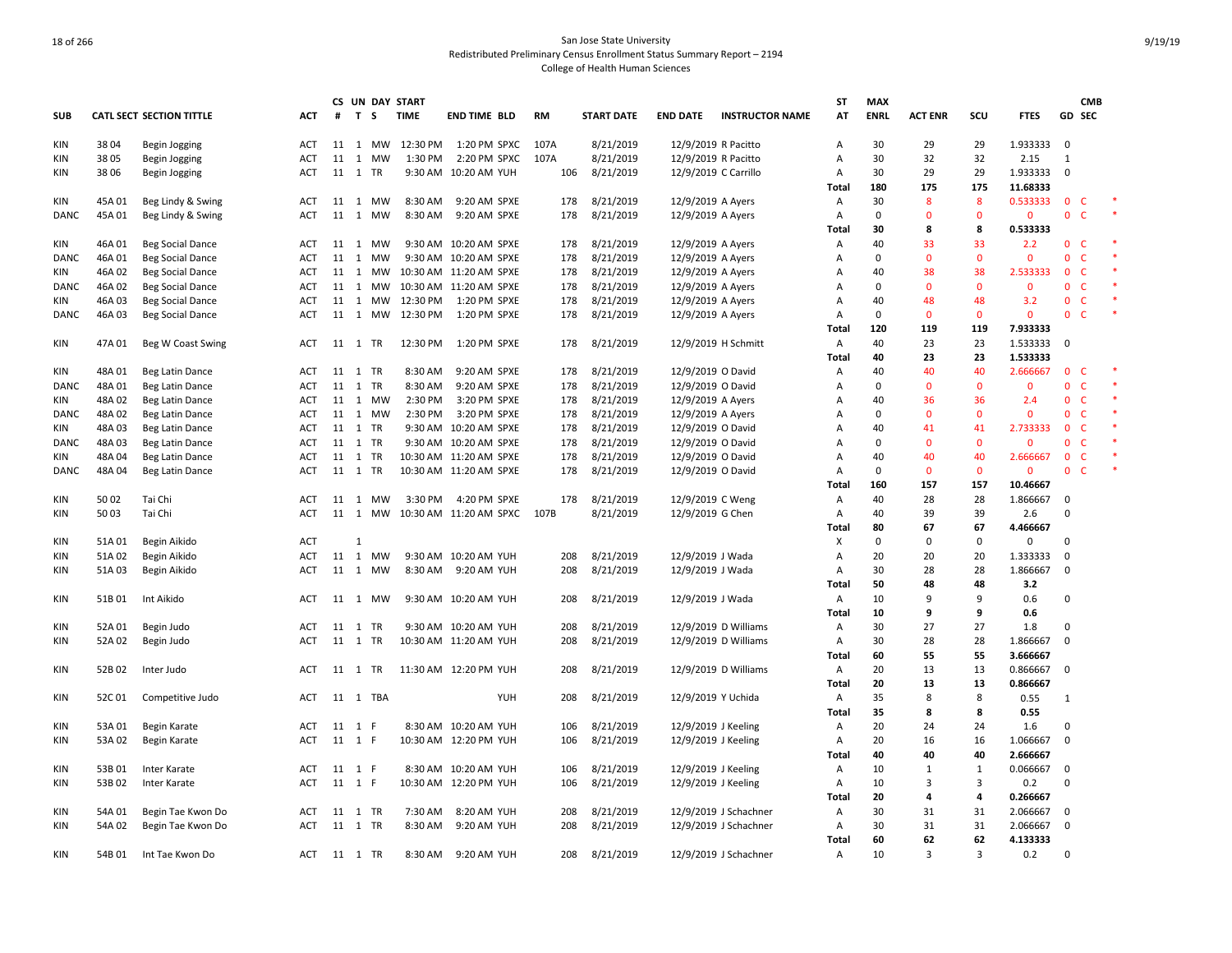|            |        |                                 |            |                |                         |              | CS UN DAY START |                               |             |                   |                      |                        | <b>ST</b>    | <b>MAX</b>  |                |                |             |              | <b>CMB</b> |
|------------|--------|---------------------------------|------------|----------------|-------------------------|--------------|-----------------|-------------------------------|-------------|-------------------|----------------------|------------------------|--------------|-------------|----------------|----------------|-------------|--------------|------------|
| <b>SUB</b> |        | <b>CATL SECT SECTION TITTLE</b> | <b>ACT</b> | #              | T S                     |              | <b>TIME</b>     | <b>END TIME BLD</b>           | <b>RM</b>   | <b>START DATE</b> | <b>END DATE</b>      | <b>INSTRUCTOR NAME</b> | AT           | <b>ENRL</b> | <b>ACT ENR</b> | scu            | <b>FTES</b> |              | GD SEC     |
|            |        |                                 |            |                |                         |              |                 |                               |             |                   |                      |                        | Total        | 10          | 3              | 3              | 0.2         |              |            |
| KIN        | 55A01  | Begin Self-Defense              | ACT        |                |                         |              |                 | 11 1 MW 11:30 AM 12:20 PM YUH | 208         | 8/21/2019         | 12/9/2019 G Chen     |                        | Α            | 30          | 33             | 33             | 2.2         | $\Omega$     |            |
| <b>KIN</b> | 55A02  | Begin Self-Defense              | ACT        | 11             | 1                       | МW           | 12:30 PM        | 1:20 PM YUH                   | 208         | 8/21/2019         | 12/9/2019 G Chen     |                        | Α            | 30          | 34             | 34             | 2.266667    | $\mathbf 0$  |            |
| KIN        | 55A03  | Begin Self-Defense              | <b>ACT</b> | 11             | 1                       | MW           | 1:30 PM         | 2:20 PM YUH                   | 208         | 8/21/2019         | 12/9/2019 G Chen     |                        | Α            | 30          | 35             | 35             | 2.333333    | $\Omega$     |            |
| <b>KIN</b> | 55A 04 | Begin Self-Defense              | <b>ACT</b> | 11 1           |                         | <b>TR</b>    | 1:30 PM         | 2:20 PM YUH                   | 208         | 8/21/2019         | 12/9/2019 G Chen     |                        | Α            | 30          | 28             | 28             | 1.866667    | $\Omega$     |            |
|            |        |                                 |            |                |                         |              |                 |                               |             |                   |                      |                        | Total        | 120         | 130            | 130            | 8.666667    |              |            |
| <b>KIN</b> | 58A 01 | Brazil Jiu-Jitsu                | ACT        |                | $\mathbf{1}$            |              |                 |                               |             |                   |                      |                        | X            | $\mathsf 0$ | 0              | $\mathbf 0$    | 0           | $\mathbf 0$  |            |
| KIN        | 58A02  | Brazil Jiu-Jitsu                | ACT        |                | $\mathbf{1}$            |              |                 |                               |             |                   |                      |                        | X            | 0           | 0              | 0              | 0           | $\mathbf 0$  |            |
|            |        |                                 |            |                |                         |              |                 |                               |             |                   |                      |                        | Total        | 0           | 0              | 0              | 0           |              |            |
| <b>KIN</b> | 61A02  | Begin Hatha Yoga                | ACT        | 11 1 M         |                         |              |                 | 9:30 AM 11:20 AM SRAC         | <b>STDB</b> | 8/21/2019         |                      | 12/9/2019 J Linafelter | Α            | 50          | 51             | 51             | 3.4         | $\Omega$     |            |
| KIN        | 61A03  | Begin Hatha Yoga                | <b>ACT</b> | $11 \quad 1$   |                         | E            | 7:30 AM         | 9:20 AM YUH                   | 208         | 8/21/2019         |                      | 12/9/2019 S Caughlan   | Α            | 50          | 50             | 50             | 3.333333    | $\mathbf 0$  |            |
| KIN        | 61A 04 | Begin Hatha Yoga                | ACT        | 11 1 W         |                         |              |                 | 9:30 AM 11:20 AM SRAC         | <b>STDB</b> | 8/21/2019         |                      | 12/9/2019 J Linafelter | Α            | 50          | 52             | 52             | 3.466667    | $\mathbf 0$  |            |
| <b>KIN</b> | 61A 05 | Begin Hatha Yoga                | ACT        | 11 1           |                         | $\mathsf{F}$ | 11:30 AM        | 1:20 PM YUH                   | 208         | 8/21/2019         |                      | 12/9/2019 S Caughlan   | Α            | 50          | 49             | 49             | 3.283333    | 1            |            |
| <b>KIN</b> | 61A06  | Begin Hatha Yoga                | <b>ACT</b> | 11 1 TR        |                         |              | 5:30 PM         | 6:20 PM SPXE                  | 178         | 8/21/2019         | 12/9/2019 A Batt     |                        | Α            | 50          | 58             | 58             | 3.866667    | $\mathbf 0$  |            |
|            |        |                                 |            |                |                         |              |                 |                               |             |                   |                      |                        | <b>Total</b> | 250         | 260            | 260            | 17.35       |              |            |
| <b>KIN</b> | 61B01  | Int Hatha Yoga                  | ACT        | 11 1 F         |                         |              |                 | 9:30 AM 11:20 AM YUH          | 208         | 8/21/2019         |                      | 12/9/2019 S Caughlan   | Α            | 50          | 44             | 44             | 2.933333    | $\mathbf 0$  |            |
|            |        |                                 |            |                |                         |              |                 |                               |             |                   |                      |                        | Total        | 50          | 44             | 44             | 2.933333    |              |            |
| <b>KIN</b> | 62A 01 | Begin Ice Skating               | ACT        | 11 1 F         |                         |              |                 | 8:20 AM 10:00 AM YUH          | 106         | 8/21/2019         | 12/9/2019 G Chen     |                        | Α            | 50          | 47             | 47             | 3.133333    | 0            |            |
| KIN        | 62A02  | Begin Ice Skating               | <b>ACT</b> | 11 1 T         |                         |              |                 | 9:30 AM 11:10 AM YUH          | 106         | 8/21/2019         | 12/9/2019 G Chen     |                        | Α            | 50          | 40             | 40             | 2.666667    | $\mathbf 0$  |            |
|            |        |                                 |            |                |                         |              |                 |                               |             |                   |                      |                        | <b>Total</b> | 100         | 87             | 87             | 5.8         |              |            |
| KIN        | 63A01  | <b>Beg Hiking</b>               | <b>ACT</b> | 11 1 F         |                         |              | 1:00 PM         | 3:50 PM SPXE                  | 163         | 8/21/2019         |                      | 12/9/2019 K Kirkendall | Α            | 20          | 27             | 27             | 1.8         | $\mathbf 0$  |            |
|            |        |                                 |            |                |                         |              |                 |                               |             |                   |                      |                        | Total        | 20          | 27             | 27             | 1.8         |              |            |
| KIN        | 65A01  | Begin Ice Hockey                | <b>ACT</b> | 11 1 F         |                         |              |                 | 9:50 AM 11:30 AM YUH          | 106         | 8/21/2019         | 12/9/2019 G Chen     |                        | A            | 50          | 23             | 23             | 1.55        | $\mathbf{1}$ |            |
|            |        |                                 |            |                |                         |              |                 |                               |             |                   |                      |                        | Total        | 50          | 23             | 23             | 1.55        |              |            |
| KIN        | 6801   | Visl Rep Sprt Cult              | LEC        | $\overline{2}$ | $\overline{\mathbf{3}}$ | TR           | 12:00 PM        | 1:15 PM SPXC                  | 151         | 8/21/2019         |                      | 12/9/2019 D Murphy     | Α            | 40          | 40             | 120            | 8           | $\Omega$     |            |
|            |        |                                 |            |                |                         |              |                 |                               |             |                   |                      |                        | Total        | 40          | 40             | 120            | 8           |              |            |
| <b>KIN</b> | 6901   | <b>Stress Management</b>        | LEC        | $\overline{2}$ | 3                       | <b>MW</b>    | 7:30 AM         | 8:45 AM YUH                   | 236         | 8/21/2019         |                      | 12/9/2019 L Atkinson   | Α            | 30          | 28             | 84             | 5.6         | $\Omega$     |            |
| <b>KIN</b> | 69 02  | <b>Stress Management</b>        | <b>LEC</b> | $\overline{2}$ | $\overline{3}$          | <b>MW</b>    | 9:00 AM         | 10:15 AM YUH                  | 236         | 8/21/2019         |                      | 12/9/2019 L Atkinson   | A            | 30          | 29             | 87             | 5.8         | $\Omega$     |            |
| <b>KIN</b> | 69 03  | <b>Stress Management</b>        | LEC        | $\overline{2}$ | $\overline{3}$          | <b>MW</b>    | 3:00 PM         | 4:15 PM YUH                   | 236         | 8/21/2019         | 12/9/2019 K Jeffery  |                        | А            | 30          | 29             | 87             | 5.8         | $\Omega$     |            |
| <b>KIN</b> | 69 04  | <b>Stress Management</b>        | LEC        | $\overline{2}$ | $\overline{3}$          | MW           | 4:30 PM         | 5:45 PM YUH                   | 236         | 8/21/2019         | 12/9/2019 C Carrillo |                        | Α            | 30          | 30             | 90             | 6           | $\Omega$     |            |
| <b>KIN</b> | 6905   | <b>Stress Management</b>        | LEC        | $\overline{2}$ | 3 TR                    |              | 7:30 AM         | 8:45 AM YUH                   | 236         | 8/21/2019         |                      | 12/9/2019 L Atkinson   | Α            | 30          | 25             | 75             | 5           | $\Omega$     |            |
| KIN        | 69 06  | <b>Stress Management</b>        | <b>LEC</b> | $\overline{2}$ | 3                       | <b>TR</b>    | 10:30 AM        | 11:45 AM YUH                  | 236         | 8/21/2019         | 12/9/2019 K Russell  |                        | A            | 30          | 24             | 72             | 4.8         | $\Omega$     |            |
| <b>KIN</b> | 6907   | <b>Stress Management</b>        | LEC        | $\overline{2}$ |                         | 3 TR         | 3:00 PM         | 4:15 PM YUH                   | 236         | 8/21/2019         |                      | 12/9/2019 K Moreno     | А            | 30          | 25             | 75             | 5           | $\Omega$     |            |
| KIN        | 69 08  | <b>Stress Management</b>        | <b>LEC</b> | $\overline{2}$ |                         | 3 TR         | 5:30 PM         | 6:45 PM YUH                   | 236         | 8/21/2019         | 12/9/2019 T Beggs    |                        | A            | 30          | 38             | 114            | 7.6         | $\Omega$     |            |
| <b>KIN</b> | 69 09  | <b>Stress Management</b>        | LEC        | $\overline{2}$ | $\overline{3}$          | TR           | 7:00 PM         | 8:15 PM YUH                   | 236         | 8/21/2019         | 12/9/2019 T Beggs    |                        | Α            | 30          | 37             | 111            | 7.4         | $\mathbf 0$  |            |
| <b>KIN</b> | 69 10  | <b>Stress Management</b>        | <b>LEC</b> | $\overline{2}$ | 3 F                     |              |                 | 9:00 AM 11:45 AM YUH          | 236         | 8/21/2019         |                      | 12/9/2019 L Atkinson   | Α            | 30          | 23             | 69             | 4.6         | $\Omega$     |            |
|            |        |                                 |            |                |                         |              |                 |                               |             |                   |                      |                        | Total        | 300         | 288            | 864            | 57.6        |              |            |
| <b>KIN</b> | 7001   | Intro to Kinesiology            | <b>LEC</b> | $\overline{2}$ | $\overline{3}$          | <b>TR</b>    | 12:00 PM        | 12:50 PM YUH                  | 124         | 8/21/2019         |                      | 12/9/2019 F Ghiasvand  | Α            | 100         | 103            | 206            | 20.6        | $\mathbf 0$  |            |
| KIN        | 7002   | Intro to Kinesiology            | <b>ACT</b> | 11             | $\mathbf 0$             | M            | 11:30 AM        | 1:20 PM SPXC                  | 153         | 8/21/2019         | 12/9/2019 M Ruban    |                        | A            | 20          | 22             | 22             | 0           | $\Omega$     |            |
| <b>KIN</b> | 7003   | Intro to Kinesiology            | <b>ACT</b> | 11 0           |                         | M            | 1:30 PM         | 3:20 PM DBH                   | 202         | 8/21/2019         | 12/9/2019 C Carrillo |                        | Α            | 20          | 21             | 21             | $\Omega$    | $\Omega$     |            |
| <b>KIN</b> | 70 04  | Intro to Kinesiology            | ACT        | 11             | $\mathbf 0$             | W            | 11:30 AM        | 1:20 PM SPXC                  | 153         | 8/21/2019         |                      | 12/9/2019 M Ruban      | Α            | 20          | 20             | 20             | 0           | $\Omega$     |            |
| KIN        | 70 05  | Intro to Kinesiology            | ACT        | 11             | 0                       | W            | 1:30 PM         | 3:20 PM DBH                   | 202         | 8/21/2019         | 12/9/2019 C Carrillo |                        | Α            | 20          | 20             | 20             | 0           | $\Omega$     |            |
| <b>KIN</b> | 70 06  | Intro to Kinesiology            | <b>ACT</b> | 11             | $\overline{0}$          | M            | 1:30 PM         | 3:20 PM SPXC                  | 153         | 8/21/2019         |                      | 12/9/2019 A Dietrich   | Α            | 20          | 20             | 20             | 0           | $\Omega$     |            |
|            |        |                                 |            |                |                         |              |                 |                               |             |                   |                      |                        | Total        | 200         | 206            | 309            | 20.6        |              |            |
| <b>KIN</b> | 8001   | Indivdl Movement                | ACT        | 11             | 1                       | TBA          |                 |                               |             | 8/21/2019         | 12/9/2019 G Chen     |                        | Α            | 10          | 0              | $\mathbf 0$    | 0           | $\Omega$     |            |
| <b>KIN</b> | 8002   | Indivdl Movement                | <b>ACT</b> | 11 1           |                         | TBA          |                 |                               |             | 8/21/2019         | 12/9/2019 J Keeling  |                        | Α            | 10          | $\mathbf{1}$   | $\mathbf{1}$   | 0.066667    | $\mathbf 0$  |            |
| <b>KIN</b> | 8003   | Indivdl Movement                | <b>ACT</b> | 11 1           |                         | TBA          |                 |                               |             | 8/21/2019         | 12/9/2019 A Batt     |                        | A            | 10          | $\overline{4}$ | $\overline{4}$ | 0.266667    | $\mathbf 0$  |            |
| <b>KIN</b> | 8004   | Indivdl Movement                | ACT        | 11 1           |                         | TBA          |                 |                               |             | 8/21/2019         |                      | 12/9/2019 D Williams   | A            | 10          | 4              | $\overline{4}$ | 0.266667    | $\mathbf 0$  |            |
| <b>KIN</b> | 80 05  | Indivdl Movement                | ACT        | 11 1           |                         | TBA          |                 |                               |             | 8/21/2019         | 12/9/2019 L Pate     |                        | A            | 10          | $\mathbf{1}$   | $\mathbf{1}$   | 0.066667    | $\mathbf 0$  |            |
| <b>KIN</b> | 80 06  | Indivdl Movement                | ACT        | 11 1           |                         | TBA          |                 |                               |             | 8/21/2019         |                      | 12/9/2019 J Schachner  | Α            | 5           | $\mathbf{1}$   | 1              | 0.066667    | 0            |            |
| <b>KIN</b> | 8007   | Indivdl Movement                | <b>ACT</b> |                |                         | 11 1 TBA     |                 |                               |             | 8/21/2019         |                      | 12/9/2019 M Behler     | A            | 5           | $\mathbf{1}$   | $\mathbf{1}$   | 0.066667    | 0            |            |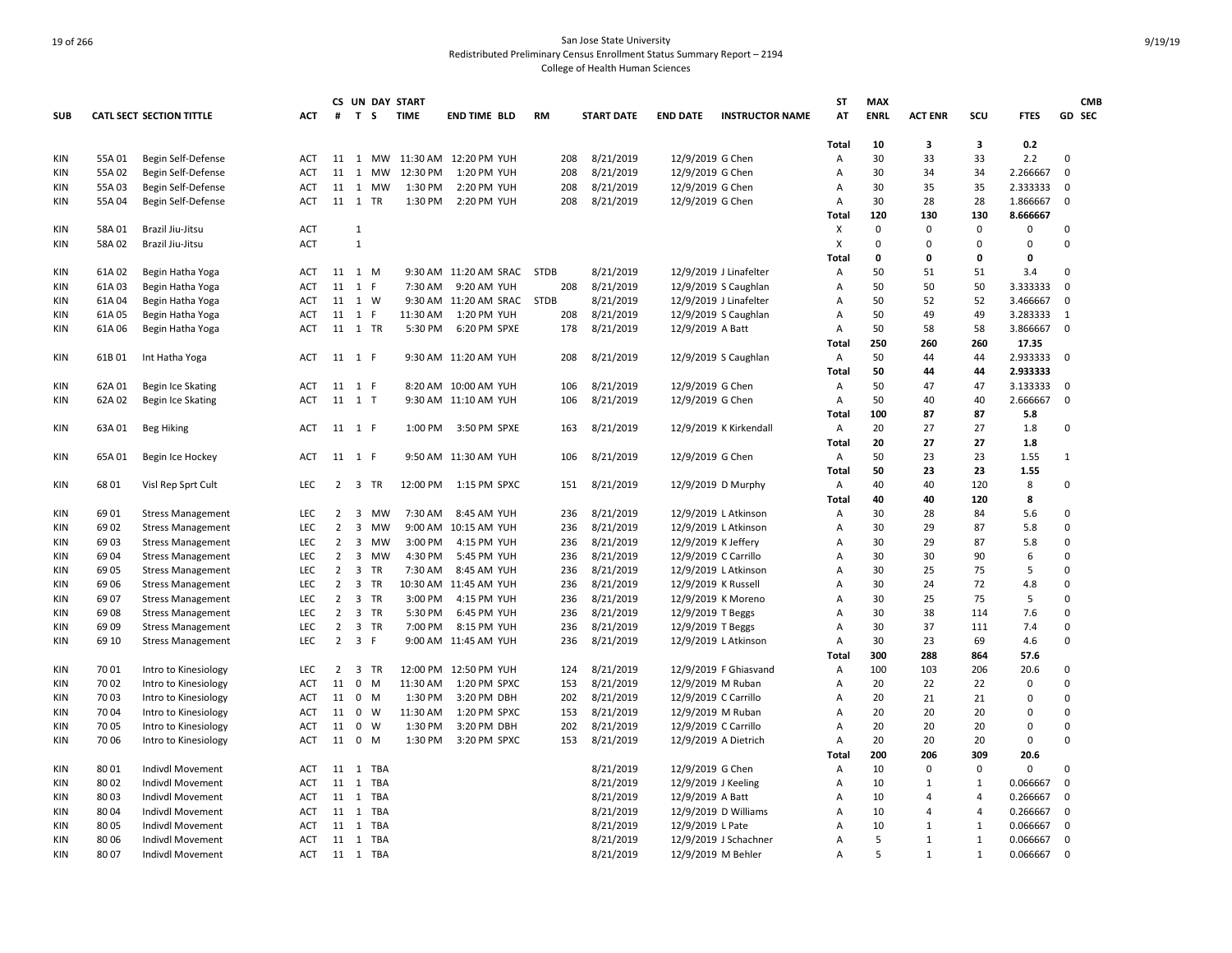|            |         |                                    |            |                     |                                           |                 | CS UN DAY START |                        |               |                        |                      |                        | <b>ST</b> | <b>MAX</b>  |                |          |                  | <b>CMB</b>                  |  |
|------------|---------|------------------------------------|------------|---------------------|-------------------------------------------|-----------------|-----------------|------------------------|---------------|------------------------|----------------------|------------------------|-----------|-------------|----------------|----------|------------------|-----------------------------|--|
| <b>SUB</b> |         | <b>CATL SECT SECTION TITTLE</b>    | ACT        | #                   | T S                                       |                 | <b>TIME</b>     | <b>END TIME BLD</b>    | RM            | <b>START DATE</b>      | <b>END DATE</b>      | <b>INSTRUCTOR NAME</b> | AT        | <b>ENRL</b> | <b>ACT ENR</b> | SCU      | <b>FTES</b>      | GD SEC                      |  |
| KIN        | 80 08   | Indivdl Movement                   | ACT        |                     |                                           | 11 1 TBA        |                 |                        |               | 8/21/2019              | 12/9/2019            |                        | Α         | 5           | $\mathbf 0$    | 0        | $\mathbf 0$      | 0                           |  |
|            |         |                                    |            |                     |                                           | <b>MW</b>       |                 |                        |               |                        |                      |                        | Total     | 65          | 12<br>27       | 12       | 0.8              | $\Omega$                    |  |
| <b>KIN</b> |         | 100W 01 Writing Workshop           | SEM        | 4<br>$\overline{4}$ | 3<br>$\overline{3}$                       | <b>TR</b>       | 12:00 PM        | 10:30 AM 11:45 AM SH   | 242           | 8/21/2019              |                      | 12/9/2019 D Bohigian   | Α         | 25<br>25    |                | 81<br>75 | 5.4              | $\Omega$                    |  |
| KIN        |         | 100W 02 Writing Workshop           | <b>SEM</b> |                     | 3                                         |                 |                 | 1:15 PM SH             | 242           | 8/21/2019              | 12/9/2019 A Medina   |                        | Α<br>X    | $\mathbf 0$ | 25<br>$\Omega$ | $\Omega$ | 5<br>$\mathbf 0$ | 0                           |  |
| KIN        |         | 100W 03 Writing Workshop           | SEM        |                     |                                           | <b>TR</b>       |                 |                        |               |                        |                      |                        | A         |             |                |          |                  | $\Omega$                    |  |
| KIN        | 100W 04 | <b>Writing Workshop</b>            | SEM        | $\overline{4}$      | $\overline{3}$                            |                 |                 | 9:00 AM 10:15 AM SH    | 242           | 8/21/2019<br>8/21/2019 | 12/9/2019 A Medina   |                        |           | 25<br>25    | 25<br>25       | 75       | 5<br>5           | 0                           |  |
| KIN        | 100W 05 | <b>Writing Workshop</b>            | SEM        | 4                   | $\overline{3}$                            | TR<br><b>MW</b> | 1:30 PM         | 2:45 PM MH             | 322           |                        |                      | 12/9/2019 M Crockett   | A         | 25          | 25             | 75<br>75 | 5                | $\Omega$                    |  |
| KIN        | 100W 06 | <b>Writing Workshop</b>            | <b>SEM</b> | $\overline{4}$      | $\overline{\mathbf{3}}$<br>$\overline{3}$ |                 |                 | 9:00 AM 10:15 AM SH    | 242           | 8/21/2019              |                      | 12/9/2019 D Bohigian   | A         |             | $\Omega$       | $\Omega$ |                  |                             |  |
| KIN        |         | 100W 07 Writing Workshop           | SEM        | $\overline{4}$      |                                           | 3 TR            |                 |                        |               |                        |                      |                        | X         | 0<br>25     |                |          | $\mathbf 0$      | 0                           |  |
| KIN        |         | 100W 08 Writing Workshop           | SEM        |                     |                                           |                 | 7:30 AM         | 8:45 AM SPXE           | 163           | 8/21/2019              | 12/9/2019 C Jones    |                        | A         |             | 25             | 75       | 5                | 0                           |  |
|            |         |                                    |            |                     |                                           |                 |                 |                        |               |                        |                      |                        | Total     | 150         | 152<br>42      | 456      | 30.4             |                             |  |
| <b>KIN</b> | 101 01  | Sport in America                   | <b>LEC</b> | $\overline{2}$      |                                           | 3 MW            |                 | 9:00 AM 10:15 AM SPXE  | 163           | 8/21/2019              |                      | 12/9/2019 M Crockett   | A         | 40          |                | 126      | 8.4              | 0                           |  |
| <b>KIN</b> | 101 02  | Sport in America                   | <b>LEC</b> | $\overline{2}$      | $\overline{\mathbf{3}}$                   | TR              | 12:00 PM        | 1:15 PM CL             | 310           | 8/21/2019              |                      | 12/9/2019 M Crockett   | А         | 40          | 42             | 126      | 8.45             | $\mathbf{1}$                |  |
|            |         |                                    |            |                     |                                           |                 |                 |                        |               |                        |                      |                        | Total     | 80          | 84             | 252      | 16.85            |                             |  |
| KIN        | 107 01  | <b>Adapted Aquatics</b>            | <b>ACT</b> |                     | $\mathbf{1}$                              |                 |                 |                        |               |                        |                      |                        | X         | 0           | $\mathbf 0$    | 0        | $\pmb{0}$        | 0                           |  |
| KIN        | 107 02  | <b>Adapted Aquatics</b>            | ACT        | 11 1 S              |                                           |                 | 9:00 AM         | 9:50 AM OFF            | <b>CAMPUS</b> | 8/21/2019              | 12/9/2019            |                        | Α         | 25          | 27             | 27       | 1.8              | 0                           |  |
|            |         |                                    |            |                     |                                           |                 |                 |                        |               |                        |                      |                        | Total     | 25          | 27             | 27       | 1.8              |                             |  |
| <b>KIN</b> | 11101   | Global Sport                       | <b>LEC</b> | 2                   |                                           | 3 MW            |                 | 10:30 AM 11:45 AM SPXC | 151           | 8/21/2019              | 12/9/2019 D Murphy   |                        | A         | 40          | 40             | 120      | 8                | $\Omega$                    |  |
| KIN        | 11102   | <b>Global Sport</b>                | LEC        | $\overline{2}$      | $\overline{3}$                            | MW              | 12:00 PM        | 1:15 PM SPXC           | 151           | 8/21/2019              |                      | 12/9/2019 D Murphy     | Α         | 40          | 40             | 120      | 8                | 0                           |  |
| <b>KIN</b> | 11103   | <b>Global Sport</b>                | <b>LEC</b> | $\overline{2}$      |                                           | 3 TR            | 1:30 PM         | 2:45 PM SH             | 346           | 8/21/2019              | 12/9/2019 M Dao      |                        | Α         | 40          | 40             | 120      | 8                | $\Omega$                    |  |
|            |         |                                    |            |                     |                                           |                 |                 |                        |               |                        |                      |                        | Total     | 120         | 120            | 360      | 24               |                             |  |
| KIN        | 14701   | <b>Biomechanical Asmt of Mvmnt</b> | <b>LEC</b> | $\overline{2}$      | $\overline{3}$                            | M               | 8:00 AM         | 8:50 AM SPXE           | 160           | 8/21/2019              |                      | 12/9/2019 J Hannigan   | A         | 60          | 72             | 72       | 14.4             | $\Omega$                    |  |
| KIN        | 14702   | <b>Biomechanical Asmt of Mymnt</b> | LAB        | 15                  | $\mathbf 0$                               | <b>MW</b>       | 9:00 AM         | 10:50 AM SPXC          | 234           | 8/21/2019              |                      | 12/9/2019 J Hannigan   | Α         | 20          | 25             | 50       | $\mathbf 0$      | 0                           |  |
| KIN        | 14703   | <b>Biomechanical Asmt of Mymnt</b> | LAB        | 15                  |                                           | 0 MW            | 2:00 PM         | 3:50 PM SPXC           | 234           | 8/21/2019              | 12/9/2019 M Ruban    |                        | A         | 20          | 22             | 44       | $\mathbf 0$      | $\Omega$                    |  |
| KIN        | 14704   | <b>Biomechanical Asmt of Mymnt</b> | LAB        | 15                  |                                           | 0 MW            | 4:00 PM         | 5:50 PM SPXC           | 234           | 8/21/2019              |                      | 12/9/2019 J Hannigan   | Α         | 20          | 25             | 50       | $\mathbf 0$      | 0                           |  |
|            |         |                                    |            |                     |                                           |                 |                 |                        |               |                        |                      |                        | Total     | 120         | 144            | 216      | 14.4             |                             |  |
| KIN        | 149 01  | Child Health & Act                 | <b>LEC</b> | $\overline{2}$      | $\overline{3}$                            | TR              |                 | 10:30 AM 11:45 AM SH   | 313           | 8/21/2019              | 12/9/2019 L Pirazzi  |                        | Α         | 0           | 20             | 60       | $\overline{4}$   | $\mathbf{0}$<br>C           |  |
| KIN        | 14902   | Child Health & Act                 | LEC        | $\overline{2}$      |                                           | 3 TR            |                 | 10:30 AM 11:45 AM SH   | 334           | 8/21/2019              | 12/9/2019 L Pirazzi  |                        | Α         | 0           | 22             | 66       | 4.4              | $\mathsf{C}$<br>$\mathbf 0$ |  |
|            |         |                                    |            |                     |                                           |                 |                 |                        |               |                        |                      |                        | Total     | $\mathbf 0$ | 42             | 126      | 8.4              |                             |  |
| KIN        | 15101   | Sprts&FitnessMark                  | <b>LEC</b> | 2                   | 3 TR                                      |                 | 1:30 PM         | 2:45 PM SPXC           | 151           | 8/21/2019              |                      | 12/9/2019 C Armstrong  | A         | 40          | 41             | 123      | 8.3              | $\overline{2}$              |  |
|            |         |                                    |            |                     |                                           |                 |                 |                        |               |                        |                      |                        | Total     | 40          | 41             | 123      | 8.3              |                             |  |
| KIN        | 15201   | Theory Spt/Fit Mgt                 | <b>LEC</b> | $\overline{2}$      |                                           | 3 TR            |                 | 10:30 AM 11:45 AM SH   | 242           | 8/21/2019              | 12/9/2019 A Medina   |                        | Α         | 40          | 39             | 117      | 7.85             | 1                           |  |
|            |         |                                    |            |                     |                                           |                 |                 |                        |               |                        |                      |                        | Total     | 40          | 39             | 117      | 7.85             |                             |  |
| KIN        | 154B 01 | ECG Interp & Test                  | LEC        | $\overline{2}$      |                                           | 3 MW            |                 | 9:30 AM 10:20 AM YUH   | 233           | 8/21/2019              | 12/9/2019 P Plato    |                        | Α         | 20          | 26             | 52       | 5.35             | 3                           |  |
| <b>KIN</b> | 154B 02 | ECG Interp & Test                  | ACT        | 13                  | 0                                         | MW              |                 | 10:30 AM 11:20 AM YUH  | 233           | 8/21/2019              | 12/9/2019 P Plato    |                        | Α         | 20          | 26             | 26       | $\mathbf 0$      | 3                           |  |
|            |         |                                    |            |                     |                                           |                 |                 |                        |               |                        |                      |                        | Total     | 40          | 52             | 78       | 5.35             |                             |  |
| <b>KIN</b> | 155 01  | <b>Exercise Physiology</b>         | LEC        | $\overline{2}$      |                                           | 3 MW            |                 | 9:30 AM 10:20 AM YUH   | 124           | 8/21/2019              | 12/9/2019 C Cisar    |                        | Α         | 90          | 107            | 214      | 21.4             | 0                           |  |
| KIN        | 155 02  | <b>Exercise Physiology</b>         | <b>ACT</b> | $\overline{7}$      |                                           | $0$ M           | 7:30 AM         | 9:20 AM YUH            | 233           | 8/21/2019              | 12/9/2019 C Cisar    |                        | A         | 20          | 28             | 28       | 0                | $\Omega$                    |  |
| KIN        | 155 03  | <b>Exercise Physiology</b>         | <b>ACT</b> | $\overline{7}$      |                                           | $0 \quad W$     | 7:30 AM         | 9:20 AM YUH            | 233           | 8/21/2019              | 12/9/2019 C Cisar    |                        | Α         | 20          | 26             | 26       | $\mathbf 0$      | 0                           |  |
| KIN        | 155 04  | <b>Exercise Physiology</b>         | ACT        | $7\overline{ }$     | 0 <sub>T</sub>                            |                 | 7:30 AM         | 9:20 AM YUH            | 233           | 8/21/2019              | 12/9/2019 C Cisar    |                        | Α         | 20          | 26             | 26       | $\mathbf 0$      | $\Omega$                    |  |
| KIN        | 155 05  | <b>Exercise Physiology</b>         | ACT        | $\overline{7}$      | 0 R                                       |                 | 7:30 AM         | 9:20 AM YUH            | 233           | 8/21/2019              | 12/9/2019 C Cisar    |                        | Α         | 20          | 27             | 27       | $\mathbf 0$      | 0                           |  |
|            |         |                                    |            |                     |                                           |                 |                 |                        |               |                        |                      |                        | Total     | 170         | 214            | 321      | 21.4             |                             |  |
| <b>KIN</b> | 156 01  | Intro Adapted Act                  | LEC        | $\overline{2}$      | 3 R                                       |                 | 4:00 PM         | 6:45 PM SPXC           | 151           | 8/21/2019              | 12/9/2019 J Lee      |                        | Α         | 30          | 31             | 93       | 6.2              | 0                           |  |
|            |         |                                    |            |                     |                                           |                 |                 |                        |               |                        |                      |                        | Total     | 30          | 31             | 93       | 6.2              |                             |  |
| <b>KIN</b> | 15701   | <b>Physiological Assessment</b>    | <b>LEC</b> |                     | $2 \quad 3 \quad T$                       |                 |                 | 9:30 AM 10:20 AM SPXE  | 160           | 8/21/2019              | 12/9/2019 A Jensen   |                        | Α         | 60          | 67             | 67       | 13.4             | 0                           |  |
| KIN        | 15702   | Physiological Assessment           | LAB        | 15                  | $\mathbf 0$                               | TR              | 10:30 AM        | 12:20 PM YUH           | 233           | 8/21/2019              |                      | 12/9/2019 A Dietrich   | Α         | 20          | 23             | 46       | $\mathbf 0$      | $\Omega$                    |  |
| KIN        | 15703   | Physiological Assessment           | LAB        | 15                  |                                           | 0 MW            | 12:30 PM        | 2:20 PM YUH            | 233           | 8/21/2019              | 12/9/2019 S Rosales  |                        | Α         | 20          | 21             | 42       | $\mathbf 0$      | 0                           |  |
| KIN        | 157 04  | Physiological Assessment           | LAB        | 15                  | $\mathbf 0$                               | TR              | 2:30 PM         | 4:20 PM YUH            | 233           | 8/21/2019              | 12/9/2019 C Carrillo |                        | A         | 20          | 23             | 46       | $\mathbf 0$      | $\Omega$                    |  |
|            |         |                                    |            |                     |                                           |                 |                 |                        |               |                        |                      |                        | Total     | 120         | 134            | 201      | 13.4             |                             |  |
| KIN        | 158 01  | <b>Biomechanics</b>                | <b>LEC</b> | 2                   | $\overline{3}$                            | TR              | 8:00 AM         | 8:50 AM YUH            | 124           | 8/21/2019              | 12/9/2019 L Jin      |                        | A         | 100         | 100            | 200      | 20.05            | $\mathbf{1}$                |  |
| KIN        | 15802   | <b>Biomechanics</b>                | <b>ACT</b> | $7^{\circ}$         | $\mathbf 0$                               | $\mathsf{T}$    | 2:00 PM         | 3:50 PM SPXC           | 234           | 8/21/2019              |                      | 12/9/2019 A Tomimbang  | Α         | 20          | 19             | 19       | $\mathbf 0$      | 0                           |  |
|            |         |                                    |            |                     |                                           |                 |                 |                        |               |                        |                      |                        |           |             |                |          |                  |                             |  |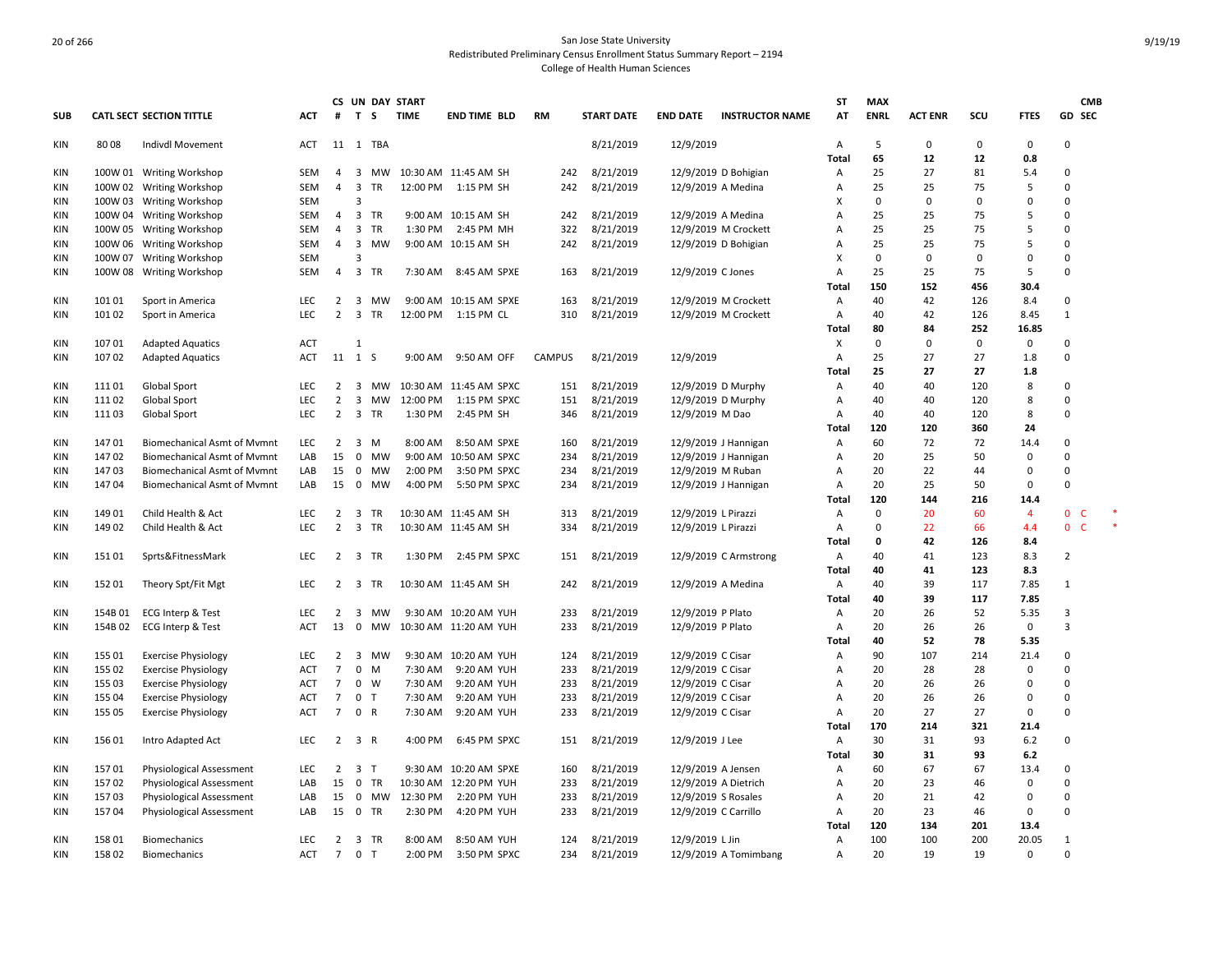|             |        |                          |            |                |                         |           | CS UN DAY START |                        |           |                   |                   |                        | <b>ST</b>      | <b>MAX</b>  |                |              |                | <b>CMB</b>                     |  |
|-------------|--------|--------------------------|------------|----------------|-------------------------|-----------|-----------------|------------------------|-----------|-------------------|-------------------|------------------------|----------------|-------------|----------------|--------------|----------------|--------------------------------|--|
| <b>SUB</b>  |        | CATL SECT SECTION TITTLE | ACT        | #              | T S                     |           | <b>TIME</b>     | <b>END TIME BLD</b>    | <b>RM</b> | <b>START DATE</b> | <b>END DATE</b>   | <b>INSTRUCTOR NAME</b> | AT             | <b>ENRL</b> | <b>ACT ENR</b> | SCU          | <b>FTES</b>    | GD SEC                         |  |
| KIN         | 15803  | <b>Biomechanics</b>      | ACT        | $\overline{7}$ | 0 R                     |           | 2:00 PM         | 3:50 PM SPXC           | 234       | 8/21/2019         |                   | 12/9/2019 A Tomimbang  | Α              | 20          | 14             | 14           | 0              | 0                              |  |
| <b>KIN</b>  | 15804  | <b>Biomechanics</b>      | <b>ACT</b> | $\overline{7}$ | 0 <sub>T</sub>          |           | 12:00 PM        | 1:50 PM SPXC           | 234       | 8/21/2019         | 12/9/2019 L Jin   |                        | Α              | 20          | 17             | 17           | $\mathbf 0$    | $\mathbf 0$                    |  |
| <b>KIN</b>  | 15805  | <b>Biomechanics</b>      | ACT        | $\overline{7}$ | 0 R                     |           | 12:00 PM        | 1:50 PM SPXC           | 234       | 8/21/2019         | 12/9/2019 L Jin   |                        | А              | 20          | 12             | 12           | 0              | $\mathsf 0$                    |  |
| <b>KIN</b>  | 15808  | <b>Biomechanics</b>      | <b>ACT</b> | $\overline{7}$ | 0 <sub>T</sub>          |           |                 | 10:00 AM 11:50 AM SPXC | 234       | 8/21/2019         | 12/9/2019 LJin    |                        | Α              | 20          | 21             | 21           | 0              | $\mathbf{1}$                   |  |
| KIN         | 15809  | <b>Biomechanics</b>      | <b>ACT</b> | $\overline{7}$ | 0 R                     |           |                 | 10:00 AM 11:50 AM SPXC | 234       | 8/21/2019         | 12/9/2019 L Jin   |                        | Α              | 20          | 17             | 17           | 0              | 0                              |  |
|             |        |                          |            |                |                         |           |                 |                        |           |                   |                   |                        | <b>Total</b>   | 220         | 200            | 300          | 20.05          |                                |  |
| KIN         | 159 01 | Sport Adapt Activ        | <b>LEC</b> | $\overline{2}$ | 3 W                     |           | 4:00 PM         | 5:50 PM SPXC           | 151       | 8/21/2019         |                   | 12/9/2019 E Siebert    | Α              | 30          | 43             | 86           | 8.6            | 0                              |  |
| KIN         | 159 02 | Sport Adapt Activ        | ACT        | 11             | $0 \quad W$             |           | 6:00 PM         | 7:50 PM SPXC           | 151       | 8/21/2019         |                   | 12/9/2019 E Siebert    | Α              | 30          | 43             | 43           | 0              | 0                              |  |
|             |        |                          |            |                |                         |           |                 |                        |           |                   |                   |                        | Total          | 60          | 86             | 129          | 8.6            |                                |  |
| <b>KIN</b>  | 16001  | Hist of Sport & PE       | <b>LEC</b> |                | 2 3 TR                  |           |                 | 9:00 AM 10:15 AM SPXE  | 163       | 8/21/2019         |                   | 12/9/2019 S Reekie     | Α              | 40          | 39             | 117          | 7.8            | 0                              |  |
| KIN         | 16002  | Hist of Sport & PE       | <b>LEC</b> | $\overline{2}$ |                         | 3 TR      | 3:00 PM         | 4:15 PM SH             | 242       | 8/21/2019         | 12/9/2019 M Dao   |                        | Α              | 40          | 38             | 114          | 7.6            | 0                              |  |
|             |        |                          |            |                |                         |           |                 |                        |           |                   |                   |                        | Total          | 80          | 77             | 231          | 15.4           |                                |  |
| <b>KIN</b>  | 16101  | Philos of Sport          | <b>LEC</b> | $\overline{2}$ |                         | 3 MW      | 1:30 PM         | 2:45 PM SH             | 242       | 8/21/2019         |                   | 12/9/2019 D Bohigian   | Α              | 40          | 41             | 123          | 8.2            | 0                              |  |
| KIN         | 161 02 | Philos of Sport          | LEC        | $\overline{2}$ | $\overline{\mathbf{3}}$ | MW        | 12:00 PM        | 1:15 PM SH             | 242       | 8/21/2019         |                   | 12/9/2019 D Bohigian   | Α              | 40          | 43             | 129          | 8.6            | $\mathsf 0$                    |  |
|             |        |                          |            |                |                         |           |                 |                        |           |                   |                   |                        | Total          | 80          | 84             | 252          | 16.8           |                                |  |
| <b>KIN</b>  | 162 01 | Adv Fit Asse Ex RX       | LEC        | 2              | 3                       | TR        | 12:30 PM        | 1:20 PM YUH            | 233       | 8/21/2019         | 12/9/2019 C Cisar |                        | Α              | 40          | 35             | 70           | 7.1            | $\overline{2}$                 |  |
| KIN         | 162 02 | Adv Fit Asse Ex RX       | ACT        | 11             |                         | 0 TR      | 1:30 PM         | 2:20 PM YUH            | 233       | 8/21/2019         | 12/9/2019 C Cisar |                        | Α              | 40          | 35             | 35           | 0              | $\overline{2}$                 |  |
|             |        |                          |            |                |                         |           |                 |                        |           |                   |                   |                        | Total          | 80          | 70             | 105          | 7.1            |                                |  |
| <b>KIN</b>  | 16301  | Phys Fit + Nutrit        | <b>LEC</b> | $\overline{2}$ |                         | 3 TR      |                 | 10:30 AM 11:45 AM IS   | 215       | 8/21/2019         |                   | 12/9/2019 E Brown      | Α              | $\Omega$    | 15             | 45           | 3              | $\mathbf{0}$<br>C              |  |
| <b>KIN</b>  | 163 02 | Phys Fit + Nutrit        | LEC        | $\overline{2}$ | $\overline{\mathbf{3}}$ | TR        |                 | 10:30 AM 11:45 AM SPXE | 163       | 8/21/2019         |                   | 12/9/2019 E Brown      | А              | 0           | 17             | 51           | 3.4            | 0<br>$\mathsf{C}$              |  |
| <b>KIN</b>  | 163 04 | Phys Fit + Nutrit        | <b>LEC</b> | $\overline{2}$ |                         | 3 TR      |                 | 12:00 PM 1:15 PM BBC   | 201       | 8/21/2019         |                   | 12/9/2019 E Brown      | Α              | 0           | 16             | 48           | 3.2            | $\mathsf{C}$<br>$\mathbf 0$    |  |
| <b>KIN</b>  | 163 05 | Phys Fit + Nutrit        | <b>LEC</b> | $\overline{2}$ |                         | 3 MW      |                 | 9:00 AM 10:15 AM IS    | 215       | 8/21/2019         |                   | 12/9/2019 A Bloom      | Α              | $\Omega$    | 16             | 48           | 3.2            | $\mathsf{C}$<br>0              |  |
| <b>KIN</b>  | 163 06 | Phys Fit + Nutrit        | <b>LEC</b> |                |                         | 2 3 MW    |                 | 9:00 AM 10:15 AM CL    | 310       | 8/21/2019         |                   | 12/9/2019 A Bloom      | A              | $\Omega$    | 16             | 48           | 3.2            | 0 <sub>c</sub>                 |  |
| <b>KIN</b>  | 163 07 | Phys Fit + Nutrit        | <b>LEC</b> | $\overline{2}$ | $\overline{\mathbf{3}}$ | <b>MW</b> |                 | 10:30 AM 11:45 AM IS   | 215       | 8/21/2019         |                   | 12/9/2019 A Bloom      | A              | $\Omega$    | 16             | 48           | 3.2            | $\mathbf{0}$<br>C              |  |
| <b>KIN</b>  | 16308  | Phys Fit + Nutrit        | LEC        | $\overline{2}$ | $\overline{\mathbf{3}}$ | MW        |                 | 10:30 AM 11:45 AM BBC  | 201       | 8/21/2019         |                   | 12/9/2019 A Bloom      | $\overline{A}$ | $\Omega$    | 17             | 51           | 3.4            | $0-$                           |  |
| <b>KIN</b>  | 16309  | Phys Fit + Nutrit        | <b>LEC</b> | $\overline{2}$ | $\overline{\mathbf{3}}$ | МW        | 12:00 PM        | 1:15 PM IS             | 215       | 8/21/2019         |                   | 12/9/2019 A Bloom      | Α              | $\mathbf 0$ | 14             | 42           | 2.8            | $\mathsf{C}$<br>0              |  |
| <b>KIN</b>  | 163 10 | Phys Fit + Nutrit        | LEC        | $\overline{2}$ | 3                       | МW        | 12:00 PM        | 1:15 PM CCB            | 122       | 8/21/2019         |                   | 12/9/2019 A Bloom      | A              | $\Omega$    | 16             | 48           | 3.2            | $\mathbf{0}$<br><b>C</b>       |  |
| <b>KIN</b>  | 163 11 | Phys Fit + Nutrit        | <b>LEC</b> | $\overline{2}$ | $\overline{\mathbf{3}}$ | MW        | 1:30 PM         | 2:45 PM IS             | 215       | 8/21/2019         |                   | 12/9/2019 A Bloom      | A              | $\Omega$    | 14             | 42           | 2.8            | $0-$                           |  |
| <b>KIN</b>  | 163 12 | Phys Fit + Nutrit        | LEC        | $\overline{2}$ | 3                       | MW        | 1:30 PM         | 2:45 PM SH             | 348       | 8/21/2019         |                   | 12/9/2019 A Bloom      | Α              | $\Omega$    | 16             | 48           | 3.2            | $\mathbf 0$<br>$\mathsf{C}$    |  |
| <b>KIN</b>  | 163 13 | Phys Fit + Nutrit        | <b>LEC</b> | $\overline{2}$ |                         | 3 TR      | 12:00 PM        | 1:15 PM SH             | 346       | 8/21/2019         |                   | 12/9/2019 E Brown      | Α              | $\Omega$    | 15             | 45           | $\overline{3}$ | $\mathbf{0}$<br>-C             |  |
|             |        |                          |            |                |                         |           |                 |                        |           |                   |                   |                        | Total          | 0           | 188            | 564          | 37.6           |                                |  |
| <b>KIN</b>  | 164 02 | Soc-cult Perspectv       | LEC        | $\overline{2}$ | $\overline{\mathbf{3}}$ | TR        | 12:00 PM        | 1:15 PM CCB            | 101       | 8/21/2019         | 12/9/2019 M Dao   |                        | Α              | 40          | 38             | 114          | 7.65           | $\mathbf{1}$                   |  |
| KIN         | 164 03 | Soc-cult Perspectv       | LEC        | $\overline{2}$ |                         | 3 TR      |                 | 10:30 AM 11:45 AM CL   | 310       | 8/21/2019         | 12/9/2019 J Chin  |                        | Α              | 40          | 39             | 117          | 7.8            | 0                              |  |
|             |        |                          |            |                |                         |           |                 |                        |           |                   |                   |                        | <b>Total</b>   | 80          | 77             | 231          | 15.45          |                                |  |
| <b>KIN</b>  | 165 01 | Motor Development        | <b>LEC</b> |                |                         | 2 3 MW    |                 | 9:00 AM 10:15 AM SPXC  | 151       | 8/21/2019         | 12/9/2019 S Chang |                        | Α              | 40          | 40             | 120          | 8              | $\Omega$                       |  |
| KIN         | 165 02 | Motor Development        | <b>LEC</b> | $\overline{2}$ |                         | 3 TR      |                 | 9:00 AM 10:15 AM SPXC  | 151       | 8/21/2019         |                   | 12/9/2019 F Ghiasvand  | Α              | 40          | 43             | 129          | 8.6            | $\mathbf 0$                    |  |
| KIN         | 165 03 | Motor Development        | <b>LEC</b> | $\overline{2}$ |                         | 3 MW      | 1:30 PM         | 2:45 PM SPXC           | 151       | 8/21/2019         |                   | 12/9/2019 S Chang      | Α              | 40          | 40             | 120          | 8.05           | $\mathbf{1}$                   |  |
|             |        |                          |            |                |                         |           |                 |                        |           |                   |                   |                        | Total          | 120         | 123            | 369          | 24.65          |                                |  |
| KIN         | 166 01 | <b>Motor Learning</b>    | <b>LEC</b> |                | 2 3 TR                  |           |                 | 12:00 PM 12:50 PM WSQ  | 109       | 8/21/2019         |                   | 12/9/2019 E Wughalter  | Α              | 80          | 99             | 198          | 19.8           | 0                              |  |
| <b>KIN</b>  | 16602  | <b>Motor Learning</b>    | ACT        | $\overline{7}$ | 0 <sub>T</sub>          |           | 1:00 PM         | 2:50 PM SPXE           | 172       | 8/21/2019         |                   | 12/9/2019 E Wughalter  | Α              | 20          | 25             | 25           | 0              | $\mathbf 0$                    |  |
| <b>KIN</b>  | 16603  | Motor Learning           | <b>ACT</b> | $7^{\circ}$    | 0 R                     |           | 1:00 PM         | 2:50 PM SPXE           | 172       | 8/21/2019         |                   | 12/9/2019 E Wughalter  | Α              | 20          | 27             | 27           | $\mathbf 0$    | $\mathbf 0$                    |  |
| KIN         | 16604  | Motor Learning           | ACT        | $\overline{7}$ | $0$ M                   |           | 2:00 PM         | 3:50 PM SPXE           | 172       | 8/21/2019         |                   | 12/9/2019 K Thompson   | Α              | 20          | 24             | 24           | 0              | 0                              |  |
| KIN         | 166 05 | Motor Learning           | <b>ACT</b> | $\overline{7}$ | $0 \quad W$             |           | 2:00 PM         | 3:50 PM SPXE           | 172       | 8/21/2019         |                   | 12/9/2019 K Thompson   | Α              | 20          | 23             | 23           | 0              | $\Omega$                       |  |
|             |        |                          |            |                |                         |           |                 |                        |           |                   |                   |                        | Total          | 160         | 198            | 297          | 19.8           |                                |  |
| KIN         | 16701  | Sports Psychology        | <b>LEC</b> | $\overline{2}$ |                         | 3 TR      |                 | 10:30 AM 11:45 AM SPXE | 160       | 8/21/2019         |                   | 12/9/2019 M Gerson     | Α              | 40          | 67             | 201          | 13.4           | $\mathbf 0$<br><b>C</b>        |  |
| <b>PSYC</b> | 16701  | Sports Psychology        | LEC        | $\overline{2}$ |                         | 3 TR      |                 | 10:30 AM 11:45 AM SPXE | 160       | 8/21/2019         |                   | 12/9/2019 M Gerson     | Α              | $\mathbf 0$ | $\mathbf{0}$   | $\mathbf{0}$ | $\mathbf 0$    | $\mathbf{0}$<br>$\mathsf{C}$   |  |
| KIN         | 16702  | Sports Psychology        | <b>LEC</b> | $\overline{2}$ |                         | 3 TR      | 7:30 AM         | 8:45 AM SPXE           | 160       | 8/21/2019         |                   | 12/9/2019 M Gerson     | Α              | 40          | 47             | 141          | 9.4            | $\mathbf 0$<br>$\mathsf{C}$    |  |
| <b>PSYC</b> | 16702  | Sports Psychology        | LEC        | $\overline{2}$ |                         | 3 TR      | 7:30 AM         | 8:45 AM SPXE           | 160       | 8/21/2019         |                   | 12/9/2019 M Gerson     | Α              | $\mathbf 0$ | $\mathbf{0}$   | $\mathbf 0$  | $\mathbf 0$    | $\overline{0}$<br>$\mathsf{C}$ |  |
|             |        |                          |            |                |                         |           |                 |                        |           |                   |                   |                        | Total          | 80          | 114            | 342          | 22.8           |                                |  |
| KIN         | 16801  | Psych of Coaching        | <b>LEC</b> |                |                         | 2 3 MW    | 1:30 PM         | 2:45 PM SPXE           | 163       | 8/21/2019         |                   | 12/9/2019 T Butryn     | A              | 40          | 40             | 120          | 8.1            | $\overline{2}$                 |  |
|             |        |                          |            |                |                         |           |                 |                        |           |                   |                   |                        | Total          | 40          | 40             | 120          | 8.1            |                                |  |
|             |        |                          |            |                |                         |           |                 |                        |           |                   |                   |                        |                |             |                |              |                |                                |  |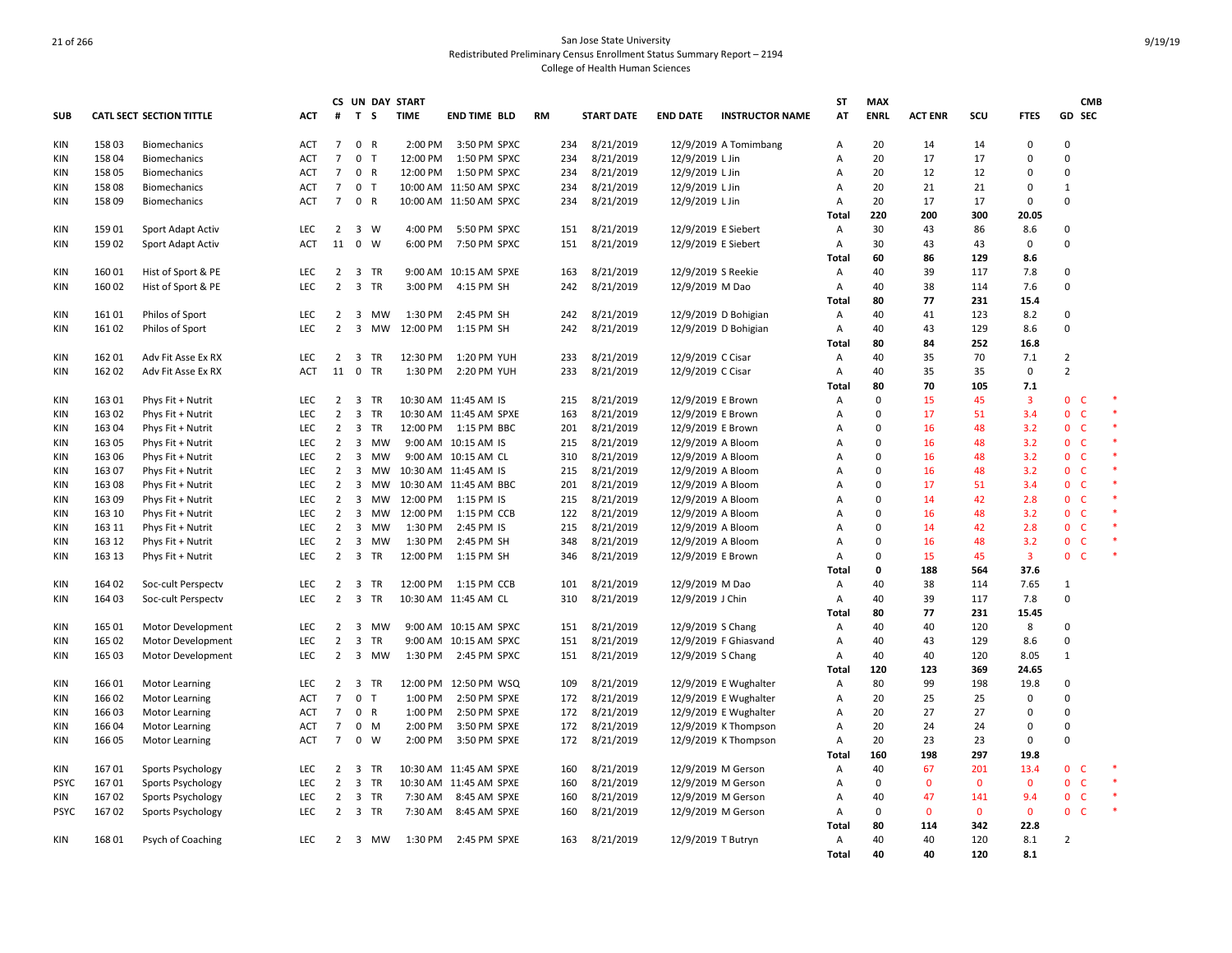|            |         |                                 |            |                     |                         | CS UN DAY START |             |                       |           |     |                   |                       |                        | <b>ST</b> | <b>MAX</b>     |                |              |                | <b>CMB</b>                   |  |
|------------|---------|---------------------------------|------------|---------------------|-------------------------|-----------------|-------------|-----------------------|-----------|-----|-------------------|-----------------------|------------------------|-----------|----------------|----------------|--------------|----------------|------------------------------|--|
| <b>SUB</b> |         | <b>CATL SECT SECTION TITTLE</b> | <b>ACT</b> | #                   | T S                     |                 | <b>TIME</b> | <b>END TIME BLD</b>   | <b>RM</b> |     | <b>START DATE</b> | <b>END DATE</b>       | <b>INSTRUCTOR NAME</b> | AT        | <b>ENRL</b>    | <b>ACT ENR</b> | SCU          | <b>FTES</b>    | GD SEC                       |  |
| KIN        | 169 01  | Divrsty/Stress/Hlth             | SEM        | 5                   | 3                       | МW              |             | 10:30 AM 11:45 AM YUH |           | 236 | 8/21/2019         |                       | 12/9/2019 M Crockett   | A         | 30             | 31             | 93           | 6.2            | $\mathbf{0}$<br>C            |  |
| HS         | 169 01  | Divrsty/Stress/Hlth             | SEM        | 5                   |                         | 3 MW            |             | 10:30 AM 11:45 AM YUH |           | 236 | 8/21/2019         |                       | 12/9/2019 M Crockett   | Α         | 0              | $\mathbf{0}$   | $\mathbf{0}$ | $\mathbf 0$    | $\mathbf{0}$<br>$\mathsf{C}$ |  |
| <b>KIN</b> | 169 02  | Divrsty/Stress/Hlth             | SEM        | 5                   | $\overline{\mathbf{3}}$ | MW              | 12:00 PM    | 1:15 PM YUH           |           | 236 | 8/21/2019         | 12/9/2019 S Morales   |                        | Α         | 30             | 38             | 114          | 7.6            | $\mathsf{C}$<br>$\mathbf 0$  |  |
| HS         | 169 02  | Divrsty/Stress/Hlth             | SEM        | 5                   | $\overline{\mathbf{3}}$ | МW              | 12:00 PM    | 1:15 PM YUH           |           | 236 | 8/21/2019         | 12/9/2019 S Morales   |                        | Α         | $\mathbf 0$    | $\mathbf{0}$   | $\mathbf 0$  | $\mathbf 0$    | $\mathbf{0}$<br>$\mathsf{C}$ |  |
| KIN        | 169 03  | Divrsty/Stress/Hlth             | SEM        | 5                   | $\overline{\mathbf{3}}$ | МW              | 1:30 PM     | 2:45 PM YUH           |           | 236 | 8/21/2019         | 12/9/2019 K Jeffery   |                        | A         | 30             | 42             | 126          | 8.4            | $\mathbf{0}$<br>$\mathsf{C}$ |  |
| НS         | 16903   | Divrsty/Stress/Hlth             | SEM        | 5                   | $\overline{3}$          | MW              | 1:30 PM     | 2:45 PM YUH           |           | 236 | 8/21/2019         | 12/9/2019 K Jeffery   |                        | A         | 0              | $\Omega$       | $\mathbf{0}$ | $\mathbf 0$    | $\mathbf{0}$<br>$\mathsf{C}$ |  |
| <b>KIN</b> | 16904   | Divrsty/Stress/Hlth             | <b>SEM</b> | 5                   | $\overline{\mathbf{3}}$ | <b>TR</b>       |             | 9:00 AM 10:15 AM YUH  |           | 236 | 8/21/2019         |                       | 12/9/2019 M Crockett   | A         | 30             | 30             | 90           | 6              | $\mathbf{0}$<br><b>C</b>     |  |
| HS         | 16904   | Divrsty/Stress/Hlth             | SEM        | 5                   |                         | 3 TR            |             | 9:00 AM 10:15 AM YUH  |           | 236 | 8/21/2019         |                       | 12/9/2019 M Crockett   | A         | 0              | $\Omega$       | $\mathbf 0$  | $\mathbf 0$    | $\mathbf 0$<br>$\mathsf{C}$  |  |
| KIN        | 169 05  | Divrsty/Stress/Hlth             | SEM        | 5                   | 3                       | TR              | 12:00 PM    | 1:15 PM YUH           |           | 236 | 8/21/2019         | 12/9/2019 K Russell   |                        | A         | 30             | 31             | 93           | 6.2            | $\mathsf{C}$<br>$\mathbf{0}$ |  |
| HS         | 169 05  | Divrsty/Stress/Hlth             | SEM        | 5                   |                         | 3 TR            | 12:00 PM    | 1:15 PM YUH           |           | 236 | 8/21/2019         | 12/9/2019 K Russell   |                        | A         | 0              | $\mathbf{0}$   | $\mathbf 0$  | $\mathbf 0$    | $\mathbf{0}$<br>$\mathsf{C}$ |  |
| <b>KIN</b> | 169 06  | Divrsty/Stress/Hlth             | <b>SEM</b> | 5                   |                         | 3 TR            | 1:30 PM     | 2:45 PM YUH           |           | 236 | 8/21/2019         | 12/9/2019 N Williams  |                        | A         | 30             | 30             | 90           | 6              | $\mathsf{C}$<br>$\mathbf{0}$ |  |
| HS         | 169 06  | Divrsty/Stress/Hlth             | SEM        | 5                   |                         | 3 TR            | 1:30 PM     | 2:45 PM YUH           |           | 236 | 8/21/2019         | 12/9/2019 N Williams  |                        | Α         | $\mathbf 0$    | $\Omega$       | $\mathbf{0}$ | $\mathbf{0}$   | $\mathbf{0}$<br>$\mathsf{C}$ |  |
| <b>KIN</b> | 169 07  | Divrsty/Stress/Hlth             | SEM        | 5                   | 3 F                     |                 | 12:00 PM    | 2:45 PM YUH           |           | 236 | 8/21/2019         | 12/9/2019 K Moreno    |                        | Α         | 30             | 28             | 84           | 5.65           | $\mathsf{C}$<br>$\mathbf{1}$ |  |
| НS         | 169 07  | Divrsty/Stress/Hlth             | SEM        | 5                   | $\overline{\mathbf{3}}$ | F               | 12:00 PM    | 2:45 PM YUH           |           | 236 | 8/21/2019         | 12/9/2019 K Moreno    |                        | Α         | $\pmb{0}$      | $\overline{0}$ | $\mathbf 0$  | $\mathbf 0$    | $\mathbf 0$<br>$\mathsf{C}$  |  |
|            |         |                                 |            |                     |                         |                 |             |                       |           |     |                   |                       |                        | Total     | 210            | 230            | 690          | 46.05          |                              |  |
| <b>KIN</b> | 170B 01 | Fld Exp Teach                   | SUP        |                     |                         | 36 1 TBA        |             |                       |           |     | 8/21/2019         | 12/9/2019 D Daum      |                        | Α         | 15             | $\Omega$       | 0            | 0              | $\mathbf 0$                  |  |
| KIN        | 170B 02 | Fld Exp Teach                   | <b>SUP</b> |                     |                         | 36 1 TBA        |             |                       |           |     | 8/21/2019         | 12/9/2019 D Daum      |                        | Α         | 15             | $\Omega$       | 0            | $\mathbf 0$    | $\Omega$                     |  |
|            |         |                                 |            |                     |                         |                 |             |                       |           |     |                   |                       |                        | Total     | 30             | 0              | $\Omega$     | 0              |                              |  |
| KIN        | 170C 01 | Fieldwork-Adapted               | <b>SUP</b> |                     | 1                       |                 |             |                       |           |     |                   |                       |                        | Χ         | 0              | $\Omega$       | $\Omega$     | $\mathbf 0$    | 0                            |  |
| KIN        | 170C02  | Fieldwork-Adapted               | <b>SUP</b> |                     | $\overline{2}$          |                 |             |                       |           |     |                   |                       |                        | X         | $\mathbf 0$    | $\Omega$       | $\Omega$     | $\overline{0}$ | $\Omega$                     |  |
| KIN        | 170C03  | Fieldwork-Adapted               | <b>SUP</b> |                     | 3                       |                 |             |                       |           |     |                   |                       |                        | X         | $\mathbf 0$    | $\Omega$       | $\Omega$     | $\mathbf 0$    | $\Omega$                     |  |
| KIN        | 170C04  | Fieldwork-Adapted               | SUP        | 36                  | 1 F                     |                 |             | 10:00 AM 11:50 AM     |           |     | 8/21/2019         | 12/9/2019 J Lee       |                        | A         | 5              | $\Omega$       | $\Omega$     | $\Omega$       | $\Omega$                     |  |
| KIN        | 170C05  | Fieldwork-Adapted               | SUP        | 36                  |                         | 2 W             |             | 9:30 AM 11:15 AM      |           |     | 8/21/2019         | 12/9/2019 J Lee       |                        | Α         | 5              | $\mathbf 0$    | 0            | $\mathbf 0$    | $\Omega$                     |  |
| KIN        | 170C06  | Fieldwork-Adapted               | SUP        | 36                  |                         | 3 W             |             | 9:30 AM 11:15 AM      |           |     | 8/21/2019         | 12/9/2019 J Lee       |                        | Α         | 5              | 10             | 10           | $\overline{2}$ | 0                            |  |
|            |         |                                 |            |                     |                         |                 |             |                       |           |     |                   |                       |                        | Total     | 15             | 10             | 10           | $\overline{2}$ |                              |  |
| <b>KIN</b> | 170D 01 | <b>Fldwrk Sport Mngmt</b>       | SUP        | 36                  |                         | 1 TBA           |             |                       |           |     | 8/21/2019         | 12/9/2019 B Shifflett |                        | A         | 5              | $\Omega$       | $\Omega$     | $\mathbf 0$    | $\Omega$                     |  |
| KIN        | 170D 02 | Fldwrk Sport Mngmt              | SUP        | 36                  |                         | 2 TBA           |             |                       |           |     | 8/21/2019         | 12/9/2019 B Shifflett |                        | Α         | 5              | $\Omega$       | $\Omega$     | $\mathbf 0$    | $\Omega$                     |  |
| KIN        | 170D 03 | Fldwrk Sport Mngmt              | SUP        | 36                  |                         | 3 TBA           |             |                       |           |     | 8/21/2019         | 12/9/2019 B Shifflett |                        | Α         | 5              | $\mathbf 0$    | $\Omega$     | 0              | $\Omega$                     |  |
|            |         |                                 |            |                     |                         |                 |             |                       |           |     |                   |                       |                        | Total     | 15             | $\mathbf{0}$   | $\mathbf 0$  | 0              |                              |  |
| KIN        | 17301   | Intro Teach PE                  | <b>LEC</b> | 2                   | 3                       | <b>TR</b>       | 2:00 PM     | 2:50 PM SPXE          |           | 163 | 8/21/2019         | 12/9/2019 D Daum      |                        | A         | 22             | 17             | 34           | 3.4            | $\Omega$                     |  |
| KIN        | 17302   | Intro Teach PE                  | <b>ACT</b> | 11                  |                         | 0 TR            | 3:00 PM     | 3:50 PM SPXE          |           | 163 | 8/21/2019         | 12/9/2019 D Daum      |                        | Α         | 22             | 17             | 17           | $\mathbf 0$    | $\Omega$                     |  |
|            |         |                                 |            |                     |                         |                 |             |                       |           |     |                   |                       |                        | Total     | 44             | 34             | 51           | 3.4            |                              |  |
| <b>KIN</b> | 174 01  | Assess Psychomotor              | <b>LEC</b> | $2 \quad 3 \quad T$ |                         |                 | 4:00 PM     | 6:45 PM SPXC          |           | 151 | 8/21/2019         | 12/9/2019 J Lee       |                        | Α         | 30             | 33             | 99           | 6.65           | $\mathbf{1}$                 |  |
|            |         |                                 |            |                     |                         |                 |             |                       |           |     |                   |                       |                        | Total     | 30             | 33             | 99           | 6.65           |                              |  |
| KIN        | 175 01  | Meas & Eval in Kinesiology      | <b>LEC</b> | 2                   | 3 <sub>T</sub>          |                 | 4:00 PM     | 5:50 PM SPXE          |           | 160 | 8/21/2019         |                       | 12/9/2019 F Ghiasvand  | Α         | 60             | 72             | 144          | 14.4           | $\mathbf 0$                  |  |
| KIN        | 175 02  | Meas & Eval in Kinesiology      | <b>ACT</b> | 13                  | 0 F                     |                 |             | 10:00 AM 11:50 AM CL  |           | 111 | 8/21/2019         |                       | 12/9/2019 K Thompson   | Α         | 20             | 22             | 22           | $\mathsf 0$    | $\Omega$                     |  |
| KIN        | 175 03  | Meas & Eval in Kinesiology      | ACT        | 13                  | 0 F                     |                 | 12:00 PM    | 1:50 PM CL            |           | 111 | 8/21/2019         |                       | 12/9/2019 K Thompson   | Α         | 20             | 28             | 28           | $\mathbf 0$    | $\Omega$                     |  |
| KIN        | 175 04  | Meas & Eval in Kinesiology      | ACT        | 13                  | 0 F                     |                 | 2:00 PM     | 3:50 PM CL            |           | 111 | 8/21/2019         |                       | 12/9/2019 K Thompson   | Α         | 20             | 22             | 22           | 0              | $\Omega$                     |  |
|            |         |                                 |            |                     |                         |                 |             |                       |           |     |                   |                       |                        | Total     | 120            | 144            | 216          | 14.4           |                              |  |
| <b>KIN</b> | 17601   | <b>Exercise Psych</b>           | <b>LEC</b> |                     | 3                       |                 |             |                       |           |     |                   |                       |                        | X         | $\mathbf 0$    | $\Omega$       | 0            | 0              | $\Omega$                     |  |
| <b>KIN</b> | 17602   | <b>Exercise Psych</b>           | <b>LEC</b> | $2^{\circ}$         |                         | 3 MW            | 1:30 PM     | 2:45 PM SPXE          |           | 160 | 8/21/2019         | 12/9/2019 D Murphy    |                        | Α         | 40             | 41             | 123          | 8.45           | 5                            |  |
|            |         |                                 |            |                     |                         |                 |             |                       |           |     |                   |                       |                        | Total     | 40             | 41             | 123          | 8.45           |                              |  |
| KIN        | 178 01  | Mgt Practice TE                 | LEC        | 2                   |                         | 3 TR            | 1:00 PM     | 1:50 PM SPXE          |           | 163 | 8/21/2019         | 12/9/2019 E Siebert   |                        | Α         | 22             | 21             | 42           | 4.2            | 0                            |  |
| KIN        | 178 02  | Mgt Practice TE                 | <b>ACT</b> | 13                  | 0 R                     |                 | 4:00 PM     | 5:50 PM SPXC          | 107B      |     | 8/21/2019         | 12/9/2019 E Siebert   |                        | Α         | 22             | 21             | 21           | $\mathbf 0$    | $\Omega$                     |  |
|            |         |                                 |            |                     |                         |                 |             |                       |           |     |                   |                       |                        | Total     | 44             | 42             | 63           | 4.2            |                              |  |
| KIN        | 180 01  | Independent Study               | <b>SUP</b> |                     |                         | 36 1 TBA        |             |                       |           |     | 8/21/2019         | 12/9/2019             |                        | Α         | 10             | $\Omega$       | $\Omega$     | $\mathbf 0$    | $\Omega$                     |  |
| KIN        | 18002   | Independent Study               | SUP        | 36                  |                         | 2 TBA           |             |                       |           |     | 8/21/2019         | 12/9/2019             |                        | Α         | 10             | $\Omega$       | 0            | $\mathbf 0$    | $\Omega$                     |  |
| <b>KIN</b> | 18003   | Independent Study               | <b>SUP</b> | 36                  |                         | 3 TBA           |             |                       |           |     | 8/21/2019         | 12/9/2019             |                        | Α         | 10             | $\mathbf 0$    | $\mathbf 0$  | $\overline{0}$ | $\mathbf 0$                  |  |
| <b>KIN</b> | 18004   | Independent Study               | <b>SUP</b> | 36                  |                         | 4 TBA           |             |                       |           |     | 8/21/2019         | 12/9/2019 K Han       |                        | A         | 10             | 2              | 0            | 0.533333       | $\mathbf 0$                  |  |
| KIN        | 18005   | Independent Study               | SUP        |                     |                         | 36 1 TBA        |             |                       |           |     | 8/21/2019         | 12/9/2019 E Siebert   |                        | A         | $\overline{2}$ | $\Omega$       | $\mathbf 0$  | $\mathbf 0$    | $\Omega$                     |  |
| KIN        | 18006   | Independent Study               | SUP        |                     |                         | 36 1 TBA        |             |                       |           |     | 8/21/2019         | 12/9/2019 J Lee       |                        | Α         | $\mathfrak{p}$ | $\mathbf{1}$   | 0            | 0.066667       | $\mathbf 0$                  |  |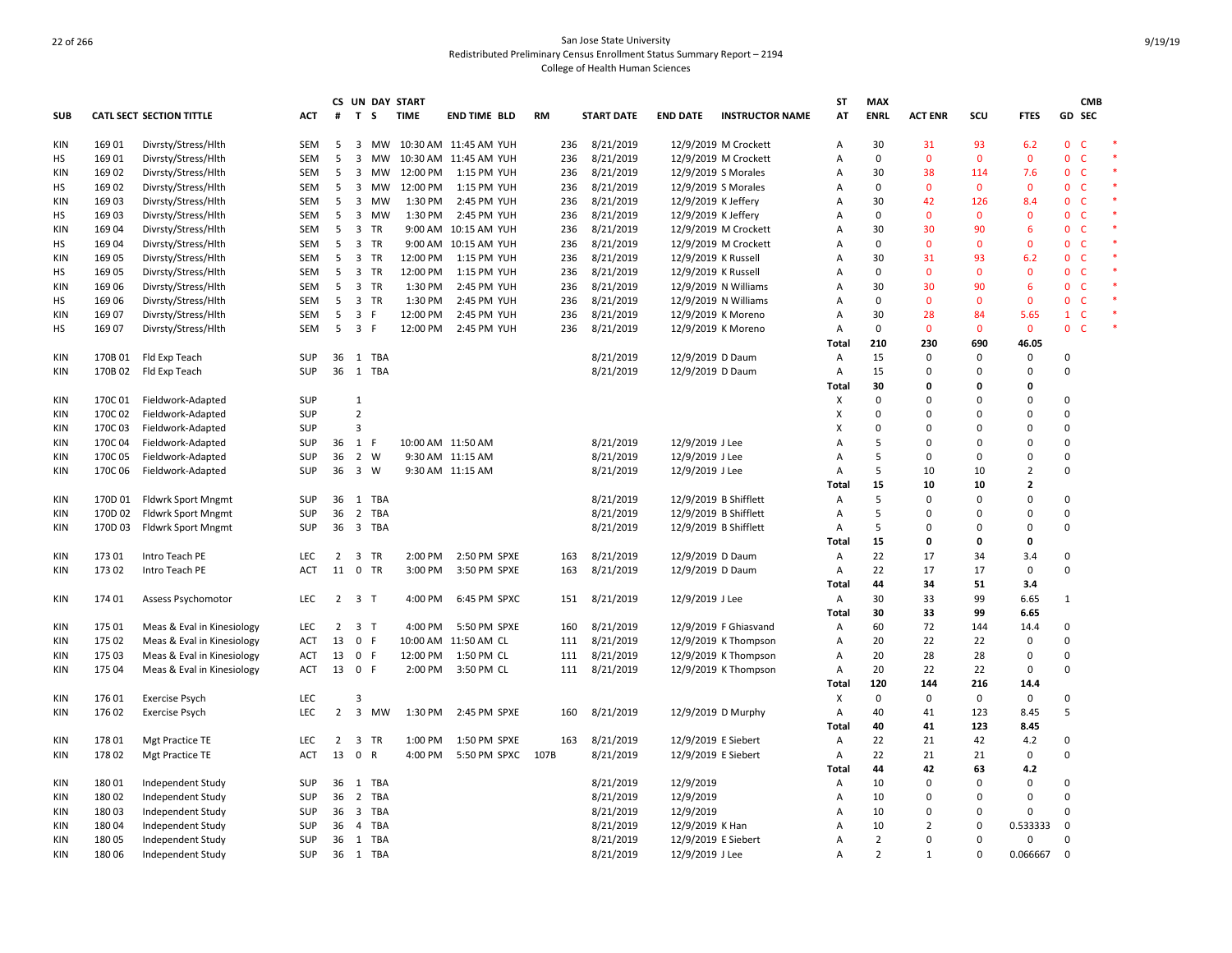|            |         |                                 |            |                 |                         |            | CS UN DAY START |                        |           |     |                   |                      |                        | ST             | <b>MAX</b>     |                          |             |              |                | <b>CMB</b> |
|------------|---------|---------------------------------|------------|-----------------|-------------------------|------------|-----------------|------------------------|-----------|-----|-------------------|----------------------|------------------------|----------------|----------------|--------------------------|-------------|--------------|----------------|------------|
| <b>SUB</b> |         | <b>CATL SECT SECTION TITTLE</b> | <b>ACT</b> | #               | T S                     |            | <b>TIME</b>     | <b>END TIME BLD</b>    | <b>RM</b> |     | <b>START DATE</b> | <b>END DATE</b>      | <b>INSTRUCTOR NAME</b> | AT             | <b>ENRL</b>    | <b>ACT ENR</b>           | scu         | <b>FTES</b>  |                | GD SEC     |
| KIN        | 18007   | Independent Study               | SUP        | 36              | 1                       | TBA        |                 |                        |           |     | 8/21/2019         |                      | 12/9/2019 T Semerjian  | Α              | $\overline{2}$ | $\mathbf{1}$             | 0           | 0.066667     | 0              |            |
| KIN        | 18008   | Independent Study               | SUP        | 36              | 1                       | <b>TBA</b> |                 |                        |           |     | 8/21/2019         | 12/9/2019            |                        | A              | $\overline{2}$ | 0                        | 0           | 0            | $\Omega$       |            |
| <b>KIN</b> | 18009   | Independent Study               | <b>SUP</b> | 36              | <sup>1</sup>            | TBA        |                 |                        |           |     | 8/21/2019         | 12/9/2019            |                        | Α              | $\overline{2}$ | $\Omega$                 | $\Omega$    | 0            | $\Omega$       |            |
| KIN        | 180 10  | Independent Study               | <b>SUP</b> |                 |                         | 36 1 TBA   |                 |                        |           |     | 8/21/2019         | 12/9/2019            |                        | Α              | $\overline{2}$ | 0                        | $\Omega$    | $\Omega$     | $\Omega$       |            |
| KIN        | 180 11  | Independent Study               | <b>SUP</b> | 36 1            |                         | TBA        |                 |                        |           |     | 8/21/2019         | 12/9/2019            |                        | Α              | $\overline{2}$ | 0                        | $\Omega$    | 0            | $\Omega$       |            |
| KIN        | 180 12  | Independent Study               | SUP        | 36              | $\overline{2}$          | TBA        |                 |                        |           |     | 8/21/2019         | 12/9/2019 A Jensen   |                        | A              | $\overline{2}$ | $\mathbf{1}$             | $\Omega$    | 0.133333     | $\mathbf 0$    |            |
| <b>KIN</b> | 180 13  | Independent Study               | <b>SUP</b> | 36              | $\overline{2}$          | TBA        |                 |                        |           |     | 8/21/2019         | 12/9/2019            |                        | A              | $\overline{2}$ | 0                        | $\Omega$    | 0            | $\Omega$       |            |
| <b>KIN</b> | 180 14  | Independent Study               | <b>SUP</b> |                 |                         | 36 2 TBA   |                 |                        |           |     | 8/21/2019         | 12/9/2019            |                        | $\overline{A}$ | $\overline{2}$ | $\Omega$                 | $\Omega$    | $\Omega$     | $\Omega$       |            |
| KIN        | 180 15  | Independent Study               | SUP        | 36 2            |                         | TBA        |                 |                        |           |     | 8/21/2019         | 12/9/2019            |                        | A              | $\overline{2}$ | 0                        | $\Omega$    | 0            | $\Omega$       |            |
| <b>KIN</b> | 180 16  | Independent Study               | <b>SUP</b> | 36              | $\overline{2}$          | TBA        |                 |                        |           |     | 8/21/2019         | 12/9/2019            |                        | A              | $\overline{2}$ | 0                        | $\Omega$    | 0            | $\mathbf 0$    |            |
| KIN        | 180 17  | Independent Study               | <b>SUP</b> | 36              |                         | 3 TBA      |                 |                        |           |     | 8/21/2019         | 12/9/2019 K Han      |                        | A              | $\overline{2}$ | $\overline{2}$           | $\Omega$    | 0.4          | $\Omega$       |            |
| <b>KIN</b> | 180 18  | Independent Study               | SUP        |                 |                         | 36 3 TBA   |                 |                        |           |     | 8/21/2019         | 12/9/2019 C Cisar    |                        | A              | $\overline{2}$ | $\mathbf{1}$             | $\Omega$    | 0.2          | $\Omega$       |            |
| <b>KIN</b> | 180 19  | Independent Study               | <b>SUP</b> |                 |                         | 36 3 TBA   |                 |                        |           |     | 8/21/2019         | 12/9/2019 A Jensen   |                        | A              | $\overline{2}$ | $\overline{2}$           | $\Omega$    | 0.4          | $\mathbf 0$    |            |
| <b>KIN</b> | 180 20  | Independent Study               | <b>SUP</b> | 36              | $\overline{\mathbf{3}}$ | TBA        |                 |                        |           |     | 8/21/2019         | 12/9/2019 S Chang    |                        | A              | $\overline{2}$ | $\mathbf{1}$             | $\Omega$    | 0.2          | $\mathbf 0$    |            |
| KIN        | 180 21  | Independent Study               | <b>SUP</b> | 36 <sub>3</sub> |                         | TBA        |                 |                        |           |     | 8/21/2019         | 12/9/2019            |                        | A              | $\overline{2}$ | $\Omega$                 | $\Omega$    | 0            | $\Omega$       |            |
| <b>KIN</b> | 180 22  | Independent Study               | SUP        | 36              | $\overline{\mathbf{3}}$ | TBA        |                 |                        |           |     | 8/21/2019         | 12/9/2019            |                        | A              | $\overline{2}$ | $\mathbf 0$              | $\Omega$    | 0            | $\Omega$       |            |
| KIN        | 180 23  | Independent Study               | <b>SUP</b> | 36 <sub>3</sub> |                         | TBA        |                 |                        |           |     | 8/21/2019         | 12/9/2019            |                        | $\overline{A}$ | $\overline{2}$ | $\Omega$                 | $\Omega$    | O            | $\Omega$       |            |
| <b>KIN</b> | 180 24  | Independent Study               | <b>SUP</b> | 36              | $\overline{\mathbf{3}}$ | <b>TBA</b> |                 |                        |           |     | 8/21/2019         | 12/9/2019            |                        | A              | $\overline{2}$ | 0                        | $\Omega$    | 0            | $\mathbf 0$    |            |
| KIN        | 180 25  | Independent Study               | <b>SUP</b> | 36              | $\overline{\mathbf{3}}$ | TBA        |                 |                        |           |     | 8/21/2019         | 12/9/2019            |                        | Α              | $\overline{2}$ | $\Omega$                 | $\Omega$    | $\Omega$     | $\mathbf 0$    |            |
| KIN        | 180 26  | Independent Study               | <b>SUP</b> | 36              | $\overline{\mathbf{3}}$ | TBA        |                 |                        |           |     | 8/21/2019         | 12/9/2019            |                        | Α              | $\overline{2}$ | $\Omega$                 | $\Omega$    | 0            | $\Omega$       |            |
| <b>KIN</b> | 180 27  | Independent Study               | <b>SUP</b> | 36              |                         | 3 TBA      |                 |                        |           |     | 8/21/2019         | 12/9/2019            |                        | A              | $\overline{2}$ | 0                        | $\Omega$    | $\Omega$     | $\Omega$       |            |
| KIN        | 180 28  | Independent Study               | <b>SUP</b> |                 |                         | 36 3 TBA   |                 |                        |           |     | 8/21/2019         | 12/9/2019            |                        | Α              | $\overline{2}$ | 0                        | $\Omega$    | 0            | $\Omega$       |            |
|            |         |                                 |            |                 |                         |            |                 |                        |           |     |                   |                      |                        | Total          | 88             | 11                       | $\mathbf 0$ | $\mathbf{z}$ |                |            |
| KIN        | 18501   | Senior Seminar                  | SEM        | 5               | 1                       | R          |                 | 10:30 AM 11:20 AM SPXC |           | 153 | 8/21/2019         | 12/9/2019 L Wilkin   |                        | Α              | 20             | 20                       | 20          | 1.333333     | 0              |            |
| <b>KIN</b> | 185 02  | Senior Seminar                  | SEM        | 5               | 1 W                     |            | 1:30 PM         | 2:20 PM SPXC           |           | 153 | 8/21/2019         | 12/9/2019 A Dietrich |                        | Α              | 20             | 19                       | 19          | 1.266667     | $\mathbf 0$    |            |
| <b>KIN</b> | 185 03  | Senior Seminar                  | <b>SEM</b> | 5               | 1                       | T          |                 | 10:30 AM 11:20 AM SPXC |           | 153 | 8/21/2019         | 12/9/2019 L Wilkin   |                        | A              | 20             | 21                       | 21          | 1.4          | $\Omega$       |            |
| <b>KIN</b> | 185 04  | Senior Seminar                  | SEM        | 5               | 1 R                     |            |                 | 12:00 PM 12:50 PM SPXC |           | 153 | 8/21/2019         |                      | 12/9/2019 A Tomimbang  | Α              | 20             | 22                       | 22          | 1.466667     | $\mathbf 0$    |            |
| KIN        | 185 05  | Senior Seminar                  | SEM        | 5               | 1 R                     |            |                 | 9:30 AM 10:20 AM SPXC  |           | 153 | 8/21/2019         | 12/9/2019 L Wilkin   |                        | Α              | 20             | 26                       | 26          | 1.733333     | 0              |            |
| <b>KIN</b> | 185 06  | Senior Seminar                  | SEM        | 5               | 1 W                     |            | 2:30 PM         | 3:20 PM SPXC           |           | 153 | 8/21/2019         | 12/9/2019 A Dietrich |                        | Α              | 20             | 16                       | 16          | 1.066667     | $\mathbf 0$    |            |
|            |         |                                 |            |                 |                         |            |                 |                        |           |     |                   |                      |                        | Total          | 120            | 124                      | 124         | 8.266667     |                |            |
| KIN        | 18701   | Clin Ex Physiol                 | <b>LEC</b> | 2               | $\overline{\mathbf{3}}$ | <b>TR</b>  |                 | 10:30 AM 11:45 AM SPXC |           | 151 | 8/21/2019         | 12/9/2019 A Jensen   |                        | Α              | 40             | 39                       | 117         | 7.85         | 1              |            |
| KIN        | 18702   | Clin Ex Physiol                 | <b>LEC</b> | $\overline{2}$  | 3 TR                    |            | 1:30 PM         | 2:45 PM SH             |           | 242 | 8/21/2019         | 12/9/2019 A Jensen   |                        | Α              | 40             | 31                       | 93          | 6.35         | $\overline{3}$ |            |
|            |         |                                 |            |                 |                         |            |                 |                        |           |     |                   |                      |                        | Total          | 80             | 70                       | 210         | 14.2         |                |            |
| KIN        | 18801   | Prev Care Ath Inj               | LEC        | 2 2 TR          |                         |            |                 | 9:30 AM 10:20 AM YUH   |           | 128 | 8/21/2019         | 12/9/2019 K Han      |                        | A              | 30             | 26                       | 52          | 3.466667     | 0              |            |
|            |         |                                 |            |                 |                         |            |                 |                        |           |     |                   |                      |                        | Total          | 30             | 26                       | 52          | 3.466667     |                |            |
| KIN        | 189 01  | Care & Prev Lab                 | LAB        | 15 1 T          |                         |            |                 | 1:30 PM 3:20 PM YUH    |           | 128 | 8/21/2019         | 12/9/2019 K Han      |                        | Α              | 15             | 18                       | 18          | 1.2          | $\mathbf 0$    |            |
| <b>KIN</b> | 189 02  | Care & Prev Lab                 | LAB        |                 | $\mathbf{1}$            |            |                 |                        |           |     |                   |                      |                        | Х              | $\mathbf 0$    | 0                        | $\mathbf 0$ | 0            | $\mathbf 0$    |            |
|            |         |                                 |            |                 |                         |            |                 |                        |           |     |                   |                      |                        | Total          | 15             | 18                       | 18          | 1.2          |                |            |
| KIN        | 191A01  | Adv Assess Lower Ext            | LEC        | $\overline{2}$  | 3 TR                    |            |                 | 10:30 AM 11:20 AM YUH  |           | 128 | 8/21/2019         | 12/9/2019 K Han      |                        | Α              | 40             | 5                        | 10          | 1            | $\Omega$       |            |
| <b>KIN</b> | 191A 02 | Adv Assess Lower Ext            | LAB        | 15              | $\overline{\mathbf{0}}$ | T          | 11:30 AM        | 1:20 PM YUH            |           | 128 | 8/21/2019         | 12/9/2019 K Han      |                        | Α              | 20             | 5                        | .5          | 0            | $\mathbf 0$    |            |
| KIN        | 191A03  | Adv Assess Lower Ext            | LAB        | 15 0 R          |                         |            | 11:30 AM        | 1:20 PM YUH            |           | 128 | 8/21/2019         | 12/9/2019            |                        | Α              | 20             | $\Omega$                 | 0           | 0            | $\Omega$       |            |
|            |         |                                 |            |                 |                         |            |                 |                        |           |     |                   |                      |                        | Total          | 80             | 10                       | 15          | 1            |                |            |
| KIN        | 193 01  | Org/Adm Ath Traing              | LEC        | $\overline{2}$  | 2 F                     |            |                 | 8:30 AM 10:20 AM YUH   |           | 128 | 8/21/2019         | 12/9/2019 H Pai      |                        | Α              | 30             | $\overline{7}$           | 14          | 0.933333     | 0              |            |
|            |         |                                 |            |                 |                         |            |                 |                        |           |     |                   |                      |                        | Total          | 30             | $\overline{\phantom{a}}$ | 14          | 0.933333     |                |            |
| KIN        | 194 01  | Therapeutic Exercise            | <b>LEC</b> | 2               |                         | 3 MW       | 8:30 AM         | 9:20 AM YUH            |           | 128 | 8/21/2019         | 12/9/2019 H Pai      |                        | $\mathsf{A}$   | 40             | 12                       | 24          | 2.4          | $\Omega$       |            |
| KIN        | 194 02  | Therapeutic Exercise            | ACT        | 13              | $\mathbf 0$             | M          |                 | 9:30 AM 11:20 AM YUH   |           | 128 | 8/21/2019         | 12/9/2019 H Pai      |                        | Α              | 20             | 12                       | 12          | 0            | $\Omega$       |            |
| KIN        | 194 03  | <b>Therapeutic Exercise</b>     | <b>ACT</b> | 13 0 W          |                         |            |                 | 9:30 AM 11:20 AM YUH   |           | 128 | 8/21/2019         | 12/9/2019            |                        | Α              | 20             | 0                        | 0           | 0            | $\Omega$       |            |
|            |         |                                 |            |                 |                         |            |                 |                        |           |     |                   |                      |                        | Total          | 80             | 24                       | 36          | 2.4          |                |            |
| KIN        | 197A 01 | Practicum Ath Trn I             | SUP        | 36 1 R          |                         |            | 7:30 AM         | 8:20 AM YUH            |           | 128 | 8/21/2019         | 12/9/2019 K Han      |                        | Α              | 12             | 5                        | 5           | 0.333333     | 0              |            |
|            |         |                                 |            |                 |                         |            |                 |                        |           |     |                   |                      |                        | Total          | 12             | 5                        | 5           | 0.333333     |                |            |
| KIN        |         | 197C 01 Practicum Ath Trn III   | SUP        | 36 1 W          |                         |            |                 | 7:30 AM 8:20 AM YUH    |           | 128 | 8/21/2019         | 12/9/2019 H Pai      |                        | Α              | 12             | 12                       | 12          | 0.8          | $\Omega$       |            |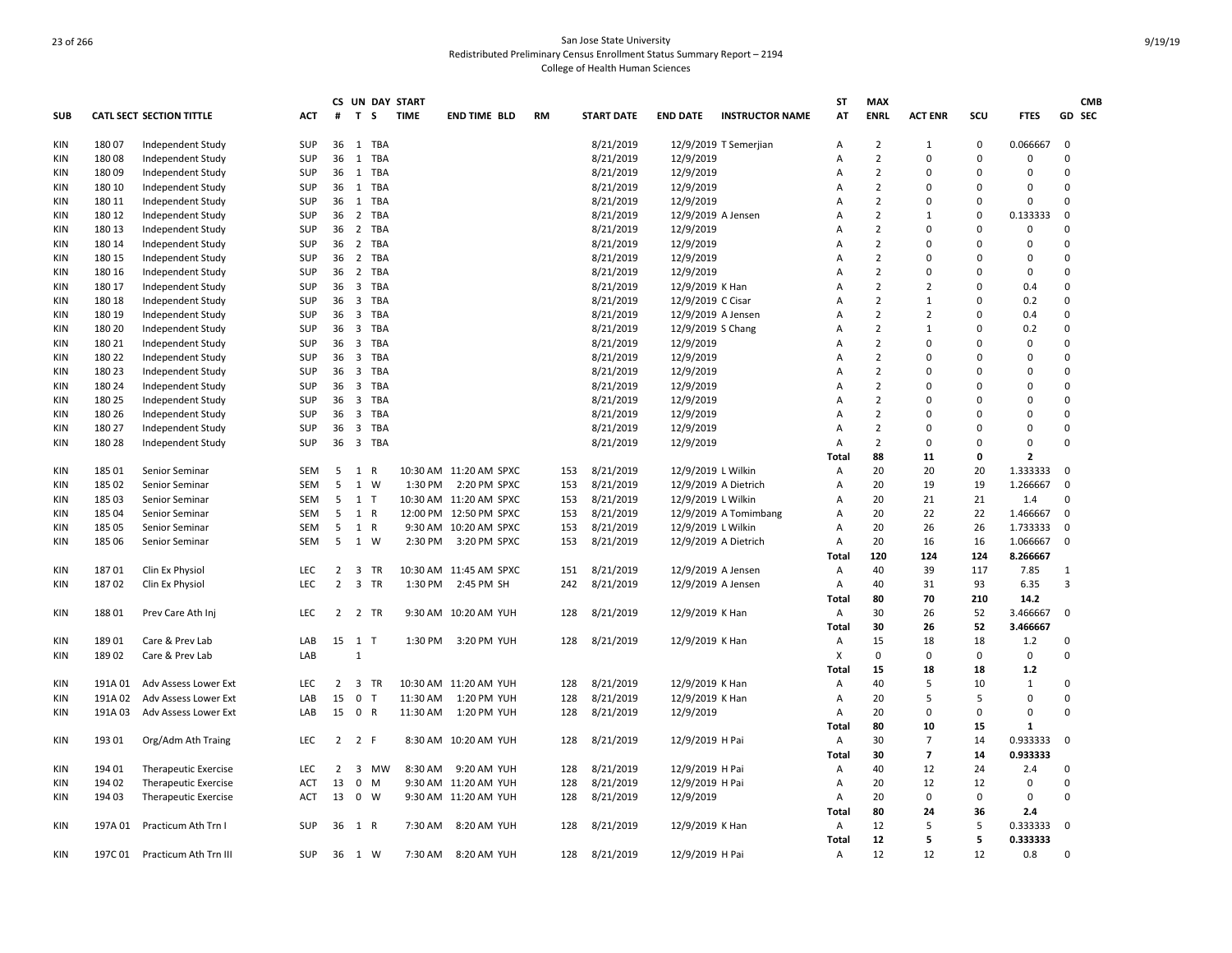|            |         |                                 |            |                 |                         | CS UN DAY START |             |                     |           |     |                   |                     |                        | <b>ST</b>         | <b>MAX</b>  |                         |           |                | <b>CMB</b>     |
|------------|---------|---------------------------------|------------|-----------------|-------------------------|-----------------|-------------|---------------------|-----------|-----|-------------------|---------------------|------------------------|-------------------|-------------|-------------------------|-----------|----------------|----------------|
| <b>SUB</b> |         | <b>CATL SECT SECTION TITTLE</b> | ACT        | #               | T S                     |                 | <b>TIME</b> | <b>END TIME BLD</b> | <b>RM</b> |     | <b>START DATE</b> | <b>END DATE</b>     | <b>INSTRUCTOR NAME</b> | AT                | <b>ENRL</b> | <b>ACT ENR</b>          | scu       | <b>FTES</b>    | GD SEC         |
|            |         |                                 |            |                 |                         |                 |             |                     |           |     |                   |                     |                        | Total             | 12          | 12                      | 12        | 0.8            |                |
| KIN        | 198 01  | Internship                      | SUP        |                 |                         | 36 1 TBA        |             |                     |           |     | 8/21/2019         |                     | 12/9/2019 B Shifflett  | Α                 | 10          | 9                       | $\pmb{0}$ | 0.6            | 0              |
| <b>KIN</b> | 198 02  | Internship                      | SUP        | 36              | $\overline{2}$          | <b>TBA</b>      |             |                     |           |     | 8/21/2019         |                     | 12/9/2019 B Shifflett  | Α                 | 10          | 45                      | 0         | 6              | 0              |
| KIN        | 19803   | Internship                      | <b>SUP</b> | 36 <sub>3</sub> |                         | TBA             |             |                     |           |     | 8/21/2019         |                     |                        | A                 | 10          | 25                      | $\Omega$  | 5              | $\Omega$       |
|            | 198 04  |                                 | <b>SUP</b> |                 |                         | 36  4  TBA      |             |                     |           |     |                   |                     | 12/9/2019 B Shifflett  |                   | 10          | $\overline{2}$          | 0         | 0.533333       | $\mathbf 0$    |
| KIN        |         | Internship                      |            |                 |                         |                 |             |                     |           |     | 8/21/2019         |                     | 12/9/2019 B Shifflett  | Α<br><b>Total</b> | 40          | 81                      | 0         | 12.13333       |                |
| KIN        | 250 01  | Fund Quant Resrch               | <b>SEM</b> | 5               | 3 M                     |                 | 4:00 PM     | 6:45 PM SPXE        |           | 163 | 8/21/2019         |                     | 12/9/2019 E Wughalter  | Α                 | 22          | 24                      | 72        | 6              | 24             |
|            |         |                                 |            |                 |                         |                 |             |                     |           |     |                   |                     |                        | Total             | 22          | 24                      | 72        | 6              |                |
| KIN        | 25101   | Fund Qual Resrch                | <b>SEM</b> | 5               | 3 <sub>T</sub>          |                 | 7:00 PM     | 9:45 PM SPXC        |           |     | 8/21/2019         |                     |                        |                   | 22          | 21                      | 63        | 5.25           | 21             |
|            |         |                                 |            |                 |                         |                 |             |                     |           | 151 |                   | 12/9/2019 T Butryn  |                        | Α                 | 22          | 21                      | 63        |                |                |
| KIN        | 255 01  |                                 |            | 5               |                         | W               |             |                     |           |     | 8/21/2019         |                     |                        | Total             | 15          | 20                      | 60        | 5.25<br>5      |                |
|            |         | Adv Exercise Physiology         | SEM        |                 | $\overline{\mathbf{3}}$ |                 | 4:00 PM     | 6:45 PM YUH         |           | 233 |                   | 12/9/2019 P Plato   |                        | Α                 | 15          | 20                      | 60        | 5              | 20             |
|            |         |                                 |            |                 |                         |                 |             |                     |           |     |                   |                     |                        | Total             |             |                         |           |                |                |
| KIN        | 25701   | <b>Biomechanics</b>             | SEM        | 5               | $\overline{\mathbf{3}}$ | R               | 4:00 PM     | 6:45 PM SPXC        |           | 153 | 8/21/2019         |                     | 12/9/2019 J Hannigan   | Α                 | 15          | 11                      | 33        | 2.75           | 11             |
|            |         |                                 |            |                 |                         |                 |             |                     |           |     |                   |                     |                        | <b>Total</b>      | 15          | 11                      | 33        | 2.75           |                |
| KIN        | 259 01  | Adv APA Internship              | <b>SUP</b> |                 |                         | 25 3 TBA        |             |                     |           |     | 8/21/2019         | 12/9/2019           |                        | Α                 | 10          | $\pmb{0}$               | 0         | 0              | 0              |
|            |         |                                 |            |                 |                         |                 |             |                     |           |     |                   |                     |                        | Total             | 10          | $\mathbf 0$             | 0         | 0              |                |
| KIN        | 264 01  | Sport Sociology                 | <b>SEM</b> | 5               | $\overline{\mathbf{3}}$ | W               | 4:00 PM     | 6:45 PM SPXC        |           | 153 | 8/21/2019         | 12/9/2019 T Butryn  |                        | Α                 | 15          | $\overline{7}$          | 21        | 1.75           | $\overline{7}$ |
|            |         |                                 |            |                 |                         |                 |             |                     |           |     |                   |                     |                        | Total             | 15          | $\overline{7}$          | 21        | 1.75           |                |
| <b>KIN</b> | 271 01  | <b>ADV TOPICS AT</b>            | LEC        | 3               | 3 <sub>T</sub>          |                 | 4:00 PM     | 6:45 PM YUH         |           | 128 | 8/21/2019         |                     | 12/9/2019 M Tsuruike   | Α                 | 15          | 10                      | 30        | 2.5            | 10             |
|            |         |                                 |            |                 |                         |                 |             |                     |           |     |                   |                     |                        | Total             | 15          | 10                      | 30        | 2.5            |                |
| KIN        | 27201   | Res/Prac Ther Exercise          | SEM        | 5 3 M           |                         |                 | 7:00 PM     | 9:45 PM YUH         |           | 128 | 8/21/2019         |                     | 12/9/2019 M Tsuruike   | Α                 | 15          | 16                      | 48        | $\overline{4}$ | 16             |
|            |         |                                 |            |                 |                         |                 |             |                     |           |     |                   |                     |                        | Total             | 15          | 16                      | 48        | 4              |                |
| KIN        | 28001   | Adv Fldwk Sprt Mgt              | <b>SUP</b> | $25 \quad 1$    |                         | <b>TBA</b>      |             |                     |           |     | 8/21/2019         |                     | 12/9/2019 B Shifflett  | Α                 | 5           | 0                       | 0         | $\mathbf 0$    | 0              |
| KIN        | 28002   | Adv Fldwk Sprt Mgt              | SUP        | 25              |                         | 2 TBA           |             |                     |           |     | 8/21/2019         |                     | 12/9/2019 B Shifflett  | Α                 | 5           | $\Omega$                | $\Omega$  | 0              | $\Omega$       |
| KIN        | 280 03  | Adv Fldwk Sprt Mgt              | <b>SUP</b> | 25              |                         | 3 TBA           |             |                     |           |     | 8/21/2019         |                     | 12/9/2019 B Shifflett  | A                 | 5           | $\overline{3}$          | 0         | 0.75           | 3              |
|            |         |                                 |            |                 |                         |                 |             |                     |           |     |                   |                     |                        | Total             | 15          | $\overline{\mathbf{3}}$ | 0         | 0.75           |                |
| KIN        | 282 01  | Marketing/Sport                 | <b>SEM</b> | 5               | 3 <sub>T</sub>          |                 | 4:00 PM     | 6:45 PM SPXC        |           | 153 | 8/21/2019         |                     | 12/9/2019 C Armstrong  | Α                 | 15          | 8                       | 24        | $\overline{2}$ | 8              |
|            |         |                                 |            |                 |                         |                 |             |                     |           |     |                   |                     |                        | Total             | 15          | 8                       | 24        | $\overline{2}$ |                |
| KIN        | 283 01  | Mgt Lead Comm/Spt               | SEM        | 5               | 3 M                     |                 | 7:00 PM     | 9:45 PM SPXC        |           | 153 | 8/21/2019         |                     | 12/9/2019 A Medina     | Α                 | 15          | 10                      | 30        | 2.5            | 10             |
|            |         |                                 |            |                 |                         |                 |             |                     |           |     |                   |                     |                        | Total             | 15          | 10                      | 30        | 2.5            |                |
| KIN        | 285 01  | Internship Kinesiology          | SUP        | $25 \quad 1$    |                         | TBA             |             |                     |           |     | 8/21/2019         |                     | 12/9/2019 B Shifflett  | Α                 | 5           | $\overline{2}$          | 0         | 0.166667       | 2              |
| <b>KIN</b> | 285 02  | Internship Kinesiology          | <b>SUP</b> | 25              | $\overline{2}$          | <b>TBA</b>      |             |                     |           |     | 8/21/2019         |                     | 12/9/2019 B Shifflett  | Α                 | 5           | $\mathbf 0$             | $\Omega$  | 0              | 0              |
| KIN        | 285 03  | Internship Kinesiology          | <b>SUP</b> |                 |                         | 25 3 TBA        |             |                     |           |     | 8/21/2019         |                     | 12/9/2019 B Shifflett  | A                 | 5           | 5                       | 0         | 1.25           | 5              |
|            |         |                                 |            |                 |                         |                 |             |                     |           |     |                   |                     |                        | Total             | 15          | $\overline{7}$          | 0         | 1.416667       |                |
| KIN        | 286 01  | Independent Study               | SUP        | 25              | 1                       | <b>TBA</b>      |             |                     |           |     | 8/21/2019         | 12/9/2019           |                        | Α                 | 10          | $\Omega$                | 0         | $\mathbf 0$    | 0              |
| <b>KIN</b> | 286 02  | Independent Study               | <b>SUP</b> | 25              | $\overline{2}$          | <b>TBA</b>      |             |                     |           |     | 8/21/2019         | 12/9/2019           |                        | A                 | 10          | $\Omega$                | $\Omega$  | 0              | 0              |
| KIN        | 286 03  | Independent Study               | <b>SUP</b> |                 |                         | 25 3 TBA        |             |                     |           |     | 8/21/2019         | 12/9/2019           |                        | Α                 | 10          | $\Omega$                | 0         | $\Omega$       | 0              |
| <b>KIN</b> | 286 04  | Independent Study               | <b>SUP</b> | 25 1            |                         | TBA             |             |                     |           |     | 8/21/2019         | 12/9/2019           |                        | Α                 | 10          | $\Omega$                | $\Omega$  | $\Omega$       | 0              |
| <b>KIN</b> | 286 05  | Independent Study               | <b>SUP</b> | 25              |                         | 1 TBA           |             |                     |           |     | 8/21/2019         | 12/9/2019           |                        | A                 | 10          | $\Omega$                | 0         | $\Omega$       | 0              |
| <b>KIN</b> | 286 06  | Independent Study               | <b>SUP</b> |                 |                         | 25 2 TBA        |             |                     |           |     | 8/21/2019         | 12/9/2019           |                        | A                 | 10          | $\Omega$                | $\Omega$  | $\Omega$       | $\Omega$       |
| <b>KIN</b> | 286 07  | Independent Study               | <b>SUP</b> | 25              | $\overline{2}$          | TBA             |             |                     |           |     | 8/21/2019         | 12/9/2019           |                        | $\overline{A}$    | 10          | $\mathbf 0$             | $\Omega$  | $\Omega$       | 0              |
| KIN        | 28608   | Independent Study               | <b>SUP</b> |                 |                         | 25 3 TBA        |             |                     |           |     | 8/21/2019         | 12/9/2019 C Cisar   |                        | A                 | 10          | $\overline{2}$          | 0         | 0.5            | $\overline{2}$ |
| <b>KIN</b> | 286 09  | Independent Study               | <b>SUP</b> | 25              | $\overline{\mathbf{3}}$ | <b>TBA</b>      |             |                     |           |     | 8/21/2019         | 12/9/2019 K Jeffery |                        | A                 | 10          | $\mathbf{1}$            | 0         | 0.25           | $\mathbf{1}$   |
| <b>KIN</b> | 286 10  | Independent Study               | <b>SUP</b> | $25 \quad 3$    |                         | <b>TBA</b>      |             |                     |           |     | 8/21/2019         |                     | 12/9/2019 M Tsuruike   | $\overline{A}$    | 10          | $\mathbf{1}$            | 0         | 0.25           | $\mathbf{1}$   |
| KIN        | 286 11  | Independent Study               | SUP        | 25              | $\overline{\mathbf{3}}$ | TBA             |             |                     |           |     | 8/21/2019         |                     | 12/9/2019 E Wughalter  | A                 | 5           | $\mathbf{1}$            | $\Omega$  | 0.25           | $\mathbf{1}$   |
| <b>KIN</b> | 286 12  | Independent Study               | <b>SUP</b> | 25              | $\overline{\mathbf{3}}$ | TBA             |             |                     |           |     | 8/21/2019         | 12/9/2019           |                        | A                 | 5           | $\Omega$                | $\Omega$  | 0              | 0              |
| <b>KIN</b> | 286 13  | Independent Study               | <b>SUP</b> | $25 \quad 3$    |                         | <b>TBA</b>      |             |                     |           |     | 8/21/2019         | 12/9/2019           |                        | A                 | 5           | $\mathbf 0$             | $\Omega$  | $\mathbf 0$    | 0              |
| <b>KIN</b> | 286 14  | Independent Study               | <b>SUP</b> | $25 \quad 3$    |                         | <b>TBA</b>      |             |                     |           |     | 8/21/2019         | 12/9/2019           |                        | Α                 | 5           | $\mathbf 0$             | $\Omega$  | $\mathbf 0$    | 0              |
|            |         |                                 |            |                 |                         |                 |             |                     |           |     |                   |                     |                        | Tota              | 120         | 5                       | 0         | 1.25           |                |
| KIN        | 293A 01 | Fieldwork AT I                  | <b>SEM</b> |                 | $\overline{2}$          |                 |             |                     |           |     |                   |                     |                        | x                 | $\Omega$    | $\Omega$                | $\Omega$  | $\mathbf 0$    | 0              |
| KIN        | 293A 02 | Fieldwork AT I                  | SUP        |                 | $\Omega$                |                 |             |                     |           |     |                   |                     |                        | X                 | $\Omega$    | $\Omega$                | $\Omega$  | $\Omega$       | $\mathbf 0$    |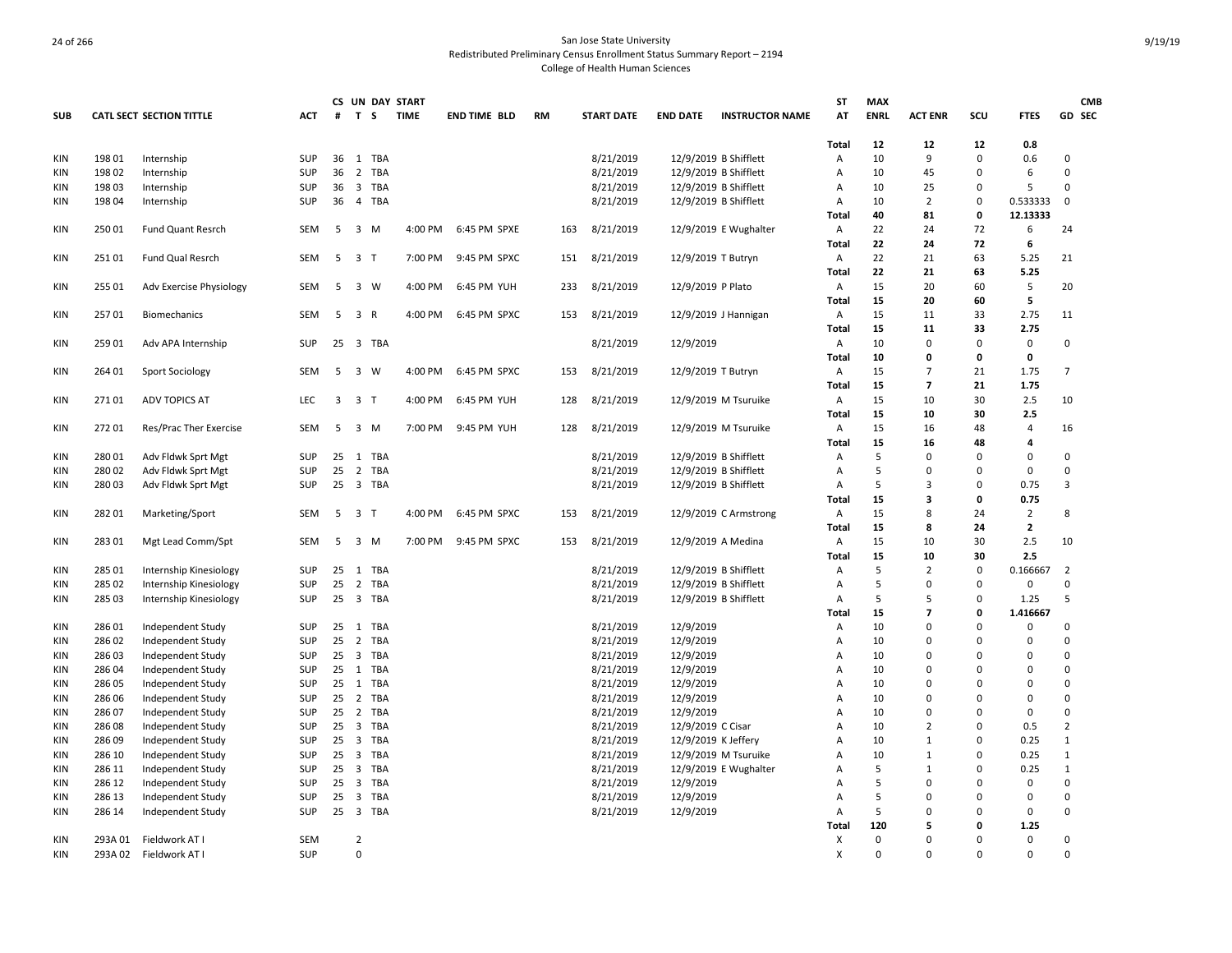| <b>SUB</b>  |         | <b>CATL SECT SECTION TITTLE</b> | <b>ACT</b> | #               | T                       | CS UN DAY START<br>-S | <b>TIME</b> | <b>END TIME BLD</b> | <b>RM</b> | <b>START DATE</b> | <b>END DATE</b>    | <b>INSTRUCTOR NAME</b> | <b>ST</b><br>AT | <b>MAX</b><br><b>ENRL</b> | <b>ACT ENR</b> | scu      | <b>FTES</b>    |                | <b>CMB</b><br>GD SEC |
|-------------|---------|---------------------------------|------------|-----------------|-------------------------|-----------------------|-------------|---------------------|-----------|-------------------|--------------------|------------------------|-----------------|---------------------------|----------------|----------|----------------|----------------|----------------------|
|             |         |                                 |            |                 |                         |                       |             |                     |           |                   |                    |                        | Total           | 0                         | 0              | 0        | 0              |                |                      |
| KIN         | 293C 01 | Fieldwork AT III                | <b>SEM</b> | -5              | 2                       | TBA                   |             |                     |           | 8/21/2019         |                    | 12/9/2019 M Tsuruike   | A               | 15                        | 8              | 8        | 1.333333       | 8              |                      |
| <b>KIN</b>  | 293C02  | Fieldwork AT III                | <b>SUP</b> | 25              | $\mathbf 0$             | <b>TBA</b>            |             |                     |           | 8/21/2019         |                    | 12/9/2019 M Tsuruike   | A               | 15                        | 8              | $\Omega$ | 0              | 8              |                      |
|             |         |                                 |            |                 |                         |                       |             |                     |           |                   |                    |                        | Total           | 30                        | 16             | я        | 1.333333       |                |                      |
| KIN         | 298 01  | Spec Studies P E                | SUP        | 25              | $\overline{\mathbf{3}}$ | TBA                   |             |                     |           | 8/21/2019         | 12/9/2019          |                        | A               | 5                         | 0              | $\Omega$ | 0              | $\Omega$       |                      |
| KIN         | 298 02  | Spec Studies P E                | SUP        | 25              | 3                       | TBA                   |             |                     |           | 8/21/2019         |                    | 12/9/2019 C Armstrong  | А               | 5                         | 4              | $\Omega$ | 1              | 4              |                      |
| KIN         | 298 03  | Spec Studies P E                | SUP        | 25              | $\overline{\mathbf{3}}$ | TBA                   |             |                     |           | 8/21/2019         |                    | 12/9/2019 A Jensen     | А               | 5                         | $\mathbf{1}$   | $\Omega$ | 0.25           | 1              |                      |
| KIN         | 298 04  | Spec Studies P E                | <b>SUP</b> | $25 \quad 3$    |                         | TBA                   |             |                     |           | 8/21/2019         | 12/9/2019 T Butryn |                        | A               | 5                         | $\mathbf{1}$   | $\Omega$ | 0.25           | 1              |                      |
| KIN         | 298 05  | Spec Studies P E                | SUP        | $25 \quad 3$    |                         | <b>TBA</b>            |             |                     |           | 8/21/2019         |                    | 12/9/2019 E Wughalter  | A               | 5                         | $\overline{2}$ | $\Omega$ | 0.5            | $\overline{2}$ |                      |
| KIN         | 298 06  | Spec Studies P E                | SUP        | $25 \quad 3$    |                         | <b>TBA</b>            |             |                     |           | 8/21/2019         | 12/9/2019 P Plato  |                        | А               | 5                         | $\mathbf{1}$   | $\Omega$ | 0.25           | $\mathbf{1}$   |                      |
| KIN         | 298 07  | Spec Studies P E                | SUP        | $25 \quad 3$    |                         | TBA                   |             |                     |           | 8/21/2019         | 12/9/2019          |                        | А               | 5                         | 0              | $\Omega$ | 0              | $\Omega$       |                      |
| KIN         | 298 08  | Spec Studies P E                | SUP        | 25              | $\overline{\mathbf{3}}$ | <b>TBA</b>            |             |                     |           | 8/21/2019         | 12/9/2019          |                        | А               | 5                         | $\Omega$       | $\Omega$ | 0              | $\Omega$       |                      |
| KIN         | 298 09  | Spec Studies P E                | <b>SUP</b> | 25              | $\overline{\mathbf{3}}$ | <b>TBA</b>            |             |                     |           | 8/21/2019         | 12/9/2019          |                        | А               | 5                         | 0              | $\Omega$ | 0              | $\mathbf 0$    |                      |
| <b>KIN</b>  | 298 10  | Spec Studies P E                | <b>SUP</b> | $25 \quad 3$    |                         | TBA                   |             |                     |           | 8/21/2019         | 12/9/2019          |                        | A               | 5                         | $\Omega$       | $\Omega$ | 0              | $\Omega$       |                      |
|             |         |                                 |            |                 |                         |                       |             |                     |           |                   |                    |                        | Total           | 50                        | q              | O        | 2.25           |                |                      |
| <b>KIN</b>  | 299 01  | <b>Masters Thesis</b>           | <b>SUP</b> | 25              | 1                       | <b>TBA</b>            |             |                     |           | 8/21/2019         | 12/9/2019          |                        | A               | 5                         | 0              | $\Omega$ | $\mathbf 0$    | $\mathbf 0$    |                      |
| <b>KIN</b>  | 299 02  | <b>Masters Thesis</b>           | SUP        | 25              | 2                       | <b>TBA</b>            |             |                     |           | 8/21/2019         | 12/9/2019          |                        | A               | 5                         | $\Omega$       | $\Omega$ | 0              | $\mathbf 0$    |                      |
| KIN         | 299 03  | <b>Masters Thesis</b>           | <b>SUP</b> | 25              | $\overline{\mathbf{3}}$ | <b>TBA</b>            |             |                     |           | 8/21/2019         | 12/9/2019          |                        | А               | 5                         | $\Omega$       | $\Omega$ | 0              | $\mathbf 0$    |                      |
| KIN         | 29904   | <b>Masters Thesis</b>           | SUP        | 25              | - 6                     | <b>TBA</b>            |             |                     |           | 8/21/2019         | 12/9/2019          |                        | А               | 5                         | $\Omega$       | $\Omega$ | 0              | $\mathbf 0$    |                      |
| KIN         | 299 05  | <b>Masters Thesis</b>           | SUP        | 25              | $\overline{2}$          | TBA                   |             |                     |           | 8/21/2019         | 12/9/2019          |                        | А               | 5                         | $\Omega$       | $\Omega$ | 0              | $\Omega$       |                      |
| KIN         | 299 06  | <b>Masters Thesis</b>           | SUP        | 25              | $\overline{\mathbf{3}}$ | <b>TBA</b>            |             |                     |           | 8/21/2019         | 12/9/2019 T Butryn |                        | А               | 5                         | $\mathbf{1}$   | $\Omega$ | 0.25           | 1              |                      |
| KIN         | 299 07  | <b>Masters Thesis</b>           | SUP        | $25 \quad 3$    |                         | <b>TBA</b>            |             |                     |           | 8/21/2019         |                    | 12/9/2019 C Armstrong  | А               | 5                         | $\mathbf{1}$   | $\Omega$ | 0.25           | 1              |                      |
| <b>KIN</b>  | 299 08  | <b>Masters Thesis</b>           | <b>SUP</b> | $25 \quad 3$    |                         | <b>TBA</b>            |             |                     |           | 8/21/2019         | 12/9/2019          |                        | Α               | 5                         | $\Omega$       | $\Omega$ | 0              | $\Omega$       |                      |
| <b>KIN</b>  | 299 09  | <b>Masters Thesis</b>           | SUP        | 25              | $\overline{\mathbf{3}}$ | <b>TBA</b>            |             |                     |           | 8/21/2019         | 12/9/2019          |                        | A               | 5                         | 0              | $\Omega$ | 0              | $\mathbf 0$    |                      |
| KIN         | 299 10  | <b>Masters Thesis</b>           | SUP        | 256             |                         | <b>TBA</b>            |             |                     |           | 8/21/2019         | 12/9/2019          |                        | A               | 5                         | $\Omega$       | $\Omega$ | 0              | $\Omega$       |                      |
|             |         |                                 |            |                 |                         |                       |             |                     |           |                   |                    |                        | Total           | 50                        | $\mathbf{2}$   | 0        | 0.5            |                |                      |
| <b>KNED</b> | 184Y01  | Stdt Tchg II                    | SUP        | 25              | $\overline{4}$          | <b>TBA</b>            |             |                     |           | 8/21/2019         | 12/9/2019 D Daum   |                        | A               | 10                        | 5              | 0        | 1.333333       | 0              |                      |
| KNED        | 184Y 02 | Stdt Tchg II                    | SUP        | 25 <sub>5</sub> |                         | TBA                   |             |                     |           | 8/21/2019         | 12/9/2019 D Daum   |                        | A               | 10                        | $\Omega$       | 0        | 0              | $\Omega$       |                      |
|             |         |                                 |            |                 |                         |                       |             |                     |           |                   |                    |                        | Total           | 20                        | 5              | 0        | 1.333333       |                |                      |
| KNED        | 184Z 01 | Stdt Tchg III                   | SUP        | 25              | $\overline{4}$          | <b>TBA</b>            |             |                     |           | 8/21/2019         | 12/9/2019 D Daum   |                        | A               | 10                        | $\overline{2}$ | $\Omega$ | 0.533333       | $\Omega$       |                      |
| KNED        | 184Z 02 | Stdt Tchg III                   | SUP        | 25              | $5^{\circ}$             | <b>TBA</b>            |             |                     |           | 8/21/2019         | 12/9/2019 D Daum   |                        | A               | 10                        | 2              | $\Omega$ | 0.666667       | $\Omega$       |                      |
|             |         |                                 |            |                 |                         |                       |             |                     |           |                   |                    |                        | Total           | 20                        | 4              | 0        | $1.2$          |                |                      |
| KNED        | 339 01  | Instr Matl & Proc PE            | LEC        | 2               | 3                       | ਾ                     | 4:00 PM     | 5:50 PM SPXE        | 163       | 8/21/2019         | 12/9/2019 W Jones  |                        | A               | 15                        | 10             | 20       | $\overline{2}$ | $\Omega$       |                      |
| KNED        | 33902   | Instr Matl & Proc PE            | ACT        | 8               | 0                       |                       | 6:00 PM     | 7:50 PM SPXE        | 163       | 8/21/2019         | 12/9/2019 W Jones  |                        | A               | 15                        | 10             | 10       | 0              | $\Omega$       |                      |
|             |         |                                 |            |                 |                         |                       |             |                     |           |                   |                    |                        | Total           | 30                        | 20             | 30       | $\overline{2}$ |                |                      |

**Kinesiology Total 8952 8615 13384 924.9833**

9/19/19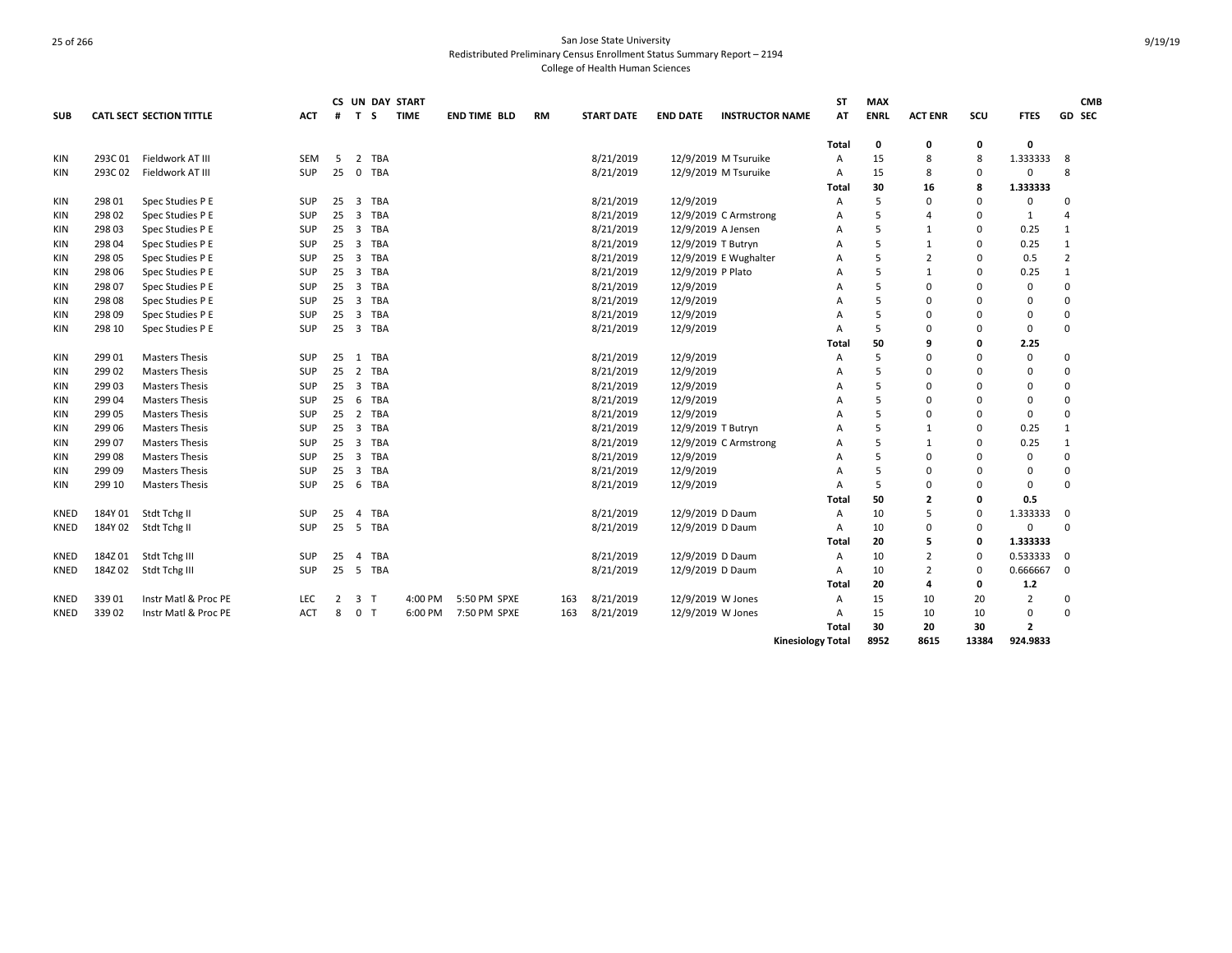| <b>SUB</b>  |                         | CATL SECT SECTION TITTLE  | <b>ACT</b> |    |            | s         | <b>CS UN DAY START</b><br><b>TIME</b> | <b>END TIME BLD</b>   | <b>RM</b>     | <b>START DATE</b> | <b>END DATE</b>     | <b>INSTRUCTOR NAME</b>        | ST<br>АΤ | <b>MAX</b><br><b>ENRL</b> | <b>ACT ENR</b> | SCU | <b>FTES</b> | <b>GD SEC</b> | <b>CMB</b> |
|-------------|-------------------------|---------------------------|------------|----|------------|-----------|---------------------------------------|-----------------------|---------------|-------------------|---------------------|-------------------------------|----------|---------------------------|----------------|-----|-------------|---------------|------------|
|             | <b>Military Science</b> |                           |            |    |            |           |                                       |                       |               |                   |                     |                               |          |                           |                |     |             |               |            |
| <b>MILS</b> | 1A 01                   | Ldrshp & Pers Dev         | SUP        | 77 | 2          | MW        | 8:00 AM                               | 9:10 AM OFF           | <b>CAMPUS</b> | 8/21/2019         | 12/9/2019 M Morales |                               | A        | 30                        | 3              | 3   | 0.4         | 0             |            |
| <b>MILS</b> | 1A 02                   | Ldrshp & Pers Dev         | LAB        | 78 | $^{\circ}$ | W         | 2:15 PM                               | 5:00 PM OFF           | <b>CAMPUS</b> | 8/21/2019         |                     | 12/9/2019 M Morales           | Α        | 30                        | $\overline{3}$ | 3   | 0           | 0             |            |
|             |                         |                           |            |    |            |           |                                       |                       |               |                   |                     |                               | Total    | 60                        | 6              | 6   | 0.4         |               |            |
| MILS        | 2A 01                   | Inn Team Ldrshp           | SUP        | 77 | 2          | MW        | 8:00 AM                               | 9:10 AM OFF           | <b>CAMPUS</b> | 8/21/2019         |                     | 12/9/2019 M Morales           | A        | 30                        | 5              |     | 0.666667    | 0             |            |
| <b>MILS</b> | 2A 02                   | Inn Team Ldrshp           | LAB        | 78 | $^{\circ}$ | W         | 2:15 PM                               | 5:00 PM OFF           | <b>CAMPUS</b> | 8/21/2019         | 12/9/2019 M Morales |                               | А        | 30                        | 5              |     |             | 0             |            |
|             |                         |                           |            |    |            |           |                                       |                       |               |                   |                     |                               | Total    | 60                        | 10             | 10  | 0.666667    |               |            |
| <b>MILS</b> | 130A 01                 | Adap Tm Ldrshp            | <b>SUP</b> | 77 | 4          | MW        | 8:00 AM                               | 9:10 AM OFF           | <b>CAMPUS</b> | 8/21/2019         | 12/9/2019 M Morales |                               | A        | 30                        | 11             | 33  |             |               |            |
| <b>MILS</b> | 130A 02                 | Adap Tm Ldrshp            | LAB        | 78 | $^{\circ}$ | W         | 2:15 PM                               | 5:00 PM OFF           | <b>CAMPUS</b> | 8/21/2019         |                     | 12/9/2019 M Morales           |          | 30                        | 11             | 11  | $\Omega$    |               |            |
|             |                         |                           |            |    |            |           |                                       |                       |               |                   |                     |                               | Total    | 60                        | 22             | 44  | 3           |               |            |
| <b>MILS</b> | 140A 04                 | Adap Ldrshp               | LAB        | 78 | $\Omega$   | W         | 2:15 PM                               | 5:00 PM OFF           | <b>CAMPUS</b> | 8/21/2019         |                     | 12/9/2019 M Morales           | A        | 30                        | 9              | 9   |             |               |            |
| <b>MILS</b> | 140A 05                 | Adap Ldrshp               | <b>SUP</b> | 77 | 4          | <b>MW</b> | 8:00 AM                               | 9:10 AM OFF           | <b>CAMPUS</b> | 8/21/2019         | 12/9/2019 M Morales |                               |          | 30                        | 9              | 27  | 2.466667    |               |            |
|             |                         |                           |            |    |            |           |                                       |                       |               |                   |                     |                               | Total    | 60                        | 18             | 36  | 2.466667    |               |            |
| <b>MILS</b> | 18001                   | <b>Individual Studies</b> | SUP        | 77 | 3          | TBA       |                                       | OFF                   | <b>CAMPUS</b> | 8/21/2019         | 12/9/2019 M Morales |                               | А        | 15                        | 0              | 0   | 0           | 0             |            |
|             |                         |                           |            |    |            |           |                                       |                       |               |                   |                     |                               | Total    | 15                        | 0              | 0   | 0           |               |            |
| <b>MILS</b> | 199 01                  | American Military Hist    | <b>LEC</b> |    | 3          | <b>TR</b> |                                       | 10:20 AM 12:00 PM OFF | <b>CAMPUS</b> | 8/21/2019         | 12/9/2019 M Morales |                               | А        | 15                        | $\overline{2}$ | 6   | 0.45        |               |            |
|             |                         |                           |            |    |            |           |                                       |                       |               |                   |                     |                               | Total    | 15                        | $\overline{2}$ | 6   | 0.45        |               |            |
|             |                         |                           |            |    |            |           |                                       |                       |               |                   |                     | <b>Military Science Total</b> |          | 270                       | 58             | 102 | 6.983333    |               |            |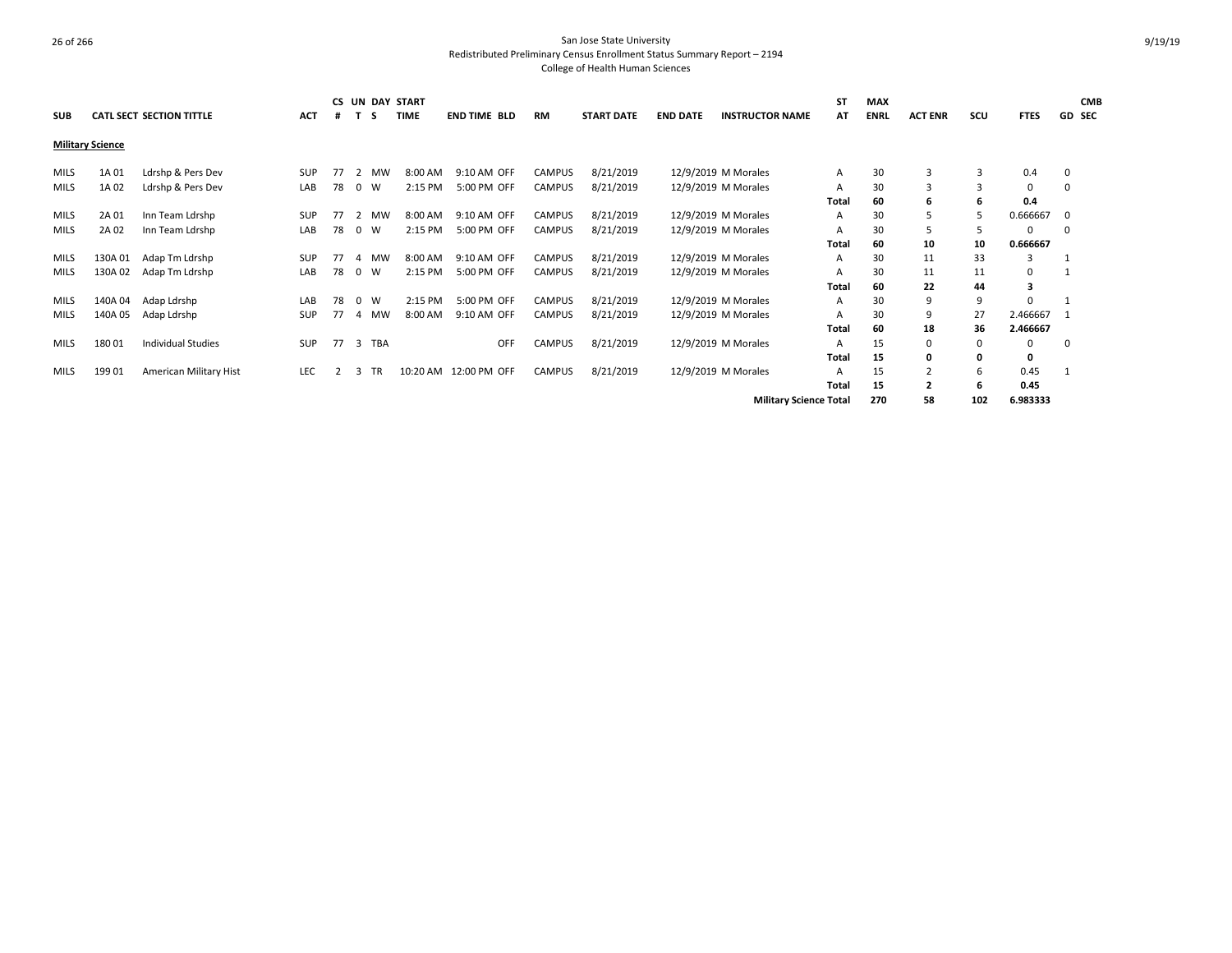|                |         |                                 |            |                |                         |              | CS UN DAY START |                       |               |                   |                     |                             | <b>ST</b>      | <b>MAX</b>  |                |     |                | <b>CMB</b>     |
|----------------|---------|---------------------------------|------------|----------------|-------------------------|--------------|-----------------|-----------------------|---------------|-------------------|---------------------|-----------------------------|----------------|-------------|----------------|-----|----------------|----------------|
| <b>SUB</b>     |         | <b>CATL SECT SECTION TITTLE</b> | ACT        | #              | T S                     |              | <b>TIME</b>     | <b>END TIME BLD</b>   | <b>RM</b>     | <b>START DATE</b> | <b>END DATE</b>     | <b>INSTRUCTOR NAME</b>      | AT             | <b>ENRL</b> | <b>ACT ENR</b> | scu | <b>FTES</b>    | GD SEC         |
| <b>Nursing</b> |         |                                 |            |                |                         |              |                 |                       |               |                   |                     |                             |                |             |                |     |                |                |
| <b>NURS</b>    | 23 01   | Pathophysiology-I               | <b>LEC</b> | 1              | 3 R                     |              | 3:00 PM         | 5:45 PM HB            | 106           | 8/21/2019         | 12/9/2019 A Wood    |                             | Α              | 60          | 60             | 180 | 12             | 0              |
|                |         |                                 |            |                |                         |              |                 |                       |               |                   |                     |                             | Total          | 60          | 60             | 180 | 12             |                |
| <b>NURS</b>    | 24 01   | Adult Care Mgmt I               | <b>LEC</b> | 1              | $\overline{4}$          | - TF         |                 | 10:30 AM 12:10 PM HB  | 106           | 8/21/2019         |                     | 12/9/2019 A Butzlaff        | Α              | 66          | 60             | 240 | 16             | 0              |
|                |         |                                 |            |                |                         |              |                 |                       |               |                   |                     |                             | Total          | 66          | 60             | 240 | 16             |                |
| <b>NURS</b>    | 33 01   | Prof Role Dev I                 | <b>LEC</b> | 2              | 2                       | W            | 12:00 PM        | 1:50 PM HB            | 408           | 8/21/2019         | 12/9/2019 S Malloy  |                             | Α              | 30          | 30             | 60  | 4              | 0              |
| <b>NURS</b>    | 33 02   | Prof Role Dev I                 | <b>LEC</b> | 2              | $\overline{2}$          | W            | 5:00 PM         | 6:40 PM HB            | 408           | 8/21/2019         |                     | 12/9/2019 M Haririfar       | Α              | 30          | 30             | 60  | 4              | 0              |
|                |         |                                 |            |                |                         |              |                 |                       |               |                   |                     |                             | Total          | 60          | 60             | 120 | 8              |                |
| <b>NURS</b>    | 34A 01  | Prof Role Dev II                | <b>LEC</b> |                | $2 \t1 F$               |              |                 | 8:00 AM 10:15 AM HB   | 408           | 8/21/2019         |                     | 12/9/2019 K Bawel-Brinkley  | Α              | 33          | 31             | 31  | 2.066667       | $\mathbf 0$    |
| <b>NURS</b>    | 34A 02  | Prof Role Dev II                | LEC        | $\overline{2}$ | 1 F                     |              | 1:30 PM         | 3:50 PM BBC           | 225           | 8/21/2019         |                     | 12/9/2019 A Butzlaff        | Α              | 33          | 29             | 29  | 1.933333       | 0              |
|                |         |                                 |            |                |                         |              |                 |                       |               |                   |                     |                             | Total          | 66          | 60             | 60  | 4              |                |
| <b>NURS</b>    | 43 01   | Pharmacology                    | <b>LEC</b> |                | $1 \quad 3 \quad T$     |              | 1:30 PM         | 4:15 PM HB            | 106           | 8/21/2019         | 12/9/2019 S Malloy  |                             | Α              | 60          | 60             | 180 | 12             | 0              |
|                |         |                                 |            |                |                         |              |                 |                       |               |                   |                     |                             | Total          | 60          | 60             | 180 | 12             |                |
| <b>NURS</b>    | 44 01   | Adult Care Clin Pract I         | LAB        | 17 3 M         |                         |              | 2:00 PM         | 11:00 PM OFF          | <b>CAMPUS</b> | 8/21/2019         | 12/9/2019 D Law     |                             | A              | 10          | 8              | 24  | 1.6            | 0              |
| <b>NURS</b>    | 44 02   | Adult Care Clin Pract I         | LAB        | 17             | 3 M                     |              | 2:00 PM         | 11:00 PM OFF          | CAMPUS        | 8/21/2019         | 12/9/2019 C Keane   |                             | A              | 10          | 9              | 27  | 1.8            | 0              |
| <b>NURS</b>    | 44 03   | Adult Care Clin Pract I         | LAB        | 17             | 3 T                     |              |                 | 2:00 PM 11:00 PM OFF  | <b>CAMPUS</b> | 8/21/2019         | 12/9/2019 M Diaz    |                             | A              | 10          | 9              | 27  | 1.8            | 0              |
| <b>NURS</b>    | 44 04   | Adult Care Clin Pract I         | LAB        | 17 3 T         |                         |              |                 | 2:00 PM 11:00 PM OFF  | <b>CAMPUS</b> | 8/21/2019         | 12/9/2019 P Mayer   |                             | A              | 10          | 9              | 27  | 1.8            | 0              |
| <b>NURS</b>    | 44 05   | Adult Care Clin Pract           | LAB        | 17             | 3 W                     |              | 7:00 AM         | 4:00 PM OFF           | <b>CAMPUS</b> | 8/21/2019         |                     | 12/9/2019 J Friedenbach     | A              | 10          | 8              | 24  | 1.6            | 0              |
| <b>NURS</b>    | 44 06   | Adult Care Clin Pract I         | LAB        | 17             | 3 W                     |              | 2:00 PM         | 11:00 PM OFF          | CAMPUS        | 8/21/2019         | 12/9/2019 M Diaz    |                             | A              | 10          | 9              | 27  | 1.8            | 0              |
| <b>NURS</b>    | 44 07   | Adult Care Clin Pract I         | LAB        | 17 3 S         |                         |              | 6:30 AM         | 3:30 PM OFF           | <b>CAMPUS</b> | 8/21/2019         | 12/9/2019 M Diaz    |                             | Α              | 10          | 8              | 24  | 1.6            | 0              |
|                |         |                                 |            |                |                         |              |                 |                       |               |                   |                     |                             | Total          | 70          | 60             | 180 | 12             |                |
| <b>NURS</b>    | 53 01   | Skills in Nursing I             | <b>LEC</b> | $\overline{2}$ | $\overline{0}$          | TBA          |                 |                       |               | 8/21/2019         | 12/9/2019 J Noel    |                             | Α              | 60          | 60             | 60  | $\Omega$       | 0              |
| <b>NURS</b>    | 53 02   | Skills in Nursing I             | LAB        | 16             | $\overline{\mathbf{3}}$ | WF           | 8:00 AM         | 11:00 AM HB           | 311           | 8/21/2019         | 12/9/2019 J Noel    |                             | Α              | 20          | 20             | 40  | 4              | $\Omega$       |
| <b>NURS</b>    | 53 03   | Skills in Nursing I             | LAB        | 16             | $\overline{\mathbf{3}}$ | WF           | 11:00 AM        | 2:00 PM HB            | 311           | 8/21/2019         | 12/9/2019 J Noel    |                             | $\overline{A}$ | 20          | 20             | 40  | $\overline{a}$ | 0              |
| <b>NURS</b>    | 53 04   | Skills in Nursing I             | LAB        | 16             | $\overline{\mathbf{3}}$ | WF           | 2:00 PM         | 5:00 PM HB            | 311           | 8/21/2019         | 12/9/2019 S Oh      |                             | A              | 20          | 20             | 40  | 4              | 0              |
|                |         |                                 |            |                |                         |              |                 |                       |               |                   |                     |                             | Total          | 120         | 120            | 180 | 12             |                |
| <b>NURS</b>    | 54 01   | <b>Nursing Skills II</b>        | LEC.       | $\overline{2}$ | $\mathbf 0$             | <b>TBA</b>   |                 |                       |               | 8/21/2019         |                     | 12/9/2019 R Billner-Garcia  | A              | 66          | 60             | 60  | $\mathbf 0$    | 0              |
| <b>NURS</b>    | 54 02   | <b>Nursing Skills II</b>        | LAB        | 16             | $\overline{2}$          | $\mathsf{R}$ |                 | 8:00 AM 11:00 AM HB   | 311           | 8/21/2019         | 12/9/2019 L Higgins |                             | $\overline{A}$ | 22          | 20             | 20  | 2.666667       | 0              |
| <b>NURS</b>    | 54 03   | <b>Nursing Skills II</b>        | LAB        | 16             | 2 R                     |              | 11:00 AM        | 2:00 PM HB            | 311           | 8/21/2019         | 12/9/2019 L Higgins |                             | Α              | 22          | 20             | 20  | 2.666667       | 0              |
| <b>NURS</b>    | 54 04   | <b>Nursing Skills II</b>        | LAB        | 16 2 R         |                         |              | 2:00 PM         | 5:00 PM HB            | 311           | 8/21/2019         |                     | 12/9/2019 R Billner-Garcia  | Α              | 22          | 20             | 20  | 2.666667       | 0              |
|                |         |                                 |            |                |                         |              |                 |                       |               |                   |                     |                             | Total          | 132         | 120            | 120 | 8              |                |
| <b>NURS</b>    | 124 02  | Nursing Theory II               | <b>LEC</b> | 1              | 3 W                     |              | 12:00 PM        | 2:45 PM YUH           | 243           | 8/21/2019         | 12/9/2019 C Hill    |                             | Α              | 40          | 31             | 93  | 6.2            | 0              |
|                |         |                                 |            |                |                         |              |                 |                       |               |                   |                     |                             | Total          | 40          | 31             | 93  | 6.2            |                |
| <b>NURS</b>    | 125 01  | Adult Care Mgmt II              | LEC        | $\mathbf{1}$   | $\overline{4}$          | W            |                 | 10:30 AM 12:10 PM HB  | 106           | 8/21/2019         | 12/9/2019 D Moore   |                             | Α              | 66          | 67             | 268 | 17.86667       | $\mathbf 0$    |
|                |         |                                 |            |                |                         |              |                 |                       |               |                   |                     |                             | Total          | 66          | 67             | 268 | 17.86667       |                |
| <b>NURS</b>    | 126A 01 | Pediatric Theory                | <b>LEC</b> | 1              | 2 R                     |              |                 | 10:00 AM 11:40 AM HB  | 106           | 8/21/2019         | 12/9/2019 C Hill    |                             | Α              | 62          | 58             | 232 | 7.733333       | 0              |
|                |         |                                 |            |                |                         |              |                 |                       |               |                   |                     |                             | Total          | 62          | 58             | 232 | 7.733333       |                |
| <b>NURS</b>    | 126B 01 | Mat/Newborn Theory              | <b>LEC</b> | $\mathbf{1}$   | 2 R                     |              | 1:00 PM         | 2:40 PM HB            | 106           | 8/21/2019         | 12/9/2019 D Nelson  |                             | Α              | 62          | 58             | 116 | 7.733333       | $\mathbf 0$    |
|                |         |                                 |            |                |                         |              |                 |                       |               |                   |                     |                             | <b>Total</b>   | 62          | 58             | 116 | 7.733333       |                |
| <b>NURS</b>    | 127A 01 | Psych / MH Theory               | <b>LEC</b> |                | 1 2 F                   |              | 8:00 AM         | 9:40 AM BBC           | 4             | 8/21/2019         |                     | 12/9/2019 M Hampton         | Α              | 61          | 60             | 120 | 8              | 0              |
|                |         |                                 |            |                |                         |              |                 |                       |               |                   |                     |                             | <b>Total</b>   | 61          | 60             | 120 | 8              |                |
| <b>NURS</b>    | 127B 01 | <b>Community Theory</b>         | <b>LEC</b> | 1              | 2 F                     |              |                 | 10:00 AM 11:40 AM BBC | 4             | 8/21/2019         | 12/9/2019 L Rauch   |                             | Α              | 100         | 99             | 198 | 13.26667       | $\overline{2}$ |
|                |         |                                 |            |                |                         |              |                 |                       |               |                   |                     |                             | Total          | 100         | 99             | 198 | 13.26667       |                |
| <b>NURS</b>    | 128 01  | <b>EBP</b> in Nursing           | <b>LEC</b> | 2              | 2                       | R            | 12:00 PM        | 1:40 PM HB            | 408           | 8/21/2019         | 12/9/2019 C Hill    |                             | A              | 33          | 31             | 62  | 4.166667       | 1              |
| <b>NURS</b>    | 12802   | <b>EBP</b> in Nursing           | <b>LEC</b> | 2              | 2 R                     |              | 2:00 PM         | 3:40 PM HB            | 408           | 8/21/2019         |                     | 12/9/2019 M Hampton         | A              | 33          | 30             | 60  | 4              | 0              |
| <b>NURS</b>    | 128 06  | <b>EBP</b> in Nursing           | <b>LEC</b> | $\overline{2}$ | 2 W                     |              | 3:00 PM         | 4:40 PM HB            | 408           | 8/21/2019         |                     | 12/9/2019 D Johnson Dawkins | Α              | 40          | 18             | 36  | 2.4            | $\Omega$       |
| <b>NURS</b>    | 12807   | <b>EBP</b> in Nursing           | <b>LEC</b> | $\overline{2}$ | 2 S                     |              |                 | 9:00 AM 10:40 AM OFF  | <b>CAMPUS</b> | 8/21/2019         | 12/9/2019 R Ballin  |                             | A              | 25          | 23             | 46  | 3.066667       | $\mathbf 0$    |
|                |         |                                 |            |                |                         |              |                 |                       |               |                   |                     |                             | Total          | 131         | 102            | 204 | 13.63333       |                |
| <b>NURS</b>    | 133 01  | Prof Role Dev IV                | <b>LEC</b> | 2              | 2 T                     |              |                 | 10:30 AM 12:10 PM HB  | 408           | 8/21/2019         |                     | 12/9/2019 K Abriam-Yago     | Α              | 34          | 33             | 66  | 4.4            | 0              |
| <b>NURS</b>    | 13302   | Prof Role Dev IV                | <b>LEC</b> | $\overline{2}$ | 2 <sub>T</sub>          |              | 1:00 PM         | 2:40 PM HB            | 408           | 8/21/2019         | 12/9/2019 A Wood    |                             | A              | 34          | 31             | 62  | 4.133333       | 0              |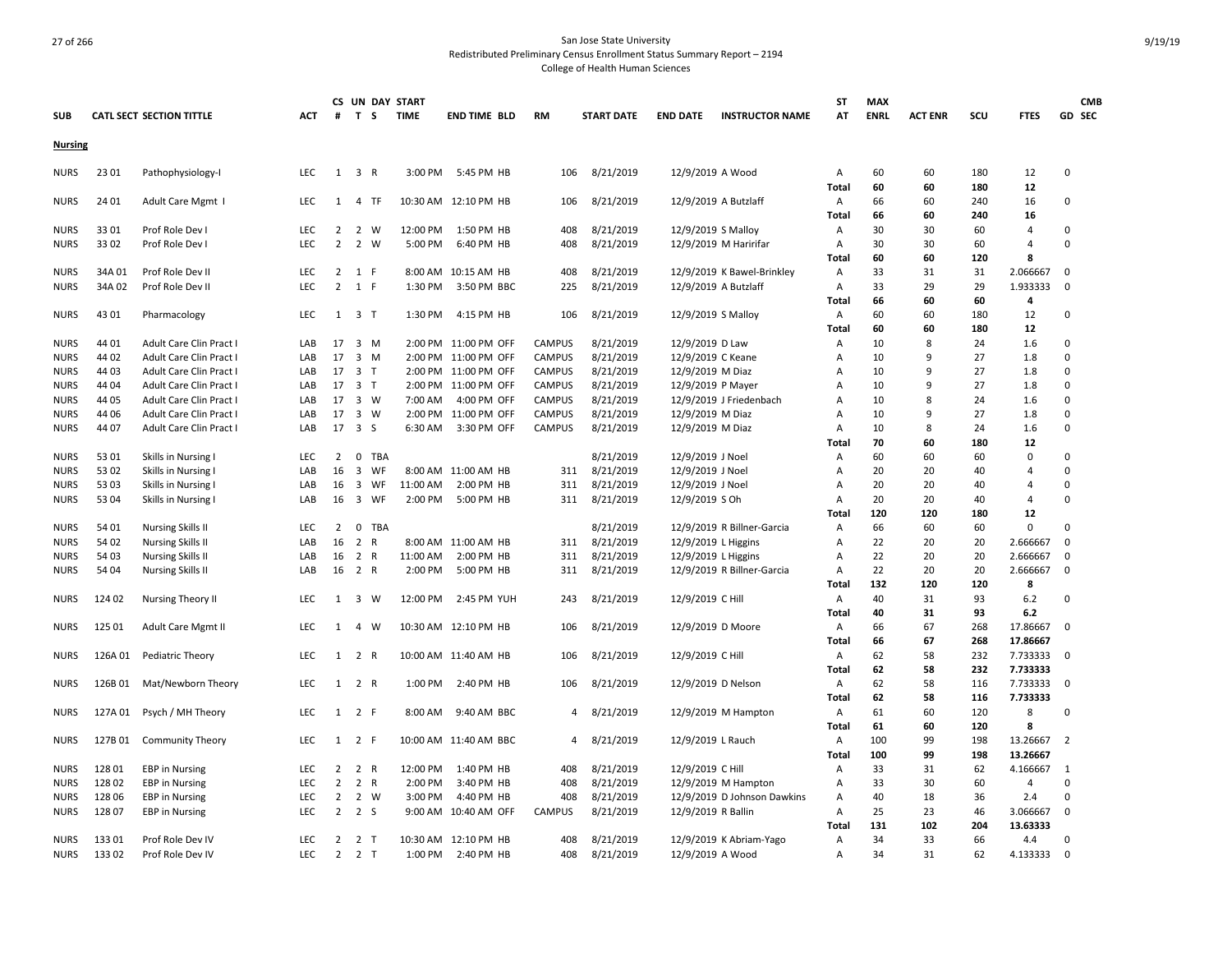|                            |         |                                 |            |                 |                         | CS UN DAY START         |                      |                |                   |                     |                         | <b>ST</b> | <b>MAX</b>  |                |          |                |              | <b>CMB</b>    |
|----------------------------|---------|---------------------------------|------------|-----------------|-------------------------|-------------------------|----------------------|----------------|-------------------|---------------------|-------------------------|-----------|-------------|----------------|----------|----------------|--------------|---------------|
| <b>SUB</b>                 |         | <b>CATL SECT SECTION TITTLE</b> | ACT        | #               | T S                     | <b>TIME</b>             | <b>END TIME BLD</b>  | RM             | <b>START DATE</b> | <b>END DATE</b>     | <b>INSTRUCTOR NAME</b>  | АТ        | <b>ENRL</b> | <b>ACT ENR</b> | scu      | <b>FTES</b>    |              | <b>GD SEC</b> |
|                            |         |                                 |            |                 |                         |                         |                      |                |                   |                     |                         |           |             |                |          |                |              |               |
|                            |         |                                 |            |                 |                         |                         |                      |                |                   |                     |                         | Total     | 68          | 64             | 128      | 8.533333       |              |               |
| <b>NURS</b>                | 13601   | Prof Role Dev III               | <b>LEC</b> | $\overline{2}$  | 2 R                     | 8:00 AM                 | 9:40 AM HB           | 408            | 8/21/2019         |                     | 12/9/2019 S McKenna     | Α         | 31          | 29             | 58       | 3.866667       | 0            |               |
| <b>NURS</b>                | 136 02  | Prof Role Dev III               | LEC        | $\overline{2}$  | 2 R                     | 4:00 PM                 | 5:40 PM HB           | 408            | 8/21/2019         | 12/9/2019 D Nelson  |                         | Α         | 31          | 29             | 58       | 3.866667       | $\mathbf 0$  |               |
|                            |         |                                 |            |                 |                         |                         |                      |                |                   |                     |                         | Total     | 62          | 58             | 116      | 7.733333       |              |               |
| <b>NURS</b>                | 13701   | Prof Role Dev V                 | <b>LEC</b> |                 | $2 \t2 \tF$             | 12:30 PM                | 2:10 PM BBC          | $\overline{4}$ | 8/21/2019         | 12/9/2019 N Dudley  |                         | Α         | 50          | 50             | 100      | 6.7            | $\mathbf{1}$ |               |
| <b>NURS</b>                | 13702   | Prof Role Dev V                 | <b>LEC</b> | $\overline{2}$  | $\overline{2}$          | 12:30 PM<br>F           | 2:10 PM HB           | 408            | 8/21/2019         |                     | 12/9/2019 D Canham      | A         | 30          | 29             | 58       | 3.9            | $\mathbf{1}$ |               |
| <b>NURS</b>                | 13780   | Prof Role Dev V                 | LEC        | $\overline{2}$  | 2 F                     | 12:30 PM                | 2:20 PM              |                | 8/21/2019         |                     | 12/9/2019 D Canham      | Α         | 20          | 20             | 40       | 2.666667       | $\mathbf 0$  |               |
|                            |         |                                 |            |                 |                         |                         |                      |                |                   |                     |                         | Total     | 100         | 99             | 198      | 13.26667       |              |               |
| <b>NURS</b>                | 138 01  | Prof Role Dev VI                | LEC        | $\overline{2}$  | $\overline{\mathbf{3}}$ | F                       | 9:00 AM 11:45 AM HB  | 407            | 8/21/2019         |                     | 12/9/2019 K Abriam-Yago | Α         | 36          | 31             | 93       | 6.2            | $\mathbf 0$  |               |
| <b>NURS</b>                | 13802   | Prof Role Dev VI                | <b>LEC</b> | $\overline{2}$  | 3 F                     |                         | 9:00 AM 11:45 AM BBC | 225            | 8/21/2019         | 12/9/2019 R Ballin  |                         | A         | 37          | 36             | 108      | 7.2            | $\Omega$     |               |
|                            |         |                                 |            |                 |                         |                         |                      |                |                   |                     |                         | Total     | 73          | 67             | 201      | 13.4           |              |               |
| <b>NURS</b>                | 144 01  | Clin Nurs Appl                  | LEC        | $\overline{2}$  | 2 W                     |                         | 9:00 AM 10:40 AM HB  | 408            | 8/21/2019         | 12/9/2019 D Nelson  |                         | Α         | 40          | 30             | 60       | $\overline{4}$ | $\Omega$     |               |
|                            |         |                                 |            |                 |                         |                         |                      |                |                   |                     |                         | Total     | 40          | 30             | 60       | 4              |              |               |
| <b>NURS</b>                | 145 01  | Adult Care Clin II              | LAB        | 17 4            |                         | <b>RF</b><br>7:00 AM    | 1:00 PM OFF          | <b>CAMPUS</b>  | 8/21/2019         | 12/9/2019 M Diaz    |                         | A         | 10          | 9              | 36       | 2.4            | $\Omega$     |               |
| <b>NURS</b>                | 145 02  | Adult Care Clin II              | LAB        | 17              | $\overline{4}$          | $\mathsf{R}$<br>7:00 AM | 7:00 PM OFF          | <b>CAMPUS</b>  | 8/21/2019         | 12/9/2019 C Pham    |                         | A         | 10          | 10             | 40       | 2.666667       | $\mathbf 0$  |               |
| <b>NURS</b>                | 145 03  | Adult Care Clin II              | LAB        | 17              | $\overline{4}$          | <b>RF</b><br>7:00 AM    | 1:00 PM OFF          | <b>CAMPUS</b>  | 8/21/2019         | 12/9/2019 C Ralston |                         | A         | 10          | 10             | 40       | 2.666667       | $\Omega$     |               |
| <b>NURS</b>                | 145 04  | Adult Care Clin II              | LAB        | 17 4            |                         | <b>RF</b><br>2:00 PM    | 8:00 PM OFF          | <b>CAMPUS</b>  | 8/21/2019         | 12/9/2019 L Pascual |                         | Α         | 11          | 10             | 40       | 2.666667       | $\mathbf 0$  |               |
| <b>NURS</b>                | 145 05  | Adult Care Clin II              | LAB        | 17 4            |                         | WR<br>2:00 PM           | 8:00 PM OFF          | <b>CAMPUS</b>  | 8/21/2019         |                     | 12/9/2019 A Paulson     | A         | 10          | 10             | 40       | 2.666667       | $\Omega$     |               |
| NURS                       | 145 06  | Adult Care Clin II              | LAB        | 17              | 4                       | WR<br>2:00 PM           | 8:00 PM OFF          | <b>CAMPUS</b>  | 8/21/2019         | 12/9/2019 P Mayer   |                         | Α         | 11          | 10             | 40       | 2.666667       | $\Omega$     |               |
| <b>NURS</b>                | 145 07  | Adult Care Clin II              | LAB        |                 | $\overline{a}$          |                         |                      |                |                   |                     |                         | X         | 0           | 0              | 0        | $\Omega$       | $\Omega$     |               |
| <b>NURS</b>                | 145 08  | Adult Care Clin II              | LAB        | 17              | $\overline{4}$          | <b>RF</b><br>2:00 PM    | 8:00 PM OFF          | <b>CAMPUS</b>  | 8/21/2019         | 12/9/2019 S Wood    |                         | A         | 10          | 5              | 20       | 1.333333       | $\Omega$     |               |
|                            |         |                                 |            |                 |                         |                         |                      |                |                   |                     |                         | Total     | 72          | 64             | 256      | 17.06667       |              |               |
| <b>NURS</b>                | 146A 01 | Peds Clinical                   | LAB        |                 | 17 2 T                  | 7:00 AM                 | 1:00 PM OFF          | <b>CAMPUS</b>  | 8/21/2019         | 12/9/2019 J Youssef |                         | Α         | 10          | 9              | 18       | 1.2            | $\mathbf 0$  |               |
| <b>NURS</b>                | 146A02  | Peds Clinical                   | LAB        | 17              | 2 T                     | 3:00 PM                 | 9:00 PM OFF          | <b>CAMPUS</b>  | 8/21/2019         | 12/9/2019 C Weng    |                         | A         | 10          | 9              | 18       | 1.2            | $\mathbf 0$  |               |
| <b>NURS</b>                | 146A03  | Peds Clinical                   | LAB        |                 | 17 2 W                  | 7:00 AM                 | 1:00 PM OFF          | <b>CAMPUS</b>  | 8/21/2019         | 12/9/2019 J Barreto |                         | A         | 9           | 8              | 16       | 1.066667       | $\mathbf 0$  |               |
| <b>NURS</b>                | 146A 04 | Peds Clinical                   | LAB        |                 | 17 2 W                  | 7:00 AM                 | 1:00 PM OFF          | CAMPUS         | 8/21/2019         | 12/9/2019 E Carroll |                         | A         | 10          | 8              | 16       | 1.066667       | $\mathbf 0$  |               |
| <b>NURS</b>                | 146A 05 | Peds Clinical                   | LAB        | 17              | $\overline{2}$          | W<br>3:00 PM            | 9:00 PM OFF          | <b>CAMPUS</b>  | 8/21/2019         | 12/9/2019 C Weng    |                         | Α         | 10          | 8              | 16       | 1.066667       | $\mathbf 0$  |               |
| <b>NURS</b>                | 146A 06 | Peds Clinical                   | LAB        |                 | 17 2 F                  | 7:00 AM                 | 1:00 PM OFF          | <b>CAMPUS</b>  | 8/21/2019         |                     | 12/9/2019 M Schmidt     | A         | 10          | 8              | 16       | 1.066667       | 0            |               |
| <b>NURS</b>                | 146A 07 | Peds Clinical                   | LAB        |                 | 17 2 F                  | 3:00 PM                 | 9:00 PM OFF          | <b>CAMPUS</b>  | 8/21/2019         |                     | 12/9/2019 S McKenna     | A         | 10          | 9              | 18       | 1.2            | $\Omega$     |               |
|                            |         |                                 |            |                 |                         |                         |                      |                |                   |                     |                         | Total     | 69          | 59             | 118      | 7.866667       |              |               |
| <b>NURS</b>                | 146B 01 | Mat Hlth Clinical               | LAB        |                 | 17 2 T                  | 7:00 AM                 | 1:00 PM OFF          | <b>CAMPUS</b>  | 8/21/2019         | 12/9/2019 A Puck    |                         | Α         | 10          | 8              | 16       | 1.066667       | $\Omega$     |               |
| <b>NURS</b>                | 146B 02 | Mat Hith Clinical               | LAB        | 17              | 2 T                     | 7:00 AM                 | 1:00 PM OFF          | <b>CAMPUS</b>  | 8/21/2019         |                     | 12/9/2019 N Stevens     | Α         | 10          | 8              | 16       | 1.066667       | $\mathbf 0$  |               |
| <b>NURS</b>                | 146B03  | Mat Hlth Clinical               | LAB        |                 | 17 2 T                  | 3:00 PM                 | 9:00 PM OFF          | <b>CAMPUS</b>  | 8/21/2019         | 12/9/2019 J Barnby  |                         | Α         | 10          | 9              | 18       | 1.2            | $\mathbf 0$  |               |
| <b>NURS</b>                | 146B 04 | Mat Hlth Clinical               | LAB        |                 | 17 2 W                  | 7:00 AM                 | 1:00 PM OFF          | <b>CAMPUS</b>  | 8/21/2019         | 12/9/2019 A Puck    |                         | Α         | 10          | 9              | 18       | 1.2            | $\Omega$     |               |
| <b>NURS</b>                | 146B 05 | Mat Hlth Clinical               | LAB        | 17 <sup>2</sup> |                         | W<br>3:00 PM            | 9:00 PM OFF          | CAMPUS         | 8/21/2019         |                     | 12/9/2019 S Lim-Kyo     | A         | 10          | 8              | 16       | 1.066667       | $\mathbf 0$  |               |
|                            | 146B 06 | Mat Hlth Clinical               | LAB        | 17              | 2 F                     | 7:00 AM                 | 1:00 PM OFF          | <b>CAMPUS</b>  | 8/21/2019         | 12/9/2019 M Agroia  |                         | Α         | 10          | 8              | 16       | 1.066667       | $\mathbf 0$  |               |
| <b>NURS</b><br><b>NURS</b> | 146B 07 | Mat Hith Clinical               | LAB        |                 | 17 2 F                  | 7:00 AM                 | 1:00 PM OFF          | <b>CAMPUS</b>  | 8/21/2019         | 12/9/2019 J Youssef |                         | Α         | 10          | 8              | 16       | 1.066667       | $\Omega$     |               |
|                            |         |                                 |            |                 |                         |                         |                      |                |                   |                     |                         |           | 70          | 58             | 116      |                |              |               |
|                            |         |                                 |            |                 | 17 2 M                  |                         |                      | <b>CAMPUS</b>  |                   |                     |                         | Total     |             |                | 20       | 7.733333       |              |               |
| <b>NURS</b>                | 147A 01 | Mental Health Clin              | LAB        |                 |                         | 8:00 AM                 | 2:00 PM OFF          |                | 8/21/2019         | 12/9/2019 P Prasad  |                         | Α         | 10          | 10             | 20       | 1.333333       | 0            |               |
| <b>NURS</b>                | 147A 02 | Mental Health Clin              | LAB        | 17              | $\overline{2}$          | 3:00 PM<br>M            | 9:00 PM OFF          | CAMPUS         | 8/21/2019         | 12/9/2019 R Khalsa  |                         | A         | 10          | 10             |          | 1.333333       | 0            |               |
| <b>NURS</b>                | 147A 03 | Mental Health Clin              | LAB        |                 | 17 2 R                  | 8:00 AM                 | 2:00 PM OFF          | <b>CAMPUS</b>  | 8/21/2019         | 12/9/2019 C Mao     |                         | Α         | 10          | 10             | 20       | 1.333333       | $\mathbf 0$  |               |
| <b>NURS</b>                | 147A 04 | Mental Health Clin              | LAB        | 17              | 2 R                     | 3:00 PM                 | 9:00 PM OFF          | <b>CAMPUS</b>  | 8/21/2019         | 12/9/2019 R Khalsa  |                         | Α         | 10          | 10             | 20       | 1.333333       | 0            |               |
| <b>NURS</b>                | 147A 05 | Mental Health Clin              | LAB        | 17 2            |                         | W<br>8:00 AM            | 2:00 PM OFF          | <b>CAMPUS</b>  | 8/21/2019         | 12/9/2019 C Mao     |                         | Α         | 10          | 10             | 20       | 1.333333       | 0            |               |
| <b>NURS</b>                | 147A 06 | Mental Health Clin              | LAB        | 17 <sup>2</sup> |                         | W<br>8:00 AM            | 2:00 PM OFF          | <b>CAMPUS</b>  | 8/21/2019         | 12/9/2019 J Njie    |                         | A         | 10          | 10             | 20       | 1.333333       | $\mathbf 0$  |               |
| <b>NURS</b>                | 147A 07 | Mental Health Clin              | LAB        | 17              | 2 W                     | 8:00 AM                 | 2:00 PM OFF          | <b>CAMPUS</b>  | 8/21/2019         | 12/9/2019           |                         | Α         | 9           | 0              | $\Omega$ | 0              | $\Omega$     |               |
|                            |         |                                 |            |                 |                         |                         |                      |                |                   |                     |                         | Total     | 69          | 60             | 120      | 8              |              |               |
| <b>NURS</b>                | 147B 01 | Com Hlth Clin                   | LAB        |                 | 17 3 T                  | 8:00 AM                 | 5:00 PM OFF          | <b>CAMPUS</b>  | 8/21/2019         | 12/9/2019 M Agroia  |                         | Α         | 10          | 9              | 27       | 1.8            | $\Omega$     |               |
| <b>NURS</b>                | 147B 02 | Com Hlth Clin                   | LAB        | 17 <sub>3</sub> |                         | $\mathsf{T}$<br>8:00 AM | 5:00 PM OFF          | <b>CAMPUS</b>  | 8/21/2019         | 12/9/2019 N Dudley  |                         | A         | 12          | 12             | 36       | 2.4            | $\Omega$     |               |
| <b>NURS</b>                | 147B 03 | Com Hlth Clin                   | LAB        |                 | 17 3 T                  | 8:00 AM                 | 5:00 PM OFF          | <b>CAMPUS</b>  | 8/21/2019         |                     | 12/9/2019 C Finkbeiner  | Α         | 10          | 10             | 30       | $\overline{2}$ | $\mathbf 0$  |               |
| <b>NURS</b>                | 147B 05 | Com Hlth Clin                   | LAB        |                 | 17 3 T                  | 8:00 AM                 | 5:00 PM OFF          | <b>CAMPUS</b>  | 8/21/2019         |                     | 12/9/2019 P Edwards     | Α         | 11          | 10             | 30       | $\overline{2}$ | $\mathbf 0$  |               |
| <b>NURS</b>                | 147B 06 | Com Hlth Clin                   | LAB        |                 | 17 3 W                  | 8:00 AM                 | 5:00 PM OFF          | <b>CAMPUS</b>  | 8/21/2019         |                     | 12/9/2019 C Williams    | Α         | 12          | 10             | 30       | $\overline{2}$ | $\Omega$     |               |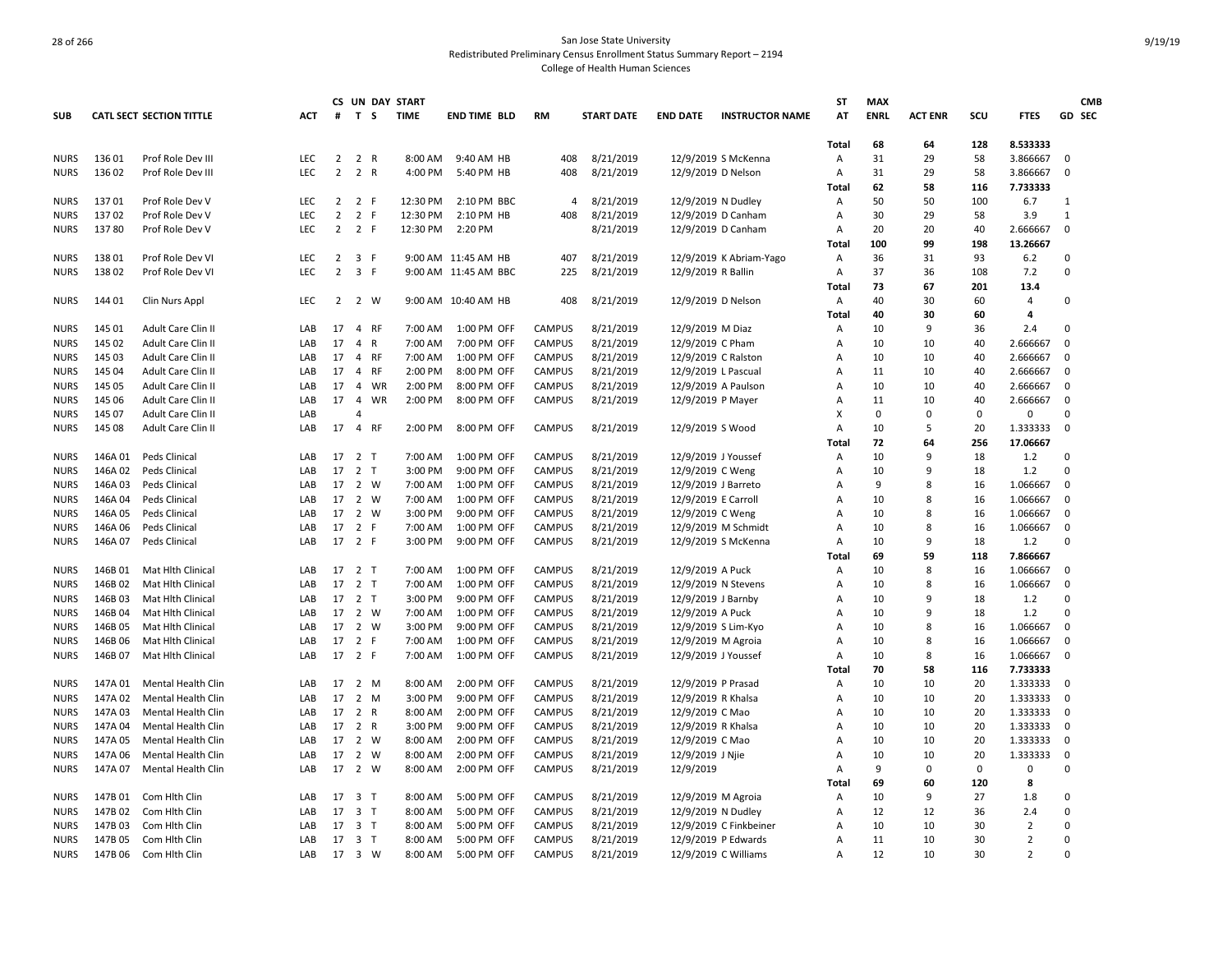|             |         |                                 |            |                 |                         | <b>CS UN DAY START</b> |             |                      |               |                   |                     |                             | <b>ST</b>            | <b>MAX</b>  |                |          |                         |             | <b>CMB</b> |
|-------------|---------|---------------------------------|------------|-----------------|-------------------------|------------------------|-------------|----------------------|---------------|-------------------|---------------------|-----------------------------|----------------------|-------------|----------------|----------|-------------------------|-------------|------------|
| <b>SUB</b>  |         | <b>CATL SECT SECTION TITTLE</b> | ACT        | #               | T S                     |                        | <b>TIME</b> | <b>END TIME BLD</b>  | <b>RM</b>     | <b>START DATE</b> | <b>END DATE</b>     | <b>INSTRUCTOR NAME</b>      | AT                   | <b>ENRL</b> | <b>ACT ENR</b> | SCU      | <b>FTES</b>             |             | GD SEC     |
| <b>NURS</b> | 147B 07 | Com Hith Clin                   | LAB        | 17              | $\overline{\mathbf{3}}$ | W                      | 8:00 AM     | 5:00 PM OFF          | <b>CAMPUS</b> | 8/21/2019         | 12/9/2019 D Canham  |                             | A                    | 12          | 12             | 36       | 2.4                     | $\Omega$    |            |
| <b>NURS</b> | 147B 08 | Com Hith Clin                   | LAB        | 17              |                         | 3 TBA                  |             |                      |               | 8/21/2019         | 12/9/2019           |                             | A                    | 12          | 12             | 36       | 2.4                     | $\mathbf 0$ |            |
| <b>NURS</b> | 147B 10 | Com Hlth Clin                   | LAB        | 17              | $\overline{\mathbf{3}}$ | $\mathsf{R}$           | 8:00 AM     | 5:00 PM OFF          | <b>CAMPUS</b> | 8/21/2019         | 12/9/2019 P Edwards |                             | A                    | 12          | 11             | 33       | 2.2                     | $\Omega$    |            |
| <b>NURS</b> | 147B 12 | Com Hlth Clin                   | LAB        | 17              | $\overline{\mathbf{3}}$ | $\mathsf{R}$           | 10:30 AM    | 7:30 PM OFF          | <b>CAMPUS</b> | 8/21/2019         | 12/9/2019 D Teaford |                             | A                    | 15          | 11             | 33       | 2.2                     | $\Omega$    |            |
|             |         |                                 |            |                 |                         |                        |             |                      |               |                   |                     |                             | Total                | 106         | 97             | 291      | 19.4                    |             |            |
| <b>NURS</b> | 148A 01 | Sen Precept                     | <b>PRA</b> | 17              | $\overline{4}$          | <b>TBA</b>             |             |                      |               | 8/21/2019         | 12/9/2019 C Mao     |                             | A                    | 73          | 6              | 24       | 1.6                     | 0           |            |
| <b>NURS</b> | 148A 02 | Sen Precept                     | <b>PRA</b> | 17              | $\overline{4}$          | <b>TBA</b>             |             |                      |               | 8/21/2019         | 12/9/2019           |                             | $\overline{A}$       | 13          | 9              | 36       | 2.4                     | $\Omega$    |            |
| <b>NURS</b> | 148A03  | Sen Precept                     | <b>PRA</b> | 17              | $\overline{4}$          | <b>TBA</b>             |             |                      |               | 8/21/2019         | 12/9/2019           |                             | $\overline{A}$       | 12          | 6              | 24       | 1.6                     | $\Omega$    |            |
| <b>NURS</b> | 148A 04 | Sen Precept                     | <b>PRA</b> | 17              | $\overline{4}$          | TBA                    |             |                      |               | 8/21/2019         | 12/9/2019           |                             | $\overline{A}$       | 16          | 3              | 12       | 0.8                     | $\Omega$    |            |
| <b>NURS</b> | 148A05  | Sen Precept                     | <b>PRA</b> | 17              | $\overline{4}$          | <b>TBA</b>             |             |                      |               | 8/21/2019         | 12/9/2019           |                             | A                    | 12          | 6              | 24       | 1.6                     | $\Omega$    |            |
| <b>NURS</b> | 148A 06 | Sen Precept                     | <b>PRA</b> | 17              | $\overline{4}$          | TBA                    |             |                      |               | 8/21/2019         | 12/9/2019           |                             | A                    | 16          | 12             | 48       | 3.2                     | $\Omega$    |            |
| <b>NURS</b> | 148A 07 | Sen Precept                     | <b>PRA</b> | 17              | $\overline{4}$          | TBA                    |             |                      |               | 8/21/2019         | 12/9/2019           |                             | $\overline{A}$       | 9           | 3              | 12       | 0.8                     | $\Omega$    |            |
| <b>NURS</b> | 148A 08 | Sen Precept                     | <b>PRA</b> | 17              | $\overline{4}$          | <b>TBA</b>             |             |                      |               | 8/21/2019         | 12/9/2019           |                             | A                    | 12          | 3              | 12       | 0.8                     | $\Omega$    |            |
| <b>NURS</b> | 148A 09 | Sen Precept                     | <b>PRA</b> | 17              | $\overline{4}$          | <b>TBA</b>             |             |                      |               | 8/21/2019         | 12/9/2019           |                             | A                    | 12          | 15             | 60       | $\overline{4}$          | $\Omega$    |            |
| <b>NURS</b> | 148A 10 | Sen Precept                     | <b>PRA</b> | 17              | $\overline{4}$          | TBA                    |             |                      |               | 8/21/2019         | 12/9/2019           |                             | A                    | 16          | 3              | 12       | 0.8                     | $\mathbf 0$ |            |
| <b>NURS</b> |         | 148A 11 Sen Precept             | <b>PRA</b> | 17              | $\overline{4}$          | <b>TBA</b>             |             |                      |               | 8/21/2019         | 12/9/2019           |                             | $\overline{A}$       | 16          | $\overline{2}$ | 8        | 0.533333                | $\Omega$    |            |
|             |         |                                 |            |                 |                         |                        |             |                      |               |                   |                     |                             | Total                | 207         | 68             | 272      | 18.13333                |             |            |
| <b>NURS</b> | 18001   | <b>Indivi Stdies</b>            | SUP        | 36              | 1                       | TBA                    |             |                      |               | 8/21/2019         |                     | 12/9/2019 C O'Leary-Kelley  | Α                    | 40          | 5              | $\Omega$ | 0.333333                | 0           |            |
| <b>NURS</b> | 18002   | <b>Indivi Stdies</b>            | SUP        | 36              | $\overline{2}$          | <b>TBA</b>             |             |                      |               | 8/21/2019         |                     | 12/9/2019 C O'Leary-Kelley  | A                    | 40          | 12             | $\Omega$ | 1.6                     | $\mathbf 0$ |            |
| <b>NURS</b> | 18003   | Indivi Stdies                   | SUP        | 36 <sub>3</sub> |                         | TBA                    |             |                      |               | 8/21/2019         |                     | 12/9/2019 C O'Leary-Kelley  | A                    | 40          | 0              | $\Omega$ | 0                       | $\Omega$    |            |
| <b>NURS</b> | 18004   | <b>Indivi Stdies</b>            | <b>SUP</b> | 36              |                         | 4 TBA                  |             |                      |               | 8/21/2019         |                     | 12/9/2019 C O'Leary-Kelley  | Α                    | 40          | 3              | $\Omega$ | 0.8                     | $\Omega$    |            |
|             |         |                                 |            |                 |                         |                        |             |                      |               |                   |                     |                             | Total                | 160         | 20             | 0        | 2.733333                |             |            |
| <b>NURS</b> | 200 50  | <b>Health Systems</b>           | SEM        | 5               | 3 W                     |                        | 3:30 PM     | 6:20 PM DBH          | 202           | 8/21/2019         | 12/9/2019 R Whitney |                             | A                    | 24          | 10             | 30       | 2.5                     | 10          |            |
|             |         |                                 |            |                 |                         |                        |             |                      |               |                   |                     |                             | Total                | 24          | 10             | 30       | 2.5                     |             |            |
| <b>NURS</b> | 202 51  | <b>Theoretical Found</b>        | <b>SEM</b> | 5               | $\overline{2}$          | W                      | 6:30 PM     | 8:20 PM DBH          | 202           | 8/21/2019         |                     | 12/9/2019 D Johnson Dawkins | $\overline{A}$       | 20          | 10             | 20       | 1.666667                | 10          |            |
|             |         |                                 |            |                 |                         |                        |             |                      |               |                   |                     |                             | Total                | 20          | 10             | 20       | 1.666667                |             |            |
| <b>NURS</b> | 212 50  | Curriculum Develop              | SEM        | 5               | $\overline{\mathbf{3}}$ | W                      | 3:30 PM     | 6:20 PM MH           | 322           | 8/21/2019         | 12/9/2019 L Rauch   |                             | Α                    | 20          | 12             | 36       | 3                       | 12          |            |
|             |         |                                 |            |                 |                         |                        |             |                      |               |                   |                     |                             | Total                | 20          | 12             | 36       | $\overline{\mathbf{3}}$ |             |            |
| <b>NURS</b> | 214 51  | NursEd I                        | <b>SUP</b> | 25              | $\overline{4}$          | W                      | 6:30 PM     | 8:20 PM MH           | 322           | 8/21/2019         | 12/9/2019 P Edwards |                             | Α                    | 20          | 12             | 5.76     | 4                       | 12          |            |
| <b>NURS</b> | 214 52  | NursEd I                        | <b>SEM</b> | 5               | $\mathbf 0$             | <b>TBA</b>             |             |                      |               | 8/21/2019         | 12/9/2019 P Edwards |                             | Α                    | 20          | 12             | 24       | 0                       | 12          |            |
|             |         |                                 |            |                 |                         |                        |             |                      |               |                   |                     |                             | Total                | 40          | 24             | 29.76    | 4                       |             |            |
| <b>NURS</b> | 248 52  | Adv Hlth Assess                 | SEM        | 6               | 3                       | w                      |             | 8:30 PM 11:20 PM DBH | 202           | 8/21/2019         |                     | 12/9/2019 S Rickman Patrick | $\mathsf{A}$         | 20          | 10             | 30       | 2.5                     | 10          |            |
|             |         |                                 |            |                 |                         |                        |             |                      |               |                   |                     |                             | Total                | 20          | 10             | 30       | 2.5                     |             |            |
| <b>NURS</b> | 297 52  | Master's Project                | <b>SUP</b> | 25              | 1                       | W                      | 8:30 PM     | 9:20 PM              |               | 8/21/2019         | 12/9/2019 D Goyal   |                             | Α                    | 24          | 12             | $\Omega$ | $\mathbf{1}$            | 12          |            |
|             |         |                                 |            |                 |                         |                        |             |                      |               |                   |                     |                             | Total                | 24          | 12             | 0        | $\mathbf{1}$            |             |            |
| <b>NURS</b> | 57480   | Div & Social Issues             | <b>SEM</b> | 5               | $\overline{2}$          | TBA                    |             |                      |               | 8/21/2019         |                     | 12/9/2019 D Johnson Dawkins | $\overline{A}$       | 20          | 14             | 28       | 1.866667                | 0           |            |
|             |         |                                 |            |                 |                         |                        |             |                      |               |                   |                     |                             | Total                | 20          | 14             | 28       | 1.866667                |             |            |
| <b>NURS</b> | 575 80  | Theories-Adv Nursing Prac       | <b>SEM</b> | -5              |                         | 2 TBA                  |             |                      |               | 8/21/2019         | 12/9/2019 R Whitney |                             | Α                    | 20          | 14             | 28       | 1.866667                | 0           |            |
|             |         |                                 |            |                 |                         |                        |             |                      |               |                   |                     |                             | Total                | 20          | 14             | 28       | 1.866667                |             |            |
| <b>NURS</b> | 58380   | Prof Resp HC Systems            | SEM        | -5              | 2                       | TBA                    |             |                      |               | 8/21/2019         | 12/9/2019 A Spilker |                             | A                    | 20          | 14             | 28       | 1.866667                | 0           |            |
|             |         |                                 |            |                 |                         |                        |             |                      |               |                   |                     |                             | Total                | 20          | 14             | 28       | 1.866667                |             |            |
|             |         |                                 |            |                 |                         |                        |             |                      |               |                   |                     |                             | <b>Nursing Total</b> | 2460        | 1939           | 4596.76  | 306.5667                |             |            |
|             |         |                                 |            |                 |                         |                        |             |                      |               |                   |                     |                             |                      |             |                |          |                         |             |            |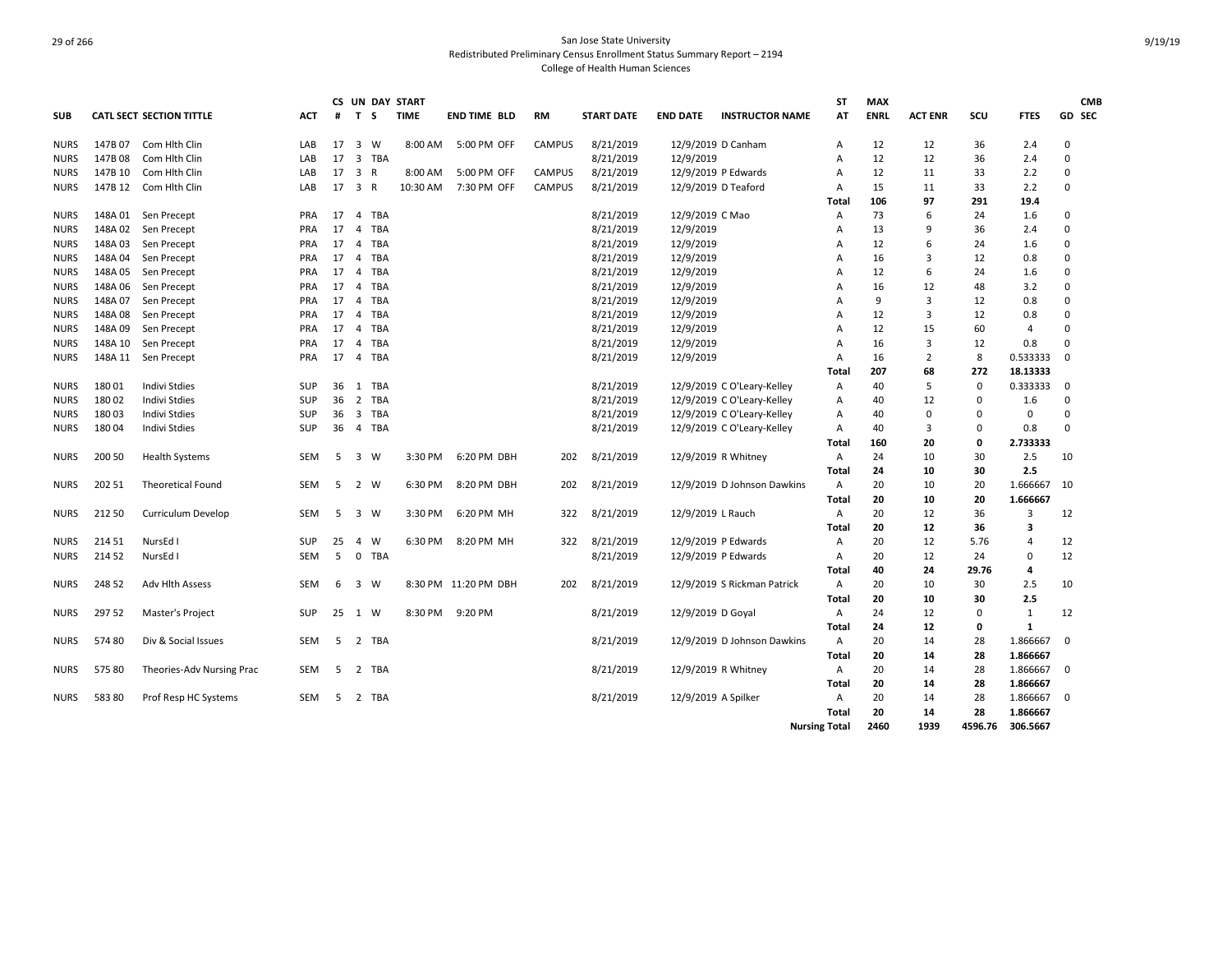|             |         |                                                |            |                |                         |       | CS UN DAY START |                       |           |                   |                    |                               | ST           | <b>MAX</b>  |                |          |              | <b>CMB</b>                   |  |
|-------------|---------|------------------------------------------------|------------|----------------|-------------------------|-------|-----------------|-----------------------|-----------|-------------------|--------------------|-------------------------------|--------------|-------------|----------------|----------|--------------|------------------------------|--|
| <b>SUB</b>  |         | <b>CATL SECT SECTION TITTLE</b>                | <b>ACT</b> | #              | T S                     |       | <b>TIME</b>     | <b>END TIME BLD</b>   | <b>RM</b> | <b>START DATE</b> | <b>END DATE</b>    | <b>INSTRUCTOR NAME</b>        | AT           | <b>ENRL</b> | <b>ACT ENR</b> | SCU      | <b>FTES</b>  | GD SEC                       |  |
|             |         | <b>Nutrition, Food Science &amp; Packaging</b> |            |                |                         |       |                 |                       |           |                   |                    |                               |              |             |                |          |              |                              |  |
| <b>NUFS</b> | 1A 01   | Physical Science of Food                       | <b>SEM</b> | $\overline{4}$ | 3                       | MW    |                 | 10:30 AM 11:45 AM CCB | 102       | 8/21/2019         |                    | 12/9/2019 K Mauldin           | Α            | 45          | 45             | 135      | 9            | $\Omega$                     |  |
|             |         |                                                |            |                |                         |       |                 |                       |           |                   |                    |                               | <b>Total</b> | 45          | 45             | 135      | 9            |                              |  |
| <b>NUFS</b> | 801     | Nutr Health Prof                               | LEC.       | 1              |                         | 3 MW  |                 | 10:30 AM 11:45 AM CL  | 310       | 8/21/2019         | 12/9/2019 A Rubin  |                               | Α            | 45          | 46             | 138      | 9.2          | $\Omega$                     |  |
| <b>NUFS</b> | 802     | Nutr Health Prof                               | LEC        | 1              | 3                       | МW    | 12:00 PM        | 1:15 PM CL            | 310       | 8/21/2019         | 12/9/2019 A Rubin  |                               | A            | 45          | 46             | 138      | 9.2          | $\Omega$                     |  |
| <b>NUFS</b> | 803     | Nutr Health Prof                               | LEC        | 1              | $\overline{\mathbf{3}}$ | E     |                 | 9:00 AM 11:45 AM CCB  | 102       | 8/21/2019         |                    | 12/9/2019 K Knoblaugh         | A            | 45          | 25             | 75       | 5            | $\Omega$                     |  |
| NUFS        | 804     | Nutr Health Prof                               | LEC        | 1              | 3                       | TR    |                 | 10:30 AM 11:45 AM CL  | 302       | 8/21/2019         |                    | 12/9/2019 L Steinberg         | Α            | 45          | 45             | 135      | 9            | $\Omega$                     |  |
| <b>NUFS</b> | 880     | Nutr Health Prof                               | LEC        | $\mathbf{1}$   |                         | 3 TBA |                 |                       |           | 8/21/2019         |                    | 12/9/2019 E MacKusick         | Α            | 45          | 44             | 132      | 8.8          | $\Omega$                     |  |
|             |         |                                                |            |                |                         |       |                 |                       |           |                   |                    |                               | Total        | 225         | 206            | 618      | 41.2         |                              |  |
| <b>NUFS</b> | 901     | Intro Human Nutr                               | LEC        | 1              | 3                       | MW    |                 | 9:00 AM 10:15 AM BBC  | 201       | 8/21/2019         |                    | 12/9/2019 K Knoblaugh         | Α            | 45          | 44             | 132      | 8.8          | $\Omega$                     |  |
| <b>NUFS</b> | 902     | Intro Human Nutr                               | LEC        | 1              | 3                       | MW    | 12:00 PM        | 1:15 PM BBC           | 201       | 8/21/2019         |                    | 12/9/2019 K Knoblaugh         | Α            | 45          | 45             | 135      | 9            | $\Omega$                     |  |
| <b>NUFS</b> | 903     | Intro Human Nutr                               | LEC        | 1              | $\overline{3}$          | TR    |                 | 9:00 AM 10:15 AM BBC  | 201       | 8/21/2019         |                    | 12/9/2019 L Sweeney           | A            | 45          | 45             | 135      | 9            | $\Omega$                     |  |
| <b>NUFS</b> | 981     | Intro Human Nutr                               | LEC        | $\mathbf{1}$   |                         | 3 TBA |                 |                       |           | 8/21/2019         |                    | 12/9/2019 A Whitson           | Α            | 45          | 43             | 129      | 8.6          | 0                            |  |
| NUFS        | 999     | Intro Human Nutr                               | LEC        | 1              |                         | 3 TBA |                 |                       |           | 8/21/2019         |                    | 12/9/2019 A Whitson           | Α            | 45          | 41             | 123      | 8.2          | $\Omega$                     |  |
|             |         |                                                |            |                |                         |       |                 |                       |           |                   |                    |                               | <b>Total</b> | 225         | 218            | 654      | 43.6         |                              |  |
| <b>NUFS</b> | 1601    | Sci, Physio, Nutr                              | <b>LEC</b> | 2              | 3                       | MW    | 12:00 PM        | 1:15 PM CL            | 302       | 8/21/2019         |                    | 12/9/2019 A Reisenauer        | А            | 45          | 46             | 138      | 9.2          | $\Omega$                     |  |
| NUFS        | 1602    | Sci, Physio, Nutr                              | LEC        | $\overline{2}$ |                         | 3 MW  | 1:30 PM         | 2:45 PM CL            | 302       | 8/21/2019         |                    | 12/9/2019 A Reisenauer        | A            | 45          | 44             | 132      | 8.8          | $\Omega$                     |  |
| NUFS        | 16 03   | Sci, Physio, Nutr                              | LEC        | $\overline{2}$ |                         | 3 TR  | 1:30 PM         | 2:45 PM BBC           | 201       | 8/21/2019         | 12/9/2019   Chou   |                               | Α            | 45          | 45             | 135      | 9            | 0                            |  |
|             |         |                                                |            |                |                         |       |                 |                       |           |                   |                    |                               | Total        | 135         | 135            | 405      | 27           |                              |  |
| <b>NUFS</b> | 20 01   | Sanitatn & Env Iss                             | <b>SEM</b> | 4              | 2 M                     |       | 12:00 PM        | 1:40 PM IS            | 230       | 8/21/2019         |                    | 12/9/2019 A Widaman           | Α            | 35          | 37             | 74       | 4.933333     | $\mathbf{0}$<br>C            |  |
| <b>HSPM</b> | 20 01   | Sanitatn & Env Iss                             | <b>SEM</b> | $\overline{4}$ | 2 M                     |       | 12:00 PM        | 1:40 PM IS            | 230       | 8/21/2019         |                    | 12/9/2019 A Widaman           | A            | $\mathbf 0$ | $\Omega$       | $\Omega$ | $\mathbf{0}$ | $\mathbf{0}$<br>$\mathsf{C}$ |  |
| <b>NUFS</b> | 2002    | Sanitatn & Env Iss                             | <b>SEM</b> | $\overline{4}$ | 2 W                     |       | 12:00 PM        | 1:40 PM IS            | 230       | 8/21/2019         |                    | 12/9/2019 A Widaman           | Α            | 35          | 36             | 72       | 4.8          | $\mathbf{0}$<br>$\mathsf{C}$ |  |
| HSPM        | 20 02   | Sanitatn & Env Iss                             | <b>SEM</b> | $\overline{4}$ | 2 W                     |       | 12:00 PM        | 1:40 PM IS            | 230       | 8/21/2019         |                    | 12/9/2019 A Widaman           | A            | 0           | $\mathbf 0$    | $\Omega$ | $\mathbf{0}$ | $\mathbf{0}$<br><b>C</b>     |  |
|             |         |                                                |            |                |                         |       |                 |                       |           |                   |                    |                               | Total        | 70          | 73             | 146      | 9.733333     |                              |  |
| <b>NUFS</b> | 2101    | <b>Culinary Prin &amp; Practice</b>            | <b>LEC</b> | $\overline{2}$ | 3 W                     |       |                 | 8:30 AM 10:10 AM CCB  | 122       | 8/21/2019         |                    | 12/9/2019 T Engstrom          | Α            | 40          | 26             | 52       | 5.2          | $\Omega$                     |  |
| <b>NUFS</b> | 21 02   | <b>Culinary Prin &amp; Practice</b>            | LAB        | 16             | $\mathbf 0$             | W     | 10:15 AM        | 1:00 PM CCB           | 125       | 8/21/2019         |                    | 12/9/2019 T Engstrom          | Α            | 20          | 14             | 14       | 0            | 0                            |  |
| NUFS        | 21 03   | Culinary Prin & Practice                       | LAB        |                | 16 0 F                  |       |                 | 9:00 AM 11:45 AM CCB  | 125       | 8/21/2019         |                    | 12/9/2019 T Engstrom          | Α            | 20          | 12             | 12       | 0            | $\Omega$                     |  |
|             |         |                                                |            |                |                         |       |                 |                       |           |                   |                    |                               | Total        | 80          | 52             | 78       | 5.2          |                              |  |
| <b>NUFS</b> | 2201    | Caterng & Bev Mgmt                             | <b>LEC</b> | $\overline{2}$ | 2 W                     |       | 1:30 PM         | 2:20 PM CCB           | 125       | 8/21/2019         |                    | 12/9/2019 T Engstrom          | Α            | 20          | 14             | 14       | 1.866667     | $\mathbf{0}$<br>C            |  |
| <b>HSPM</b> | 2201    | Caterng & Bev Mgmt                             | LEC        | $\overline{2}$ | 2 W                     |       | 1:30 PM         | 2:20 PM CCB           | 125       | 8/21/2019         |                    | 12/9/2019 T Engstrom          | Α            | $\Omega$    | $\Omega$       | $\Omega$ | $\mathbf 0$  | $\mathbf{0}$<br>$\mathsf{C}$ |  |
| NUFS        | 2202    | Caterng & Bev Mgmt                             | LAB        | 16             | 0 W                     |       | 2:30 PM         | 5:15 PM CCB           | 125       | 8/21/2019         |                    | 12/9/2019 T Engstrom          | Α            | 20          | 14             | 14       | $\mathbf 0$  | $\mathbf{0}$<br>$\mathsf{C}$ |  |
| HSPM        | 22 02   | Caterng & Bev Mgmt                             | LAB        | 16             | 0 W                     |       | 2:30 PM         | 5:15 PM CCB           | 125       | 8/21/2019         |                    | 12/9/2019 T Engstrom          | Α            | 0           | $\mathbf{0}$   | $\Omega$ | $\Omega$     | $\mathbf{0}$<br>$\mathsf{C}$ |  |
|             |         |                                                |            |                |                         |       |                 |                       |           |                   |                    |                               | Total        | 40          | 28             | 28       | 1.866667     |                              |  |
| NUFS        | 25 01   | Intern Fdserv Mgmt                             | <b>SUP</b> | 36             | 1                       | TBA   |                 |                       |           | 8/21/2019         | 12/9/2019 J Kubota |                               | A            | 20          | $\Omega$       | $\Omega$ | 0            | $\Omega$                     |  |
| <b>NUFS</b> | 25 02   | Intern Fdserv Mgmt                             | SUP        | 36             |                         | 2 TBA |                 |                       |           | 8/21/2019         | 12/9/2019 J Kubota |                               | Α            | 20          | $\Omega$       | $\Omega$ | $\mathbf 0$  | 0                            |  |
|             |         |                                                |            |                |                         |       |                 |                       |           |                   |                    |                               | Total        | 40          | 0              | 0        | 0            |                              |  |
| <b>NUFS</b> | 3101    | Prof in Nufs and Pkg                           | <b>LEC</b> | $\overline{2}$ | $1$ T                   |       | 1:30 PM         | 2:20 PM CCB           | 122       | 8/21/2019         |                    | 12/9/2019 D Singamsetti       | Α            | 35          | 36             | 36       | 2.4          | $\Omega$                     |  |
| <b>NUFS</b> | 3102    | Prof in Nufs and Pkg                           | LEC        | $\overline{2}$ | 1 R                     |       | 1:30 PM         | 2:20 PM CCB           | 122       | 8/21/2019         |                    | 12/9/2019 D Singamsetti       | Α            | 35          | 38             | 38       | 2.533333     | 0                            |  |
|             |         |                                                |            |                |                         |       |                 |                       |           |                   |                    |                               | <b>Total</b> | 70          | 74             | 74       | 4.933333     |                              |  |
| <b>NUFS</b> | 101A 01 | <b>Food Science</b>                            | <b>LEC</b> | $\overline{4}$ |                         | 4 TR  |                 | 10:30 AM 11:45 AM BBC | 201       | 8/21/2019         | 12/9/2019 X Feng   |                               | Α            | 60          | 59             | 177      | 16.13333     | 6                            |  |
| <b>NUFS</b> | 101A 02 | <b>Food Science</b>                            | LAB        | 16             | 0 <sub>T</sub>          |       | 12:00 PM        | 2:45 PM CCB           | 125       | 8/21/2019         | 12/9/2019 X Feng   |                               | Α            | 20          | 20             | 20       | 0            | 3                            |  |
| <b>NUFS</b> | 101A03  | <b>Food Science</b>                            | LAB        | 16             | 0 R                     |       | 12:00 PM        | 2:45 PM CCB           | 125       | 8/21/2019         |                    | 12/9/2019 G Swamy             | Α            | 20          | 20             | 20       | 0            | $\Omega$                     |  |
| <b>NUFS</b> | 101A 04 | Food Science                                   | LAB        | 16             | 0 M                     |       |                 | 9:00 AM 11:45 AM CCB  | 125       | 8/21/2019         |                    | 12/9/2019 A Telias Rabinovich | Α            | 20          | 19             | 19       | $\mathbf 0$  | $\overline{3}$               |  |
|             |         |                                                |            |                |                         |       |                 |                       |           |                   |                    |                               | <b>Total</b> | 120         | 118            | 236      | 16.13333     |                              |  |
| <b>NUFS</b> | 103 01  | Food Proc & Pkg I                              | SEM        | 2              | 2 W                     |       | 4:30 PM         | 6:10 PM CCB           | 102       | 8/21/2019         |                    | 12/9/2019 G Swamy             | Α            | 35          | 30             | 60       | 4.2          | 6                            |  |
| NUFS        | 103 02  | Food Proc & Pkg I                              | <b>SEM</b> | $\overline{2}$ | 2 R                     |       |                 | 8:30 AM 10:10 AM CCB  | 122       | 8/21/2019         |                    | 12/9/2019 G Swamy             | Α            | 35          | 28             | 56       | 3.766667     | 1                            |  |
|             |         |                                                |            |                |                         |       |                 |                       |           |                   |                    |                               | Total        | 70          | 58             | 116      | 7.966667     |                              |  |
| <b>NUFS</b> | 103L01  | Food Process Lab                               | LAB        |                | 16 1 W                  |       | 10:30 AM        | 1:20 PM CCB           | 216       | 8/21/2019         |                    | 12/9/2019 G Swamy             | А            | 16          | 13             | 13       | 0.866667     | $\Omega$                     |  |
| <b>NUFS</b> | 103L02  | Food Process Lab                               | LAB        | 16             | 1 W                     |       | 1:30 PM         | 4:20 PM CCB           | 216       | 8/21/2019         |                    | 12/9/2019 G Swamy             | Α            | 16          | 9              | 9        | 0.6          | $\Omega$                     |  |
|             |         |                                                |            |                |                         |       |                 |                       |           |                   |                    |                               | Total        | 32          | 22             | 22       | 1.466667     |                              |  |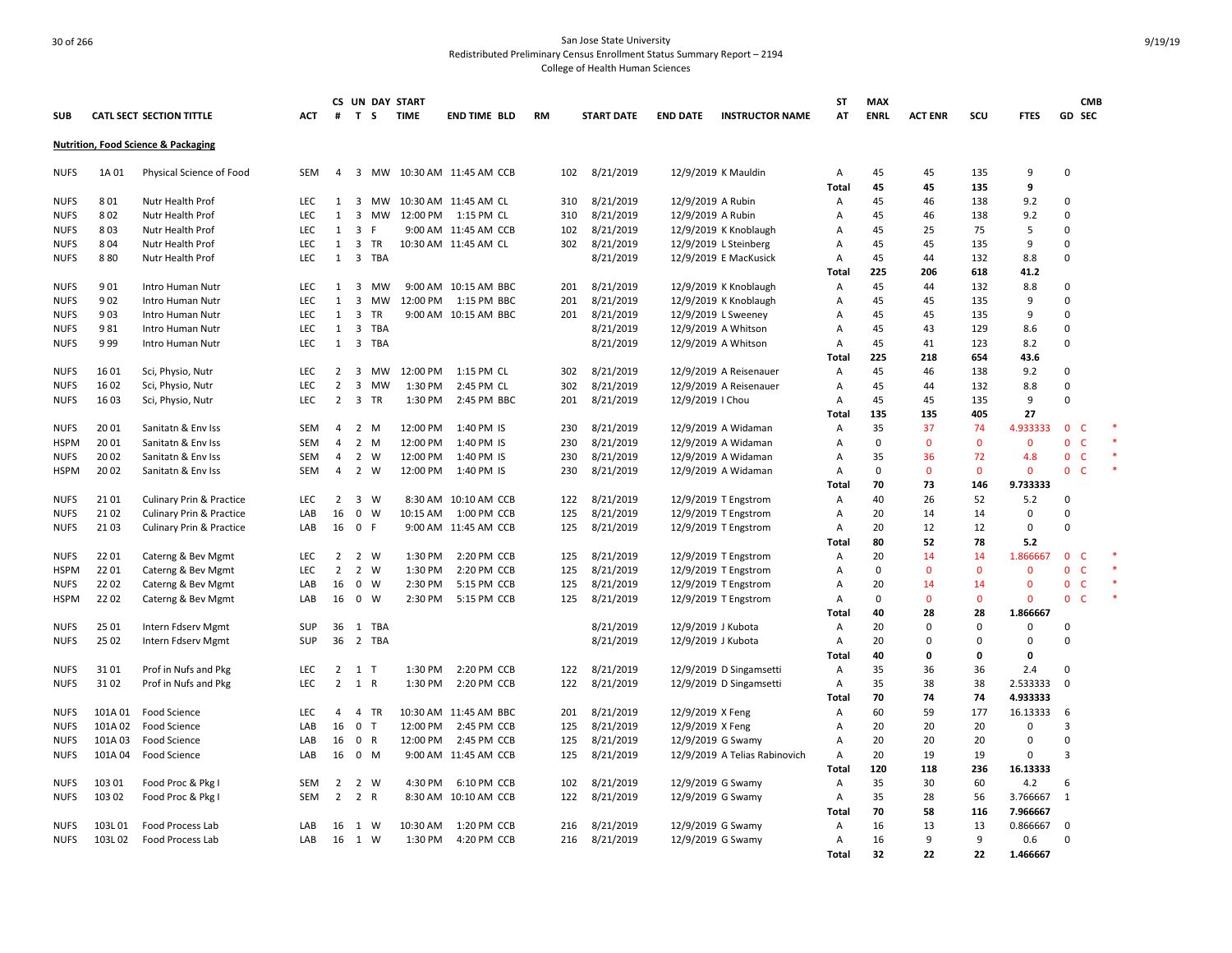|                            |                   |                                                 |                   | CS                  |                         |              | UN DAY START       |                                               |           |            |                        |                                            |                        | ST           | <b>MAX</b>  |                |                |              |                              | <b>CMB</b>   |        |
|----------------------------|-------------------|-------------------------------------------------|-------------------|---------------------|-------------------------|--------------|--------------------|-----------------------------------------------|-----------|------------|------------------------|--------------------------------------------|------------------------|--------------|-------------|----------------|----------------|--------------|------------------------------|--------------|--------|
| <b>SUB</b>                 |                   | <b>CATL SECT SECTION TITTLE</b>                 | ACT               | #                   | T S                     |              | <b>TIME</b>        | <b>END TIME BLD</b>                           | <b>RM</b> |            | <b>START DATE</b>      | <b>END DATE</b>                            | <b>INSTRUCTOR NAME</b> | AT           | <b>ENRL</b> | <b>ACT ENR</b> | SCU            | <b>FTES</b>  | GD SEC                       |              |        |
| <b>NUFS</b>                | 105 01            | Curr Issues in Nutr                             | LEC               | $\mathbf{1}$        | 3 <sub>T</sub>          |              | 3:00 PM            | 5:45 PM CCB                                   |           | 102        | 8/21/2019              | 12/9/2019 L Sweeney                        |                        | Α            | 35          | 37             | 111            | 7.4          | $\mathbf{0}$                 | $\mathsf{C}$ |        |
| HS                         | 105 01            | Curr Issues in Nutr                             | LEC               | $\mathbf{1}$        | 3 <sub>T</sub>          |              | 3:00 PM            | 5:45 PM CCB                                   |           | 102        | 8/21/2019              |                                            | 12/9/2019 L Sweeney    | Α            | 0           | 0              | $\mathbf 0$    | $\mathbf 0$  | $\overline{0}$               | $\mathsf{C}$ | $\ast$ |
|                            |                   |                                                 |                   |                     |                         |              |                    |                                               |           |            |                        |                                            |                        | Total        | 35          | 37             | 111            | 7.4          |                              |              |        |
| <b>NUFS</b><br><b>NUFS</b> | 106A01<br>106A 02 | Nutr in Life Span<br>Nutr in Life Span          | <b>LEC</b><br>LEC | 2<br>$\overline{2}$ | $\overline{\mathbf{3}}$ | 3 MW<br>TR   | 1:30 PM            | 2:45 PM CCB<br>9:00 AM 10:15 AM CL            |           | 102<br>302 | 8/21/2019<br>8/21/2019 | 12/9/2019 E Brown                          | 12/9/2019 L Steinberg  | A<br>Α       | 35<br>35    | 31<br>31       | 93<br>93       | 6.25<br>6.45 | 1<br>5                       |              |        |
|                            |                   |                                                 |                   |                     |                         |              |                    |                                               |           |            |                        |                                            |                        | <b>Total</b> | 70          | 62             | 186            | 12.7         |                              |              |        |
| <b>NUFS</b>                | 106B01            | <b>Resrch Method NufS</b>                       | LEC               | 1                   |                         | 3 TR         |                    | 9:00 AM 10:15 AM CCB                          |           | 102        | 8/21/2019              | 12/9/2019 S Gieng                          |                        | Α            | 30          | 18             | 54             | 3.6          | 0                            |              |        |
| <b>NUFS</b>                | 106B02            | <b>Resrch Method NufS</b>                       | LEC               | $\mathbf{1}$        | $\overline{\mathbf{3}}$ | TR           | 1:30 PM            | 2:45 PM CCB                                   |           | 102        | 8/21/2019              | 12/9/2019 S Gieng                          |                        | Α            | 30          | 19             | 57             | 3.8          | $\Omega$                     |              |        |
|                            |                   |                                                 |                   |                     |                         |              |                    |                                               |           |            |                        |                                            |                        | <b>Total</b> | 60          | 37             | 111            | 7.4          |                              |              |        |
| <b>NUFS</b>                |                   | 108A 01 Nutr & Metab                            | <b>LEC</b>        |                     |                         | 2 3 TR       |                    | 12:00 PM 1:15 PM CCB                          |           | 102        | 8/21/2019              |                                            | 12/9/2019 C Hollenbeck | Α            | 30          | 16             | 48             | 3.25         | $\mathbf{1}$                 |              |        |
|                            |                   |                                                 |                   |                     |                         |              |                    |                                               |           |            |                        |                                            |                        | Total        | 30          | 16             | 48             | 3.25         |                              |              |        |
| <b>NUFS</b>                | 108L01            | <b>Nutrition Lab</b>                            | LAB               | 16                  | 1 R                     |              | 1:30 PM            | 4:15 PM CCB                                   |           | 221        | 8/21/2019              | 12/9/2019 K Mauldin                        |                        | Α            | 15          | 15             | 15             | 1.033333     | $\overline{2}$               |              |        |
| <b>NUFS</b>                | 108L02            | <b>Nutrition Lab</b>                            | LAB               | 16                  | 1 F                     |              |                    | 10:00 AM 12:45 PM CCB                         |           | 221        | 8/21/2019              | 12/9/2019 S Gieng                          |                        | Α            | 15          | $\overline{7}$ | $\overline{7}$ | 0.466667     | $\mathbf 0$                  |              |        |
|                            |                   |                                                 |                   |                     |                         |              |                    |                                               |           |            |                        |                                            |                        | <b>Total</b> | 30          | 22             | 22             | 1.5          |                              |              |        |
| <b>NUFS</b>                | 109 01            | Adv Nutr                                        | <b>LEC</b>        | $\overline{2}$      |                         | 3 TR         |                    | 10:30 AM 11:45 AM CCB                         |           | 102        | 8/21/2019              |                                            | 12/9/2019 C Hollenbeck | Α            | 30          | 35             | 105            | 7.45         | q                            |              |        |
|                            | 110A 01           |                                                 | SEM               |                     | 3 M                     |              | 12:00 PM           | 1:40 PM IRC                                   |           | 306        | 8/21/2019              |                                            |                        | Total        | 30<br>45    | 35<br>47       | 105<br>94      | 7.45<br>9.9  | 10                           |              |        |
| <b>NUFS</b><br><b>NUFS</b> | 110A 02           | Med Nutrition Ther<br><b>Med Nutrition Ther</b> | <b>ACT</b>        | 4<br>13             | 0 W                     |              | 12:00 PM           | 1:45 PM IRC                                   |           | 306        | 8/21/2019              | 12/9/2019 C LaSalle<br>12/9/2019 C LaSalle |                        | Α<br>A       | 45          | 47             | 47             | $\mathbf 0$  | 10                           |              |        |
|                            |                   |                                                 |                   |                     |                         |              |                    |                                               |           |            |                        |                                            |                        | <b>Total</b> | 90          | 94             | 141            | 9.9          |                              |              |        |
| <b>NUFS</b>                | 111 01            | <b>Fdserv Prod Mgmt</b>                         | <b>LEC</b>        | $\overline{2}$      | 3 <sub>T</sub>          |              |                    | 9:00 AM 10:40 AM CCB                          |           | 122        | 8/21/2019              | 12/9/2019 J Kubota                         |                        | Α            | 40          | 39             | 78             | 7.95         | 3                            |              |        |
| <b>NUFS</b>                | 11102             | <b>Fdserv Prod Mgmt</b>                         | LAB               | 16                  | 0 <sub>T</sub>          |              | 10:40 AM           | 1:25 PM CCB                                   |           | 122        | 8/21/2019              | 12/9/2019 J Kubota                         |                        | Α            | 20          | 20             | 20             | 0            | $\overline{2}$               |              |        |
| <b>NUFS</b>                | 11103             | <b>Fdserv Prod Mgmt</b>                         | LAB               | 16                  | 0 F                     |              |                    | 9:00 AM 11:45 AM CCB                          |           | 122        | 8/21/2019              | 12/9/2019 J Kubota                         |                        | A            | 20          | 19             | 19             | $\Omega$     | $\mathbf{1}$                 |              |        |
|                            |                   |                                                 |                   |                     |                         |              |                    |                                               |           |            |                        |                                            |                        | <b>Total</b> | 80          | 78             | 117            | 7.95         |                              |              |        |
| <b>NUFS</b>                | 113 01            | FdsrSys:Mgmt&Pro                                | SEM               | 4                   | 3 M                     |              |                    | 10:00 AM 11:40 AM IS                          |           | 230        | 8/21/2019              |                                            | 12/9/2019 A Widaman    | Α            | 30          | 22             | 44             | 4.6          | $\overline{4}$               |              |        |
| <b>NUFS</b>                | 113 02            | FdsrSys:Mgmt&Pro                                | LAB               | 16                  |                         | $0 \quad W$  |                    | 9:00 AM 11:45 AM IS                           |           | 230        | 8/21/2019              |                                            | 12/9/2019 A Widaman    | Α            | 30          | 22             | 22             | $\mathbf 0$  | 4                            |              |        |
|                            |                   |                                                 |                   |                     |                         |              |                    |                                               |           |            |                        |                                            |                        | Total        | 60          | 44             | 66             | 4.6          |                              |              |        |
| <b>NUFS</b>                | 114A 01           | Comm Nutrition, Majors                          | LEC               | 3                   |                         | 3 MW         | 7:30 AM            | 8:45 AM CCB                                   |           | 102        | 8/21/2019              | 12/9/2019 K Harvey                         |                        | Α            | 45          | 26             | 78             | 5.4          | 4                            |              |        |
|                            |                   |                                                 |                   |                     |                         |              |                    |                                               |           |            |                        |                                            |                        | <b>Total</b> | 45          | 26<br>29       | 78<br>87       | 5.4          | $\Omega$                     |              |        |
| <b>NUFS</b><br><b>NUFS</b> | 115 01<br>115 02  | <b>Issues in Food Tox</b><br>Issues in Food Tox | <b>SEM</b><br>SEM | 4<br>$\overline{4}$ | $\overline{\mathbf{3}}$ | TR<br>3 TR   |                    | 9:00 AM 10:15 AM DBH<br>10:30 AM 11:45 AM DBH |           | 225<br>225 | 8/21/2019<br>8/21/2019 | 12/9/2019   Chou<br>12/9/2019   Chou       |                        | Α<br>Α       | 30<br>30    | 30             | 90             | 5.8<br>6     | $\mathbf 0$                  |              |        |
|                            |                   |                                                 |                   |                     |                         |              |                    |                                               |           |            |                        |                                            |                        | Total        | 60          | 59             | 177            | 11.8         |                              |              |        |
| <b>NUFS</b>                | 11601             | Aging and Nutr                                  | LEC               | $\overline{2}$      | 3 R                     |              | 3:00 PM            | 5:45 PM CCB                                   |           | 102        | 8/21/2019              | 12/9/2019 C Haas                           |                        | Α            | 40          | 39             | 117            | 7.8          | $\mathbf{0}$<br>$\mathsf{C}$ |              |        |
| GERO                       | 11601             | Aging and Nutr                                  | <b>LEC</b>        | $\overline{2}$      | 3 R                     |              | 3:00 PM            | 5:45 PM CCB                                   |           | 102        | 8/21/2019              | 12/9/2019 C Haas                           |                        | A            | $\mathbf 0$ | $\mathbf{0}$   | $\mathbf{0}$   | $\mathbf{0}$ | $\mathbf{0}$<br>$\mathsf{C}$ |              |        |
|                            |                   |                                                 |                   |                     |                         |              |                    |                                               |           |            |                        |                                            |                        | <b>Total</b> | 40          | 39             | 117            | 7.8          |                              |              |        |
| <b>NUFS</b>                | 11801             | Food Chemistry                                  | LEC               | 2                   | 3 F                     |              |                    | 9:00 AM 10:40 AM CCB                          |           | 101        | 8/21/2019              | 12/9/2019 X Feng                           |                        | Α            | 16          | 12             | 24             | 2.4          | $\Omega$                     |              |        |
| <b>NUFS</b>                | 11802             | Food Chemistry                                  | LAB               | 16                  | 0 F                     |              | 11:00 AM           | 1:45 PM CCB                                   |           | 216        | 8/21/2019              | 12/9/2019 X Feng                           |                        | Α            | 16          | 12             | 12             | $\mathbf 0$  | $\Omega$                     |              |        |
|                            |                   |                                                 |                   |                     |                         |              |                    |                                               |           |            |                        |                                            |                        | Total        | 32          | 24             | 36             | 2.4          |                              |              |        |
| <b>NUFS</b>                | 123 01            | Nutrit for Sport                                | SEM               | 4                   | 3                       | MW           | 12:00 PM           | 1:15 PM CCB                                   |           | 102        | 8/21/2019              | 12/9/2019 E Brown                          |                        | Α            | 40          | 42             | 126            | 8.45         | 1                            |              |        |
|                            |                   |                                                 |                   |                     |                         |              |                    |                                               |           |            |                        |                                            |                        | Total        | 40          | 42             | 126            | 8.45         |                              |              |        |
| <b>NUFS</b>                | 13901             | Hunger & Environ Nutr                           | <b>SEM</b>        | $\overline{4}$      |                         | 3 TR         | 1:30 PM            | 2:45 PM IS                                    |           | 230        | 8/21/2019              | 12/9/2019 G Acker                          |                        | Α            | 30          | 30             | 90             | 6            | $\Omega$<br>$\Omega$         |              |        |
| <b>NUFS</b><br><b>NUFS</b> | 13902<br>139 03   | Hunger & Environ Nutr<br>Hunger & Environ Nutr  | SEM<br>SEM        | 4<br>$\overline{4}$ |                         | 3 TR<br>3 TR | 3:00 PM<br>5:00 PM | 4:15 PM IS<br>6:15 PM IS                      |           | 230<br>230 | 8/21/2019<br>8/21/2019 | 12/9/2019 G Acker<br>12/9/2019 G Acker     |                        | Α<br>Α       | 30<br>30    | 29<br>30       | 87<br>90       | 5.8<br>6     | $\Omega$                     |              |        |
| <b>NUFS</b>                | 139 04            | Hunger & Environ Nutr                           | SEM               | 4                   | $\overline{\mathbf{3}}$ | TR           |                    | 9:00 AM 10:15 AM IS                           |           | 215        | 8/21/2019              | 12/9/2019 D Billings                       |                        | Α            | 30          | 28             | 84             | 5.6          | $\Omega$                     |              |        |
| <b>NUFS</b>                | 139 05            | Hunger & Environ Nutr                           | SEM               | 4                   | 3 R                     |              | 12:00 PM           | 2:45 PM CL                                    |           | 324        | 8/21/2019              | 12/9/2019 D Billings                       |                        | Α            | 30          | 28             | 84             | 5.6          | $\Omega$                     |              |        |
| <b>NUFS</b>                | 139 06            | Hunger & Environ Nutr                           | SEM               | 4                   |                         | 3 MW         |                    | 9:00 AM 10:15 AM CL                           |           | 302        | 8/21/2019              | 12/9/2019 K Cahill                         |                        | Α            | 30          | 26             | 78             | 5.2          | $\Omega$                     |              |        |
| <b>NUFS</b>                | 13907             | Hunger & Environ Nutr                           | SEM               | 4                   |                         | 3 MW         | 1:30 PM            | 2:45 PM HB                                    |           | 106        | 8/21/2019              | 12/9/2019 K Cahill                         |                        | Α            | 30          | 28             | 84             | 5.6          | $\Omega$                     |              |        |
| <b>NUFS</b>                | 13908             | Hunger & Environ Nutr                           | <b>SEM</b>        | $\overline{4}$      | 3 F                     |              |                    | 9:00 AM 11:45 AM CL                           |           | 302        | 8/21/2019              | 12/9/2019 A Gossard                        |                        | A            | 30          | 30             | 90             | 6            | $\Omega$                     |              |        |
| <b>NUFS</b>                | 139 09            | Hunger & Environ Nutr                           | SEM               | 4                   | $\overline{\mathbf{3}}$ | - F          | 12:00 PM           | 2:45 PM CL                                    |           | 302        | 8/21/2019              | 12/9/2019 A Gossard                        |                        | Α            | 30          | 20             | 60             | 4            | $\Omega$                     |              |        |
| <b>NUFS</b>                | 139 10            | Hunger & Environ Nutr                           | SEM               | 4                   |                         | 3 MW         | 1:30 PM            | 2:45 PM CCB                                   |           | 122        | 8/21/2019              | 12/9/2019 K Harvey                         |                        | Α            | 30          | 30             | 90             | 6            | $\Omega$                     |              |        |
| <b>NUFS</b>                | 139 11            | Hunger & Environ Nutr                           | <b>SEM</b>        | 4                   |                         | 3 MW         | 3:00 PM            | 4:15 PM CCB                                   |           | 102        | 8/21/2019              | 12/9/2019 K Harvey                         |                        | А            | 30          | 26             | 78             | 5.2          | $\Omega$                     |              |        |
| <b>NUFS</b>                | 139 12            | Hunger & Environ Nutr                           | <b>SEM</b>        | $\overline{4}$      | $\overline{3}$          | MW           | 1:30 PM            | 2:45 PM BBC                                   |           | 201        | 8/21/2019              |                                            | 12/9/2019 K Knoblaugh  | A            | 30          | 31             | 93             | 6.2          | $\Omega$                     |              |        |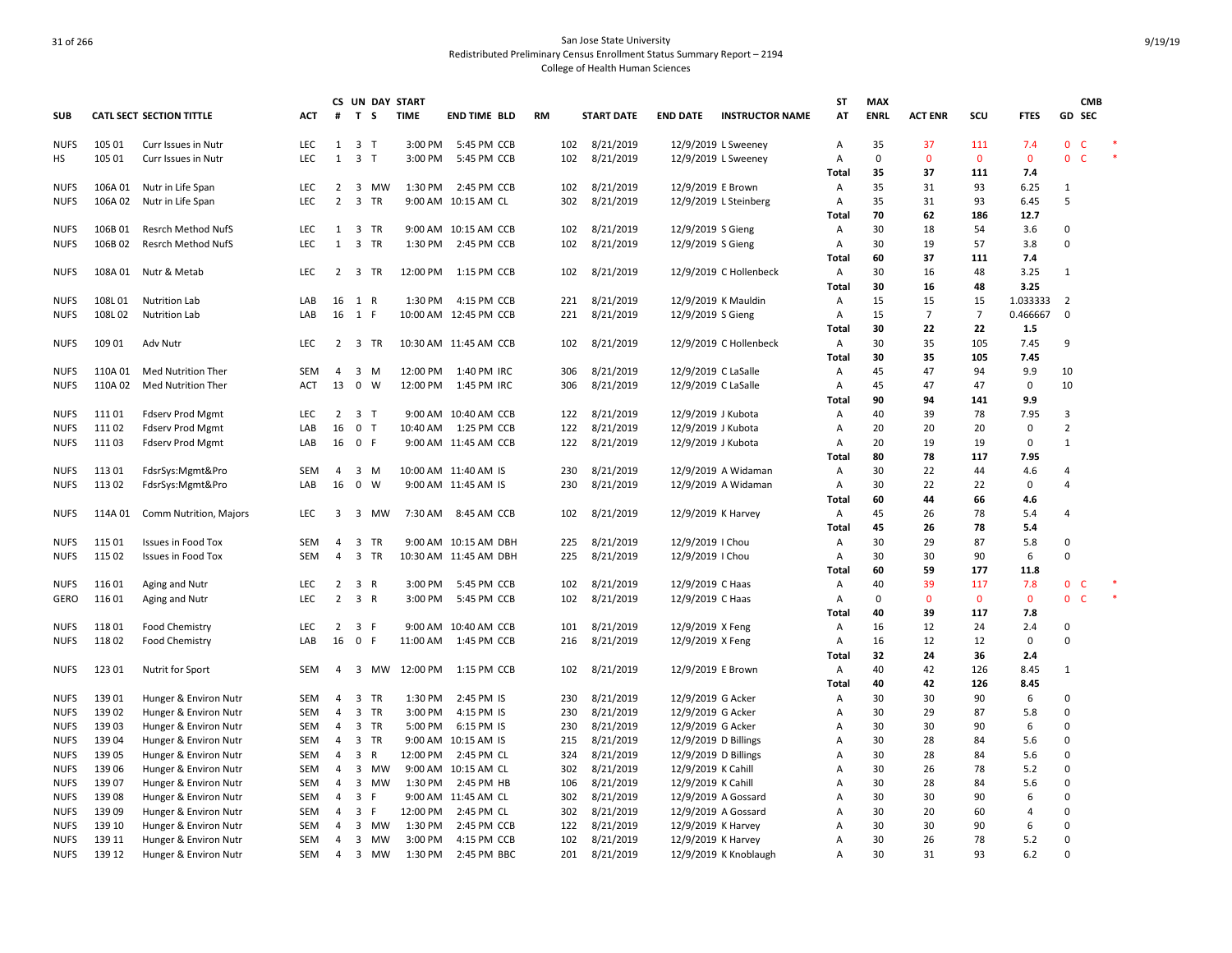|             |        |                                 |            |                |                         |           | CS UN DAY START |                        |           |     |                   |                    |                          | ST             | <b>MAX</b>  |                |          |                         |                                | <b>CMB</b> |
|-------------|--------|---------------------------------|------------|----------------|-------------------------|-----------|-----------------|------------------------|-----------|-----|-------------------|--------------------|--------------------------|----------------|-------------|----------------|----------|-------------------------|--------------------------------|------------|
| <b>SUB</b>  |        | <b>CATL SECT SECTION TITTLE</b> | ACT        | #              | T S                     |           | <b>TIME</b>     | <b>END TIME BLD</b>    | <b>RM</b> |     | <b>START DATE</b> | <b>END DATE</b>    | <b>INSTRUCTOR NAME</b>   | AT             | <b>ENRL</b> | <b>ACT ENR</b> | SCU      | <b>FTES</b>             | GD SEC                         |            |
| <b>NUFS</b> | 139 13 | Hunger & Environ Nutr           | <b>SEM</b> | $\overline{4}$ |                         | 3 W       | 3:00 PM         | 5:45 PM SH             |           | 242 | 8/21/2019         | 12/9/2019 W Smith  |                          | Α              | 30          | 19             | 57       | 3.8                     | $\Omega$                       |            |
| <b>NUFS</b> | 139 14 | Hunger & Environ Nutr           | SEM        | $\overline{4}$ |                         | 3 TR      | 3:00 PM         | 4:15 PM CL             |           | 302 | 8/21/2019         |                    | 12/9/2019 L Steinberg    | Α              | 30          | 29             | 87       | 5.8                     | 0                              |            |
| <b>NUFS</b> | 139 15 | Hunger & Environ Nutr           | SEM        | 4              |                         | 3 TR      | 7:30 AM         | 8:45 AM IS             |           | 230 | 8/21/2019         |                    | 12/9/2019 A Whitson      | Α              | 30          | 21             | 63       | 4.2                     | 0                              |            |
| <b>NUFS</b> | 139 16 | Hunger & Environ Nutr           | SEM        | $\overline{4}$ |                         | 3 TR      |                 | 9:00 AM 10:15 AM IS    |           | 230 | 8/21/2019         |                    | 12/9/2019 A Whitson      | Α              | 30          | 21             | 63       | 4.2                     | 0                              |            |
| <b>NUFS</b> | 13980  | Hunger & Environ Nutr           | <b>SEM</b> | 4              |                         | 3 TBA     |                 |                        |           |     | 8/21/2019         |                    | 12/9/2019 E MacKusick    | Α              | 30          | 28             | 84       | 5.6                     | $\Omega$                       |            |
| <b>NUFS</b> | 13981  | Hunger & Environ Nutr           | SEM        | $\overline{4}$ |                         | 3 TBA     |                 |                        |           |     | 8/21/2019         |                    | 12/9/2019 E MacKusick    | A              | 30          | 28             | 84       | 5.6                     | $\Omega$                       |            |
|             |        |                                 |            |                |                         |           |                 |                        |           |     |                   |                    |                          | Total          | 540         | 482            | 1446     | 96.4                    |                                |            |
| <b>NUFS</b> | 144 01 | Food Culture                    | <b>LEC</b> | $\overline{2}$ |                         | 3 TR      | 7:30 AM         | 8:45 AM IS             |           | 215 | 8/21/2019         |                    | 12/9/2019 D Billings     | Α              | 30          | 30             | 90       | 6                       | 0                              |            |
| <b>NUFS</b> | 144 02 | <b>Food Culture</b>             | <b>LEC</b> | $\overline{2}$ | 3 F                     |           |                 | 9:00 AM 11:45 AM CL    |           | 324 | 8/21/2019         |                    | 12/9/2019 D Billings     | Α              | 30          | 17             | 51       | 3.4                     | $\Omega$                       |            |
| <b>NUFS</b> | 144 03 | Food Culture                    | <b>LEC</b> |                | $2 \quad 3 \quad T$     |           | 5:00 PM         | 7:45 PM BBC            |           | 201 | 8/21/2019         | 12/9/2019 S Brown  |                          | Α              | 30          | 11             | 33       | 2.2                     | $\Omega$                       |            |
| <b>NUFS</b> | 144 04 | Food Culture                    | <b>LEC</b> | $\overline{2}$ |                         | 3 MW      |                 | 10:30 AM 11:45 AM CL   |           | 302 | 8/21/2019         | 12/9/2019 K Cahill |                          | Α              | 30          | 30             | 90       | 6                       | $\Omega$                       |            |
| <b>NUFS</b> | 144 05 | Food Culture                    | LEC        | $\overline{2}$ |                         | $3 \, M$  | 5:30 PM         | 8:15 PM CL             |           | 302 | 8/21/2019         | 12/9/2019 K Cahill |                          | A              | 30          | 10             | 30       | $\overline{2}$          | 0                              |            |
| <b>NUFS</b> | 144 06 | <b>Food Culture</b>             | <b>LEC</b> | $\overline{2}$ |                         | 3 MW      |                 | 9:00 AM 10:15 AM CCB   |           | 102 | 8/21/2019         | 12/9/2019 K Harvey |                          | Α              | 30          | 29             | 87       | 5.8                     | $\Omega$                       |            |
| <b>NUFS</b> | 144 07 | <b>Food Culture</b>             | <b>LEC</b> | $\overline{2}$ |                         | 3 MW      | 12:00 PM        | 1:15 PM CCB            |           | 101 | 8/21/2019         | 12/9/2019 K Harvey |                          | Α              | 30          | 29             | 87       | 5.8                     | $\Omega$                       |            |
| <b>NUFS</b> | 144 08 | <b>Food Culture</b>             | <b>LEC</b> | $\overline{2}$ | $\overline{\mathbf{3}}$ | TR        |                 | 10:30 AM 11:45 AM IS   |           | 230 | 8/21/2019         |                    | 12/9/2019 D Singamsetti  | A              | 30          | 30             | 90       | 6                       | $\Omega$                       |            |
| <b>NUFS</b> | 144 09 | Food Culture                    | LEC        | $\overline{2}$ |                         | 3 TR      | 12:00 PM        | 1:15 PM IS             |           | 230 | 8/21/2019         |                    | 12/9/2019 D Singamsetti  | Α              | 30          | 30             | 90       | 6                       | $\mathbf 0$                    |            |
| <b>NUFS</b> | 144 10 | Food Culture                    | <b>LEC</b> | $\overline{2}$ | 3 T                     |           | 3:00 PM         | 5:45 PM CCB            |           | 122 | 8/21/2019         |                    | 12/9/2019 D Singamsetti  | Α              | 30          | 29             | 87       | 5.8                     | 0                              |            |
| <b>NUFS</b> | 144 11 | Food Culture                    | <b>LEC</b> |                | $2 \quad 3 \quad R$     |           | 3:00 PM         | 5:45 PM CCB            |           | 122 | 8/21/2019         |                    | 12/9/2019 D Singamsetti  | Α              | 30          | 29             | 87       | 5.8                     | 0                              |            |
| <b>NUFS</b> | 144 12 | <b>Food Culture</b>             | <b>LEC</b> |                | 3                       |           |                 |                        |           |     |                   |                    |                          | X              | 0           | 0              | $\Omega$ | 0                       | $\Omega$                       |            |
| <b>NUFS</b> | 144 13 | Food Culture                    | <b>LEC</b> | $\overline{2}$ | 3 R                     |           | 5:30 PM         | 8:15 PM CCB            |           | 101 | 8/21/2019         |                    | 12/9/2019 R Ritter Spier | A              | 30          | 29             | 87       | 5.8                     | $\Omega$                       |            |
| <b>NUFS</b> | 144 14 | Food Culture                    | <b>LEC</b> | $2^{\circ}$    |                         | 3 TR      | 1:30 PM         | 2:45 PM BBC            |           | 126 | 8/21/2019         |                    | 12/9/2019 L Sweeney      | Α              | 30          | 31             | 93       | 6.2                     | 0                              |            |
| <b>NUFS</b> | 144 15 | <b>Food Culture</b>             | LEC        | $\overline{2}$ |                         | 3 TR      | 1:30 PM         | 2:45 PM CL             |           | 302 | 8/21/2019         |                    | 12/9/2019 L Steinberg    | Α              | 30          | 30             | 90       | 6                       | 0                              |            |
| <b>NUFS</b> | 144 16 | Food Culture                    | <b>LEC</b> | $\overline{2}$ |                         | 3 TR      | 4:30 PM         | 5:45 PM CL             |           | 302 | 8/21/2019         |                    | 12/9/2019 L Steinberg    | Α              | 30          | 29             | 87       | 5.8                     | $\Omega$                       |            |
| <b>NUFS</b> | 144 17 | <b>Food Culture</b>             | <b>LEC</b> | $\overline{2}$ |                         | 3 W       | 4:30 PM         | 7:15 PM CL             |           | 302 | 8/21/2019         | 12/9/2019 N Tsuji  |                          | Α              | 30          | 29             | 87       | 5.8                     | $\Omega$                       |            |
| <b>NUFS</b> | 144 18 | Food Culture                    | LEC        | $\overline{2}$ |                         | 3 TR      | 12:00 PM        | 1:15 PM CL             |           | 302 | 8/21/2019         |                    | 12/9/2019 A Whitson      | A              | 30          | 28             | 84       | 5.6                     | $\Omega$                       |            |
| <b>NUFS</b> | 144 19 | <b>Food Culture</b>             | LEC        | $\overline{2}$ |                         | 3 TR      | 12:00 PM        | 1:15 PM IS             |           | 215 | 8/21/2019         | 12/9/2019 L Wiley  |                          | Α              | 30          | 30             | 90       | 6                       | $\mathbf 0$                    |            |
| <b>NUFS</b> | 144 20 | Food Culture                    | <b>LEC</b> | $\overline{2}$ |                         | 3 TR      | 1:30 PM         | 2:45 PM IS             |           | 215 | 8/21/2019         | 12/9/2019 L Wiley  |                          | Α              | 30          | 29             | 87       | 5.8                     | 0                              |            |
| <b>NUFS</b> | 144 21 | <b>Food Culture</b>             | <b>LEC</b> | $\overline{2}$ |                         | 3 TR      | 3:00 PM         | 4:15 PM IS             |           | 215 | 8/21/2019         | 12/9/2019 L Wiley  |                          | Α              | 30          | 30             | 90       | 6                       | $\Omega$                       |            |
| <b>NUFS</b> | 144 80 | Food Culture                    | <b>LEC</b> | $\overline{2}$ |                         | 3 TBA     |                 |                        |           |     | 8/21/2019         |                    | 12/9/2019 S Spencer      | Α              | 30          | 28             | 84       | 5.6                     | $\Omega$                       |            |
|             |        |                                 |            |                |                         |           |                 |                        |           |     |                   |                    |                          | Total          | 630         | 567            | 1701     | 113.4                   |                                |            |
| <b>NUFS</b> | 16301  | Phys Fit + Nutrit               | <b>LEC</b> | $\overline{2}$ |                         | 3 TR      |                 | 10:30 AM 11:45 AM IS   |           | 215 | 8/21/2019         | 12/9/2019 E Brown  |                          | Α              | 32          | 16             | 48       | 3.25                    | $\mathbf{1}$<br>- C            |            |
| <b>NUFS</b> | 163 02 | Phys Fit + Nutrit               | <b>LEC</b> | $\overline{2}$ | $\overline{\mathbf{3}}$ | <b>TR</b> |                 | 10:30 AM 11:45 AM SPXE |           | 163 | 8/21/2019         | 12/9/2019 E Brown  |                          | A              | 32          | 17             | 51       | 3.4                     | $\mathbf{0}$<br><sup>c</sup>   |            |
| <b>NUFS</b> | 163 04 | Phys Fit + Nutrit               | <b>LEC</b> | $\overline{2}$ |                         | 3 TR      | 12:00 PM        | 1:15 PM BBC            |           | 201 | 8/21/2019         | 12/9/2019 E Brown  |                          | Α              | 32          | 16             | 48       | 3.2                     | $\mathbf{0}$<br>$\mathsf{C}$   |            |
| <b>NUFS</b> | 163 05 | Phys Fit + Nutrit               | <b>LEC</b> | $\overline{2}$ |                         | 3 MW      |                 | 9:00 AM 10:15 AM IS    |           | 215 | 8/21/2019         | 12/9/2019 A Bloom  |                          | A              | 32          | 16             | 48       | 3.2                     | $\mathsf{C}$<br>$\mathbf{0}$   |            |
| <b>NUFS</b> | 163 06 | Phys Fit + Nutrit               | LEC        | 2              | $\overline{\mathbf{3}}$ | мw        |                 | 9:00 AM 10:15 AM CL    |           | 310 | 8/21/2019         | 12/9/2019 A Bloom  |                          | Α              | 32          | 15             | 45       | $\overline{\mathbf{3}}$ | $\overline{0}$<br>$\mathsf{C}$ |            |
| <b>NUFS</b> | 16307  | Phys Fit + Nutrit               | <b>LEC</b> | $\overline{2}$ | $\overline{\mathbf{3}}$ | MW        |                 | 10:30 AM 11:45 AM IS   |           | 215 | 8/21/2019         | 12/9/2019 A Bloom  |                          | Α              | 32          | 16             | 48       | 3.2                     | $\mathbf{0}$<br><b>C</b>       |            |
| <b>NUFS</b> | 16308  | Phys Fit + Nutrit               | <b>LEC</b> | $\overline{2}$ | $\overline{\mathbf{3}}$ | МW        |                 | 10:30 AM 11:45 AM BBC  |           | 201 | 8/21/2019         | 12/9/2019 A Bloom  |                          | Α              | 32          | 17             | 51       | 3.4                     | 0<br>$\mathsf{C}$              |            |
| <b>NUFS</b> | 16309  | Phys Fit + Nutrit               | <b>LEC</b> | $\overline{2}$ | $\overline{\mathbf{3}}$ | MW        | 12:00 PM        | 1:15 PM IS             |           | 215 | 8/21/2019         | 12/9/2019 A Bloom  |                          | Α              | 32          | 14             | 42       | 2.8                     | 0 <sup>o</sup>                 |            |
| <b>NUFS</b> | 163 10 | Phys Fit + Nutrit               | <b>LEC</b> | $\overline{2}$ | $\overline{\mathbf{3}}$ | МW        | 12:00 PM        | 1:15 PM CCB            |           | 122 | 8/21/2019         | 12/9/2019 A Bloom  |                          | $\overline{A}$ | 32          | 17             | 51       | 3.45                    | $1 \quad C$                    |            |
| <b>NUFS</b> | 163 11 | Phys Fit + Nutrit               | <b>LEC</b> | $\overline{2}$ | $\overline{\mathbf{3}}$ | <b>MW</b> | 1:30 PM         | 2:45 PM IS             |           | 215 | 8/21/2019         | 12/9/2019 A Bloom  |                          | Α              | 32          | 14             | 42       | 2.8                     | 0<br>$\mathsf{C}$              |            |
| <b>NUFS</b> | 163 12 | Phys Fit + Nutrit               | LEC        | $\overline{2}$ | $\overline{\mathbf{3}}$ | МW        | 1:30 PM         | 2:45 PM SH             |           | 348 | 8/21/2019         | 12/9/2019 A Bloom  |                          | Α              | 32          | 15             | 45       | $\overline{\mathbf{3}}$ | $\mathbf{0}$<br>C              |            |
| <b>NUFS</b> | 163 13 | Phys Fit + Nutrit               | <b>LEC</b> | $\overline{2}$ | $\overline{\mathbf{3}}$ | <b>TR</b> | 12:00 PM        | 1:15 PM SH             |           | 346 | 8/21/2019         | 12/9/2019 E Brown  |                          | Α              | 32          | 15             | 45       | $\overline{\mathbf{3}}$ | $\mathbf{0}$<br><b>C</b>       |            |
|             |        |                                 |            |                |                         |           |                 |                        |           |     |                   |                    |                          | Total          | 384         | 188            | 564      | 37.7                    |                                |            |
| <b>NUFS</b> | 18001  | <b>Individual Studies</b>       | <b>SUP</b> |                |                         | 36 1 TBA  |                 |                        |           |     | 8/21/2019         | 12/9/2019 J Kubota |                          | Α              | 10          | $\mathbf{1}$   | $\Omega$ | 0.066667                | $\mathbf 0$                    |            |
| <b>NUFS</b> | 18002  | Individual Studies              | SUP        | 36             | $\overline{2}$          | TBA       |                 |                        |           |     | 8/21/2019         | 12/9/2019 J Kubota |                          | Α              | 10          | 1              | 0        | 0.133333                | 0                              |            |
| <b>NUFS</b> | 18003  | Individual Studies              | SUP        | 36             |                         | 3 TBA     |                 |                        |           |     | 8/21/2019         | 12/9/2019 J Kubota |                          | Α              | 10          | $\Omega$       | 0        | 0                       | 0                              |            |
| <b>NUFS</b> | 18004  | <b>Individual Studies</b>       | <b>SUP</b> | 36             |                         | 4 TBA     |                 |                        |           |     | 8/21/2019         | 12/9/2019 J Kubota |                          | A              | 10          | $\Omega$       | $\Omega$ | $\Omega$                | $\Omega$                       |            |
| <b>NUFS</b> | 180 05 | <b>Individual Studies</b>       | <b>SUP</b> | 36             | 5                       | TBA       |                 |                        |           |     | 8/21/2019         | 12/9/2019 J Kubota |                          | Α              | 10          | $\Omega$       | $\Omega$ | 0                       | $\Omega$                       |            |
| <b>NUFS</b> | 18006  | <b>Individual Studies</b>       | <b>SUP</b> | 36             | 6                       | TBA       |                 |                        |           |     | 8/21/2019         | 12/9/2019 J Kubota |                          | $\overline{A}$ | 10          | 0              | O        | $\Omega$                | $\Omega$                       |            |
| <b>NUFS</b> | 18007  | <b>Individual Studies</b>       | <b>SUP</b> | 36             |                         | 1 TBA     |                 |                        |           |     | 8/21/2019         | 12/9/2019 S Gieng  |                          | Α              | 10          | $\Omega$       | 0        | 0                       | 0                              |            |
| <b>NUFS</b> | 18008  | <b>Individual Studies</b>       | SUP        | 36             |                         | 2 TBA     |                 |                        |           |     | 8/21/2019         | 12/9/2019 S Gieng  |                          | A              | 10          | $\Omega$       | $\Omega$ | $\Omega$                | $\Omega$                       |            |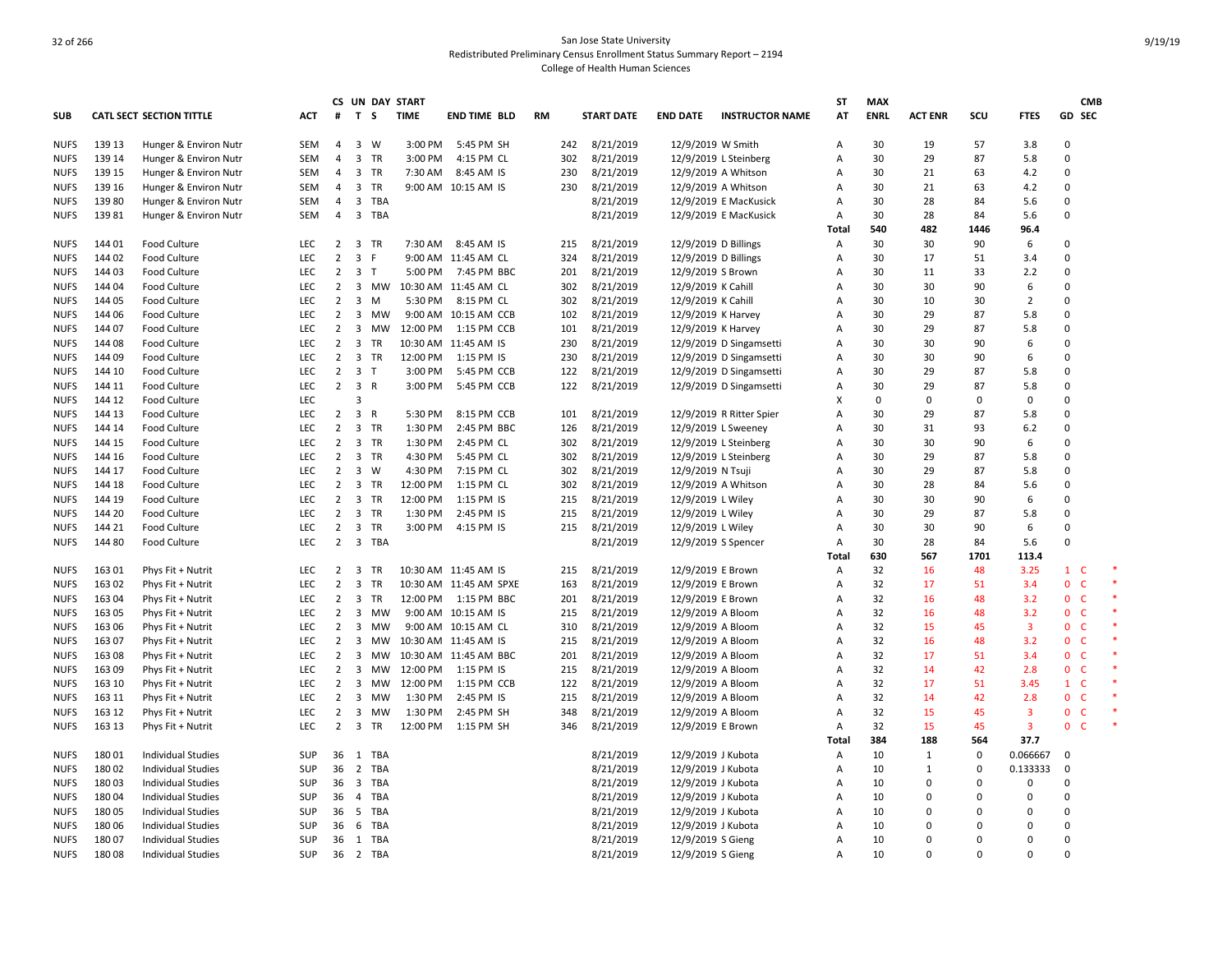|             |         |                                 |            |    |                     |           | CS UN DAY START |                       |    |     |                   |                      |                              | ST    | MAX         |                |              |                |                | <b>CMB</b>   |  |
|-------------|---------|---------------------------------|------------|----|---------------------|-----------|-----------------|-----------------------|----|-----|-------------------|----------------------|------------------------------|-------|-------------|----------------|--------------|----------------|----------------|--------------|--|
| <b>SUB</b>  |         | <b>CATL SECT SECTION TITTLE</b> | ACT        | #  | T S                 |           | <b>TIME</b>     | <b>END TIME BLD</b>   | RM |     | <b>START DATE</b> | <b>END DATE</b>      | <b>INSTRUCTOR NAME</b>       | AT    | <b>ENRL</b> | <b>ACT ENR</b> | SCU          | <b>FTES</b>    | <b>GD SEC</b>  |              |  |
| <b>NUFS</b> | 18009   | <b>Individual Studies</b>       | <b>SUP</b> |    |                     | 36 1 TBA  |                 |                       |    |     | 8/21/2019         |                      | 12/9/2019 G Pereira Pignotti | Α     | 10          | 1              | 0            | 0.083333       | 1              |              |  |
| <b>NUFS</b> | 180 10  | <b>Individual Studies</b>       | <b>SUP</b> |    | 36 2                | TBA       |                 |                       |    |     | 8/21/2019         |                      | 12/9/2019 G Pereira Pignotti | Α     | 10          | $\Omega$       | $\mathbf 0$  | $\Omega$       | $\Omega$       |              |  |
| <b>NUFS</b> | 180 11  | <b>Individual Studies</b>       | SUP        | 36 | 1                   | TBA       |                 |                       |    |     | 8/21/2019         |                      | 12/9/2019 A Widaman          | Α     | 10          | $\mathbf{1}$   | $\mathbf 0$  | 0.066667       | 0              |              |  |
| <b>NUFS</b> | 180 12  | <b>Individual Studies</b>       | SUP        |    |                     | 36 2 TBA  |                 |                       |    |     | 8/21/2019         |                      | 12/9/2019 A Widaman          | Α     | 10          | 1              | 0            | 0.133333       | $\mathbf 0$    |              |  |
|             |         |                                 |            |    |                     |           |                 |                       |    |     |                   |                      |                              | Total | 120         | 5              | 0            | 0.483333       |                |              |  |
| <b>NUFS</b> | 190 01  | Nutr Ed & Couns                 | <b>LEC</b> | 1  |                     | 3 MW      |                 | 10:30 AM 11:45 AM CCB |    | 122 | 8/21/2019         | 12/9/2019 D Billings |                              | Α     | 35          | 30             | 90           | 6.15           | 3              |              |  |
|             |         |                                 |            |    |                     |           |                 |                       |    |     |                   |                      |                              | Total | 35          | 30             | 90           | 6.15           |                |              |  |
| <b>NUFS</b> | 192 01  | Fld Exp NufS/Pkg                | <b>SUP</b> | 36 |                     | 1 TBA     |                 |                       |    |     | 8/21/2019         | 12/9/2019 J Kubota   |                              | Α     | 20          | $\mathbf{1}$   | $\mathbf 0$  | 0.066667       | $\Omega$       |              |  |
| <b>NUFS</b> | 192 02  | Fld Exp NufS/Pkg                | SUP        |    |                     | 36 2 TBA  |                 |                       |    |     | 8/21/2019         | 12/9/2019 J Kubota   |                              | Α     | 10          | 24             | $\mathbf 0$  | 3.2            | $\Omega$       |              |  |
| <b>NUFS</b> | 192 03  | Fld Exp NufS/Pkg                | SUP        |    |                     | 36 3 TBA  |                 |                       |    |     | 8/21/2019         | 12/9/2019 J Kubota   |                              | A     | 10          | 1              | $\Omega$     | 0.2            | $\Omega$       |              |  |
| <b>NUFS</b> | 192 04  | Fld Exp NufS/Pkg                | SUP        | 36 | $\overline{4}$      | TBA       |                 |                       |    |     | 8/21/2019         | 12/9/2019 J Kubota   |                              | A     | 10          | $\Omega$       | $\Omega$     | 0              | $\Omega$       |              |  |
| <b>NUFS</b> | 192 05  | Fld Exp NufS/Pkg                | <b>SUP</b> |    |                     | 36 5 TBA  |                 |                       |    |     | 8/21/2019         | 12/9/2019 J Kubota   |                              | A     | 10          | $\Omega$       | $\Omega$     | $\Omega$       | $\Omega$       |              |  |
| <b>NUFS</b> | 192 06  | Fld Exp NufS/Pkg                | <b>SUP</b> | 36 |                     | 6 TBA     |                 |                       |    |     | 8/21/2019         | 12/9/2019 J Kubota   |                              | A     | 10          | $\Omega$       | $\mathbf 0$  | $\mathbf 0$    | $\Omega$       |              |  |
| <b>NUFS</b> | 192 07  | Fld Exp NufS/Pkg                | SUP        |    |                     | 36 2 TBA  |                 |                       |    |     | 8/21/2019         | 12/9/2019 E Brown    |                              | A     | 10          | 4              | $\mathbf 0$  | 0.533333       | $\mathbf 0$    |              |  |
| <b>NUFS</b> | 192 08  | Fld Exp NufS/Pkg                | SUP        | 36 |                     | 2 TBA     |                 |                       |    |     | 8/21/2019         | 12/9/2019 C Haas     |                              | A     | 10          | 1              | $\mathbf 0$  | 0.133333       | 0              |              |  |
| <b>NUFS</b> | 192 09  | Fld Exp NufS/Pkg                | <b>SUP</b> | 36 | $\overline{4}$      | TBA       |                 |                       |    |     | 8/21/2019         |                      | 12/9/2019 F Yambrach         | A     | 10          | $\overline{4}$ | $\mathbf 0$  | 1.066667       | $\mathbf 0$    |              |  |
| <b>NUFS</b> | 192 10  | Fld Exp NufS/Pkg                | <b>SUP</b> | 36 |                     | 5 TBA     |                 |                       |    |     | 8/21/2019         |                      | 12/9/2019 F Yambrach         | A     | 10          | $\Omega$       | $\Omega$     | 0              | $\Omega$       |              |  |
| <b>NUFS</b> | 192 11  | Fld Exp NufS/Pkg                | SUP        |    |                     | 36 6 TBA  |                 |                       |    |     | 8/21/2019         |                      | 12/9/2019 F Yambrach         | Α     | 10          | $\mathbf{1}$   | $\mathbf 0$  | 0.4            | $\Omega$       |              |  |
|             |         |                                 |            |    |                     |           |                 |                       |    |     |                   |                      |                              | Total | 120         | 36             | 0            | 5.6            |                |              |  |
| <b>NUFS</b> | 194 01  | <b>Entrpre Nutrition</b>        | <b>LEC</b> |    | $2 \quad 1 \quad F$ |           |                 | 12:00 PM 12:50 PM CCB |    | 102 | 8/21/2019         |                      | 12/9/2019 K Knoblaugh        | Α     | 40          | 21             | 21           | 1.4            | $\Omega$       |              |  |
|             |         |                                 |            |    |                     |           |                 |                       |    |     |                   |                      |                              | Total | 40          | 21             | 21           | 1.4            |                |              |  |
| <b>NUFS</b> | 20101   | Colloq Nutr/Fd/Pkg              | SEM        | 5  | 3 R                 |           | 3:00 PM         | 5:45 PM CCB           |    | 125 | 8/21/2019         | 12/9/2019 C LaSalle  |                              | Α     | 18          | 9              | 27           | 2.25           | 9              |              |  |
|             |         |                                 |            |    |                     |           |                 |                       |    |     |                   |                      |                              | Total | 18          | 9              | 27           | 2.25           |                |              |  |
| <b>NUFS</b> | 21701   | Issues Nutr/Fd/Pkg              | SEM        | 5  | 3 M                 |           | 3:00 PM         | 5:45 PM CCB           |    | 125 | 8/21/2019         |                      | 12/9/2019 G Pereira Pignotti | A     | 18          | 12             | 36           | 3              | 12             |              |  |
|             |         |                                 |            |    |                     |           |                 |                       |    |     |                   |                      |                              | Total | 18          | 12             | 36           | 3              |                |              |  |
| <b>NUFS</b> | 219A 01 | Adv Nutr and Metab              | <b>SEM</b> | 5  | 3 W                 |           | 3:00 PM         | 5:45 PM CCB           |    | 122 | 8/21/2019         | 12/9/2019 K Mauldin  |                              | Α     | 18          | 10             | 30           | 2.5            | 10             |              |  |
|             |         |                                 |            |    |                     |           |                 |                       |    |     |                   |                      |                              | Total | 18          | 10             | 30           | 2.5            |                |              |  |
| <b>NUFS</b> | 220A 01 | Adv Mnt                         | <b>SEM</b> | 5  | 3 M                 |           | 6:00 PM         | 8:45 PM CCB           |    | 122 | 8/21/2019         | 12/9/2019 S Wood     |                              | Α     | 18          | 6              | 18           | 1.4            | $\overline{a}$ |              |  |
|             |         |                                 |            |    |                     |           |                 |                       |    |     |                   |                      |                              | Total | 18          | 6              | 18           | 1.4            |                |              |  |
| <b>NUFS</b> | 26001   | Mitidis Hith Promo              | <b>SEM</b> | 5  | 3 T                 |           | 6:00 PM         | 8:45 PM CCB           |    | 102 | 8/21/2019         | 12/9/2019 C Haas     |                              | Α     | 18          | 6              | 18           | 1.35           | 3              | C            |  |
| <b>HPRF</b> | 260 01  | Mitidis Hith Promo              | SEM        | 5  | 3 <sub>1</sub>      |           | 6:00 PM         | 8:45 PM CCB           |    | 102 | 8/21/2019         | 12/9/2019 C Haas     |                              | Α     | $\Omega$    | $\Omega$       | $\mathbf 0$  | $\mathbf 0$    | $\mathbf{0}$   | $\mathsf{C}$ |  |
| GERO        | 26001   | Mitidis Hith Promo              | <b>SEM</b> | 5  | 3 T                 |           | 6:00 PM         | 8:45 PM CCB           |    | 102 | 8/21/2019         | 12/9/2019 C Haas     |                              | A     | $\Omega$    | $\Omega$       | $\mathbf{0}$ | $\mathbf{0}$   | $\mathbf{0}$   | $\mathsf{C}$ |  |
|             |         |                                 |            |    |                     |           |                 |                       |    |     |                   |                      |                              | Total | 18          | 6              | 18           | 1.35           |                |              |  |
| <b>NUFS</b> | 280A 01 | Dietetic Internship             | <b>SUP</b> |    | $\mathbf{1}$        |           |                 |                       |    |     |                   |                      |                              | X     | $\mathbf 0$ | $\Omega$       | $\mathbf 0$  | $\mathbf 0$    | $\Omega$       |              |  |
| <b>NUFS</b> | 280A 02 | Dietetic Internship             | <b>SUP</b> |    |                     | 25 3 TBA  |                 |                       |    |     | 8/21/2019         | 12/9/2019 C LaSalle  |                              | A     | 10          | $\Omega$       | $\Omega$     | $\mathbf 0$    | $\Omega$       |              |  |
| <b>NUFS</b> | 280A03  | Dietetic Internship             | SUP        | 25 |                     | 6 TBA     |                 |                       |    |     | 8/21/2019         | 12/9/2019 C LaSalle  |                              | A     | 10          | $\Omega$       | $\Omega$     | $\Omega$       | $\Omega$       |              |  |
| <b>NUFS</b> | 280A 04 | Dietetic Internship             | <b>SUP</b> | 25 |                     | 9 TBA     |                 |                       |    |     | 8/21/2019         | 12/9/2019 C LaSalle  |                              | A     | 10          | $\Omega$       | $\Omega$     | $\mathbf 0$    | $\Omega$       |              |  |
| <b>NUFS</b> | 280A 05 | Dietetic Internship             | SUP        |    |                     | 25 12 TBA |                 |                       |    |     | 8/21/2019         | 12/9/2019 C LaSalle  |                              | A     | 10          | $\overline{2}$ | $\Omega$     | $\overline{2}$ | $\overline{2}$ |              |  |
| <b>NUFS</b> | 280A 06 | Dietetic Internship             | <b>SUP</b> | 25 |                     | 6 TBA     |                 |                       |    |     | 8/21/2019         | 12/9/2019 K Mauldin  |                              | A     | 10          | $\mathbf 0$    | $\Omega$     | $\overline{0}$ | $\Omega$       |              |  |
| <b>NUFS</b> | 280A 07 | Dietetic Internship             | SUP        |    |                     | 25 12 TBA |                 |                       |    |     | 8/21/2019         | 12/9/2019 K Mauldin  |                              | А     | 10          | $\Omega$       | $\Omega$     | $\Omega$       | $\Omega$       |              |  |
| <b>NUFS</b> | 280A08  | Dietetic Internship             | <b>SUP</b> | 25 |                     | 6 TBA     |                 |                       |    |     | 8/21/2019         |                      | 12/9/2019 G Pereira Pignotti | Α     | 10          | $\Omega$       | $\Omega$     | $\mathbf 0$    | $\Omega$       |              |  |
| <b>NUFS</b> | 280A 09 | Dietetic Internship             | <b>SUP</b> |    |                     | 25 12 TBA |                 |                       |    |     | 8/21/2019         |                      | 12/9/2019 G Pereira Pignotti | Α     | 10          | $\Omega$       | $\Omega$     | $\Omega$       | $\Omega$       |              |  |
| <b>NUFS</b> | 280A 10 | Dietetic Internship             | <b>SUP</b> | 25 |                     | 6 TBA     |                 |                       |    |     | 8/21/2019         |                      | 12/9/2019 A Widaman          | Α     | 10          | $\Omega$       | $\mathbf 0$  | $\Omega$       | $\Omega$       |              |  |
| <b>NUFS</b> | 280A 11 | Dietetic Internship             | SUP        |    |                     | 25 12 TBA |                 |                       |    |     | 8/21/2019         | 12/9/2019 A Widaman  |                              | Α     | 10          | $\Omega$       | $\mathbf 0$  | $\Omega$       | $\Omega$       |              |  |
| <b>NUFS</b> | 280A 12 | Dietetic Internship             | SUP        | 25 | 1 M                 |           | 4:00 PM         | 5:50 PM CCB           |    | 121 | 8/21/2019         | 12/9/2019 C LaSalle  |                              | Α     | 10          | 4              | 0            | 0.316667       | 3              |              |  |
|             |         |                                 |            |    |                     |           |                 |                       |    |     |                   |                      |                              | Total | 110         | 6              | 0            | 2.316667       |                |              |  |
| <b>NUFS</b> | 298 01  | <b>Special Studies</b>          | <b>SUP</b> |    |                     | 25 1 TBA  |                 |                       |    |     | 8/21/2019         | 12/9/2019 E Brown    |                              | Α     | 10          | $\Omega$       | $\Omega$     | $\Omega$       | $\Omega$       |              |  |
| <b>NUFS</b> | 298 02  | <b>Special Studies</b>          | <b>SUP</b> | 25 |                     | 2 TBA     |                 |                       |    |     | 8/21/2019         | 12/9/2019 E Brown    |                              | Α     | 10          | $\Omega$       | $\Omega$     | $\Omega$       | $\Omega$       |              |  |
| <b>NUFS</b> | 298 03  | <b>Special Studies</b>          | <b>SUP</b> | 25 |                     | 3 TBA     |                 |                       |    |     | 8/21/2019         | 12/9/2019 E Brown    |                              | A     | 10          | $\Omega$       | $\Omega$     | $\Omega$       | $\Omega$       |              |  |
| <b>NUFS</b> | 298 04  | <b>Special Studies</b>          | SUP        | 25 |                     | 1 TBA     |                 |                       |    |     | 8/21/2019         | 12/9/2019 X Feng     |                              | A     | 10          | $\Omega$       | $\Omega$     | $\mathbf 0$    | $\Omega$       |              |  |
| <b>NUFS</b> | 298 05  | <b>Special Studies</b>          | <b>SUP</b> |    |                     | 25 2 TBA  |                 |                       |    |     | 8/21/2019         | 12/9/2019 X Feng     |                              | A     | 10          | $\mathbf{1}$   | $\mathbf 0$  | 0.166667       | 1              |              |  |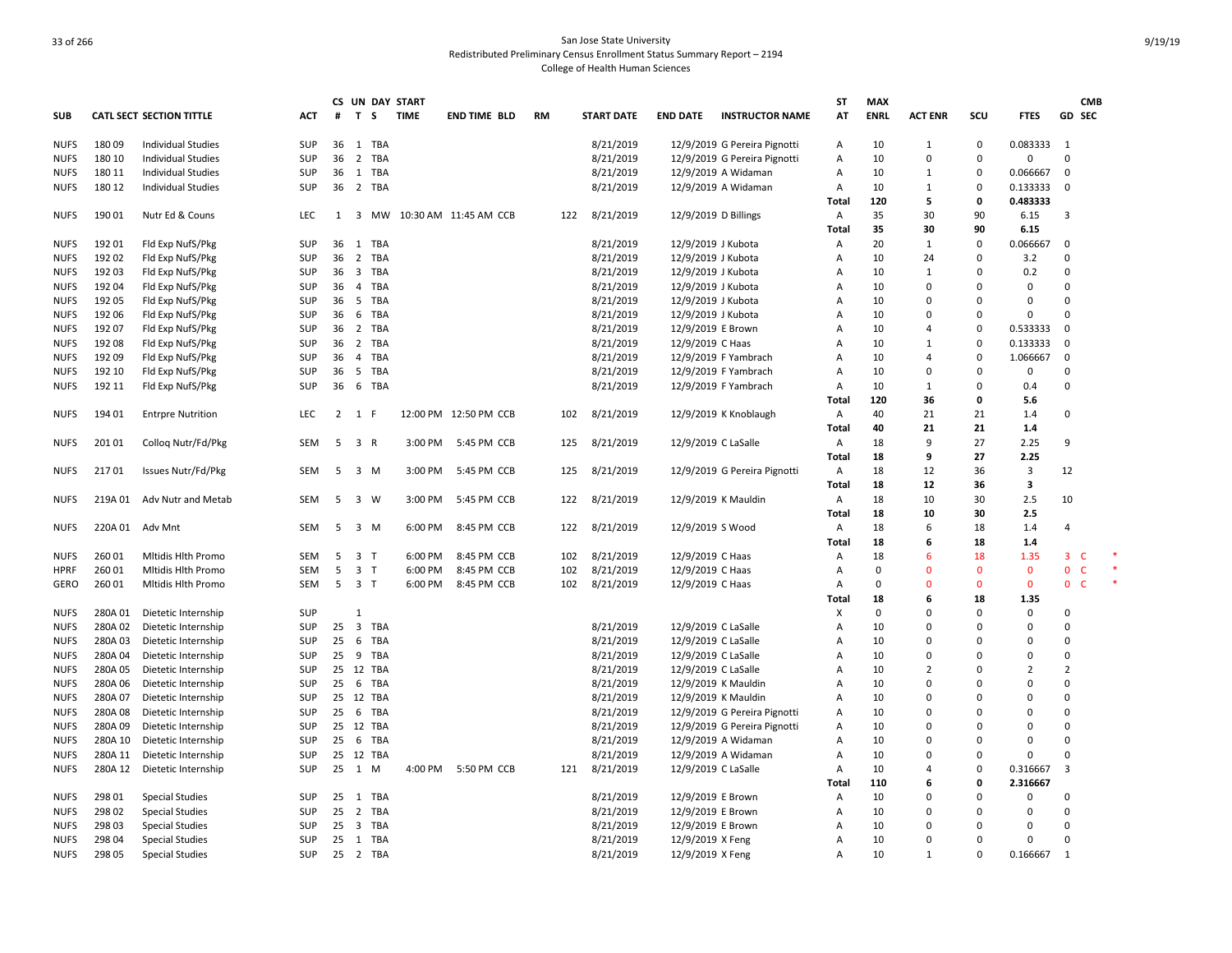| GD SEC<br>T <sub>S</sub><br>AT<br><b>ENRL</b><br>SCU<br><b>FTES</b><br><b>CATL SECT SECTION TITTLE</b><br><b>ACT</b><br>#<br><b>TIME</b><br><b>END TIME BLD</b><br><b>RM</b><br><b>START DATE</b><br><b>END DATE</b><br><b>INSTRUCTOR NAME</b><br><b>ACT ENR</b><br>298 06<br><b>Special Studies</b><br>SUP<br>25<br>$\overline{\mathbf{3}}$<br>TBA<br>8/21/2019<br>12/9/2019 X Feng<br>Α<br>10<br>$\Omega$<br>$\Omega$<br>0<br>0<br>298 07<br>SUP<br>25<br>$\mathbf{1}$<br>TBA<br>8/21/2019<br>12/9/2019 S Gieng<br>Α<br>10<br>$\mathbf 0$<br>$\Omega$<br>0<br>0<br><b>Special Studies</b><br>298 08<br><b>Special Studies</b><br><b>SUP</b><br>25<br>$\overline{2}$<br>TBA<br>8/21/2019<br>12/9/2019 S Gieng<br>10<br>$\Omega$<br>A<br>$\Omega$<br>$\Omega$<br>0<br>25 3 TBA<br>$\Omega$<br>298 09<br><b>Special Studies</b><br><b>SUP</b><br>8/21/2019<br>12/9/2019 S Gieng<br>10<br>$\Omega$<br>$\Omega$<br>$\Omega$<br>A<br>3<br>298 10<br><b>Special Studies</b><br><b>SUP</b><br>25 1 TBA<br>8/21/2019<br>12/9/2019 J Kubota<br>10<br>3<br>$\Omega$<br>0.25<br>A<br>298 11<br>TBA<br>8/21/2019<br>$\Omega$<br>0.166667<br><b>NUFS</b><br><b>Special Studies</b><br><b>SUP</b><br>25<br>$\overline{2}$<br>12/9/2019 J Kubota<br>A<br>10<br>$\mathbf{1}$<br>1<br>$\overline{\mathbf{3}}$<br><b>TBA</b><br><b>NUFS</b><br>298 12<br><b>Special Studies</b><br><b>SUP</b><br>25<br>8/21/2019<br>12/9/2019 J Kubota<br>A<br>10<br>$\mathbf{1}$<br>$\Omega$<br>0.25<br>$\mathbf{1}$<br>$\mathbf 0$<br>298 13<br><b>SUP</b><br>25 1 TBA<br>8/21/2019<br>10<br>$\mathbf 0$<br>$\Omega$<br>0<br><b>NUFS</b><br><b>Special Studies</b><br>12/9/2019 C LaSalle<br>A<br><b>NUFS</b><br>298 14<br><b>SUP</b><br>25 2 TBA<br>8/21/2019<br>12/9/2019 C LaSalle<br>10<br>$\Omega$<br>0.166667<br><b>Special Studies</b><br>$\mathsf{A}$<br>1<br>1<br>298 15<br>$25 \quad 3$<br>TBA<br>8/21/2019<br>10<br>0<br>$\Omega$<br>$\Omega$<br><b>Special Studies</b><br><b>SUP</b><br>12/9/2019 C LaSalle<br>A<br>0<br>298 16<br><b>SUP</b><br>1 TBA<br>8/21/2019<br>12/9/2019 X Liu<br>10<br>$\Omega$<br>$\Omega$<br>0<br>0<br><b>Special Studies</b><br>25<br>A<br>$\Omega$<br>298 17<br><b>SUP</b><br>25 2<br>TBA<br>8/21/2019<br>12/9/2019 X Liu<br>10<br>$\Omega$<br>0<br><b>Special Studies</b><br>A<br>$\Omega$<br>25 3 TBA<br>8/21/2019<br>$\Omega$<br>298 18<br><b>Special Studies</b><br><b>SUP</b><br>12/9/2019 X Liu<br>10<br>0<br>$\Omega$<br>0<br>A<br>$\overline{2}$<br>298 19<br><b>Special Studies</b><br><b>SUP</b><br>25 1<br>TBA<br>8/21/2019<br>12/9/2019 K Mauldin<br>$\overline{A}$<br>10<br>$\overline{2}$<br>$\Omega$<br>0.166667<br>25 2 TBA<br>8/21/2019<br>10<br>$\mathbf 0$<br>$\Omega$<br>298 20<br><b>Special Studies</b><br>SUP<br>12/9/2019 K Mauldin<br>$\overline{A}$<br>$\Omega$<br>0<br>$\mathbf 0$<br>298 21<br>$\overline{\mathbf{3}}$<br><b>TBA</b><br>8/21/2019<br>10<br>$\Omega$<br><b>Special Studies</b><br><b>SUP</b><br>25<br>12/9/2019 K Mauldin<br>A<br>$\Omega$<br>$\Omega$<br>298 22<br><b>SUP</b><br>25 1 TBA<br>8/21/2019<br>10<br>$\mathbf{1}$<br>$\Omega$<br>0.083333<br><b>Special Studies</b><br>12/9/2019 G Pereira Pignotti<br>1<br>A<br>298 23<br><b>SUP</b><br>25 2 TBA<br>8/21/2019<br>12/9/2019 G Pereira Pignotti<br>10<br>$\mathbf{1}$<br>$\Omega$<br>0.166667<br><b>Special Studies</b><br>Α<br>1<br>298 24<br><b>Special Studies</b><br><b>SUP</b><br>$\overline{\mathbf{3}}$<br>TBA<br>8/21/2019<br>12/9/2019 G Pereira Pignotti<br>10<br>0<br>$\Omega$<br>0<br>$\Omega$<br>25<br>Α<br>298 25<br><b>Special Studies</b><br><b>SUP</b><br>25 1 TBA<br>8/21/2019<br>12/9/2019 A Widaman<br>Α<br>10<br>$\mathbf{1}$<br>$\Omega$<br>0.083333<br>1<br>$\Omega$<br>298 26<br><b>SUP</b><br>$25 \quad 2$<br>TBA<br>8/21/2019<br>12/9/2019 A Widaman<br>10<br>0<br>$\Omega$<br>0<br><b>Special Studies</b><br>A<br>298 27<br><b>SUP</b><br>$25 \quad 3$<br><b>TBA</b><br>8/21/2019<br>$\mathbf 0$<br>$\Omega$<br><b>Special Studies</b><br>12/9/2019 A Widaman<br>$\overline{A}$<br>10<br>$\Omega$<br>$\Omega$<br>298 28<br><b>Special Studies</b><br><b>SUP</b><br>25 1<br>TBA<br>8/21/2019<br>12/9/2019 F Yambrach<br>$\overline{A}$<br>10<br>$\mathbf{1}$<br>$\Omega$<br>0.083333<br>1<br>298 29<br>2 TBA<br>8/21/2019<br>10<br>0<br>$\Omega$<br>$\mathbf 0$<br><b>Special Studies</b><br><b>SUP</b><br>25<br>12/9/2019 F Yambrach<br>Α<br>0<br>$\Omega$<br>298 30<br><b>SUP</b><br>25 3 TBA<br>8/21/2019<br>12/9/2019 F Yambrach<br>10<br>0<br>$\Omega$<br><b>Special Studies</b><br>Α<br>$\Omega$<br>300<br>1.583333<br>13<br>0<br>Total<br>299 01<br>$25 \quad 1$<br>TBA<br>8/21/2019<br>12/9/2019 X Feng<br>10<br>$\Omega$<br>$\Omega$<br>0<br>$\Omega$<br>Mas Thesis or Proj<br>SUP<br>A<br>$\overline{2}$<br>TBA<br>8/21/2019<br>0<br>$\Omega$<br>299 02<br>Mas Thesis or Proj<br><b>SUP</b><br>25<br>12/9/2019 X Feng<br>$\overline{A}$<br>10<br>$\Omega$<br>$\Omega$<br>$\Omega$<br>299 03<br>Mas Thesis or Proj<br><b>SUP</b><br>25<br>$\overline{\mathbf{3}}$<br>TBA<br>8/21/2019<br>12/9/2019 X Feng<br>$\overline{A}$<br>10<br>$\Omega$<br>$\Omega$<br>0<br>299 04<br>0.083333<br><b>SUP</b><br>25 1 TBA<br>8/21/2019<br>12/9/2019 S Gieng<br>10<br>$\mathbf{1}$<br>$\Omega$<br>1<br>Mas Thesis or Proj<br>A<br>299 05<br><b>SUP</b><br>25 2 TBA<br>8/21/2019<br>10<br>$\Omega$<br>$\Omega$<br>$\Omega$<br>$\Omega$<br>Mas Thesis or Proj<br>12/9/2019 S Gieng<br>$\overline{A}$<br>$\Omega$<br>TBA<br>8/21/2019<br>$\Omega$<br>299 06<br>Mas Thesis or Proj<br><b>SUP</b><br>25<br>$_{3}$<br>12/9/2019 S Gieng<br>A<br>10<br>O<br>$\Omega$<br>299 07<br><b>SUP</b><br>25 1 TBA<br>8/21/2019<br>10<br>$\mathbf 0$<br>0<br>0<br>Mas Thesis or Proj<br>12/9/2019 J Kubota<br>Α<br>$\Omega$<br>299 08<br>Mas Thesis or Proj<br><b>SUP</b><br>2 TBA<br>8/21/2019<br>12/9/2019 J Kubota<br>10<br>$\mathbf{1}$<br>0.166667<br>1<br>25<br>A<br>$\Omega$<br>$\Omega$<br>299 09<br><b>SUP</b><br>25<br>$\overline{\mathbf{3}}$<br>TBA<br>8/21/2019<br>12/9/2019 J Kubota<br>10<br>0<br>$\Omega$<br>0<br>Mas Thesis or Proj<br>A<br>$\Omega$<br>299 10<br>Mas Thesis or Proj<br><b>SUP</b><br>25 1 TBA<br>8/21/2019<br>12/9/2019 C LaSalle<br>$\overline{A}$<br>10<br>$\Omega$<br>0<br>0<br>8/21/2019<br>0<br>299 11<br>SUP<br>2 TBA<br>12/9/2019 C LaSalle<br>$\overline{A}$<br>10<br>$\Omega$<br>$\Omega$<br>Mas Thesis or Proj<br>25<br>0<br>$25 \quad 3$<br>TBA<br>299 12<br>Mas Thesis or Proj<br><b>SUP</b><br>8/21/2019<br>12/9/2019 C LaSalle<br>A<br>10<br>$\mathbf{1}$<br>$\Omega$<br>0.25<br>$\mathbf{1}$<br>299 13<br>25 1 TBA<br>8/21/2019<br>0<br>0<br>$\Omega$<br>Mas Thesis or Proj<br><b>SUP</b><br>12/9/2019 X Liu<br>10<br>$\Omega$<br>A<br>299 14<br>25 <sub>2</sub><br><b>TBA</b><br>8/21/2019<br>12/9/2019 X Liu<br>$\mathbf 0$<br>Mas Thesis or Proj<br><b>SUP</b><br>$\Delta$<br>10<br>$\Omega$<br>$\Omega$<br>0<br>$\Omega$<br>299 15<br>$25 \quad 3$<br>TBA<br>8/21/2019<br>12/9/2019 X Liu<br>10<br>$\Omega$<br>$\Omega$<br>Mas Thesis or Proj<br><b>SUP</b><br>A<br>$\Omega$<br>299 16<br>Mas Thesis or Proj<br><b>SUP</b><br>1 TBA<br>8/21/2019<br>12/9/2019 K Mauldin<br>10<br>$\Omega$<br>$\Omega$<br>0<br>25<br>Α<br>$\Omega$<br>$\Omega$<br>299 17<br><b>SUP</b><br>25 2 TBA<br>8/21/2019<br>10<br>$\Omega$<br>Mas Thesis or Proj<br>12/9/2019 K Mauldin<br>A<br>$\Omega$<br>0<br>299 18<br>25 3 TBA<br>8/21/2019<br>$\Omega$<br>Mas Thesis or Proj<br><b>SUP</b><br>12/9/2019 K Mauldin<br>10<br>0<br>$\Omega$<br>O<br>$\overline{A}$<br>$\Omega$<br>299 19<br>Mas Thesis or Proj<br><b>SUP</b><br>25<br>1<br>TBA<br>8/21/2019<br>12/9/2019 G Pereira Pignotti<br>10<br>$\Omega$<br>$\Omega$<br>$\Omega$<br>A<br>2 TBA<br>$\mathbf 0$<br>299 20<br>Mas Thesis or Proj<br><b>SUP</b><br>25<br>8/21/2019<br>12/9/2019 G Pereira Pignotti<br>Α<br>10<br>$\Omega$<br>$\Omega$<br>$\Omega$<br>299 21<br>$25 \quad 3$<br>TBA<br>$\Omega$<br>Mas Thesis or Proj<br><b>SUP</b><br>8/21/2019<br>12/9/2019 G Pereira Pignotti<br>Α<br>10<br>$\Omega$<br>$\Omega$<br>O<br>$\mathbf 0$<br>299 22<br>TBA<br>8/21/2019<br>Mas Thesis or Proj<br><b>SUP</b><br>25 1<br>12/9/2019 A Widaman<br>10<br>0<br>$\Omega$<br>0<br>A<br>299 23<br>$\overline{2}$<br>TBA<br>8/21/2019<br>$\Omega$<br>Mas Thesis or Proj<br><b>SUP</b><br>25<br>12/9/2019 A Widaman<br>A<br>10<br>0<br>$\Omega$<br>0<br>$\Omega$<br>299 24<br><b>SUP</b><br>25<br>$\overline{\mathbf{3}}$<br>TBA<br>8/21/2019<br>12/9/2019 A Widaman<br>10<br>$\Omega$<br>Mas Thesis or Proj<br>A<br>0<br>$\Omega$<br>$\Omega$<br>299 25<br><b>SUP</b><br>25 1 TBA<br>8/21/2019<br>12/9/2019 F Yambrach<br>A<br>10<br>$\Omega$<br>$\Omega$<br>O |             |                    |  |  | CS UN DAY START |  |  | ST | <b>MAX</b> |  |  | <b>CMB</b> |
|------------------------------------------------------------------------------------------------------------------------------------------------------------------------------------------------------------------------------------------------------------------------------------------------------------------------------------------------------------------------------------------------------------------------------------------------------------------------------------------------------------------------------------------------------------------------------------------------------------------------------------------------------------------------------------------------------------------------------------------------------------------------------------------------------------------------------------------------------------------------------------------------------------------------------------------------------------------------------------------------------------------------------------------------------------------------------------------------------------------------------------------------------------------------------------------------------------------------------------------------------------------------------------------------------------------------------------------------------------------------------------------------------------------------------------------------------------------------------------------------------------------------------------------------------------------------------------------------------------------------------------------------------------------------------------------------------------------------------------------------------------------------------------------------------------------------------------------------------------------------------------------------------------------------------------------------------------------------------------------------------------------------------------------------------------------------------------------------------------------------------------------------------------------------------------------------------------------------------------------------------------------------------------------------------------------------------------------------------------------------------------------------------------------------------------------------------------------------------------------------------------------------------------------------------------------------------------------------------------------------------------------------------------------------------------------------------------------------------------------------------------------------------------------------------------------------------------------------------------------------------------------------------------------------------------------------------------------------------------------------------------------------------------------------------------------------------------------------------------------------------------------------------------------------------------------------------------------------------------------------------------------------------------------------------------------------------------------------------------------------------------------------------------------------------------------------------------------------------------------------------------------------------------------------------------------------------------------------------------------------------------------------------------------------------------------------------------------------------------------------------------------------------------------------------------------------------------------------------------------------------------------------------------------------------------------------------------------------------------------------------------------------------------------------------------------------------------------------------------------------------------------------------------------------------------------------------------------------------------------------------------------------------------------------------------------------------------------------------------------------------------------------------------------------------------------------------------------------------------------------------------------------------------------------------------------------------------------------------------------------------------------------------------------------------------------------------------------------------------------------------------------------------------------------------------------------------------------------------------------------------------------------------------------------------------------------------------------------------------------------------------------------------------------------------------------------------------------------------------------------------------------------------------------------------------------------------------------------------------------------------------------------------------------------------------------------------------------------------------------------------------------------------------------------------------------------------------------------------------------------------------------------------------------------------------------------------------------------------------------------------------------------------------------------------------------------------------------------------------------------------------------------------------------------------------------------------------------------------------------------------------------------------------------------------------------------------------------------------------------------------------------------------------------------------------------------------------------------------------------------------------------------------------------------------------------------------------------------------------------------------------------------------------------------------------------------------------------------------------------------------------------------------------------------------------------------------------------------------------------------------------------------------------------------------------------------------------------------------------------------------------------------------------------------------------------------------------------------------------------------------------------------------------------------------------------------------------------------------------------------------------------------------------------------------------------------------------------------------------------------------------------------------------------------------------------------------------------------------------------------------------------------------------------------------------------------------------------------------------------------------------------------------------------------------------------------------------------------------------------------------------------------------------------------------------------------------------------------------------------------------------------------------------------------------------------------------------------------------------------------------------------------------------------------------------------------------------------------------------------------------------------------------------------------------------------------------------------------------------------------------------------------------------------------------------------------------------------------------------------------------------------------------------------------------------------------------------------------------------------------------------------------------------------------------------------------------------------------------------------------------------------------------------------------------------------------------------------------------------------------------------------------------------------------------------------------------------------------------------------------------------------------------------------------------------------------------------------------------------------------------------------------------------------------|-------------|--------------------|--|--|-----------------|--|--|----|------------|--|--|------------|
|                                                                                                                                                                                                                                                                                                                                                                                                                                                                                                                                                                                                                                                                                                                                                                                                                                                                                                                                                                                                                                                                                                                                                                                                                                                                                                                                                                                                                                                                                                                                                                                                                                                                                                                                                                                                                                                                                                                                                                                                                                                                                                                                                                                                                                                                                                                                                                                                                                                                                                                                                                                                                                                                                                                                                                                                                                                                                                                                                                                                                                                                                                                                                                                                                                                                                                                                                                                                                                                                                                                                                                                                                                                                                                                                                                                                                                                                                                                                                                                                                                                                                                                                                                                                                                                                                                                                                                                                                                                                                                                                                                                                                                                                                                                                                                                                                                                                                                                                                                                                                                                                                                                                                                                                                                                                                                                                                                                                                                                                                                                                                                                                                                                                                                                                                                                                                                                                                                                                                                                                                                                                                                                                                                                                                                                                                                                                                                                                                                                                                                                                                                                                                                                                                                                                                                                                                                                                                                                                                                                                                                                                                                                                                                                                                                                                                                                                                                                                                                                                                                                                                                                                                                                                                                                                                                                                                                                                                                                                                                                                                                                                                                                                                                                                                                                                                                                                                                                                                                                                                                                                                                                                                                                                        | <b>SUB</b>  |                    |  |  |                 |  |  |    |            |  |  |            |
|                                                                                                                                                                                                                                                                                                                                                                                                                                                                                                                                                                                                                                                                                                                                                                                                                                                                                                                                                                                                                                                                                                                                                                                                                                                                                                                                                                                                                                                                                                                                                                                                                                                                                                                                                                                                                                                                                                                                                                                                                                                                                                                                                                                                                                                                                                                                                                                                                                                                                                                                                                                                                                                                                                                                                                                                                                                                                                                                                                                                                                                                                                                                                                                                                                                                                                                                                                                                                                                                                                                                                                                                                                                                                                                                                                                                                                                                                                                                                                                                                                                                                                                                                                                                                                                                                                                                                                                                                                                                                                                                                                                                                                                                                                                                                                                                                                                                                                                                                                                                                                                                                                                                                                                                                                                                                                                                                                                                                                                                                                                                                                                                                                                                                                                                                                                                                                                                                                                                                                                                                                                                                                                                                                                                                                                                                                                                                                                                                                                                                                                                                                                                                                                                                                                                                                                                                                                                                                                                                                                                                                                                                                                                                                                                                                                                                                                                                                                                                                                                                                                                                                                                                                                                                                                                                                                                                                                                                                                                                                                                                                                                                                                                                                                                                                                                                                                                                                                                                                                                                                                                                                                                                                                                        | <b>NUFS</b> |                    |  |  |                 |  |  |    |            |  |  |            |
|                                                                                                                                                                                                                                                                                                                                                                                                                                                                                                                                                                                                                                                                                                                                                                                                                                                                                                                                                                                                                                                                                                                                                                                                                                                                                                                                                                                                                                                                                                                                                                                                                                                                                                                                                                                                                                                                                                                                                                                                                                                                                                                                                                                                                                                                                                                                                                                                                                                                                                                                                                                                                                                                                                                                                                                                                                                                                                                                                                                                                                                                                                                                                                                                                                                                                                                                                                                                                                                                                                                                                                                                                                                                                                                                                                                                                                                                                                                                                                                                                                                                                                                                                                                                                                                                                                                                                                                                                                                                                                                                                                                                                                                                                                                                                                                                                                                                                                                                                                                                                                                                                                                                                                                                                                                                                                                                                                                                                                                                                                                                                                                                                                                                                                                                                                                                                                                                                                                                                                                                                                                                                                                                                                                                                                                                                                                                                                                                                                                                                                                                                                                                                                                                                                                                                                                                                                                                                                                                                                                                                                                                                                                                                                                                                                                                                                                                                                                                                                                                                                                                                                                                                                                                                                                                                                                                                                                                                                                                                                                                                                                                                                                                                                                                                                                                                                                                                                                                                                                                                                                                                                                                                                                                        | <b>NUFS</b> |                    |  |  |                 |  |  |    |            |  |  |            |
|                                                                                                                                                                                                                                                                                                                                                                                                                                                                                                                                                                                                                                                                                                                                                                                                                                                                                                                                                                                                                                                                                                                                                                                                                                                                                                                                                                                                                                                                                                                                                                                                                                                                                                                                                                                                                                                                                                                                                                                                                                                                                                                                                                                                                                                                                                                                                                                                                                                                                                                                                                                                                                                                                                                                                                                                                                                                                                                                                                                                                                                                                                                                                                                                                                                                                                                                                                                                                                                                                                                                                                                                                                                                                                                                                                                                                                                                                                                                                                                                                                                                                                                                                                                                                                                                                                                                                                                                                                                                                                                                                                                                                                                                                                                                                                                                                                                                                                                                                                                                                                                                                                                                                                                                                                                                                                                                                                                                                                                                                                                                                                                                                                                                                                                                                                                                                                                                                                                                                                                                                                                                                                                                                                                                                                                                                                                                                                                                                                                                                                                                                                                                                                                                                                                                                                                                                                                                                                                                                                                                                                                                                                                                                                                                                                                                                                                                                                                                                                                                                                                                                                                                                                                                                                                                                                                                                                                                                                                                                                                                                                                                                                                                                                                                                                                                                                                                                                                                                                                                                                                                                                                                                                                                        | <b>NUFS</b> |                    |  |  |                 |  |  |    |            |  |  |            |
|                                                                                                                                                                                                                                                                                                                                                                                                                                                                                                                                                                                                                                                                                                                                                                                                                                                                                                                                                                                                                                                                                                                                                                                                                                                                                                                                                                                                                                                                                                                                                                                                                                                                                                                                                                                                                                                                                                                                                                                                                                                                                                                                                                                                                                                                                                                                                                                                                                                                                                                                                                                                                                                                                                                                                                                                                                                                                                                                                                                                                                                                                                                                                                                                                                                                                                                                                                                                                                                                                                                                                                                                                                                                                                                                                                                                                                                                                                                                                                                                                                                                                                                                                                                                                                                                                                                                                                                                                                                                                                                                                                                                                                                                                                                                                                                                                                                                                                                                                                                                                                                                                                                                                                                                                                                                                                                                                                                                                                                                                                                                                                                                                                                                                                                                                                                                                                                                                                                                                                                                                                                                                                                                                                                                                                                                                                                                                                                                                                                                                                                                                                                                                                                                                                                                                                                                                                                                                                                                                                                                                                                                                                                                                                                                                                                                                                                                                                                                                                                                                                                                                                                                                                                                                                                                                                                                                                                                                                                                                                                                                                                                                                                                                                                                                                                                                                                                                                                                                                                                                                                                                                                                                                                                        | <b>NUFS</b> |                    |  |  |                 |  |  |    |            |  |  |            |
|                                                                                                                                                                                                                                                                                                                                                                                                                                                                                                                                                                                                                                                                                                                                                                                                                                                                                                                                                                                                                                                                                                                                                                                                                                                                                                                                                                                                                                                                                                                                                                                                                                                                                                                                                                                                                                                                                                                                                                                                                                                                                                                                                                                                                                                                                                                                                                                                                                                                                                                                                                                                                                                                                                                                                                                                                                                                                                                                                                                                                                                                                                                                                                                                                                                                                                                                                                                                                                                                                                                                                                                                                                                                                                                                                                                                                                                                                                                                                                                                                                                                                                                                                                                                                                                                                                                                                                                                                                                                                                                                                                                                                                                                                                                                                                                                                                                                                                                                                                                                                                                                                                                                                                                                                                                                                                                                                                                                                                                                                                                                                                                                                                                                                                                                                                                                                                                                                                                                                                                                                                                                                                                                                                                                                                                                                                                                                                                                                                                                                                                                                                                                                                                                                                                                                                                                                                                                                                                                                                                                                                                                                                                                                                                                                                                                                                                                                                                                                                                                                                                                                                                                                                                                                                                                                                                                                                                                                                                                                                                                                                                                                                                                                                                                                                                                                                                                                                                                                                                                                                                                                                                                                                                                        | <b>NUFS</b> |                    |  |  |                 |  |  |    |            |  |  |            |
|                                                                                                                                                                                                                                                                                                                                                                                                                                                                                                                                                                                                                                                                                                                                                                                                                                                                                                                                                                                                                                                                                                                                                                                                                                                                                                                                                                                                                                                                                                                                                                                                                                                                                                                                                                                                                                                                                                                                                                                                                                                                                                                                                                                                                                                                                                                                                                                                                                                                                                                                                                                                                                                                                                                                                                                                                                                                                                                                                                                                                                                                                                                                                                                                                                                                                                                                                                                                                                                                                                                                                                                                                                                                                                                                                                                                                                                                                                                                                                                                                                                                                                                                                                                                                                                                                                                                                                                                                                                                                                                                                                                                                                                                                                                                                                                                                                                                                                                                                                                                                                                                                                                                                                                                                                                                                                                                                                                                                                                                                                                                                                                                                                                                                                                                                                                                                                                                                                                                                                                                                                                                                                                                                                                                                                                                                                                                                                                                                                                                                                                                                                                                                                                                                                                                                                                                                                                                                                                                                                                                                                                                                                                                                                                                                                                                                                                                                                                                                                                                                                                                                                                                                                                                                                                                                                                                                                                                                                                                                                                                                                                                                                                                                                                                                                                                                                                                                                                                                                                                                                                                                                                                                                                                        |             |                    |  |  |                 |  |  |    |            |  |  |            |
|                                                                                                                                                                                                                                                                                                                                                                                                                                                                                                                                                                                                                                                                                                                                                                                                                                                                                                                                                                                                                                                                                                                                                                                                                                                                                                                                                                                                                                                                                                                                                                                                                                                                                                                                                                                                                                                                                                                                                                                                                                                                                                                                                                                                                                                                                                                                                                                                                                                                                                                                                                                                                                                                                                                                                                                                                                                                                                                                                                                                                                                                                                                                                                                                                                                                                                                                                                                                                                                                                                                                                                                                                                                                                                                                                                                                                                                                                                                                                                                                                                                                                                                                                                                                                                                                                                                                                                                                                                                                                                                                                                                                                                                                                                                                                                                                                                                                                                                                                                                                                                                                                                                                                                                                                                                                                                                                                                                                                                                                                                                                                                                                                                                                                                                                                                                                                                                                                                                                                                                                                                                                                                                                                                                                                                                                                                                                                                                                                                                                                                                                                                                                                                                                                                                                                                                                                                                                                                                                                                                                                                                                                                                                                                                                                                                                                                                                                                                                                                                                                                                                                                                                                                                                                                                                                                                                                                                                                                                                                                                                                                                                                                                                                                                                                                                                                                                                                                                                                                                                                                                                                                                                                                                                        |             |                    |  |  |                 |  |  |    |            |  |  |            |
|                                                                                                                                                                                                                                                                                                                                                                                                                                                                                                                                                                                                                                                                                                                                                                                                                                                                                                                                                                                                                                                                                                                                                                                                                                                                                                                                                                                                                                                                                                                                                                                                                                                                                                                                                                                                                                                                                                                                                                                                                                                                                                                                                                                                                                                                                                                                                                                                                                                                                                                                                                                                                                                                                                                                                                                                                                                                                                                                                                                                                                                                                                                                                                                                                                                                                                                                                                                                                                                                                                                                                                                                                                                                                                                                                                                                                                                                                                                                                                                                                                                                                                                                                                                                                                                                                                                                                                                                                                                                                                                                                                                                                                                                                                                                                                                                                                                                                                                                                                                                                                                                                                                                                                                                                                                                                                                                                                                                                                                                                                                                                                                                                                                                                                                                                                                                                                                                                                                                                                                                                                                                                                                                                                                                                                                                                                                                                                                                                                                                                                                                                                                                                                                                                                                                                                                                                                                                                                                                                                                                                                                                                                                                                                                                                                                                                                                                                                                                                                                                                                                                                                                                                                                                                                                                                                                                                                                                                                                                                                                                                                                                                                                                                                                                                                                                                                                                                                                                                                                                                                                                                                                                                                                                        |             |                    |  |  |                 |  |  |    |            |  |  |            |
|                                                                                                                                                                                                                                                                                                                                                                                                                                                                                                                                                                                                                                                                                                                                                                                                                                                                                                                                                                                                                                                                                                                                                                                                                                                                                                                                                                                                                                                                                                                                                                                                                                                                                                                                                                                                                                                                                                                                                                                                                                                                                                                                                                                                                                                                                                                                                                                                                                                                                                                                                                                                                                                                                                                                                                                                                                                                                                                                                                                                                                                                                                                                                                                                                                                                                                                                                                                                                                                                                                                                                                                                                                                                                                                                                                                                                                                                                                                                                                                                                                                                                                                                                                                                                                                                                                                                                                                                                                                                                                                                                                                                                                                                                                                                                                                                                                                                                                                                                                                                                                                                                                                                                                                                                                                                                                                                                                                                                                                                                                                                                                                                                                                                                                                                                                                                                                                                                                                                                                                                                                                                                                                                                                                                                                                                                                                                                                                                                                                                                                                                                                                                                                                                                                                                                                                                                                                                                                                                                                                                                                                                                                                                                                                                                                                                                                                                                                                                                                                                                                                                                                                                                                                                                                                                                                                                                                                                                                                                                                                                                                                                                                                                                                                                                                                                                                                                                                                                                                                                                                                                                                                                                                                                        |             |                    |  |  |                 |  |  |    |            |  |  |            |
|                                                                                                                                                                                                                                                                                                                                                                                                                                                                                                                                                                                                                                                                                                                                                                                                                                                                                                                                                                                                                                                                                                                                                                                                                                                                                                                                                                                                                                                                                                                                                                                                                                                                                                                                                                                                                                                                                                                                                                                                                                                                                                                                                                                                                                                                                                                                                                                                                                                                                                                                                                                                                                                                                                                                                                                                                                                                                                                                                                                                                                                                                                                                                                                                                                                                                                                                                                                                                                                                                                                                                                                                                                                                                                                                                                                                                                                                                                                                                                                                                                                                                                                                                                                                                                                                                                                                                                                                                                                                                                                                                                                                                                                                                                                                                                                                                                                                                                                                                                                                                                                                                                                                                                                                                                                                                                                                                                                                                                                                                                                                                                                                                                                                                                                                                                                                                                                                                                                                                                                                                                                                                                                                                                                                                                                                                                                                                                                                                                                                                                                                                                                                                                                                                                                                                                                                                                                                                                                                                                                                                                                                                                                                                                                                                                                                                                                                                                                                                                                                                                                                                                                                                                                                                                                                                                                                                                                                                                                                                                                                                                                                                                                                                                                                                                                                                                                                                                                                                                                                                                                                                                                                                                                                        | <b>NUFS</b> |                    |  |  |                 |  |  |    |            |  |  |            |
|                                                                                                                                                                                                                                                                                                                                                                                                                                                                                                                                                                                                                                                                                                                                                                                                                                                                                                                                                                                                                                                                                                                                                                                                                                                                                                                                                                                                                                                                                                                                                                                                                                                                                                                                                                                                                                                                                                                                                                                                                                                                                                                                                                                                                                                                                                                                                                                                                                                                                                                                                                                                                                                                                                                                                                                                                                                                                                                                                                                                                                                                                                                                                                                                                                                                                                                                                                                                                                                                                                                                                                                                                                                                                                                                                                                                                                                                                                                                                                                                                                                                                                                                                                                                                                                                                                                                                                                                                                                                                                                                                                                                                                                                                                                                                                                                                                                                                                                                                                                                                                                                                                                                                                                                                                                                                                                                                                                                                                                                                                                                                                                                                                                                                                                                                                                                                                                                                                                                                                                                                                                                                                                                                                                                                                                                                                                                                                                                                                                                                                                                                                                                                                                                                                                                                                                                                                                                                                                                                                                                                                                                                                                                                                                                                                                                                                                                                                                                                                                                                                                                                                                                                                                                                                                                                                                                                                                                                                                                                                                                                                                                                                                                                                                                                                                                                                                                                                                                                                                                                                                                                                                                                                                                        | <b>NUFS</b> |                    |  |  |                 |  |  |    |            |  |  |            |
|                                                                                                                                                                                                                                                                                                                                                                                                                                                                                                                                                                                                                                                                                                                                                                                                                                                                                                                                                                                                                                                                                                                                                                                                                                                                                                                                                                                                                                                                                                                                                                                                                                                                                                                                                                                                                                                                                                                                                                                                                                                                                                                                                                                                                                                                                                                                                                                                                                                                                                                                                                                                                                                                                                                                                                                                                                                                                                                                                                                                                                                                                                                                                                                                                                                                                                                                                                                                                                                                                                                                                                                                                                                                                                                                                                                                                                                                                                                                                                                                                                                                                                                                                                                                                                                                                                                                                                                                                                                                                                                                                                                                                                                                                                                                                                                                                                                                                                                                                                                                                                                                                                                                                                                                                                                                                                                                                                                                                                                                                                                                                                                                                                                                                                                                                                                                                                                                                                                                                                                                                                                                                                                                                                                                                                                                                                                                                                                                                                                                                                                                                                                                                                                                                                                                                                                                                                                                                                                                                                                                                                                                                                                                                                                                                                                                                                                                                                                                                                                                                                                                                                                                                                                                                                                                                                                                                                                                                                                                                                                                                                                                                                                                                                                                                                                                                                                                                                                                                                                                                                                                                                                                                                                                        | <b>NUFS</b> |                    |  |  |                 |  |  |    |            |  |  |            |
|                                                                                                                                                                                                                                                                                                                                                                                                                                                                                                                                                                                                                                                                                                                                                                                                                                                                                                                                                                                                                                                                                                                                                                                                                                                                                                                                                                                                                                                                                                                                                                                                                                                                                                                                                                                                                                                                                                                                                                                                                                                                                                                                                                                                                                                                                                                                                                                                                                                                                                                                                                                                                                                                                                                                                                                                                                                                                                                                                                                                                                                                                                                                                                                                                                                                                                                                                                                                                                                                                                                                                                                                                                                                                                                                                                                                                                                                                                                                                                                                                                                                                                                                                                                                                                                                                                                                                                                                                                                                                                                                                                                                                                                                                                                                                                                                                                                                                                                                                                                                                                                                                                                                                                                                                                                                                                                                                                                                                                                                                                                                                                                                                                                                                                                                                                                                                                                                                                                                                                                                                                                                                                                                                                                                                                                                                                                                                                                                                                                                                                                                                                                                                                                                                                                                                                                                                                                                                                                                                                                                                                                                                                                                                                                                                                                                                                                                                                                                                                                                                                                                                                                                                                                                                                                                                                                                                                                                                                                                                                                                                                                                                                                                                                                                                                                                                                                                                                                                                                                                                                                                                                                                                                                                        | <b>NUFS</b> |                    |  |  |                 |  |  |    |            |  |  |            |
|                                                                                                                                                                                                                                                                                                                                                                                                                                                                                                                                                                                                                                                                                                                                                                                                                                                                                                                                                                                                                                                                                                                                                                                                                                                                                                                                                                                                                                                                                                                                                                                                                                                                                                                                                                                                                                                                                                                                                                                                                                                                                                                                                                                                                                                                                                                                                                                                                                                                                                                                                                                                                                                                                                                                                                                                                                                                                                                                                                                                                                                                                                                                                                                                                                                                                                                                                                                                                                                                                                                                                                                                                                                                                                                                                                                                                                                                                                                                                                                                                                                                                                                                                                                                                                                                                                                                                                                                                                                                                                                                                                                                                                                                                                                                                                                                                                                                                                                                                                                                                                                                                                                                                                                                                                                                                                                                                                                                                                                                                                                                                                                                                                                                                                                                                                                                                                                                                                                                                                                                                                                                                                                                                                                                                                                                                                                                                                                                                                                                                                                                                                                                                                                                                                                                                                                                                                                                                                                                                                                                                                                                                                                                                                                                                                                                                                                                                                                                                                                                                                                                                                                                                                                                                                                                                                                                                                                                                                                                                                                                                                                                                                                                                                                                                                                                                                                                                                                                                                                                                                                                                                                                                                                                        | <b>NUFS</b> |                    |  |  |                 |  |  |    |            |  |  |            |
|                                                                                                                                                                                                                                                                                                                                                                                                                                                                                                                                                                                                                                                                                                                                                                                                                                                                                                                                                                                                                                                                                                                                                                                                                                                                                                                                                                                                                                                                                                                                                                                                                                                                                                                                                                                                                                                                                                                                                                                                                                                                                                                                                                                                                                                                                                                                                                                                                                                                                                                                                                                                                                                                                                                                                                                                                                                                                                                                                                                                                                                                                                                                                                                                                                                                                                                                                                                                                                                                                                                                                                                                                                                                                                                                                                                                                                                                                                                                                                                                                                                                                                                                                                                                                                                                                                                                                                                                                                                                                                                                                                                                                                                                                                                                                                                                                                                                                                                                                                                                                                                                                                                                                                                                                                                                                                                                                                                                                                                                                                                                                                                                                                                                                                                                                                                                                                                                                                                                                                                                                                                                                                                                                                                                                                                                                                                                                                                                                                                                                                                                                                                                                                                                                                                                                                                                                                                                                                                                                                                                                                                                                                                                                                                                                                                                                                                                                                                                                                                                                                                                                                                                                                                                                                                                                                                                                                                                                                                                                                                                                                                                                                                                                                                                                                                                                                                                                                                                                                                                                                                                                                                                                                                                        | <b>NUFS</b> |                    |  |  |                 |  |  |    |            |  |  |            |
|                                                                                                                                                                                                                                                                                                                                                                                                                                                                                                                                                                                                                                                                                                                                                                                                                                                                                                                                                                                                                                                                                                                                                                                                                                                                                                                                                                                                                                                                                                                                                                                                                                                                                                                                                                                                                                                                                                                                                                                                                                                                                                                                                                                                                                                                                                                                                                                                                                                                                                                                                                                                                                                                                                                                                                                                                                                                                                                                                                                                                                                                                                                                                                                                                                                                                                                                                                                                                                                                                                                                                                                                                                                                                                                                                                                                                                                                                                                                                                                                                                                                                                                                                                                                                                                                                                                                                                                                                                                                                                                                                                                                                                                                                                                                                                                                                                                                                                                                                                                                                                                                                                                                                                                                                                                                                                                                                                                                                                                                                                                                                                                                                                                                                                                                                                                                                                                                                                                                                                                                                                                                                                                                                                                                                                                                                                                                                                                                                                                                                                                                                                                                                                                                                                                                                                                                                                                                                                                                                                                                                                                                                                                                                                                                                                                                                                                                                                                                                                                                                                                                                                                                                                                                                                                                                                                                                                                                                                                                                                                                                                                                                                                                                                                                                                                                                                                                                                                                                                                                                                                                                                                                                                                                        | <b>NUFS</b> |                    |  |  |                 |  |  |    |            |  |  |            |
|                                                                                                                                                                                                                                                                                                                                                                                                                                                                                                                                                                                                                                                                                                                                                                                                                                                                                                                                                                                                                                                                                                                                                                                                                                                                                                                                                                                                                                                                                                                                                                                                                                                                                                                                                                                                                                                                                                                                                                                                                                                                                                                                                                                                                                                                                                                                                                                                                                                                                                                                                                                                                                                                                                                                                                                                                                                                                                                                                                                                                                                                                                                                                                                                                                                                                                                                                                                                                                                                                                                                                                                                                                                                                                                                                                                                                                                                                                                                                                                                                                                                                                                                                                                                                                                                                                                                                                                                                                                                                                                                                                                                                                                                                                                                                                                                                                                                                                                                                                                                                                                                                                                                                                                                                                                                                                                                                                                                                                                                                                                                                                                                                                                                                                                                                                                                                                                                                                                                                                                                                                                                                                                                                                                                                                                                                                                                                                                                                                                                                                                                                                                                                                                                                                                                                                                                                                                                                                                                                                                                                                                                                                                                                                                                                                                                                                                                                                                                                                                                                                                                                                                                                                                                                                                                                                                                                                                                                                                                                                                                                                                                                                                                                                                                                                                                                                                                                                                                                                                                                                                                                                                                                                                                        | <b>NUFS</b> |                    |  |  |                 |  |  |    |            |  |  |            |
|                                                                                                                                                                                                                                                                                                                                                                                                                                                                                                                                                                                                                                                                                                                                                                                                                                                                                                                                                                                                                                                                                                                                                                                                                                                                                                                                                                                                                                                                                                                                                                                                                                                                                                                                                                                                                                                                                                                                                                                                                                                                                                                                                                                                                                                                                                                                                                                                                                                                                                                                                                                                                                                                                                                                                                                                                                                                                                                                                                                                                                                                                                                                                                                                                                                                                                                                                                                                                                                                                                                                                                                                                                                                                                                                                                                                                                                                                                                                                                                                                                                                                                                                                                                                                                                                                                                                                                                                                                                                                                                                                                                                                                                                                                                                                                                                                                                                                                                                                                                                                                                                                                                                                                                                                                                                                                                                                                                                                                                                                                                                                                                                                                                                                                                                                                                                                                                                                                                                                                                                                                                                                                                                                                                                                                                                                                                                                                                                                                                                                                                                                                                                                                                                                                                                                                                                                                                                                                                                                                                                                                                                                                                                                                                                                                                                                                                                                                                                                                                                                                                                                                                                                                                                                                                                                                                                                                                                                                                                                                                                                                                                                                                                                                                                                                                                                                                                                                                                                                                                                                                                                                                                                                                                        | <b>NUFS</b> |                    |  |  |                 |  |  |    |            |  |  |            |
|                                                                                                                                                                                                                                                                                                                                                                                                                                                                                                                                                                                                                                                                                                                                                                                                                                                                                                                                                                                                                                                                                                                                                                                                                                                                                                                                                                                                                                                                                                                                                                                                                                                                                                                                                                                                                                                                                                                                                                                                                                                                                                                                                                                                                                                                                                                                                                                                                                                                                                                                                                                                                                                                                                                                                                                                                                                                                                                                                                                                                                                                                                                                                                                                                                                                                                                                                                                                                                                                                                                                                                                                                                                                                                                                                                                                                                                                                                                                                                                                                                                                                                                                                                                                                                                                                                                                                                                                                                                                                                                                                                                                                                                                                                                                                                                                                                                                                                                                                                                                                                                                                                                                                                                                                                                                                                                                                                                                                                                                                                                                                                                                                                                                                                                                                                                                                                                                                                                                                                                                                                                                                                                                                                                                                                                                                                                                                                                                                                                                                                                                                                                                                                                                                                                                                                                                                                                                                                                                                                                                                                                                                                                                                                                                                                                                                                                                                                                                                                                                                                                                                                                                                                                                                                                                                                                                                                                                                                                                                                                                                                                                                                                                                                                                                                                                                                                                                                                                                                                                                                                                                                                                                                                                        | <b>NUFS</b> |                    |  |  |                 |  |  |    |            |  |  |            |
|                                                                                                                                                                                                                                                                                                                                                                                                                                                                                                                                                                                                                                                                                                                                                                                                                                                                                                                                                                                                                                                                                                                                                                                                                                                                                                                                                                                                                                                                                                                                                                                                                                                                                                                                                                                                                                                                                                                                                                                                                                                                                                                                                                                                                                                                                                                                                                                                                                                                                                                                                                                                                                                                                                                                                                                                                                                                                                                                                                                                                                                                                                                                                                                                                                                                                                                                                                                                                                                                                                                                                                                                                                                                                                                                                                                                                                                                                                                                                                                                                                                                                                                                                                                                                                                                                                                                                                                                                                                                                                                                                                                                                                                                                                                                                                                                                                                                                                                                                                                                                                                                                                                                                                                                                                                                                                                                                                                                                                                                                                                                                                                                                                                                                                                                                                                                                                                                                                                                                                                                                                                                                                                                                                                                                                                                                                                                                                                                                                                                                                                                                                                                                                                                                                                                                                                                                                                                                                                                                                                                                                                                                                                                                                                                                                                                                                                                                                                                                                                                                                                                                                                                                                                                                                                                                                                                                                                                                                                                                                                                                                                                                                                                                                                                                                                                                                                                                                                                                                                                                                                                                                                                                                                                        | <b>NUFS</b> |                    |  |  |                 |  |  |    |            |  |  |            |
|                                                                                                                                                                                                                                                                                                                                                                                                                                                                                                                                                                                                                                                                                                                                                                                                                                                                                                                                                                                                                                                                                                                                                                                                                                                                                                                                                                                                                                                                                                                                                                                                                                                                                                                                                                                                                                                                                                                                                                                                                                                                                                                                                                                                                                                                                                                                                                                                                                                                                                                                                                                                                                                                                                                                                                                                                                                                                                                                                                                                                                                                                                                                                                                                                                                                                                                                                                                                                                                                                                                                                                                                                                                                                                                                                                                                                                                                                                                                                                                                                                                                                                                                                                                                                                                                                                                                                                                                                                                                                                                                                                                                                                                                                                                                                                                                                                                                                                                                                                                                                                                                                                                                                                                                                                                                                                                                                                                                                                                                                                                                                                                                                                                                                                                                                                                                                                                                                                                                                                                                                                                                                                                                                                                                                                                                                                                                                                                                                                                                                                                                                                                                                                                                                                                                                                                                                                                                                                                                                                                                                                                                                                                                                                                                                                                                                                                                                                                                                                                                                                                                                                                                                                                                                                                                                                                                                                                                                                                                                                                                                                                                                                                                                                                                                                                                                                                                                                                                                                                                                                                                                                                                                                                                        | <b>NUFS</b> |                    |  |  |                 |  |  |    |            |  |  |            |
|                                                                                                                                                                                                                                                                                                                                                                                                                                                                                                                                                                                                                                                                                                                                                                                                                                                                                                                                                                                                                                                                                                                                                                                                                                                                                                                                                                                                                                                                                                                                                                                                                                                                                                                                                                                                                                                                                                                                                                                                                                                                                                                                                                                                                                                                                                                                                                                                                                                                                                                                                                                                                                                                                                                                                                                                                                                                                                                                                                                                                                                                                                                                                                                                                                                                                                                                                                                                                                                                                                                                                                                                                                                                                                                                                                                                                                                                                                                                                                                                                                                                                                                                                                                                                                                                                                                                                                                                                                                                                                                                                                                                                                                                                                                                                                                                                                                                                                                                                                                                                                                                                                                                                                                                                                                                                                                                                                                                                                                                                                                                                                                                                                                                                                                                                                                                                                                                                                                                                                                                                                                                                                                                                                                                                                                                                                                                                                                                                                                                                                                                                                                                                                                                                                                                                                                                                                                                                                                                                                                                                                                                                                                                                                                                                                                                                                                                                                                                                                                                                                                                                                                                                                                                                                                                                                                                                                                                                                                                                                                                                                                                                                                                                                                                                                                                                                                                                                                                                                                                                                                                                                                                                                                                        | <b>NUFS</b> |                    |  |  |                 |  |  |    |            |  |  |            |
|                                                                                                                                                                                                                                                                                                                                                                                                                                                                                                                                                                                                                                                                                                                                                                                                                                                                                                                                                                                                                                                                                                                                                                                                                                                                                                                                                                                                                                                                                                                                                                                                                                                                                                                                                                                                                                                                                                                                                                                                                                                                                                                                                                                                                                                                                                                                                                                                                                                                                                                                                                                                                                                                                                                                                                                                                                                                                                                                                                                                                                                                                                                                                                                                                                                                                                                                                                                                                                                                                                                                                                                                                                                                                                                                                                                                                                                                                                                                                                                                                                                                                                                                                                                                                                                                                                                                                                                                                                                                                                                                                                                                                                                                                                                                                                                                                                                                                                                                                                                                                                                                                                                                                                                                                                                                                                                                                                                                                                                                                                                                                                                                                                                                                                                                                                                                                                                                                                                                                                                                                                                                                                                                                                                                                                                                                                                                                                                                                                                                                                                                                                                                                                                                                                                                                                                                                                                                                                                                                                                                                                                                                                                                                                                                                                                                                                                                                                                                                                                                                                                                                                                                                                                                                                                                                                                                                                                                                                                                                                                                                                                                                                                                                                                                                                                                                                                                                                                                                                                                                                                                                                                                                                                                        | <b>NUFS</b> |                    |  |  |                 |  |  |    |            |  |  |            |
|                                                                                                                                                                                                                                                                                                                                                                                                                                                                                                                                                                                                                                                                                                                                                                                                                                                                                                                                                                                                                                                                                                                                                                                                                                                                                                                                                                                                                                                                                                                                                                                                                                                                                                                                                                                                                                                                                                                                                                                                                                                                                                                                                                                                                                                                                                                                                                                                                                                                                                                                                                                                                                                                                                                                                                                                                                                                                                                                                                                                                                                                                                                                                                                                                                                                                                                                                                                                                                                                                                                                                                                                                                                                                                                                                                                                                                                                                                                                                                                                                                                                                                                                                                                                                                                                                                                                                                                                                                                                                                                                                                                                                                                                                                                                                                                                                                                                                                                                                                                                                                                                                                                                                                                                                                                                                                                                                                                                                                                                                                                                                                                                                                                                                                                                                                                                                                                                                                                                                                                                                                                                                                                                                                                                                                                                                                                                                                                                                                                                                                                                                                                                                                                                                                                                                                                                                                                                                                                                                                                                                                                                                                                                                                                                                                                                                                                                                                                                                                                                                                                                                                                                                                                                                                                                                                                                                                                                                                                                                                                                                                                                                                                                                                                                                                                                                                                                                                                                                                                                                                                                                                                                                                                                        | <b>NUFS</b> |                    |  |  |                 |  |  |    |            |  |  |            |
|                                                                                                                                                                                                                                                                                                                                                                                                                                                                                                                                                                                                                                                                                                                                                                                                                                                                                                                                                                                                                                                                                                                                                                                                                                                                                                                                                                                                                                                                                                                                                                                                                                                                                                                                                                                                                                                                                                                                                                                                                                                                                                                                                                                                                                                                                                                                                                                                                                                                                                                                                                                                                                                                                                                                                                                                                                                                                                                                                                                                                                                                                                                                                                                                                                                                                                                                                                                                                                                                                                                                                                                                                                                                                                                                                                                                                                                                                                                                                                                                                                                                                                                                                                                                                                                                                                                                                                                                                                                                                                                                                                                                                                                                                                                                                                                                                                                                                                                                                                                                                                                                                                                                                                                                                                                                                                                                                                                                                                                                                                                                                                                                                                                                                                                                                                                                                                                                                                                                                                                                                                                                                                                                                                                                                                                                                                                                                                                                                                                                                                                                                                                                                                                                                                                                                                                                                                                                                                                                                                                                                                                                                                                                                                                                                                                                                                                                                                                                                                                                                                                                                                                                                                                                                                                                                                                                                                                                                                                                                                                                                                                                                                                                                                                                                                                                                                                                                                                                                                                                                                                                                                                                                                                                        | <b>NUFS</b> |                    |  |  |                 |  |  |    |            |  |  |            |
|                                                                                                                                                                                                                                                                                                                                                                                                                                                                                                                                                                                                                                                                                                                                                                                                                                                                                                                                                                                                                                                                                                                                                                                                                                                                                                                                                                                                                                                                                                                                                                                                                                                                                                                                                                                                                                                                                                                                                                                                                                                                                                                                                                                                                                                                                                                                                                                                                                                                                                                                                                                                                                                                                                                                                                                                                                                                                                                                                                                                                                                                                                                                                                                                                                                                                                                                                                                                                                                                                                                                                                                                                                                                                                                                                                                                                                                                                                                                                                                                                                                                                                                                                                                                                                                                                                                                                                                                                                                                                                                                                                                                                                                                                                                                                                                                                                                                                                                                                                                                                                                                                                                                                                                                                                                                                                                                                                                                                                                                                                                                                                                                                                                                                                                                                                                                                                                                                                                                                                                                                                                                                                                                                                                                                                                                                                                                                                                                                                                                                                                                                                                                                                                                                                                                                                                                                                                                                                                                                                                                                                                                                                                                                                                                                                                                                                                                                                                                                                                                                                                                                                                                                                                                                                                                                                                                                                                                                                                                                                                                                                                                                                                                                                                                                                                                                                                                                                                                                                                                                                                                                                                                                                                                        |             |                    |  |  |                 |  |  |    |            |  |  |            |
|                                                                                                                                                                                                                                                                                                                                                                                                                                                                                                                                                                                                                                                                                                                                                                                                                                                                                                                                                                                                                                                                                                                                                                                                                                                                                                                                                                                                                                                                                                                                                                                                                                                                                                                                                                                                                                                                                                                                                                                                                                                                                                                                                                                                                                                                                                                                                                                                                                                                                                                                                                                                                                                                                                                                                                                                                                                                                                                                                                                                                                                                                                                                                                                                                                                                                                                                                                                                                                                                                                                                                                                                                                                                                                                                                                                                                                                                                                                                                                                                                                                                                                                                                                                                                                                                                                                                                                                                                                                                                                                                                                                                                                                                                                                                                                                                                                                                                                                                                                                                                                                                                                                                                                                                                                                                                                                                                                                                                                                                                                                                                                                                                                                                                                                                                                                                                                                                                                                                                                                                                                                                                                                                                                                                                                                                                                                                                                                                                                                                                                                                                                                                                                                                                                                                                                                                                                                                                                                                                                                                                                                                                                                                                                                                                                                                                                                                                                                                                                                                                                                                                                                                                                                                                                                                                                                                                                                                                                                                                                                                                                                                                                                                                                                                                                                                                                                                                                                                                                                                                                                                                                                                                                                                        | <b>NUFS</b> |                    |  |  |                 |  |  |    |            |  |  |            |
|                                                                                                                                                                                                                                                                                                                                                                                                                                                                                                                                                                                                                                                                                                                                                                                                                                                                                                                                                                                                                                                                                                                                                                                                                                                                                                                                                                                                                                                                                                                                                                                                                                                                                                                                                                                                                                                                                                                                                                                                                                                                                                                                                                                                                                                                                                                                                                                                                                                                                                                                                                                                                                                                                                                                                                                                                                                                                                                                                                                                                                                                                                                                                                                                                                                                                                                                                                                                                                                                                                                                                                                                                                                                                                                                                                                                                                                                                                                                                                                                                                                                                                                                                                                                                                                                                                                                                                                                                                                                                                                                                                                                                                                                                                                                                                                                                                                                                                                                                                                                                                                                                                                                                                                                                                                                                                                                                                                                                                                                                                                                                                                                                                                                                                                                                                                                                                                                                                                                                                                                                                                                                                                                                                                                                                                                                                                                                                                                                                                                                                                                                                                                                                                                                                                                                                                                                                                                                                                                                                                                                                                                                                                                                                                                                                                                                                                                                                                                                                                                                                                                                                                                                                                                                                                                                                                                                                                                                                                                                                                                                                                                                                                                                                                                                                                                                                                                                                                                                                                                                                                                                                                                                                                                        | <b>NUFS</b> |                    |  |  |                 |  |  |    |            |  |  |            |
|                                                                                                                                                                                                                                                                                                                                                                                                                                                                                                                                                                                                                                                                                                                                                                                                                                                                                                                                                                                                                                                                                                                                                                                                                                                                                                                                                                                                                                                                                                                                                                                                                                                                                                                                                                                                                                                                                                                                                                                                                                                                                                                                                                                                                                                                                                                                                                                                                                                                                                                                                                                                                                                                                                                                                                                                                                                                                                                                                                                                                                                                                                                                                                                                                                                                                                                                                                                                                                                                                                                                                                                                                                                                                                                                                                                                                                                                                                                                                                                                                                                                                                                                                                                                                                                                                                                                                                                                                                                                                                                                                                                                                                                                                                                                                                                                                                                                                                                                                                                                                                                                                                                                                                                                                                                                                                                                                                                                                                                                                                                                                                                                                                                                                                                                                                                                                                                                                                                                                                                                                                                                                                                                                                                                                                                                                                                                                                                                                                                                                                                                                                                                                                                                                                                                                                                                                                                                                                                                                                                                                                                                                                                                                                                                                                                                                                                                                                                                                                                                                                                                                                                                                                                                                                                                                                                                                                                                                                                                                                                                                                                                                                                                                                                                                                                                                                                                                                                                                                                                                                                                                                                                                                                                        | <b>NUFS</b> |                    |  |  |                 |  |  |    |            |  |  |            |
|                                                                                                                                                                                                                                                                                                                                                                                                                                                                                                                                                                                                                                                                                                                                                                                                                                                                                                                                                                                                                                                                                                                                                                                                                                                                                                                                                                                                                                                                                                                                                                                                                                                                                                                                                                                                                                                                                                                                                                                                                                                                                                                                                                                                                                                                                                                                                                                                                                                                                                                                                                                                                                                                                                                                                                                                                                                                                                                                                                                                                                                                                                                                                                                                                                                                                                                                                                                                                                                                                                                                                                                                                                                                                                                                                                                                                                                                                                                                                                                                                                                                                                                                                                                                                                                                                                                                                                                                                                                                                                                                                                                                                                                                                                                                                                                                                                                                                                                                                                                                                                                                                                                                                                                                                                                                                                                                                                                                                                                                                                                                                                                                                                                                                                                                                                                                                                                                                                                                                                                                                                                                                                                                                                                                                                                                                                                                                                                                                                                                                                                                                                                                                                                                                                                                                                                                                                                                                                                                                                                                                                                                                                                                                                                                                                                                                                                                                                                                                                                                                                                                                                                                                                                                                                                                                                                                                                                                                                                                                                                                                                                                                                                                                                                                                                                                                                                                                                                                                                                                                                                                                                                                                                                                        | <b>NUFS</b> |                    |  |  |                 |  |  |    |            |  |  |            |
|                                                                                                                                                                                                                                                                                                                                                                                                                                                                                                                                                                                                                                                                                                                                                                                                                                                                                                                                                                                                                                                                                                                                                                                                                                                                                                                                                                                                                                                                                                                                                                                                                                                                                                                                                                                                                                                                                                                                                                                                                                                                                                                                                                                                                                                                                                                                                                                                                                                                                                                                                                                                                                                                                                                                                                                                                                                                                                                                                                                                                                                                                                                                                                                                                                                                                                                                                                                                                                                                                                                                                                                                                                                                                                                                                                                                                                                                                                                                                                                                                                                                                                                                                                                                                                                                                                                                                                                                                                                                                                                                                                                                                                                                                                                                                                                                                                                                                                                                                                                                                                                                                                                                                                                                                                                                                                                                                                                                                                                                                                                                                                                                                                                                                                                                                                                                                                                                                                                                                                                                                                                                                                                                                                                                                                                                                                                                                                                                                                                                                                                                                                                                                                                                                                                                                                                                                                                                                                                                                                                                                                                                                                                                                                                                                                                                                                                                                                                                                                                                                                                                                                                                                                                                                                                                                                                                                                                                                                                                                                                                                                                                                                                                                                                                                                                                                                                                                                                                                                                                                                                                                                                                                                                                        | <b>NUFS</b> |                    |  |  |                 |  |  |    |            |  |  |            |
|                                                                                                                                                                                                                                                                                                                                                                                                                                                                                                                                                                                                                                                                                                                                                                                                                                                                                                                                                                                                                                                                                                                                                                                                                                                                                                                                                                                                                                                                                                                                                                                                                                                                                                                                                                                                                                                                                                                                                                                                                                                                                                                                                                                                                                                                                                                                                                                                                                                                                                                                                                                                                                                                                                                                                                                                                                                                                                                                                                                                                                                                                                                                                                                                                                                                                                                                                                                                                                                                                                                                                                                                                                                                                                                                                                                                                                                                                                                                                                                                                                                                                                                                                                                                                                                                                                                                                                                                                                                                                                                                                                                                                                                                                                                                                                                                                                                                                                                                                                                                                                                                                                                                                                                                                                                                                                                                                                                                                                                                                                                                                                                                                                                                                                                                                                                                                                                                                                                                                                                                                                                                                                                                                                                                                                                                                                                                                                                                                                                                                                                                                                                                                                                                                                                                                                                                                                                                                                                                                                                                                                                                                                                                                                                                                                                                                                                                                                                                                                                                                                                                                                                                                                                                                                                                                                                                                                                                                                                                                                                                                                                                                                                                                                                                                                                                                                                                                                                                                                                                                                                                                                                                                                                                        | <b>NUFS</b> |                    |  |  |                 |  |  |    |            |  |  |            |
|                                                                                                                                                                                                                                                                                                                                                                                                                                                                                                                                                                                                                                                                                                                                                                                                                                                                                                                                                                                                                                                                                                                                                                                                                                                                                                                                                                                                                                                                                                                                                                                                                                                                                                                                                                                                                                                                                                                                                                                                                                                                                                                                                                                                                                                                                                                                                                                                                                                                                                                                                                                                                                                                                                                                                                                                                                                                                                                                                                                                                                                                                                                                                                                                                                                                                                                                                                                                                                                                                                                                                                                                                                                                                                                                                                                                                                                                                                                                                                                                                                                                                                                                                                                                                                                                                                                                                                                                                                                                                                                                                                                                                                                                                                                                                                                                                                                                                                                                                                                                                                                                                                                                                                                                                                                                                                                                                                                                                                                                                                                                                                                                                                                                                                                                                                                                                                                                                                                                                                                                                                                                                                                                                                                                                                                                                                                                                                                                                                                                                                                                                                                                                                                                                                                                                                                                                                                                                                                                                                                                                                                                                                                                                                                                                                                                                                                                                                                                                                                                                                                                                                                                                                                                                                                                                                                                                                                                                                                                                                                                                                                                                                                                                                                                                                                                                                                                                                                                                                                                                                                                                                                                                                                                        | <b>NUFS</b> |                    |  |  |                 |  |  |    |            |  |  |            |
|                                                                                                                                                                                                                                                                                                                                                                                                                                                                                                                                                                                                                                                                                                                                                                                                                                                                                                                                                                                                                                                                                                                                                                                                                                                                                                                                                                                                                                                                                                                                                                                                                                                                                                                                                                                                                                                                                                                                                                                                                                                                                                                                                                                                                                                                                                                                                                                                                                                                                                                                                                                                                                                                                                                                                                                                                                                                                                                                                                                                                                                                                                                                                                                                                                                                                                                                                                                                                                                                                                                                                                                                                                                                                                                                                                                                                                                                                                                                                                                                                                                                                                                                                                                                                                                                                                                                                                                                                                                                                                                                                                                                                                                                                                                                                                                                                                                                                                                                                                                                                                                                                                                                                                                                                                                                                                                                                                                                                                                                                                                                                                                                                                                                                                                                                                                                                                                                                                                                                                                                                                                                                                                                                                                                                                                                                                                                                                                                                                                                                                                                                                                                                                                                                                                                                                                                                                                                                                                                                                                                                                                                                                                                                                                                                                                                                                                                                                                                                                                                                                                                                                                                                                                                                                                                                                                                                                                                                                                                                                                                                                                                                                                                                                                                                                                                                                                                                                                                                                                                                                                                                                                                                                                                        | <b>NUFS</b> |                    |  |  |                 |  |  |    |            |  |  |            |
|                                                                                                                                                                                                                                                                                                                                                                                                                                                                                                                                                                                                                                                                                                                                                                                                                                                                                                                                                                                                                                                                                                                                                                                                                                                                                                                                                                                                                                                                                                                                                                                                                                                                                                                                                                                                                                                                                                                                                                                                                                                                                                                                                                                                                                                                                                                                                                                                                                                                                                                                                                                                                                                                                                                                                                                                                                                                                                                                                                                                                                                                                                                                                                                                                                                                                                                                                                                                                                                                                                                                                                                                                                                                                                                                                                                                                                                                                                                                                                                                                                                                                                                                                                                                                                                                                                                                                                                                                                                                                                                                                                                                                                                                                                                                                                                                                                                                                                                                                                                                                                                                                                                                                                                                                                                                                                                                                                                                                                                                                                                                                                                                                                                                                                                                                                                                                                                                                                                                                                                                                                                                                                                                                                                                                                                                                                                                                                                                                                                                                                                                                                                                                                                                                                                                                                                                                                                                                                                                                                                                                                                                                                                                                                                                                                                                                                                                                                                                                                                                                                                                                                                                                                                                                                                                                                                                                                                                                                                                                                                                                                                                                                                                                                                                                                                                                                                                                                                                                                                                                                                                                                                                                                                                        | <b>NUFS</b> |                    |  |  |                 |  |  |    |            |  |  |            |
|                                                                                                                                                                                                                                                                                                                                                                                                                                                                                                                                                                                                                                                                                                                                                                                                                                                                                                                                                                                                                                                                                                                                                                                                                                                                                                                                                                                                                                                                                                                                                                                                                                                                                                                                                                                                                                                                                                                                                                                                                                                                                                                                                                                                                                                                                                                                                                                                                                                                                                                                                                                                                                                                                                                                                                                                                                                                                                                                                                                                                                                                                                                                                                                                                                                                                                                                                                                                                                                                                                                                                                                                                                                                                                                                                                                                                                                                                                                                                                                                                                                                                                                                                                                                                                                                                                                                                                                                                                                                                                                                                                                                                                                                                                                                                                                                                                                                                                                                                                                                                                                                                                                                                                                                                                                                                                                                                                                                                                                                                                                                                                                                                                                                                                                                                                                                                                                                                                                                                                                                                                                                                                                                                                                                                                                                                                                                                                                                                                                                                                                                                                                                                                                                                                                                                                                                                                                                                                                                                                                                                                                                                                                                                                                                                                                                                                                                                                                                                                                                                                                                                                                                                                                                                                                                                                                                                                                                                                                                                                                                                                                                                                                                                                                                                                                                                                                                                                                                                                                                                                                                                                                                                                                                        | <b>NUFS</b> |                    |  |  |                 |  |  |    |            |  |  |            |
|                                                                                                                                                                                                                                                                                                                                                                                                                                                                                                                                                                                                                                                                                                                                                                                                                                                                                                                                                                                                                                                                                                                                                                                                                                                                                                                                                                                                                                                                                                                                                                                                                                                                                                                                                                                                                                                                                                                                                                                                                                                                                                                                                                                                                                                                                                                                                                                                                                                                                                                                                                                                                                                                                                                                                                                                                                                                                                                                                                                                                                                                                                                                                                                                                                                                                                                                                                                                                                                                                                                                                                                                                                                                                                                                                                                                                                                                                                                                                                                                                                                                                                                                                                                                                                                                                                                                                                                                                                                                                                                                                                                                                                                                                                                                                                                                                                                                                                                                                                                                                                                                                                                                                                                                                                                                                                                                                                                                                                                                                                                                                                                                                                                                                                                                                                                                                                                                                                                                                                                                                                                                                                                                                                                                                                                                                                                                                                                                                                                                                                                                                                                                                                                                                                                                                                                                                                                                                                                                                                                                                                                                                                                                                                                                                                                                                                                                                                                                                                                                                                                                                                                                                                                                                                                                                                                                                                                                                                                                                                                                                                                                                                                                                                                                                                                                                                                                                                                                                                                                                                                                                                                                                                                                        | <b>NUFS</b> |                    |  |  |                 |  |  |    |            |  |  |            |
|                                                                                                                                                                                                                                                                                                                                                                                                                                                                                                                                                                                                                                                                                                                                                                                                                                                                                                                                                                                                                                                                                                                                                                                                                                                                                                                                                                                                                                                                                                                                                                                                                                                                                                                                                                                                                                                                                                                                                                                                                                                                                                                                                                                                                                                                                                                                                                                                                                                                                                                                                                                                                                                                                                                                                                                                                                                                                                                                                                                                                                                                                                                                                                                                                                                                                                                                                                                                                                                                                                                                                                                                                                                                                                                                                                                                                                                                                                                                                                                                                                                                                                                                                                                                                                                                                                                                                                                                                                                                                                                                                                                                                                                                                                                                                                                                                                                                                                                                                                                                                                                                                                                                                                                                                                                                                                                                                                                                                                                                                                                                                                                                                                                                                                                                                                                                                                                                                                                                                                                                                                                                                                                                                                                                                                                                                                                                                                                                                                                                                                                                                                                                                                                                                                                                                                                                                                                                                                                                                                                                                                                                                                                                                                                                                                                                                                                                                                                                                                                                                                                                                                                                                                                                                                                                                                                                                                                                                                                                                                                                                                                                                                                                                                                                                                                                                                                                                                                                                                                                                                                                                                                                                                                                        | <b>NUFS</b> |                    |  |  |                 |  |  |    |            |  |  |            |
|                                                                                                                                                                                                                                                                                                                                                                                                                                                                                                                                                                                                                                                                                                                                                                                                                                                                                                                                                                                                                                                                                                                                                                                                                                                                                                                                                                                                                                                                                                                                                                                                                                                                                                                                                                                                                                                                                                                                                                                                                                                                                                                                                                                                                                                                                                                                                                                                                                                                                                                                                                                                                                                                                                                                                                                                                                                                                                                                                                                                                                                                                                                                                                                                                                                                                                                                                                                                                                                                                                                                                                                                                                                                                                                                                                                                                                                                                                                                                                                                                                                                                                                                                                                                                                                                                                                                                                                                                                                                                                                                                                                                                                                                                                                                                                                                                                                                                                                                                                                                                                                                                                                                                                                                                                                                                                                                                                                                                                                                                                                                                                                                                                                                                                                                                                                                                                                                                                                                                                                                                                                                                                                                                                                                                                                                                                                                                                                                                                                                                                                                                                                                                                                                                                                                                                                                                                                                                                                                                                                                                                                                                                                                                                                                                                                                                                                                                                                                                                                                                                                                                                                                                                                                                                                                                                                                                                                                                                                                                                                                                                                                                                                                                                                                                                                                                                                                                                                                                                                                                                                                                                                                                                                                        | <b>NUFS</b> |                    |  |  |                 |  |  |    |            |  |  |            |
|                                                                                                                                                                                                                                                                                                                                                                                                                                                                                                                                                                                                                                                                                                                                                                                                                                                                                                                                                                                                                                                                                                                                                                                                                                                                                                                                                                                                                                                                                                                                                                                                                                                                                                                                                                                                                                                                                                                                                                                                                                                                                                                                                                                                                                                                                                                                                                                                                                                                                                                                                                                                                                                                                                                                                                                                                                                                                                                                                                                                                                                                                                                                                                                                                                                                                                                                                                                                                                                                                                                                                                                                                                                                                                                                                                                                                                                                                                                                                                                                                                                                                                                                                                                                                                                                                                                                                                                                                                                                                                                                                                                                                                                                                                                                                                                                                                                                                                                                                                                                                                                                                                                                                                                                                                                                                                                                                                                                                                                                                                                                                                                                                                                                                                                                                                                                                                                                                                                                                                                                                                                                                                                                                                                                                                                                                                                                                                                                                                                                                                                                                                                                                                                                                                                                                                                                                                                                                                                                                                                                                                                                                                                                                                                                                                                                                                                                                                                                                                                                                                                                                                                                                                                                                                                                                                                                                                                                                                                                                                                                                                                                                                                                                                                                                                                                                                                                                                                                                                                                                                                                                                                                                                                                        | <b>NUFS</b> |                    |  |  |                 |  |  |    |            |  |  |            |
|                                                                                                                                                                                                                                                                                                                                                                                                                                                                                                                                                                                                                                                                                                                                                                                                                                                                                                                                                                                                                                                                                                                                                                                                                                                                                                                                                                                                                                                                                                                                                                                                                                                                                                                                                                                                                                                                                                                                                                                                                                                                                                                                                                                                                                                                                                                                                                                                                                                                                                                                                                                                                                                                                                                                                                                                                                                                                                                                                                                                                                                                                                                                                                                                                                                                                                                                                                                                                                                                                                                                                                                                                                                                                                                                                                                                                                                                                                                                                                                                                                                                                                                                                                                                                                                                                                                                                                                                                                                                                                                                                                                                                                                                                                                                                                                                                                                                                                                                                                                                                                                                                                                                                                                                                                                                                                                                                                                                                                                                                                                                                                                                                                                                                                                                                                                                                                                                                                                                                                                                                                                                                                                                                                                                                                                                                                                                                                                                                                                                                                                                                                                                                                                                                                                                                                                                                                                                                                                                                                                                                                                                                                                                                                                                                                                                                                                                                                                                                                                                                                                                                                                                                                                                                                                                                                                                                                                                                                                                                                                                                                                                                                                                                                                                                                                                                                                                                                                                                                                                                                                                                                                                                                                                        | <b>NUFS</b> |                    |  |  |                 |  |  |    |            |  |  |            |
|                                                                                                                                                                                                                                                                                                                                                                                                                                                                                                                                                                                                                                                                                                                                                                                                                                                                                                                                                                                                                                                                                                                                                                                                                                                                                                                                                                                                                                                                                                                                                                                                                                                                                                                                                                                                                                                                                                                                                                                                                                                                                                                                                                                                                                                                                                                                                                                                                                                                                                                                                                                                                                                                                                                                                                                                                                                                                                                                                                                                                                                                                                                                                                                                                                                                                                                                                                                                                                                                                                                                                                                                                                                                                                                                                                                                                                                                                                                                                                                                                                                                                                                                                                                                                                                                                                                                                                                                                                                                                                                                                                                                                                                                                                                                                                                                                                                                                                                                                                                                                                                                                                                                                                                                                                                                                                                                                                                                                                                                                                                                                                                                                                                                                                                                                                                                                                                                                                                                                                                                                                                                                                                                                                                                                                                                                                                                                                                                                                                                                                                                                                                                                                                                                                                                                                                                                                                                                                                                                                                                                                                                                                                                                                                                                                                                                                                                                                                                                                                                                                                                                                                                                                                                                                                                                                                                                                                                                                                                                                                                                                                                                                                                                                                                                                                                                                                                                                                                                                                                                                                                                                                                                                                                        | <b>NUFS</b> |                    |  |  |                 |  |  |    |            |  |  |            |
|                                                                                                                                                                                                                                                                                                                                                                                                                                                                                                                                                                                                                                                                                                                                                                                                                                                                                                                                                                                                                                                                                                                                                                                                                                                                                                                                                                                                                                                                                                                                                                                                                                                                                                                                                                                                                                                                                                                                                                                                                                                                                                                                                                                                                                                                                                                                                                                                                                                                                                                                                                                                                                                                                                                                                                                                                                                                                                                                                                                                                                                                                                                                                                                                                                                                                                                                                                                                                                                                                                                                                                                                                                                                                                                                                                                                                                                                                                                                                                                                                                                                                                                                                                                                                                                                                                                                                                                                                                                                                                                                                                                                                                                                                                                                                                                                                                                                                                                                                                                                                                                                                                                                                                                                                                                                                                                                                                                                                                                                                                                                                                                                                                                                                                                                                                                                                                                                                                                                                                                                                                                                                                                                                                                                                                                                                                                                                                                                                                                                                                                                                                                                                                                                                                                                                                                                                                                                                                                                                                                                                                                                                                                                                                                                                                                                                                                                                                                                                                                                                                                                                                                                                                                                                                                                                                                                                                                                                                                                                                                                                                                                                                                                                                                                                                                                                                                                                                                                                                                                                                                                                                                                                                                                        | <b>NUFS</b> |                    |  |  |                 |  |  |    |            |  |  |            |
|                                                                                                                                                                                                                                                                                                                                                                                                                                                                                                                                                                                                                                                                                                                                                                                                                                                                                                                                                                                                                                                                                                                                                                                                                                                                                                                                                                                                                                                                                                                                                                                                                                                                                                                                                                                                                                                                                                                                                                                                                                                                                                                                                                                                                                                                                                                                                                                                                                                                                                                                                                                                                                                                                                                                                                                                                                                                                                                                                                                                                                                                                                                                                                                                                                                                                                                                                                                                                                                                                                                                                                                                                                                                                                                                                                                                                                                                                                                                                                                                                                                                                                                                                                                                                                                                                                                                                                                                                                                                                                                                                                                                                                                                                                                                                                                                                                                                                                                                                                                                                                                                                                                                                                                                                                                                                                                                                                                                                                                                                                                                                                                                                                                                                                                                                                                                                                                                                                                                                                                                                                                                                                                                                                                                                                                                                                                                                                                                                                                                                                                                                                                                                                                                                                                                                                                                                                                                                                                                                                                                                                                                                                                                                                                                                                                                                                                                                                                                                                                                                                                                                                                                                                                                                                                                                                                                                                                                                                                                                                                                                                                                                                                                                                                                                                                                                                                                                                                                                                                                                                                                                                                                                                                                        | <b>NUFS</b> |                    |  |  |                 |  |  |    |            |  |  |            |
|                                                                                                                                                                                                                                                                                                                                                                                                                                                                                                                                                                                                                                                                                                                                                                                                                                                                                                                                                                                                                                                                                                                                                                                                                                                                                                                                                                                                                                                                                                                                                                                                                                                                                                                                                                                                                                                                                                                                                                                                                                                                                                                                                                                                                                                                                                                                                                                                                                                                                                                                                                                                                                                                                                                                                                                                                                                                                                                                                                                                                                                                                                                                                                                                                                                                                                                                                                                                                                                                                                                                                                                                                                                                                                                                                                                                                                                                                                                                                                                                                                                                                                                                                                                                                                                                                                                                                                                                                                                                                                                                                                                                                                                                                                                                                                                                                                                                                                                                                                                                                                                                                                                                                                                                                                                                                                                                                                                                                                                                                                                                                                                                                                                                                                                                                                                                                                                                                                                                                                                                                                                                                                                                                                                                                                                                                                                                                                                                                                                                                                                                                                                                                                                                                                                                                                                                                                                                                                                                                                                                                                                                                                                                                                                                                                                                                                                                                                                                                                                                                                                                                                                                                                                                                                                                                                                                                                                                                                                                                                                                                                                                                                                                                                                                                                                                                                                                                                                                                                                                                                                                                                                                                                                                        | <b>NUFS</b> |                    |  |  |                 |  |  |    |            |  |  |            |
|                                                                                                                                                                                                                                                                                                                                                                                                                                                                                                                                                                                                                                                                                                                                                                                                                                                                                                                                                                                                                                                                                                                                                                                                                                                                                                                                                                                                                                                                                                                                                                                                                                                                                                                                                                                                                                                                                                                                                                                                                                                                                                                                                                                                                                                                                                                                                                                                                                                                                                                                                                                                                                                                                                                                                                                                                                                                                                                                                                                                                                                                                                                                                                                                                                                                                                                                                                                                                                                                                                                                                                                                                                                                                                                                                                                                                                                                                                                                                                                                                                                                                                                                                                                                                                                                                                                                                                                                                                                                                                                                                                                                                                                                                                                                                                                                                                                                                                                                                                                                                                                                                                                                                                                                                                                                                                                                                                                                                                                                                                                                                                                                                                                                                                                                                                                                                                                                                                                                                                                                                                                                                                                                                                                                                                                                                                                                                                                                                                                                                                                                                                                                                                                                                                                                                                                                                                                                                                                                                                                                                                                                                                                                                                                                                                                                                                                                                                                                                                                                                                                                                                                                                                                                                                                                                                                                                                                                                                                                                                                                                                                                                                                                                                                                                                                                                                                                                                                                                                                                                                                                                                                                                                                                        | <b>NUFS</b> |                    |  |  |                 |  |  |    |            |  |  |            |
|                                                                                                                                                                                                                                                                                                                                                                                                                                                                                                                                                                                                                                                                                                                                                                                                                                                                                                                                                                                                                                                                                                                                                                                                                                                                                                                                                                                                                                                                                                                                                                                                                                                                                                                                                                                                                                                                                                                                                                                                                                                                                                                                                                                                                                                                                                                                                                                                                                                                                                                                                                                                                                                                                                                                                                                                                                                                                                                                                                                                                                                                                                                                                                                                                                                                                                                                                                                                                                                                                                                                                                                                                                                                                                                                                                                                                                                                                                                                                                                                                                                                                                                                                                                                                                                                                                                                                                                                                                                                                                                                                                                                                                                                                                                                                                                                                                                                                                                                                                                                                                                                                                                                                                                                                                                                                                                                                                                                                                                                                                                                                                                                                                                                                                                                                                                                                                                                                                                                                                                                                                                                                                                                                                                                                                                                                                                                                                                                                                                                                                                                                                                                                                                                                                                                                                                                                                                                                                                                                                                                                                                                                                                                                                                                                                                                                                                                                                                                                                                                                                                                                                                                                                                                                                                                                                                                                                                                                                                                                                                                                                                                                                                                                                                                                                                                                                                                                                                                                                                                                                                                                                                                                                                                        | <b>NUFS</b> |                    |  |  |                 |  |  |    |            |  |  |            |
|                                                                                                                                                                                                                                                                                                                                                                                                                                                                                                                                                                                                                                                                                                                                                                                                                                                                                                                                                                                                                                                                                                                                                                                                                                                                                                                                                                                                                                                                                                                                                                                                                                                                                                                                                                                                                                                                                                                                                                                                                                                                                                                                                                                                                                                                                                                                                                                                                                                                                                                                                                                                                                                                                                                                                                                                                                                                                                                                                                                                                                                                                                                                                                                                                                                                                                                                                                                                                                                                                                                                                                                                                                                                                                                                                                                                                                                                                                                                                                                                                                                                                                                                                                                                                                                                                                                                                                                                                                                                                                                                                                                                                                                                                                                                                                                                                                                                                                                                                                                                                                                                                                                                                                                                                                                                                                                                                                                                                                                                                                                                                                                                                                                                                                                                                                                                                                                                                                                                                                                                                                                                                                                                                                                                                                                                                                                                                                                                                                                                                                                                                                                                                                                                                                                                                                                                                                                                                                                                                                                                                                                                                                                                                                                                                                                                                                                                                                                                                                                                                                                                                                                                                                                                                                                                                                                                                                                                                                                                                                                                                                                                                                                                                                                                                                                                                                                                                                                                                                                                                                                                                                                                                                                                        | <b>NUFS</b> |                    |  |  |                 |  |  |    |            |  |  |            |
|                                                                                                                                                                                                                                                                                                                                                                                                                                                                                                                                                                                                                                                                                                                                                                                                                                                                                                                                                                                                                                                                                                                                                                                                                                                                                                                                                                                                                                                                                                                                                                                                                                                                                                                                                                                                                                                                                                                                                                                                                                                                                                                                                                                                                                                                                                                                                                                                                                                                                                                                                                                                                                                                                                                                                                                                                                                                                                                                                                                                                                                                                                                                                                                                                                                                                                                                                                                                                                                                                                                                                                                                                                                                                                                                                                                                                                                                                                                                                                                                                                                                                                                                                                                                                                                                                                                                                                                                                                                                                                                                                                                                                                                                                                                                                                                                                                                                                                                                                                                                                                                                                                                                                                                                                                                                                                                                                                                                                                                                                                                                                                                                                                                                                                                                                                                                                                                                                                                                                                                                                                                                                                                                                                                                                                                                                                                                                                                                                                                                                                                                                                                                                                                                                                                                                                                                                                                                                                                                                                                                                                                                                                                                                                                                                                                                                                                                                                                                                                                                                                                                                                                                                                                                                                                                                                                                                                                                                                                                                                                                                                                                                                                                                                                                                                                                                                                                                                                                                                                                                                                                                                                                                                                                        | <b>NUFS</b> |                    |  |  |                 |  |  |    |            |  |  |            |
|                                                                                                                                                                                                                                                                                                                                                                                                                                                                                                                                                                                                                                                                                                                                                                                                                                                                                                                                                                                                                                                                                                                                                                                                                                                                                                                                                                                                                                                                                                                                                                                                                                                                                                                                                                                                                                                                                                                                                                                                                                                                                                                                                                                                                                                                                                                                                                                                                                                                                                                                                                                                                                                                                                                                                                                                                                                                                                                                                                                                                                                                                                                                                                                                                                                                                                                                                                                                                                                                                                                                                                                                                                                                                                                                                                                                                                                                                                                                                                                                                                                                                                                                                                                                                                                                                                                                                                                                                                                                                                                                                                                                                                                                                                                                                                                                                                                                                                                                                                                                                                                                                                                                                                                                                                                                                                                                                                                                                                                                                                                                                                                                                                                                                                                                                                                                                                                                                                                                                                                                                                                                                                                                                                                                                                                                                                                                                                                                                                                                                                                                                                                                                                                                                                                                                                                                                                                                                                                                                                                                                                                                                                                                                                                                                                                                                                                                                                                                                                                                                                                                                                                                                                                                                                                                                                                                                                                                                                                                                                                                                                                                                                                                                                                                                                                                                                                                                                                                                                                                                                                                                                                                                                                                        | <b>NUFS</b> |                    |  |  |                 |  |  |    |            |  |  |            |
|                                                                                                                                                                                                                                                                                                                                                                                                                                                                                                                                                                                                                                                                                                                                                                                                                                                                                                                                                                                                                                                                                                                                                                                                                                                                                                                                                                                                                                                                                                                                                                                                                                                                                                                                                                                                                                                                                                                                                                                                                                                                                                                                                                                                                                                                                                                                                                                                                                                                                                                                                                                                                                                                                                                                                                                                                                                                                                                                                                                                                                                                                                                                                                                                                                                                                                                                                                                                                                                                                                                                                                                                                                                                                                                                                                                                                                                                                                                                                                                                                                                                                                                                                                                                                                                                                                                                                                                                                                                                                                                                                                                                                                                                                                                                                                                                                                                                                                                                                                                                                                                                                                                                                                                                                                                                                                                                                                                                                                                                                                                                                                                                                                                                                                                                                                                                                                                                                                                                                                                                                                                                                                                                                                                                                                                                                                                                                                                                                                                                                                                                                                                                                                                                                                                                                                                                                                                                                                                                                                                                                                                                                                                                                                                                                                                                                                                                                                                                                                                                                                                                                                                                                                                                                                                                                                                                                                                                                                                                                                                                                                                                                                                                                                                                                                                                                                                                                                                                                                                                                                                                                                                                                                                                        | <b>NUFS</b> | Mas Thesis or Proj |  |  |                 |  |  |    |            |  |  |            |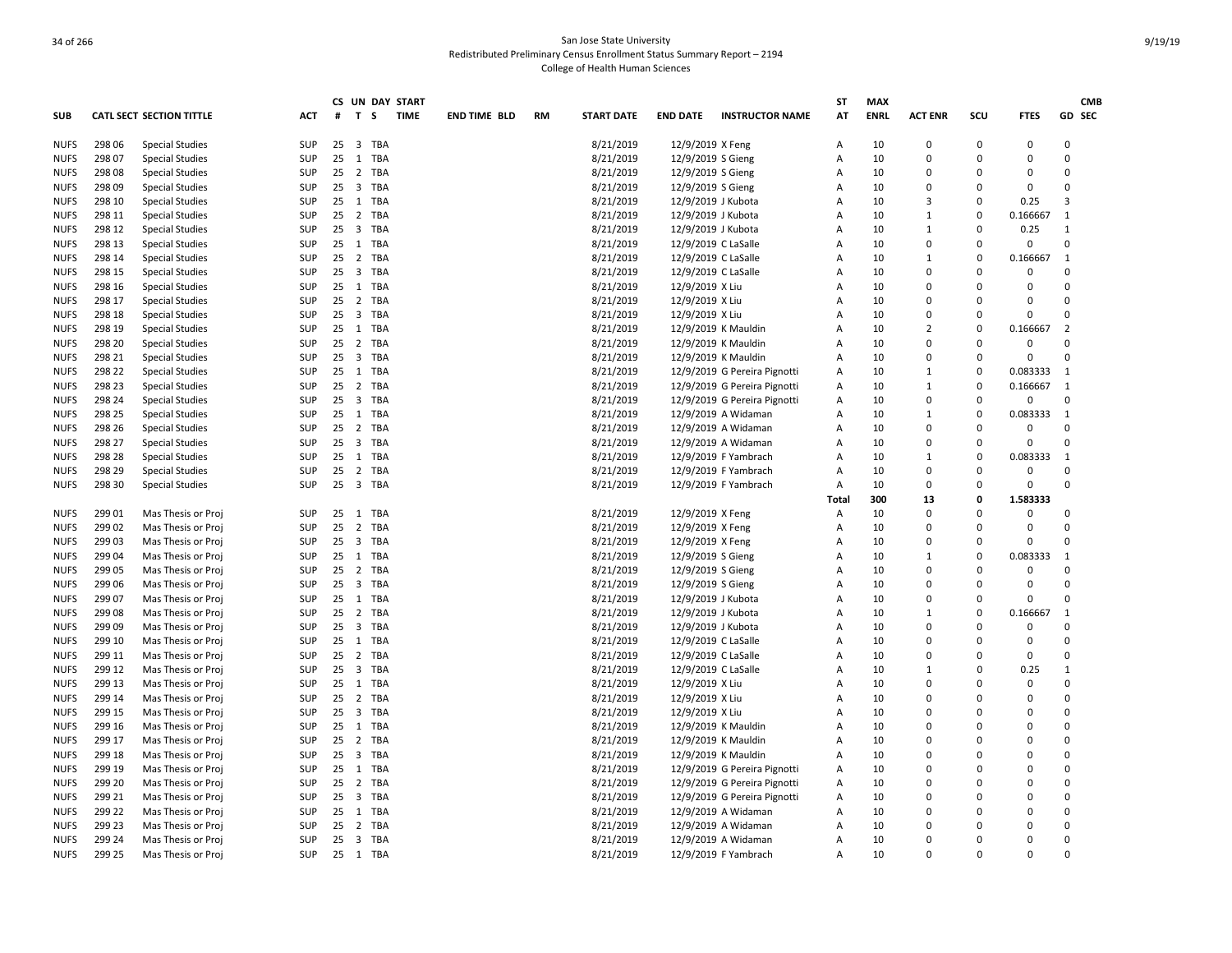| <b>SUB</b>  |         | <b>CATL SECT SECTION TITTLE</b> | ACT        | #              | T S            |             | CS UN DAY START<br><b>TIME</b> | END TIME BLD         | RM  | <b>START DATE</b> | <b>END DATE</b> | <b>INSTRUCTOR NAME</b>                               | ST<br>AT | <b>MAX</b><br><b>ENRL</b> | <b>ACT ENR</b> | SCU          | <b>FTES</b>  | <b>CMB</b><br>GD SEC           |  |
|-------------|---------|---------------------------------|------------|----------------|----------------|-------------|--------------------------------|----------------------|-----|-------------------|-----------------|------------------------------------------------------|----------|---------------------------|----------------|--------------|--------------|--------------------------------|--|
| <b>NUFS</b> | 299 26  | Mas Thesis or Proj              | <b>SUP</b> | 25             |                | 2 TBA       |                                |                      |     | 8/21/2019         |                 | 12/9/2019 F Yambrach                                 | Α        | 10                        | 0              | 0            | 0            | 0                              |  |
| <b>NUFS</b> | 299 27  | Mas Thesis or Proj              | <b>SUP</b> | 25             |                | 3 TBA       |                                |                      |     | 8/21/2019         |                 | 12/9/2019 F Yambrach                                 | Α        | 10                        | $\Omega$       | 0            | 0            | $\Omega$                       |  |
|             |         |                                 |            |                |                |             |                                |                      |     |                   |                 |                                                      | Total    | 270                       | 3              | 0            | 0.5          |                                |  |
| PKG         | 10701   | Prin of Packaging               | LEC        | $\overline{2}$ |                | $3 \, M$    | 5:00 PM                        | 7:45 PM BBC          | 201 | 8/21/2019         |                 | 12/9/2019 F Yambrach                                 | A        | 40                        | 49             | 147          | 9.8          | $\mathbf{0}$<br><b>C</b>       |  |
| <b>NUFS</b> | 10701   | Prin of Packaging               | LEC        | $\overline{2}$ |                | $3 \, M$    | 5:00 PM                        | 7:45 PM BBC          | 201 | 8/21/2019         |                 | 12/9/2019 F Yambrach                                 | Α        | 0                         | $\mathbf{0}$   | $\mathbf{0}$ | $\mathbf{0}$ | $\overline{0}$<br>-C           |  |
|             |         |                                 |            |                |                |             |                                |                      |     |                   |                 |                                                      | Total    | 40                        | 49             | 147          | 9.8          |                                |  |
| PKG         | 12001   | Artios CAD for PKG              | <b>SEM</b> | 2              |                | 3 F         |                                | 9:30 AM 11:10 AM HB  | 102 | 8/21/2019         | 12/9/2019 X Liu |                                                      | A        | 15                        | 16             | 32           | 3.2          | 0                              |  |
| PKG         | 120 02  | Artios CAD for PKG              | <b>ACT</b> | 13             | 0 F            |             | 11:15 AM                       | 1:15 PM HB           | 102 | 8/21/2019         | 12/9/2019 X Liu |                                                      | A        | 15                        | 16             | 16           | 0            | 0                              |  |
|             |         |                                 |            |                |                |             |                                |                      |     |                   |                 |                                                      | Total    | 30                        | 32             | 48           | 3.2          |                                |  |
| PKG         | 141A 01 | Pkg Materials I                 | LEC        | 2              |                | $3 \, M$    | 1:30 PM                        | 3:10 PM IS           | 115 | 8/21/2019         | 12/9/2019 X Liu |                                                      | A        | 20                        | 19             | 38           | 3.8          | $\mathbf{0}$<br>-C             |  |
| <b>NUFS</b> | 141A01  | Pkg Materials I                 | <b>LEC</b> | $\overline{2}$ |                | $3 \, M$    | 1:30 PM                        | 3:10 PM IS           | 115 | 8/21/2019         | 12/9/2019 X Liu |                                                      | A        | $\mathbf 0$               | $\mathbf{0}$   | $\mathbf{0}$ | $\mathbf 0$  | $\overline{0}$<br>$\mathsf{C}$ |  |
| PKG         | 141A 02 | Pkg Materials I                 | ACT        | $\overline{7}$ |                | $0 \quad W$ | 1:30 PM                        | 3:15 PM IS           | 114 | 8/21/2019         | 12/9/2019 X Liu |                                                      | A        | 20                        | 19             | 19           | $\mathbf 0$  | $\mathsf{C}$<br>$\mathbf{0}$   |  |
| <b>NUFS</b> | 141A 02 | Pkg Materials I                 | ACT        | $\overline{7}$ |                | $0 \quad W$ | 1:30 PM                        | 3:15 PM IS           | 114 | 8/21/2019         | 12/9/2019 X Liu |                                                      | A        | $\mathbf 0$               | $\mathbf{0}$   | $\mathbf{0}$ | $\mathbf{0}$ | $\mathbf{0}$<br><b>C</b>       |  |
|             |         |                                 |            |                |                |             |                                |                      |     |                   |                 |                                                      | Total    | 40                        | 38             | 57           | 3.8          |                                |  |
| PKG         | 146 01  | <b>Medical Device Pkg</b>       | LEC        | 2              |                | $3 \, M$    |                                | 10:30 AM 12:10 PM IS | 115 | 8/21/2019         |                 | 12/9/2019 F Yambrach                                 | A        | 20                        | 13             | 26           | 2.65         | $\mathbf{1}$<br><b>C</b>       |  |
| <b>NUFS</b> | 146 01  | <b>Medical Device Pkg</b>       | LEC        | $\overline{2}$ |                | $3 \, M$    |                                | 10:30 AM 12:10 PM IS | 115 | 8/21/2019         |                 | 12/9/2019 F Yambrach                                 | A        | 0                         | $\mathbf{0}$   | $\mathbf{0}$ | $\mathbf 0$  | $\mathbf{0}$<br>C              |  |
| PKG         | 146 02  | <b>Medical Device Pkg</b>       | <b>ACT</b> | $\overline{7}$ |                | $0 \quad W$ |                                | 10:30 AM 12:15 PM IS | 114 | 8/21/2019         |                 | 12/9/2019 F Yambrach                                 | A        | 20                        | 13             | 13           | $\mathbf 0$  | $1 \quad C$                    |  |
| <b>NUFS</b> | 146 02  | <b>Medical Device Pkg</b>       | <b>ACT</b> | $\overline{7}$ |                | $0 \quad W$ |                                | 10:30 AM 12:15 PM IS | 114 | 8/21/2019         |                 | 12/9/2019 F Yambrach                                 | A        | 0                         | $\mathbf{0}$   | $\mathbf{0}$ | $\mathbf{0}$ | 0 <sub>c</sub>                 |  |
|             |         |                                 |            |                |                |             |                                |                      |     |                   |                 |                                                      | Total    | 40                        | 26             | 39           | 2.65         |                                |  |
| PKG         | 15601   | Pkg Mchnry Systems              | LEC        | $\overline{2}$ | 3 <sub>1</sub> |             |                                | 10:30 AM 12:10 PM IS | 115 | 8/21/2019         | 12/9/2019 X Liu |                                                      | A        | 20                        | 22             | 44           | 4.5          | 2 <sub>c</sub>                 |  |
| <b>NUFS</b> | 15601   | Pkg Mchnry Systems              | LEC        | $\overline{2}$ | 3 <sub>1</sub> |             |                                | 10:30 AM 12:10 PM IS | 115 | 8/21/2019         | 12/9/2019 X Liu |                                                      | A        | $\Omega$                  | $\Omega$       | $\mathbf 0$  | $\mathbf 0$  | $\overline{0}$<br>$\mathsf{C}$ |  |
| PKG         | 156 02  | Pkg Mchnry Systems              | <b>ACT</b> | $\overline{7}$ | 0 R            |             |                                | 10:30 AM 12:15 PM IS | 114 | 8/21/2019         | 12/9/2019 X Liu |                                                      | A        | 20                        | 22             | 22           | 0            | 2 <sub>c</sub>                 |  |
| <b>NUFS</b> | 156 02  | Pkg Mchnry Systems              | <b>ACT</b> | $\overline{7}$ |                | 0 R         |                                | 10:30 AM 12:15 PM IS | 114 | 8/21/2019         | 12/9/2019 X Liu |                                                      | A        | $\Omega$                  | $\Omega$       | $\mathbf{0}$ | $\mathbf 0$  | $\overline{0}$<br>C            |  |
|             |         |                                 |            |                |                |             |                                |                      |     |                   |                 |                                                      | Total    | 40                        | 44             | 66           | 4.5          |                                |  |
| PKG         | 180 01  | <b>Individual Studies</b>       | SUP        | 36             |                | 1 TBA       |                                |                      |     | 8/21/2019         |                 | 12/9/2019 F Yambrach                                 | Α        | 10                        | $\Omega$       | $\Omega$     | 0            | 0                              |  |
| PKG         | 18002   | <b>Individual Studies</b>       | <b>SUP</b> |                |                | 36 2 TBA    |                                |                      |     | 8/21/2019         |                 | 12/9/2019 F Yambrach                                 | A        | 10                        | $\Omega$       | $\Omega$     | 0            | 0                              |  |
| PKG         | 18003   | <b>Individual Studies</b>       | SUP        | 36             |                | 3 TBA       |                                |                      |     | 8/21/2019         |                 | 12/9/2019 F Yambrach                                 | A        | 10                        | $\Omega$       | $\Omega$     | 0            | 0                              |  |
| PKG         | 18004   | <b>Individual Studies</b>       | SUP        | 36             |                | 4 TBA       |                                |                      |     | 8/21/2019         |                 | 12/9/2019 F Yambrach                                 | A        | 10                        | $\Omega$       | $\Omega$     | 0            | $\Omega$                       |  |
| PKG         | 180 05  | <b>Individual Studies</b>       | SUP        | 36             |                | 5 TBA       |                                |                      |     | 8/21/2019         |                 | 12/9/2019 F Yambrach                                 | A        | 10                        | $\Omega$       | $\Omega$     | 0            | 0                              |  |
| PKG         | 180 06  | <b>Individual Studies</b>       | SUP        | 36             |                | 6 TBA       |                                |                      |     | 8/21/2019         |                 | 12/9/2019 F Yambrach                                 | A        | 10                        |                | $\Omega$     | 0            | $\Omega$                       |  |
| PKG         | 180 07  | <b>Individual Studies</b>       | <b>SUP</b> | 36             |                | 1 TBA       |                                |                      |     | 8/21/2019         | 12/9/2019 X Liu |                                                      | A        | 10                        |                | $\Omega$     | 0            | $\Omega$                       |  |
| PKG         | 18008   | <b>Individual Studies</b>       | SUP        | 36             |                | 2 TBA       |                                |                      |     | 8/21/2019         | 12/9/2019 X Liu |                                                      | A        | 10                        | $\Omega$       | $\Omega$     | 0            | $\Omega$                       |  |
| PKG         | 18009   | Individual Studies              | SUP        | 36             |                | 3 TBA       |                                |                      |     | 8/21/2019         | 12/9/2019 X Liu |                                                      | Α        | 10                        | 0              | 0            | 0            | $\Omega$                       |  |
|             |         |                                 |            |                |                |             |                                |                      |     |                   |                 |                                                      | Total    | 90                        | $\mathbf 0$    | 0            | $\mathbf 0$  |                                |  |
|             |         |                                 |            |                |                |             |                                |                      |     |                   |                 | <b>Nutrition, Food Science &amp; Packaging Total</b> |          | 4773                      | 3227           | 8261         | 566.0833     |                                |  |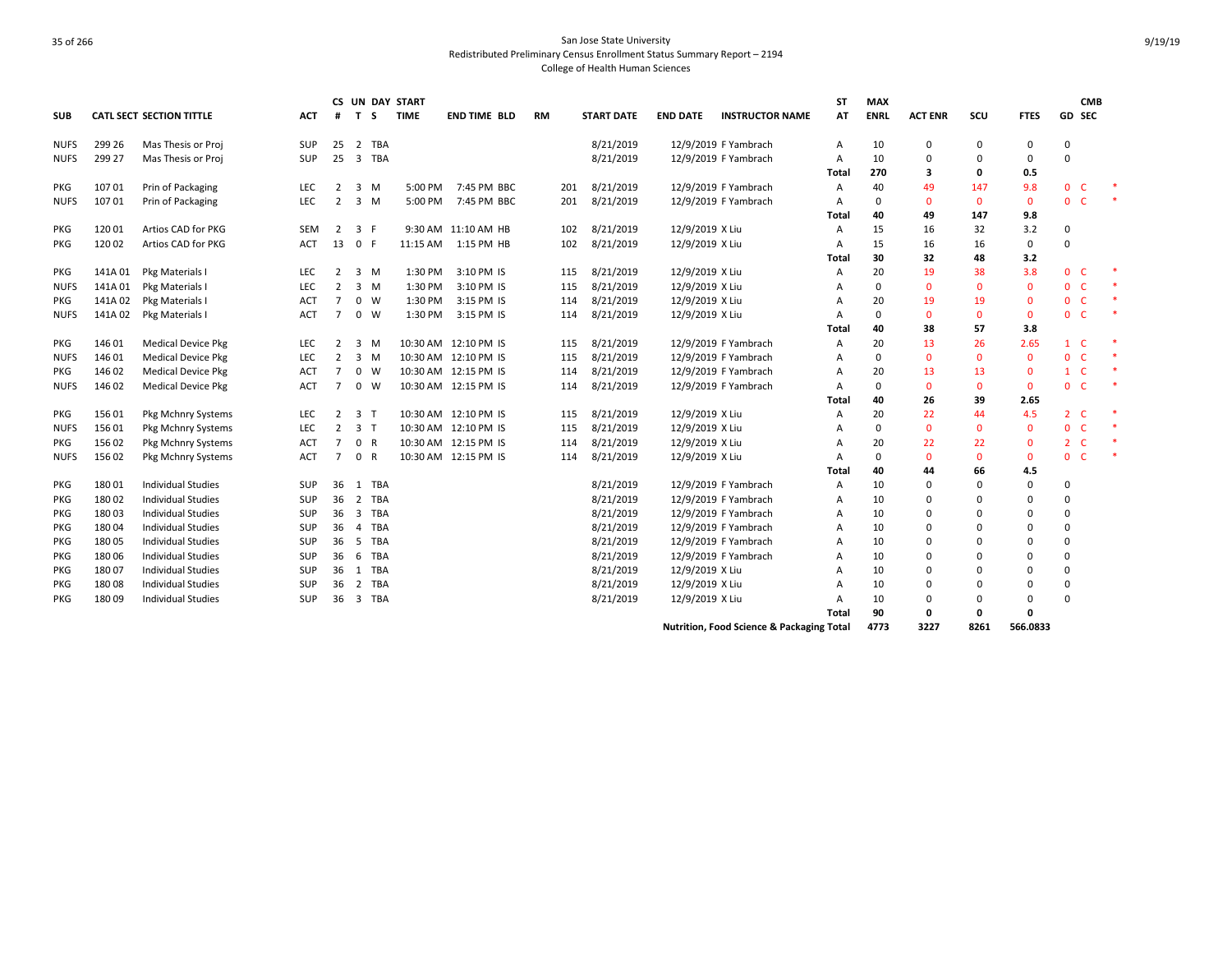|             |                             |                                 |            |                |                         |              | CS UN DAY START |                       |           |     |                   |                     |                           | <b>ST</b>      | <b>MAX</b>  |                |     |                | <b>CMB</b>     |
|-------------|-----------------------------|---------------------------------|------------|----------------|-------------------------|--------------|-----------------|-----------------------|-----------|-----|-------------------|---------------------|---------------------------|----------------|-------------|----------------|-----|----------------|----------------|
| <b>SUB</b>  |                             | <b>CATL SECT SECTION TITTLE</b> | ACT        | #              | T S                     |              | <b>TIME</b>     | <b>END TIME BLD</b>   | <b>RM</b> |     | <b>START DATE</b> | <b>END DATE</b>     | <b>INSTRUCTOR NAME</b>    | AT             | <b>ENRL</b> | <b>ACT ENR</b> | scu | <b>FTES</b>    | GD SEC         |
|             | <b>Occupational Therapy</b> |                                 |            |                |                         |              |                 |                       |           |     |                   |                     |                           |                |             |                |     |                |                |
| OCTH        |                             | 201A 01 Field Work Exper        | <b>SUP</b> | 25             | - 6                     | TBA          |                 |                       |           |     | 8/21/2019         | 12/9/2019 A Kelley  |                           | Α              | 10          | 2              | 6   | 1              | $\overline{2}$ |
|             |                             |                                 |            |                |                         |              |                 |                       |           |     |                   |                     |                           | Total          | 10          | $\overline{2}$ | 6   | $\mathbf{1}$   |                |
| <b>OCTH</b> | 201B 01                     | Adv Field Wrk Exp               | <b>SUP</b> |                |                         | 25 6 TBA     |                 |                       |           |     | 8/21/2019         | 12/9/2019 A Kelley  |                           | Α              | 76          | 74             | 222 | 37             | 74             |
|             |                             |                                 |            |                |                         |              |                 |                       |           |     |                   |                     |                           | Total          | 76          | 74             | 222 | 37             |                |
| OCTH        | 21001                       | Sem in Occup Therapy            | <b>LEC</b> |                | $2 \quad 2 \quad T$     |              | 5:00 PM         | 6:45 PM CCB           |           | 115 | 8/21/2019         |                     | 12/9/2019 R McLaughlin    | Α              | 28          | 19             | 38  | 3.166667       | 19             |
|             |                             |                                 |            |                |                         |              |                 |                       |           |     |                   |                     |                           | Total          | 28          | 19             | 38  | 3.166667       |                |
| OCTH        | 211 01                      | Hist Theory OT                  | <b>LEC</b> | 2              | $\overline{\mathbf{3}}$ | M            | 1:30 PM         | 4:15 PM CCB           |           | 101 | 8/21/2019         | 12/9/2019 G Teaford |                           | Α              | 28          | 26             | 78  | 6.5            | 26             |
| <b>OCTH</b> | 211 02                      | Hist Theory OT                  | LEC        | $\overline{2}$ | $\overline{\mathbf{3}}$ | T            | 1:30 PM         | 4:15 PM CCB           |           | 101 | 8/21/2019         |                     | 12/9/2019 C Haworth       | A              | 28          | 26             | 78  | 6.5            | 26             |
| OCTH        | 21103                       | Hist Theory OT                  | LEC        | $\overline{2}$ | 3 R                     |              |                 | 9:00 AM 11:45 AM CCB  |           | 101 | 8/21/2019         |                     | 12/9/2019 D Lashgari      | Α              | 28          | 24             | 72  | 6              | 24             |
|             |                             |                                 |            |                |                         |              |                 |                       |           |     |                   |                     |                           | Total          | 84          | 76             | 228 | 19             |                |
| OCTH        | 21201                       | Lifespan occupat                | LEC        | 2              | $\overline{\mathbf{3}}$ | W            |                 | 9:00 AM 11:45 AM CCB  |           | 101 | 8/21/2019         | 12/9/2019 C Boitano |                           | Α              | 28          | 26             | 78  | 6.5            | 26             |
| <b>OCTH</b> | 21202                       | Lifespan occupat                | <b>LEC</b> | 2              | $\overline{\mathbf{3}}$ | M            |                 | 9:00 AM 11:45 AM CCB  |           | 115 | 8/21/2019         | 12/9/2019 M Kaye    |                           | A              | 28          | 23             | 69  | 5.75           | 23             |
| <b>OCTH</b> | 21203                       | Lifespan occupat                | LEC        | $\overline{2}$ | $\overline{\mathbf{3}}$ | W            | 1:30 PM         | 4:15 PM CCB           |           | 115 | 8/21/2019         | 12/9/2019 L Le      |                           | Α              | 28          | 27             | 81  | 6.75           | 27             |
|             |                             |                                 |            |                |                         |              |                 |                       |           |     |                   |                     |                           | Total          | 84          | 76             | 228 | 19             |                |
| OCTH        | 213 01                      | Prof Develop I                  | LEC        | $\overline{2}$ | $\overline{\mathbf{3}}$ | M            | 3:00 PM         | 5:45 PM CCB           |           | 115 | 8/21/2019         | 12/9/2019 J Koketsu |                           | Α              | 28          | 22             | 66  | 5.5            | 22             |
| <b>OCTH</b> | 213 02                      | Prof Develop I                  | LEC        | 2              | $\overline{\mathbf{3}}$ | W            |                 | 9:00 AM 11:45 AM CCB  |           | 115 | 8/21/2019         |                     | 12/9/2019 H Pendleton     | Α              | 28          | 27             | 81  | 6.75           | 27             |
| <b>OCTH</b> | 21303                       | Prof Develop I                  | LEC        | $\overline{2}$ | $\overline{\mathbf{3}}$ | R            | 1:30 PM         | 4:15 PM CCB           |           | 101 | 8/21/2019         |                     | 12/9/2019 D Lashgari      | Α              | 28          | 26             | 78  | 6.5            | 26             |
|             |                             |                                 |            |                |                         |              |                 |                       |           |     |                   |                     |                           | Tota           | 84          | 75             | 225 | 18.75          |                |
| OCTH        | 22101                       | OccupatAnalysis                 | <b>SEM</b> |                | 3                       |              |                 |                       |           |     |                   |                     |                           | x              | $\mathbf 0$ | $\mathbf 0$    | 0   | 0              | 0              |
| <b>OCTH</b> | 22102                       | OccupatAnalysis                 | SEM        | 6              | $\overline{\mathbf{3}}$ | M            | 1:30 PM         | 4:15 PM CCB           |           | 210 | 8/21/2019         | 12/9/2019 M Kaye    |                           | $\overline{A}$ | 21          | 21             | 63  | 5.25           | 21             |
| <b>OCTH</b> | 22103                       | OccupatAnalysis                 | SEM        | 6              | $\overline{\mathbf{3}}$ | $\mathsf{T}$ |                 | 9:00 AM 11:45 AM CCB  |           | 210 | 8/21/2019         | 12/9/2019 C Fang    |                           | A              | 21          | 19             | 57  | 4.75           | 19             |
| OCTH        | 221 04                      | OccupatAnalysis                 | SEM        | 6              | 3 F                     |              |                 | 9:00 AM 11:45 AM CCB  |           | 210 | 8/21/2019         | 12/9/2019 P Bailey  |                           | Α              | 21          | 17             | 51  | 4.25           | 17             |
| OCTH        | 221 05                      | OccupatAnalysis                 | SEM        | 6              | 3 <sub>T</sub>          |              | 1:30 PM         | 4:15 PM CCB           |           | 210 | 8/21/2019         |                     | 12/9/2019 L Andonian      | Α              | 21          | 19             | 57  | 4.75           | 19             |
|             |                             |                                 |            |                |                         |              |                 |                       |           |     |                   |                     |                           | Total          | 84          | 76             | 228 | 19             |                |
| OCTH        | 22201                       | <b>Funct Kinesiology</b>        | <b>SEM</b> | 6              | $\overline{\mathbf{3}}$ | <b>TR</b>    |                 | 9:00 AM 10:15 AM CCB  |           | 209 | 8/21/2019         | 12/9/2019 A George  |                           | A              | 21          | 21             | 63  | 5.25           | 21             |
| <b>OCTH</b> | 22202                       | <b>Funct Kinesiology</b>        | <b>SEM</b> | 6              | $\overline{\mathbf{3}}$ | TR           |                 | 10:30 AM 11:45 AM CCB |           | 209 | 8/21/2019         | 12/9/2019 A George  |                           | Α              | 21          | 20             | 60  | 5              | 20             |
|             |                             |                                 |            |                |                         |              |                 |                       |           |     |                   |                     |                           | Total          | 42          | 41             | 123 | 10.25          |                |
| OCTH        | 226 01                      | OT with Children                | <b>SEM</b> | 5              | $\overline{\mathbf{3}}$ | W            |                 | 9:00 AM 11:45 AM CCB  |           | 210 | 8/21/2019         | 12/9/2019 A Smith   |                           | Α              | 21          | 21             | 63  | 5.25           | 21             |
| <b>OCTH</b> | 226 02                      | OT with Children                | <b>SEM</b> | 5              | 3 W                     |              | 1:30 PM         | 4:15 PM CCB           |           | 210 | 8/21/2019         |                     | 12/9/2019 W Schultz-Krohn | Α              | 21          | 20             | 60  | 5              | 20             |
|             |                             |                                 |            |                |                         |              |                 |                       |           |     |                   |                     |                           | Total          | 42          | 41             | 123 | 10.25          |                |
| <b>OCTH</b> | 233 01                      | Prof Develop II                 | LEC        | $\overline{2}$ | 3 M                     |              |                 | 9:00 AM 11:45 AM CCB  |           | 101 | 8/21/2019         | 12/9/2019 L Arabit  |                           | Α              | 28          | 27             | 81  | 6.75           | 27             |
| OCTH        | 23302                       | Prof Develop II                 | LEC        | 2              | 3 <sub>T</sub>          |              |                 | 9:00 AM 11:45 AM CCB  |           | 101 | 8/21/2019         | 12/9/2019 L Arabit  |                           | $\overline{A}$ | 28          | 25             | 75  | 6.25           | 25             |
| <b>OCTH</b> | 23303                       | Prof Develop II                 | <b>LEC</b> | $\overline{2}$ | 3 W                     |              | 1:30 PM         | 4:15 PM CCB           |           | 101 | 8/21/2019         | 12/9/2019 J Smith   |                           | Α              | 28          | 28             | 84  | $\overline{7}$ | 28             |
|             |                             |                                 |            |                |                         |              |                 |                       |           |     |                   |                     |                           | Total          | 84          | 80             | 240 | 20             |                |
| <b>OCTH</b> | 234 01                      | OT in Community II              | SEM        | 5              | 3 M                     |              |                 | 9:00 AM 11:45 AM CCB  |           | 209 | 8/21/2019         |                     | 12/9/2019 L Andonian      | Α              | 21          | 21             | 63  | 5.25           | 21             |
| OCTH        | 234 02                      | OT in Community II              | SEM        | 5              |                         | 3 M          | 1:30 PM         | 4:15 PM CCB           |           | 209 | 8/21/2019         |                     | 12/9/2019 L Andonian      | Α              | 21          | 19             | 57  | 4.75           | 19             |
|             |                             |                                 |            |                |                         |              |                 |                       |           |     |                   |                     |                           | Total          | 42          | 40             | 120 | 10             |                |
| OCTH        | 236 01                      | OT with Youth                   | <b>SEM</b> | 5              | 3 <sub>T</sub>          |              | 1:30 PM         | 4:15 PM CCB           |           | 209 | 8/21/2019         | 12/9/2019 A George  |                           | Α              | 21          | 19             | 57  | 4.75           | 19             |
| <b>OCTH</b> | 236 02                      | OT with Youth                   | <b>SEM</b> | 5              | 3 R                     |              | 1:30 PM         | 4:15 PM CCB           |           | 209 | 8/21/2019         | 12/9/2019 A George  |                           | Α              | 21          | 20             | 60  | 5              | 20             |
|             |                             |                                 |            |                |                         |              |                 |                       |           |     |                   |                     |                           | Total          | 42          | 39             | 117 | 9.75           |                |
| OCTH        | 246 01                      | OT w Young Adults               | <b>SEM</b> | 5              | $\overline{\mathbf{3}}$ | W            |                 | 9:00 AM 11:45 AM CCB  |           | 209 | 8/21/2019         | 12/9/2019 D Bolding |                           | Α              | 21          | 19             | 57  | 4.75           | 19             |
| <b>OCTH</b> | 246 02                      | OT w Young Adults               | <b>SEM</b> | 5              | 3 W                     |              | 1:30 PM         | 4:15 PM CCB           |           | 209 | 8/21/2019         | 12/9/2019 A George  |                           | Α              | 21          | 20             | 60  | 5              | 20             |
|             |                             |                                 |            |                |                         |              |                 |                       |           |     |                   |                     |                           | Total          | 42          | 39             | 117 | 9.75           |                |
| <b>OCTH</b> | 256 01                      | OT Mid Age Adults               | SEM        | 5              | $\overline{\mathbf{3}}$ | $\mathsf R$  |                 | 9:00 AM 11:45 AM CCB  |           | 210 | 8/21/2019         | 12/9/2019 J Smith   |                           | Α              | 21          | 21             | 63  | 5.25           | 21             |
| <b>OCTH</b> | 25602                       | OT Mid Age Adults               | SEM        | 5              | 3 R                     |              | 1:30 PM         | 4:15 PM CCB           |           | 210 | 8/21/2019         | 12/9/2019 L Arabit  |                           | Α              | 21          | 19             | 57  | 4.75           | 19             |
|             |                             |                                 |            |                |                         |              |                 |                       |           |     |                   |                     |                           | Total          | 42          | 40             | 120 | 10             |                |
| <b>OCTH</b> | 275 01                      | EBP in OT                       | SEM        | 5              | 3 M                     |              |                 | 9:00 AM 11:45 AM HB   |           | 206 | 8/21/2019         | 12/9/2019 D Bolding |                           | Α              | 21          | 19             | 57  | 4.75           | 19             |
| <b>OCTH</b> | 275 02                      | EBP in OT                       | <b>SEM</b> | 5              | 3 <sub>1</sub>          |              | 1:30 PM         | 4:15 PM HB            |           | 206 | 8/21/2019         | 12/9/2019 C Fang    |                           | Α              | 21          | 20             | 60  | 5              | 20             |
| OCTH        | 275 03                      | EBP in OT                       | SEM        | 5              | 3 W                     |              |                 | 9:00 AM 11:45 AM HB   |           | 206 | 8/21/2019         | 12/9/2019 C Fang    |                           | A              | 21          | 19             | 57  | 4.75           | 19             |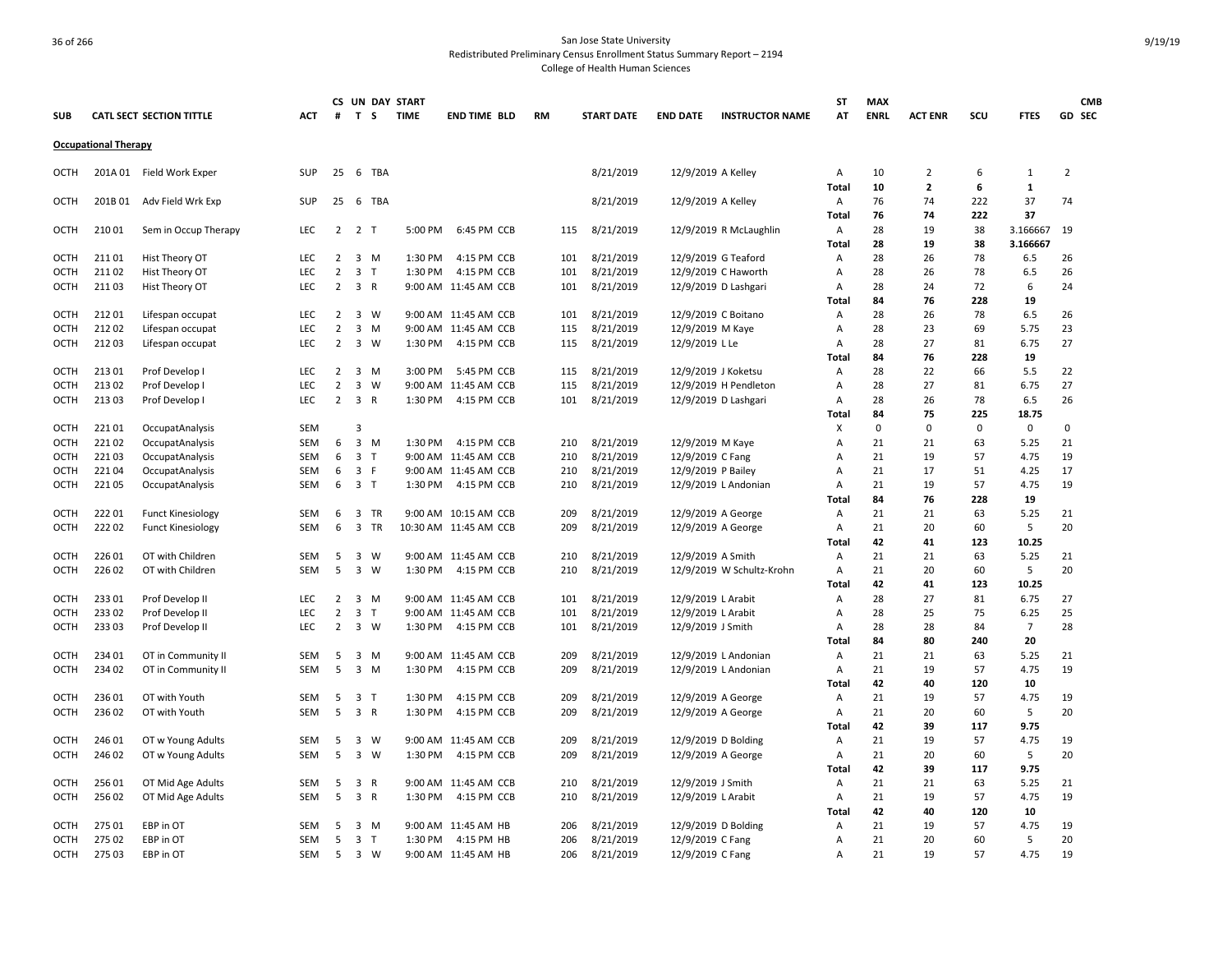|             |        |                                 |            |    |          |            | <b>CS UN DAY START</b> |                       |           |     |                   |                 |                                   | SΤ           | <b>MAX</b>  |                |          |             |                | <b>CMB</b>    |
|-------------|--------|---------------------------------|------------|----|----------|------------|------------------------|-----------------------|-----------|-----|-------------------|-----------------|-----------------------------------|--------------|-------------|----------------|----------|-------------|----------------|---------------|
| <b>SUB</b>  |        | <b>CATL SECT SECTION TITTLE</b> | <b>ACT</b> |    |          | -S         | <b>TIME</b>            | <b>END TIME BLD</b>   | <b>RM</b> |     | <b>START DATE</b> | <b>END DATE</b> | <b>INSTRUCTOR NAME</b>            | AT           | <b>ENRL</b> | <b>ACT ENR</b> | scu      | <b>FTES</b> |                | <b>GD SEC</b> |
| OCTH        | 275 04 | EBP in OT                       | <b>SEM</b> | -5 | 3        | M          | 1:30 PM                | 4:15 PM HB            |           | 206 | 8/21/2019         |                 | 12/9/2019 D Bolding               | A            | 21          | 20             | 60       | 5           | 20             |               |
|             |        |                                 |            |    |          |            |                        |                       |           |     |                   |                 |                                   | Total        | 84          | 78             | 234      | 19.5        |                |               |
| OCTH        | 27603  | Pract & Seminar 1A              | <b>SEM</b> | 5  | $\Omega$ | M          | 5:00 PM                | 7:05 PM CCB           |           | 210 | 8/21/2019         |                 | 12/9/2019 G Teaford               | A            | 21          | 20             | 50       | 0           | 20             |               |
| <b>OCTH</b> | 27604  | Pract & Seminar 1A              | LAB        | 17 | 3        | <b>TBA</b> |                        |                       |           |     | 8/21/2019         |                 | 12/9/2019 G Teaford               | A            | 21          | 20             | 10       |             | 20             |               |
| <b>OCTH</b> | 276 05 | Pract & Seminar 1A              | <b>SEM</b> | .5 | $\Omega$ |            |                        | 9:00 AM 11:05 AM HB   |           | 206 | 8/21/2019         |                 |                                   | A            | 21          | 17             | 42.5     | $\Omega$    | 17             |               |
|             |        |                                 |            |    |          |            |                        |                       |           |     |                   |                 | 12/9/2019 M Tipton-Burton         |              |             |                |          |             |                |               |
| <b>OCTH</b> | 276 06 | Pract & Seminar 1A              | LAB        | 17 | 3        | <b>TBA</b> |                        |                       |           |     | 8/21/2019         |                 | 12/9/2019 M Tipton-Burton         | A            | 21          | 17             | 8.5      | 4.25        | 17             |               |
|             |        |                                 |            |    |          |            |                        |                       |           |     |                   |                 |                                   | Total        | 84          | 74             | 111      | 9.25        |                |               |
| OCTH        | 28601  | Seminar & Pract IB              | <b>SEM</b> | .5 |          | <b>TR</b>  |                        | 9:00 AM 10:15 AM CCB  |           | 115 | 8/21/2019         |                 | 12/9/2019 K Pickett               | A            | 11          | 10             | 30       | 3.333333    | 10             |               |
| OCTH        | 28602  | Seminar & Pract IB              | <b>SUP</b> | 23 |          | <b>TR</b>  |                        | 10:30 AM 11:45 AM CCB |           | 115 | 8/21/2019         |                 | 12/9/2019 K Pickett               | A            | 11          | 10             | 10       |             | 10             |               |
| <b>OCTH</b> | 28603  | Seminar & Pract IB              | <b>SEM</b> | 5  | Δ        | <b>TR</b>  | 1:30 PM                | 2:45 PM CCB           |           | 115 | 8/21/2019         |                 | 12/9/2019 M Tipton-Burton         | $\mathsf{A}$ | 11          | 10             | 30       | 3.333333    | 10             |               |
| OCTH        | 28604  | Seminar & Pract IB              | SUP        | 23 | $\Omega$ | <b>TR</b>  | 3:00 PM                | 4:15 PM CCB           |           | 222 | 8/21/2019         |                 | 12/9/2019 M Tipton-Burton         | A            | 11          | 10             | 10       | ŋ           | 10             |               |
| OCTH        | 28605  | Seminar & Pract IB              | <b>SEM</b> | .5 |          | <b>TR</b>  | 3:00 PM                | 4:15 PM CCB           |           | 115 | 8/21/2019         |                 | 12/9/2019 M Sullivan              | A            | 11          | 10             | 30       | 3.333333    | 10             |               |
| OCTH        | 286 06 | Seminar & Pract IB              | SUP        | 23 | $\Omega$ | <b>TR</b>  | 4:30 PM                | 5:45 PM CCB           |           | 209 | 8/21/2019         |                 | 12/9/2019 M Sullivan              | A            | 11          | 10             | 10       | $\Omega$    | 10             |               |
| <b>OCTH</b> | 286 09 | Seminar & Pract IB              | <b>SEM</b> | 5  | 4        | R          | 12:30 PM               | 3:15 PM HB            |           | 206 | 8/21/2019         |                 | 12/9/2019 J Smith                 | A            | 11          | 9              | 27       | 3           | 9              |               |
| OCTH        | 286 10 | Seminar & Pract IB              | SUP        | 23 | 0 F      |            |                        | 9:00 AM 11:45 AM HB   |           | 206 | 8/21/2019         |                 | 12/9/2019 J Smith                 |              | 11          | 9              | 9        | 0           | 9              |               |
|             |        |                                 |            |    |          |            |                        |                       |           |     |                   |                 |                                   | Total        | 88          | 78             | 156      | 13          |                |               |
| OCTH        | 298 01 | Sup Study OT                    | SUP        | 25 | -1       | <b>TBA</b> |                        |                       |           |     | 8/21/2019         | 12/9/2019       |                                   | A            | 80          | $\mathbf 0$    | 0        | $\Omega$    | 0              |               |
| <b>OCTH</b> | 298 02 | Sup Study OT                    | <b>SUP</b> | 25 | 2        | <b>TBA</b> |                        |                       |           |     | 8/21/2019         |                 | 12/9/2019 G Teaford               | A            | 16          | 2              | $\Omega$ | 0.333333    | $\overline{2}$ |               |
| <b>OCTH</b> | 298 03 | Sup Study OT                    | <b>SUP</b> | 25 | 3        | <b>TBA</b> |                        |                       |           |     | 8/21/2019         | 12/9/2019       |                                   |              | 16          | 0              | 0        | $\Omega$    | 0              |               |
| <b>OCTH</b> | 298 04 | Sup Study OT                    | <b>SUP</b> | 25 |          | <b>TBA</b> |                        |                       |           |     | 8/21/2019         | 12/9/2019       |                                   |              | 60          | 0              | 0        |             | 0              |               |
|             |        |                                 |            |    |          |            |                        |                       |           |     |                   |                 |                                   | Total        | 172         | $\overline{2}$ | O        | 0.333333    |                |               |
|             |        |                                 |            |    |          |            |                        |                       |           |     |                   |                 | <b>Occupational Therapy Total</b> |              | 1214        | 950            | 2636     | 239         |                |               |

9/19/19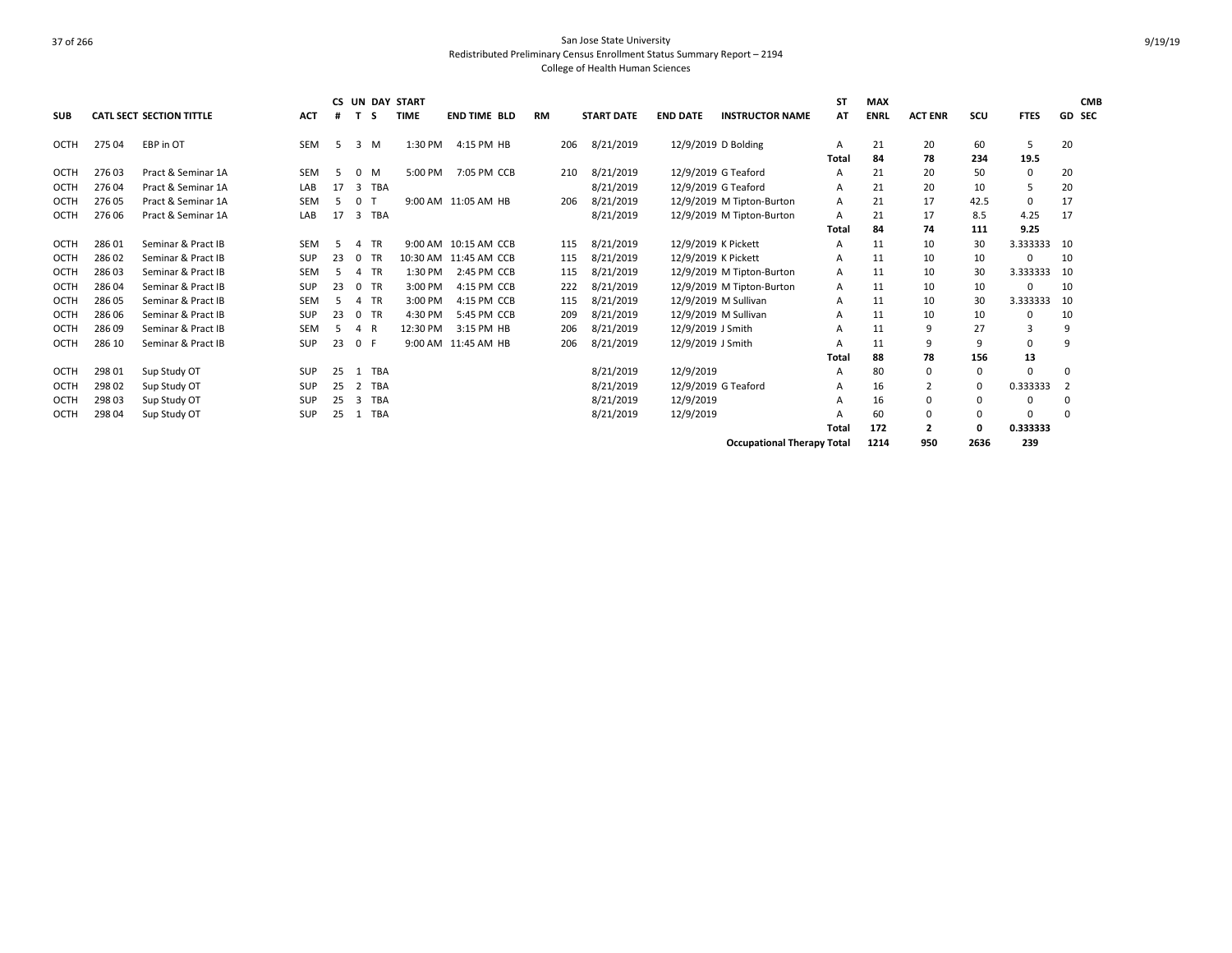|             |                                         |                                 |            |                |                         |           | CS UN DAY START |                       |           |     |                   |                      |                        | <b>ST</b>    | <b>MAX</b>  |                         |          |                          | <b>CMB</b>   |
|-------------|-----------------------------------------|---------------------------------|------------|----------------|-------------------------|-----------|-----------------|-----------------------|-----------|-----|-------------------|----------------------|------------------------|--------------|-------------|-------------------------|----------|--------------------------|--------------|
| <b>SUB</b>  |                                         | <b>CATL SECT SECTION TITTLE</b> | ACT        | #              | T S                     |           | <b>TIME</b>     | <b>END TIME BLD</b>   | <b>RM</b> |     | <b>START DATE</b> | <b>END DATE</b>      | <b>INSTRUCTOR NAME</b> | AT           | <b>ENRL</b> | <b>ACT ENR</b>          | scu      | <b>FTES</b>              | GD SEC       |
|             | <b>Recreation &amp; Leisure Studies</b> |                                 |            |                |                         |           |                 |                       |           |     |                   |                      |                        |              |             |                         |          |                          |              |
| RECL        | 10 01                                   | <b>Creat Meaning Life</b>       | <b>LEC</b> | 2              |                         | 3 MW      |                 | 10:30 AM 11:45 AM YUH |           | 243 | 8/21/2019         | 12/9/2019 P Toney    |                        | Α            | 35          | 35                      | 105      | $\overline{7}$           | 0            |
| <b>RECL</b> | 10 03                                   | <b>Creat Meaning Life</b>       | <b>LEC</b> | $\overline{2}$ | 3                       | <b>MW</b> | 12:00 PM        | 1:15 PM SH            |           | 346 | 8/21/2019         | 12/9/2019 F Noonis   |                        | A            | 35          | 35                      | 105      | $\overline{7}$           | 0            |
| <b>RECL</b> | 10 04                                   | <b>Creat Meaning Life</b>       | <b>LEC</b> | 2              | $\overline{\mathbf{3}}$ | <b>TR</b> | 1:30 PM         | 2:45 PM DMH           | 227       |     | 8/21/2019         |                      | 12/9/2019 M Duphily    | A            | 35          | 34                      | 102      | 6.8                      | 0            |
| <b>RECL</b> | 1005                                    | Creat Meaning Life              | <b>LEC</b> | $\overline{2}$ | $\overline{\mathbf{3}}$ | <b>TR</b> |                 | 10:30 AM 11:45 AM SH  |           | 346 | 8/21/2019         |                      | 12/9/2019 M Duphily    | Α            | 35          | 35                      | 105      | $\overline{7}$           | $\Omega$     |
| RECL        | 1006                                    | <b>Creat Meaning Life</b>       | LEC        | $\overline{2}$ | $\overline{\mathbf{3}}$ | TR        |                 | 10:30 AM 11:45 AM YUH |           | 243 | 8/21/2019         | 12/9/2019 P Toney    |                        | Α            | 35          | 36                      | 108      | 7.2                      | 0            |
| RECL        | 1080                                    | <b>Creat Meaning Life</b>       | <b>LEC</b> | $\overline{2}$ | $\overline{\mathbf{3}}$ | TBA       |                 |                       |           |     | 8/21/2019         | 12/9/2019 W Spain    |                        | Α            | 35          | 35                      | 105      | $\overline{7}$           | 0            |
|             |                                         |                                 |            |                |                         |           |                 |                       |           |     |                   |                      |                        | Total        | 210         | 210                     | 630      | 42                       |              |
| <b>RECL</b> | 90 01                                   | <b>Rec Parks Tourism</b>        | <b>LEC</b> | $\overline{2}$ | $\overline{\mathbf{3}}$ | <b>TR</b> |                 | 9:00 AM 10:15 AM YUH  | 243       |     | 8/21/2019         | 12/9/2019 P Toney    |                        | Α            | 25          | 24                      | 72       | 4.8                      | 0            |
| <b>RECL</b> | 90 02                                   | Rec Parks Tourism               | <b>LEC</b> | $\overline{2}$ | 3                       | <b>MW</b> | 12:00 PM        | 1:15 PM SPXC          | 152       |     | 8/21/2019         | 12/9/2019 P Toney    |                        | Α            | 25          | 21                      | 63       | 4.2                      | 0            |
|             |                                         |                                 |            |                |                         |           |                 |                       |           |     |                   |                      |                        | Total        | 50          | 45                      | 135      | 9                        |              |
| <b>RECL</b> | 97 01                                   | <b>Event Planning</b>           | <b>LEC</b> | 2              | $\overline{\mathbf{3}}$ | <b>TR</b> | 12:00 PM        | 1:15 PM DBH           | 225       |     | 8/21/2019         | 12/9/2019 A Eilts    |                        | Α            | 30          | 24                      | 48       | 4.8                      | $\Omega$     |
| <b>RECL</b> | 9702                                    | <b>Event Planning</b>           | <b>ACT</b> |                | 11 0                    | п         | 6:00 PM         | 8:45 PM YUH           |           | 243 | 8/21/2019         | 12/9/2019 A Eilts    |                        | Α            | 30          | 24                      | 24       | 0                        | $\Omega$     |
|             |                                         |                                 |            |                |                         |           |                 |                       |           |     |                   |                      |                        | Total        | 60          | 48                      | 72       | 4.8                      |              |
| RECL        | 100W 01                                 | <b>Writing Workshop</b>         | <b>SEM</b> |                | 3                       |           |                 |                       |           |     |                   |                      |                        | X            | 0           | 0                       | 0        | $\mathbf 0$              | 0            |
| <b>RECL</b> | 100W 80                                 | <b>Writing Workshop</b>         | SEM        | $\overline{4}$ |                         | 3 TBA     |                 |                       |           |     | 8/21/2019         |                      | 12/9/2019 M Duphily    | Α            | 25          | 22                      | 66       | 4.4                      | $\Omega$     |
|             |                                         |                                 |            |                |                         |           |                 |                       |           |     |                   |                      |                        | Total        | 25          | 22                      | 66       | 4.4                      |              |
| <b>RECL</b> | 11002                                   | Leisure, Life                   | <b>LEC</b> | 2              | $\overline{\mathbf{3}}$ | МW        |                 | 9:00 AM 10:15 AM MH   |           | 322 | 8/21/2019         |                      | 12/9/2019 B Grosvenor  | Α            | 35          | 35                      | 105      | $\overline{7}$           | $\Omega$     |
|             |                                         |                                 |            |                |                         |           |                 |                       |           |     |                   |                      |                        | Total        | 35          | 35                      | 105      | $\overline{ }$           |              |
| RECL        | 11101                                   | Leis Cult & Ident               | <b>LEC</b> | $\overline{2}$ | $\overline{\mathbf{3}}$ | MW        |                 | 9:00 AM 10:15 AM YUH  | 243       |     | 8/21/2019         | 12/9/2019 P Toney    |                        | Α            | 35          | 35                      | 105      | $\overline{7}$           | 0            |
|             |                                         |                                 |            |                |                         |           |                 |                       |           |     |                   |                      |                        | Total        | 35          | 35                      | 105      | $\overline{\phantom{a}}$ |              |
| RECL        | 11201                                   | Intro to RT                     | <b>LEC</b> | $\overline{2}$ | $\overline{\mathbf{3}}$ | <b>TR</b> | 1:30 PM         | 2:45 PM YUH           | 243       |     | 8/21/2019         |                      | 12/9/2019 B Grosvenor  | Α            | 25          | 31                      | 93       | 6.2                      | 0            |
| RECL        | 112 02                                  | Intro to RT                     | <b>LEC</b> | 2              | $\overline{\mathbf{3}}$ | TR        | 7:30 AM         | 8:45 AM YUH           | 243       |     | 8/21/2019         |                      | 12/9/2019 B Grosvenor  | Α            | 25          | 27                      | 81       | 5.4                      | 0            |
|             |                                         |                                 |            |                |                         |           |                 |                       |           |     |                   |                      |                        | <b>Total</b> | 50          | 58                      | 174      | 11.6                     |              |
| RECL        | 132 01                                  | Rec Program Plan                | <b>LEC</b> | 1              | $\overline{\mathbf{3}}$ | M         | 12:00 PM        | 2:45 PM YUH           | 243       |     | 8/21/2019         |                      | 12/9/2019 B Grosvenor  | Α            | 35          | 28                      | 84       | 5.65                     | $\mathbf{1}$ |
|             |                                         |                                 |            |                |                         |           |                 |                       |           |     |                   |                      |                        | Total        | 35          | 28                      | 84       | 5.65                     |              |
| RECL        | 135 06                                  | Rec Areas & Facilit             | <b>LEC</b> |                | $1 \quad 3 \quad F$     |           |                 | 9:30 AM 12:15 PM MH   |           | 322 | 8/21/2019         | 12/9/2019 C Ghione   |                        | Α            | 35          | 22                      | 66       | 4.4                      | 0            |
|             |                                         |                                 |            |                |                         |           |                 |                       |           |     |                   |                      |                        | Total        | 35          | 22                      | 66       | 4.4                      |              |
| RECL        | 136 01                                  | Rec & Park Admin                | <b>LEC</b> | $\mathbf{1}$   |                         | 3 TR      |                 | 9:00 AM 10:15 AM MH   |           | 322 | 8/21/2019         |                      | 12/9/2019 B Grosvenor  | Α            | 35          | 19                      | 57       | 3.8                      | 0            |
|             |                                         |                                 |            |                |                         |           |                 |                       |           |     |                   |                      |                        | Total        | 35          | 19                      | 57       | 3.8                      |              |
| RECL        | 148 01                                  | BiofdbckPrinciples&Pract        | <b>LEC</b> | 3              | $\overline{\mathbf{3}}$ | <b>TR</b> | 12:00 PM        | 1:15 PM YUH           | 243       |     | 8/21/2019         |                      | 12/9/2019 M Duphily    | Α            | 20          | 13                      | 39       | 2.6                      | 0            |
|             |                                         |                                 |            |                |                         |           |                 |                       |           |     |                   |                      |                        | Total        | 20          | 13                      | 39       | 2.6                      |              |
| <b>RECL</b> | 153 01                                  | Youth Development               | <b>LEC</b> | $\overline{2}$ | 3 <sub>1</sub>          |           | 3:00 PM         | 5:45 PM SH            | 444       |     | 8/21/2019         | 12/9/2019 A Bielecki |                        | Α            | 20          | 13                      | 39       | 2.6                      | 0            |
|             |                                         |                                 |            |                |                         |           |                 |                       |           |     |                   |                      |                        | Total        | 20          | 13                      | 39       | 2.6                      |              |
| <b>RECL</b> | 155 02                                  | Outdoor Rec System              | <b>LEC</b> | $\overline{2}$ |                         | 3 M       | 3:00 PM         | 5:45 PM SH            |           | 411 | 8/21/2019         | 12/9/2019 W Spain    |                        | Α            | 20          | 20                      | 60       | $\overline{4}$           | 0            |
|             |                                         |                                 |            |                |                         |           |                 |                       |           |     |                   |                      |                        | <b>Total</b> | 20          | 20                      | 60       | 4                        |              |
| <b>RECL</b> | 15701                                   | Sus Rec & Eco Tour              | <b>LEC</b> | $\mathbf{1}$   |                         | 3 W       | 3:00 PM         | 5:45 PM SH            |           | 312 | 8/21/2019         |                      | 12/9/2019 H Duplaisir  | Α            | 20          | 19                      | 57       | 3.8                      | 0            |
|             |                                         |                                 |            |                |                         |           |                 |                       |           |     |                   |                      |                        | Total        | 20          | 19                      | 57       | 3.8                      |              |
| RECL        | 16001                                   | Eval & Res in Rec               | <b>LEC</b> | 3              | $\overline{\mathbf{3}}$ | МW        |                 | 10:30 AM 11:45 AM MH  |           | 322 | 8/21/2019         | 12/9/2019 J Baur     |                        | A            | 35          | 27                      | 81       | 5.4                      | 0            |
|             |                                         |                                 |            |                |                         |           |                 |                       |           |     |                   |                      |                        | Total        | 35          | 27                      | 81       | 5.4                      |              |
| RECL        | 169 080                                 | Practicum in RT                 | SUP        | 36             | 1                       | TBA       |                 |                       |           |     | 8/21/2019         | 12/9/2019 S Ross     |                        | Α            | 30          | 18                      | 18       | 1.2                      | 0            |
|             |                                         |                                 |            |                |                         |           |                 |                       |           |     |                   |                      |                        | Total        | 30          | 18                      | 18       | $1.2$                    |              |
| RECL        | 170A 80                                 | Pre-Intern Workshp              | SUP        | 36             | $\overline{1}$          | TBA       |                 |                       |           |     | 8/21/2019         | 12/9/2019 S Ross     |                        | Α            | 15          | 14                      | $\Omega$ | 0.933333                 | 0            |
| <b>RECL</b> | 170A 81                                 | Pre-Intern Workshp              | <b>SUP</b> |                |                         | 36 1 TBA  |                 |                       |           |     | 8/21/2019         | 12/9/2019 S Ross     |                        | Α            | 15          | 18                      | $\Omega$ | 1.2                      | 0            |
|             |                                         |                                 |            |                |                         |           |                 |                       |           |     |                   |                      |                        | Total        | 30          | 32                      | 0        | 2.133333                 |              |
| RECL        | 170B 80                                 | Intern in Rec                   | <b>SUP</b> |                |                         | 48 10 TBA |                 |                       |           |     | 8/21/2019         | 12/9/2019 S Ross     |                        | Α            | 15          | 0                       | 0        | $\pmb{0}$                | 0            |
|             |                                         |                                 |            |                |                         |           |                 |                       |           |     |                   |                      |                        | Total        | 15          | 0                       | 0        | 0                        |              |
| RECL        | 170C 80                                 | Intern in TR                    | <b>SUP</b> |                |                         | 36 10 TBA |                 |                       |           |     | 8/21/2019         | 12/9/2019 S Ross     |                        | Α            | 15          | 3                       | $\Omega$ | $\overline{2}$           | 0            |
|             |                                         |                                 |            |                |                         |           |                 |                       |           |     |                   |                      |                        | Total        | 15          | $\overline{\mathbf{3}}$ | 0        | $\overline{2}$           |              |
| RECL        | 18001                                   | <b>Indiv Study</b>              | <b>SUP</b> |                |                         | 36 3 TBA  |                 |                       |           |     | 8/21/2019         | 12/9/2019 J Baur     |                        | Α            | 30          | $\Omega$                | $\Omega$ | $\Omega$                 | 0            |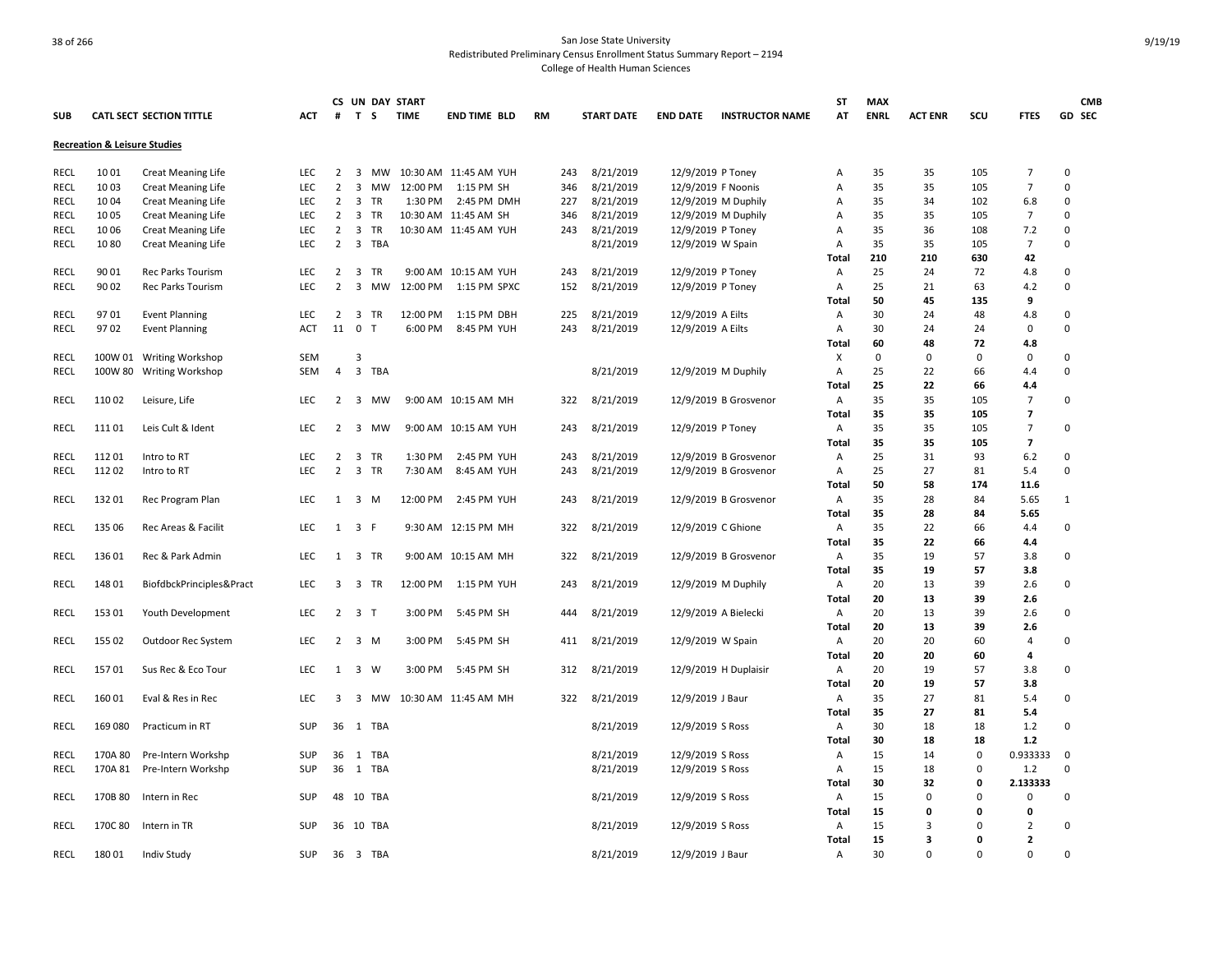|            |        |                                 |            |          |   |    | <b>CS UN DAY START</b> |                          |           |                   |                  |                                               | <b>ST</b> | <b>MAX</b>  |                |          |             | <b>CMB</b>    |
|------------|--------|---------------------------------|------------|----------|---|----|------------------------|--------------------------|-----------|-------------------|------------------|-----------------------------------------------|-----------|-------------|----------------|----------|-------------|---------------|
| <b>SUB</b> |        | <b>CATL SECT SECTION TITTLE</b> | <b>ACT</b> |          |   | -5 | <b>TIME</b>            | <b>END TIME BLD</b>      | <b>RM</b> | <b>START DATE</b> | <b>END DATE</b>  | <b>INSTRUCTOR NAME</b>                        | AT        | <b>ENRL</b> | <b>ACT ENR</b> | scu      | <b>FTES</b> | <b>GD SEC</b> |
|            |        |                                 |            |          |   |    |                        |                          |           |                   |                  |                                               | Total     | 30          | 0              | 0        | 0           |               |
| RECL       | 184 01 | <b>Directed Reading</b>         | SUP        | 36 3 TBA |   |    |                        |                          |           | 8/21/2019         | 12/9/2019 J Baur |                                               | A         | 30          | 0              | $\Omega$ | $\Omega$    | $\mathbf 0$   |
|            |        |                                 |            |          |   |    |                        |                          |           |                   |                  |                                               | Total     | 30          | 0              | 0        | 0           |               |
| RECL       | 18701  | Leisure Education RT            | <b>LEC</b> |          |   |    |                        |                          |           |                   |                  |                                               | X         | 0           | 0              | $\Omega$ | $\Omega$    | $\mathbf 0$   |
| RECL       | 18702  | Leisure Education RT            | <b>LEC</b> |          |   | MW |                        | 10:30 AM  11:45 AM  SPXC | 152       | 8/21/2019         |                  | 12/9/2019 J Radmilovic                        | A         | 25          | 17             | 51       | 3.4         | $\mathbf 0$   |
|            |        |                                 |            |          |   |    |                        |                          |           |                   |                  |                                               | Total     | 25          | 17             | 51       | 3.4         |               |
| RECL       | 193 01 | RT for Phys Cond                | <b>LEC</b> |          | 3 | W  | 3:00 PM                | 5:45 PM YUH              | 243       | 8/21/2019         | 12/9/2019 R Tymn |                                               | A         | 20          | 22             | 66       | 4.4         | 0             |
|            |        |                                 |            |          |   |    |                        |                          |           |                   |                  |                                               | Total     | 20          | 22             | 66       | 4.4         |               |
| RECL       | 198 03 | RT Assess and Doc               | <b>LEC</b> |          | 3 | M  | 3:00 PM                | 5:45 PM YUH              | 243       | 8/21/2019         |                  | 12/9/2019 A Nguyen                            | A         | 48          | 30             | 90       | 6           | $\mathbf 0$   |
|            |        |                                 |            |          |   |    |                        |                          |           |                   |                  |                                               | Total     | 48          | 30             | 90       | 6           |               |
|            |        |                                 |            |          |   |    |                        |                          |           |                   |                  | <b>Recreation &amp; Leisure Studies Total</b> |           | 928         | 736            | 1995     | 137.1833    |               |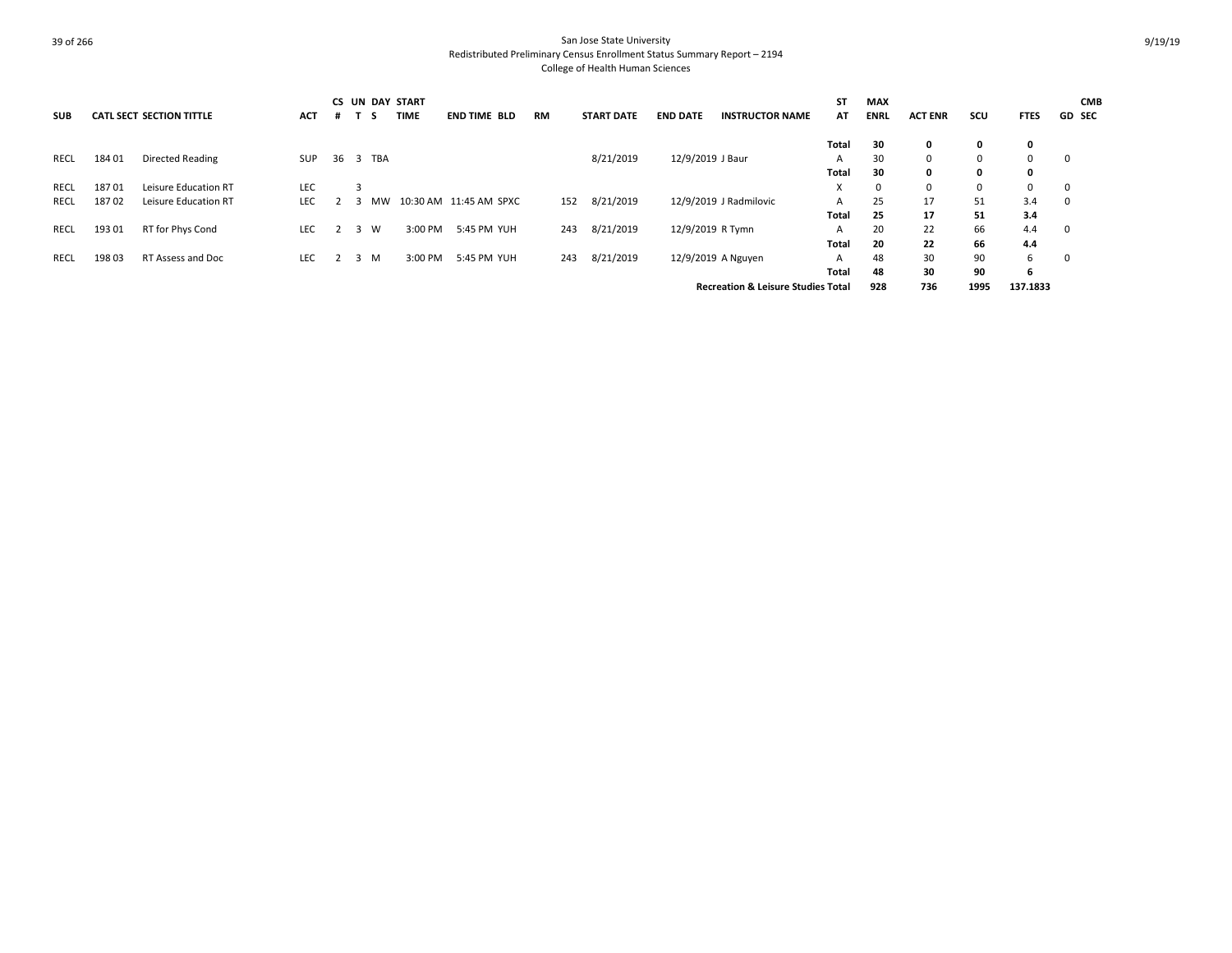|                    |        |                                 |            |                |                         | CS UN DAY START |             |                      |     |                   |                     |                          | ST    | <b>MAX</b>  |                |              |                |                              | <b>CMB</b> |  |
|--------------------|--------|---------------------------------|------------|----------------|-------------------------|-----------------|-------------|----------------------|-----|-------------------|---------------------|--------------------------|-------|-------------|----------------|--------------|----------------|------------------------------|------------|--|
| <b>SUB</b>         |        | <b>CATL SECT SECTION TITTLE</b> | ACT        | #              | T S                     |                 | <b>TIME</b> | <b>END TIME BLD</b>  | RM  | <b>START DATE</b> | <b>END DATE</b>     | <b>INSTRUCTOR NAME</b>   | AT    | <b>ENRL</b> | <b>ACT ENR</b> | scu          | <b>FTES</b>    | <b>GD SEC</b>                |            |  |
| <b>Social Work</b> |        |                                 |            |                |                         |                 |             |                      |     |                   |                     |                          |       |             |                |              |                |                              |            |  |
| GERO               | 10701  | Aging and Society               | LEC        | $\overline{2}$ | 3 M                     |                 | 6:00 PM     | 8:45 PM HB           | 407 | 8/21/2019         | 12/9/2019 V Silva   |                          | Α     | 30          | 28             | 84           | 5.6            | 0<br>$\mathsf{C}$            |            |  |
| HS                 | 107 01 | Aging and Society               | <b>LEC</b> | $\overline{2}$ | $3 \, M$                |                 | 6:00 PM     | 8:45 PM HB           | 407 | 8/21/2019         | 12/9/2019 V Silva   |                          | Α     | 0           | $\Omega$       | $\Omega$     | $\mathbf 0$    | $\mathbf{0}$<br>C            |            |  |
| <b>SCWK</b>        | 10701  | Aging and Society               | LEC        | $\overline{2}$ | 3 M                     |                 | 6:00 PM     | 8:45 PM HB           | 407 | 8/21/2019         | 12/9/2019 V Silva   |                          | Α     | 0           | $\Omega$       | $\Omega$     | $\mathbf 0$    | $\mathsf{C}$<br>$\mathbf{0}$ |            |  |
| GERO               | 10702  | Aging and Society               | <b>LEC</b> | $\overline{2}$ | 3 <sub>T</sub>          |                 | 3:00 PM     | 5:45 PM SH           | 345 | 8/21/2019         | 12/9/2019 V Silva   |                          | А     | 30          | 31             | 93           | 6.2            | $\mathbf{0}$<br>-C           |            |  |
| НS                 | 10702  | Aging and Society               | <b>LEC</b> | $\overline{2}$ | 3 <sub>1</sub>          |                 | 3:00 PM     | 5:45 PM SH           | 345 | 8/21/2019         | 12/9/2019 V Silva   |                          | А     | 0           | $\Omega$       | $\Omega$     | $\mathbf{0}$   | $\mathbf{0}$<br>$\mathsf{C}$ |            |  |
| <b>SCWK</b>        | 10702  | Aging and Society               | <b>LEC</b> | $\overline{2}$ | 3 <sub>1</sub>          |                 | 3:00 PM     | 5:45 PM SH           | 345 | 8/21/2019         | 12/9/2019 V Silva   |                          | А     | $\Omega$    | $\Omega$       | $\Omega$     | $\mathbf 0$    | $\mathsf{C}$<br>0            |            |  |
|                    |        |                                 |            |                |                         |                 |             |                      |     |                   |                     |                          | Total | 60          | 59             | 177          | 11.8           |                              |            |  |
| GERO               | 11701  | Soc Pol Serv Aging              | <b>LEC</b> |                | 3                       |                 |             |                      |     |                   |                     |                          | х     | 0           | $\Omega$       | $\Omega$     | $\mathbf 0$    | 0                            |            |  |
| НS                 | 11701  | Soc Pol Serv Aging              | LEC        |                | $\overline{3}$          |                 |             |                      |     |                   |                     |                          | X     | $\mathbf 0$ | $\Omega$       | $\Omega$     | 0              | 0                            |            |  |
| GERO               | 11702  | Soc Pol Serv Aging              | LEC        | $\overline{2}$ | 3 <sub>1</sub>          |                 | 3:00 PM     | 5:45 PM HB           | 407 | 8/21/2019         | 12/9/2019 C Cherney |                          | А     | 40          | 40             | 120          | 8              | $\mathbf{0}$<br>C            |            |  |
| HS                 | 11702  | Soc Pol Serv Aging              | LEC        | $\overline{2}$ | 3 <sub>7</sub>          |                 | 3:00 PM     | 5:45 PM HB           | 407 | 8/21/2019         | 12/9/2019 C Cherney |                          | Α     | 0           | $\Omega$       | $\mathbf{0}$ | $\mathbf 0$    | 0<br>$\epsilon$              |            |  |
|                    |        |                                 |            |                |                         |                 |             |                      |     |                   |                     |                          | Total | 40          | 40             | 120          | 8              |                              |            |  |
| <b>SCWK</b>        | 11001  | <b>Fnd Sw Practice</b>          | SEM        | 4              | 3 M                     |                 | 3:00 PM     | 5:45 PM SH           | 345 | 8/21/2019         | 12/9/2019 S Lee     |                          | Α     | 30          | 24             | 72           | 4.8            | $\Omega$                     |            |  |
| <b>SCWK</b>        | 110 02 | <b>Fnd Sw Practice</b>          | <b>SEM</b> | 4              | 3 <sub>T</sub>          |                 |             | 9:00 AM 11:45 AM SH  | 312 | 8/21/2019         | 12/9/2019 S Tajii   |                          | Α     | 30          | 28             | 84           | 5.6            | 0                            |            |  |
| <b>SCWK</b>        | 11003  | Fnd Sw Practice                 | <b>SEM</b> | $\overline{4}$ | 3 F                     |                 |             | 9:30 AM 12:15 PM BBC | 126 | 8/21/2019         | 12/9/2019 C Gil     |                          | A     | 24          | 18             | 54           | 3.6            | $\Omega$                     |            |  |
|                    |        |                                 |            |                |                         |                 |             |                      |     |                   |                     |                          | Total | 84          | 70             | 210          | 14             |                              |            |  |
| <b>SCWK</b>        | 11101  | Gen SW Practice I               | SEM        | $\overline{4}$ | $\overline{3}$          | W               | 12:00 PM    | 2:45 PM SH           | 312 | 8/21/2019         |                     | 12/9/2019 L Moore-Guerra | A     | 30          | 27             | 81           | 5.4            | $\Omega$                     |            |  |
| <b>SCWK</b>        | 11102  | Gen SW Practice I               | <b>SEM</b> | 4              | 3                       | W               | 12:00 PM    | 2:45 PM SH           | 345 | 8/21/2019         | 12/9/2019 S House   |                          | Α     | 30          | 29             | 87           | 5.8            | 0                            |            |  |
| SCWK               | 11103  | Gen SW Practice I               | <b>SEM</b> | $\overline{4}$ | 3 W                     |                 | 3:00 PM     | 5:45 PM SH           | 345 | 8/21/2019         | 12/9/2019 M Reyes   |                          | Α     | 30          | 26             | 78           | 5.2            | $\Omega$                     |            |  |
|                    |        |                                 |            |                |                         |                 |             |                      |     |                   |                     |                          | Total | 90          | 82             | 246          | 16.4           |                              |            |  |
| <b>SCWK</b>        | 120 01 | Soc SW Practice I               | <b>LEC</b> | 5              | 3 M                     |                 | 12:00 PM    | 2:45 PM SH           | 312 | 8/21/2019         | 12/9/2019 E Bruce   |                          | Α     | 30          | 31             | 93           | $6.2$          | $\Omega$                     |            |  |
| <b>SCWK</b>        | 120 02 | Soc SW Practice I               | LEC        | 5              | $\overline{\mathbf{3}}$ | $\top$          | 6:00 PM     | 8:45 PM SH           | 312 | 8/21/2019         | 12/9/2019 E Bruce   |                          | Α     | 30          | 19             | 57           | 3.8            | 0                            |            |  |
| <b>SCWK</b>        | 12003  | Soc SW Practice I               | LEC        | 5              | 3 R                     |                 | 12:00 PM    | 2:45 PM SH           | 345 | 8/21/2019         | 12/9/2019 C Burkett |                          | Α     | 24          | 22             | 66           | 4.4            | $\Omega$                     |            |  |
|                    |        |                                 |            |                |                         |                 |             |                      |     |                   |                     |                          | Total | 84          | 72             | 216          | 14.4           |                              |            |  |
| <b>SCWK</b>        | 13001  | Hm Bhvr Soc Envt I              | <b>LEC</b> | $\overline{2}$ | 3 <sub>T</sub>          |                 | 12:00 PM    | 2:45 PM SH           | 312 | 8/21/2019         | 12/9/2019 Y Maxwell |                          | Α     | 30          | 25             | 75           | 5              | $\Omega$                     |            |  |
| <b>SCWK</b>        | 13002  | Hm Bhvr Soc Envt I              | LEC        | $\overline{2}$ | 3 <sub>1</sub>          |                 | 3:00 PM     | 5:45 PM SH           | 312 | 8/21/2019         | 12/9/2019 Y Maxwell |                          | Α     | 30          | 26             | 78           | 5.2            | $\Omega$                     |            |  |
| <b>SCWK</b>        | 130 03 | Hm Bhvr Soc Envt I              | LEC        | $\overline{2}$ | 3 R                     |                 |             | 9:00 AM 11:45 AM SH  | 345 | 8/21/2019         | 12/9/2019 S House   |                          | Α     | 24          | 19             | 57           | 3.8            | 0                            |            |  |
|                    |        |                                 |            |                |                         |                 |             |                      |     |                   |                     |                          | Total | 84          | 70             | 210          | 14             |                              |            |  |
| <b>SCWK</b>        | 140 01 | Intro to Field Prac             | SUP        |                | 36 3 M                  |                 |             | 9:00 AM 11:45 AM     |     | 8/21/2019         | 12/9/2019 S Lee     |                          | Α     | 30          | 30             | $\Omega$     | 6              | 0                            |            |  |
| <b>SCWK</b>        | 140 02 | Intro to Field Prac             | <b>SUP</b> | 36             | 3 T                     |                 | 12:00 PM    | 2:45 PM DMH          | 165 | 8/21/2019         | 12/9/2019 E Bruce   |                          | A     | 30          | 23             | $\Omega$     | 4.6            | $\Omega$                     |            |  |
| <b>SCWK</b>        | 140 03 | Intro to Field Prac             | SUP        |                | 36 3 F                  |                 | 12:30 PM    | 3:15 PM CL           | 308 | 8/21/2019         | 12/9/2019 C Stiles  |                          | Α     | 24          | 16             | $\Omega$     | 3.2            | $\Omega$                     |            |  |
|                    |        |                                 |            |                |                         |                 |             |                      |     |                   |                     |                          | Total | 84          | 69             | 0            | 13.8           |                              |            |  |
| <b>SCWK</b>        | 14101  | Field Practicum I               | SUP        | 36             | 4                       | TBA             |             |                      |     | 8/21/2019         | 12/9/2019 J Barnum  |                          | Α     | 15          | 13             | 0            | 3.466667       | 0                            |            |  |
| <b>SCWK</b>        | 14102  | Field Practicum I               | SUP        |                |                         | 36 4 TBA        |             |                      |     | 8/21/2019         |                     | 12/9/2019 M Blandino     | A     | 15          | 14             | $\Omega$     | 3.733333       | $\Omega$                     |            |  |
| <b>SCWK</b>        | 141 03 | Field Practicum I               | SUP        | 36             |                         | 4 TBA           |             |                      |     | 8/21/2019         | 12/9/2019 L Chin    |                          | Α     | 15          | 15             | $\Omega$     | $\overline{4}$ | $\Omega$                     |            |  |
| <b>SCWK</b>        | 141 04 | Field Practicum I               | <b>SUP</b> | 36             |                         | 4 TBA           |             |                      |     | 8/21/2019         | 12/9/2019 M Curry   |                          | A     | 15          | 15             | $\Omega$     | $\overline{4}$ | $\Omega$                     |            |  |
| <b>SCWK</b>        | 141 05 | Field Practicum I               | SUP        | 36             | $\overline{4}$          | TBA             |             |                      |     | 8/21/2019         | 12/9/2019 R Bhader  |                          | А     | 15          | 13             | $\Omega$     | 3.466667       | $\mathbf 0$                  |            |  |
| <b>SCWK</b>        | 141 06 | Field Practicum I               | SUP        | 36             |                         | 4 TBA           |             |                      |     | 8/21/2019         | 12/9/2019 R Bhader  |                          | A     | 15          | 12             | $\Omega$     | 3.2            | 0                            |            |  |
| <b>SCWK</b>        | 14107  | Field Practicum I               | SUP        | 36             | 4                       | TBA             |             |                      |     | 8/21/2019         | 12/9/2019           |                          | А     | 15          | $\Omega$       | $\Omega$     | $\mathbf 0$    | 0                            |            |  |
| <b>SCWK</b>        | 14108  | Field Practicum I               | SUP        | 36             | $\overline{4}$          | TBA             |             |                      |     | 8/21/2019         | 12/9/2019           |                          | А     | 15          | $\Omega$       | $\Omega$     | $\mathbf 0$    | $\Omega$                     |            |  |
| <b>SCWK</b>        | 14109  | Field Practicum I               | SUP        | 36             |                         | 4 TBA           |             |                      |     | 8/21/2019         | 12/9/2019           |                          | A     | 15          | $\Omega$       | $\Omega$     | $\mathbf 0$    | $\Omega$                     |            |  |
| <b>SCWK</b>        | 141 10 | Field Practicum I               | SUP        |                | 36  4  TBA              |                 |             |                      |     | 8/21/2019         | 12/9/2019 B Tavera  |                          | Α     | 20          | $\Omega$       | 0            | $\mathbf 0$    | $\Omega$                     |            |  |
|                    |        |                                 |            |                |                         |                 |             |                      |     |                   |                     |                          | Total | 155         | 82             | 0            | 21.86667       |                              |            |  |
| SCWK               | 202 01 | Soc Policy and Services         | SEM        | 5              | 3 F                     |                 | 12:30 PM    | 3:15 PM SH           | 345 | 8/21/2019         |                     | 12/9/2019 A D'Andrade    | Α     | 30          | 28             | 84           | $\overline{7}$ | 28                           |            |  |
| <b>SCWK</b>        | 202 02 | Soc Policy and Services         | SEM        | 5              | 3 F                     |                 | 12:30 PM    | 3:15 PM BBC          | 126 | 8/21/2019         | 12/9/2019 G Thomas  |                          | A     | 30          | 26             | 78           | 6.5            | 26                           |            |  |
| <b>SCWK</b>        | 202 03 | Soc Policy and Services         | SEM        | 5              | 3 F                     |                 |             | 9:30 AM 12:15 PM SH  | 345 | 8/21/2019         | 12/9/2019 E Gorman  |                          | Α     | 30          | 26             | 78           | 6.5            | 26                           |            |  |
| <b>SCWK</b>        | 202 04 | Soc Policy and Services         | SEM        | 5              | 3 W                     |                 | 6:00 PM     | 8:45 PM SH           | 345 | 8/21/2019         |                     | 12/9/2019 E Gorman       | Α     | 30          | 29             | 87           | 7.25           | 29                           |            |  |
|                    |        |                                 |            |                |                         |                 |             |                      |     |                   |                     |                          | Total | 120         | 109            | 327          | 27.25          |                              |            |  |
| SCWK               | 21201  | Human Behavior I                | <b>SEM</b> | 5              | 3 M                     |                 |             | 9:00 AM 11:45 AM SH  | 312 | 8/21/2019         | 12/9/2019 F Krebs   |                          | A     | 30          | 28             | 84           | $\overline{7}$ | 28                           |            |  |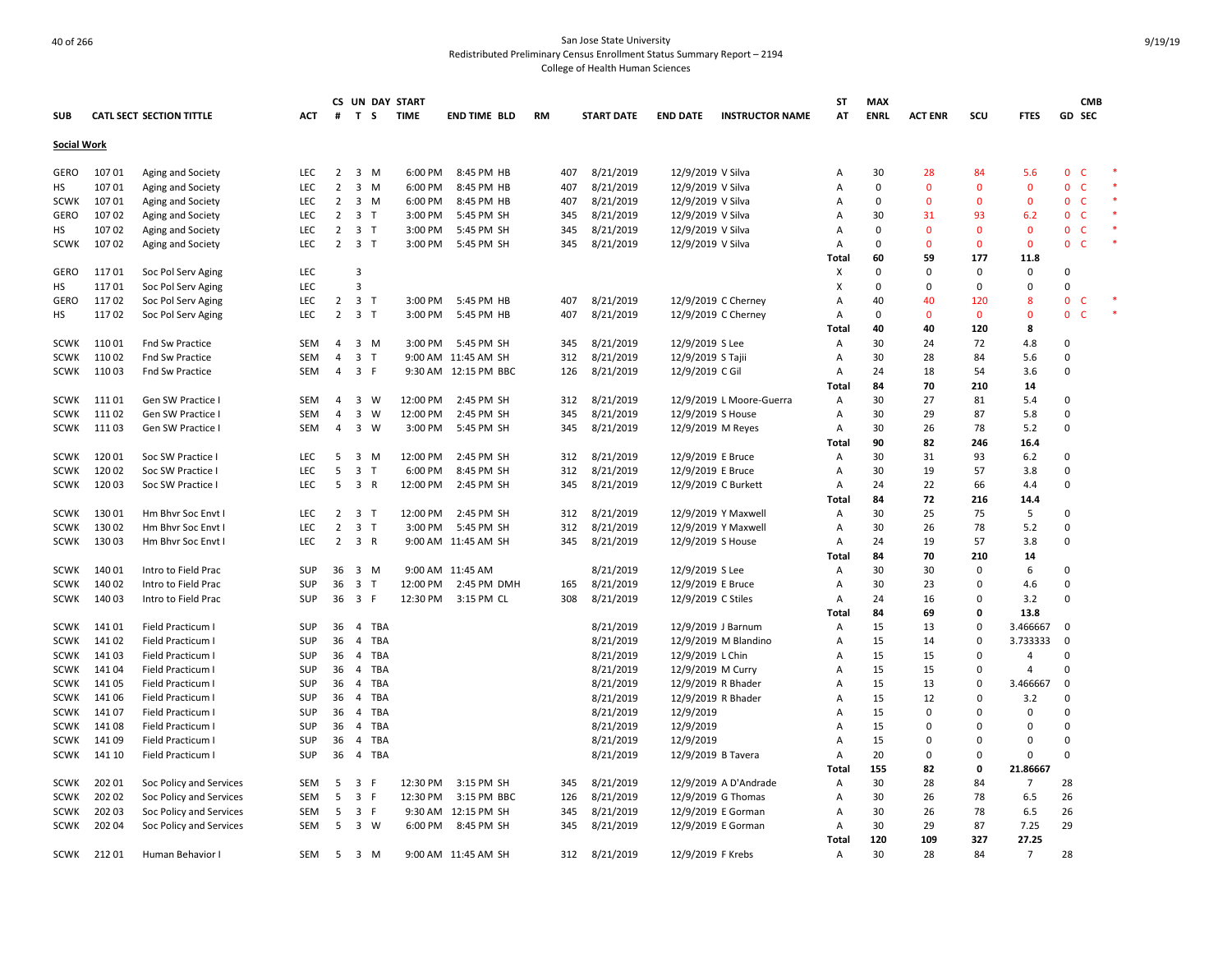|             |        |                                 |            |    |                |             | CS UN DAY START |                      |     |     |                   |                     |                             | ST           | <b>MAX</b>  |                |              |                | <b>CMB</b>        |  |
|-------------|--------|---------------------------------|------------|----|----------------|-------------|-----------------|----------------------|-----|-----|-------------------|---------------------|-----------------------------|--------------|-------------|----------------|--------------|----------------|-------------------|--|
| <b>SUB</b>  |        | <b>CATL SECT SECTION TITTLE</b> | <b>ACT</b> | #  | T S            |             | <b>TIME</b>     | <b>END TIME BLD</b>  | RM  |     | <b>START DATE</b> | <b>END DATE</b>     | <b>INSTRUCTOR NAME</b>      | AT           | <b>ENRL</b> | <b>ACT ENR</b> | SCU          | <b>FTES</b>    | <b>GD SEC</b>     |  |
| <b>SCWK</b> | 21202  | Human Behavior I                | <b>SEM</b> | 5  |                | 3 W         | 12:00 PM        | 2:45 PM DBH          | 133 |     | 8/21/2019         |                     | 12/9/2019 F Prochaska       | A            | 30          | 26             | 78           | 6.5            | 26                |  |
| <b>SCWK</b> | 21203  | Human Behavior I                | <b>SEM</b> | 5  | $\mathbf{3}$   | W           |                 | 9:00 AM 11:45 AM SH  | 345 |     | 8/21/2019         | 12/9/2019 F Krebs   |                             | Α            | 30          | 26             | 78           | 6.5            | 26                |  |
| SCWK        | 21204  | Human Behavior I                | SEM        | 5  |                | $3 \, M$    | 6:00 PM         | 8:45 PM SH           | 312 |     | 8/21/2019         |                     | 12/9/2019 M McNay-Beilmann  | Α<br>Total   | 30<br>120   | 29<br>109      | 87<br>327    | 7.25<br>27.25  | 29                |  |
| <b>SCWK</b> | 22001  | Trans Gen Prac I                | <b>SEM</b> | 5  |                | 3 M         | 12:00 PM        | 2:45 PM SH           | 345 |     | 8/21/2019         |                     | 12/9/2019 L Arieta Hayes    | Α            | 30          | 28             | 84           | $\overline{7}$ | 28                |  |
| <b>SCWK</b> | 220 02 | Trans Gen Prac I                | <b>SEM</b> | 5  | 3              | W           |                 | 9:00 AM 11:45 AM SH  | 312 |     | 8/21/2019         | 12/9/2019 G Thomas  |                             | A            | 30          | 26             | 78           | 6.5            | 26                |  |
| <b>SCWK</b> | 220 03 | Trans Gen Prac I                | SEM        | 5  |                | $3 \quad W$ | 12:00 PM        | 2:45 PM MH           | 321 |     | 8/21/2019         | 12/9/2019 M Reyes   |                             | A            | 30          | 26             | 78           | 6.5            | 26                |  |
| SCWK        | 22004  | Trans Gen Prac I                | SEM        | 5  |                | 3 M         | 6:00 PM         | 8:45 PM SH           | 345 |     | 8/21/2019         | 12/9/2019 J Hubbs   |                             | Α            | 30          | 26             | 78           | 6.5            | 26                |  |
|             |        |                                 |            |    |                |             |                 |                      |     |     |                   |                     |                             | Total        | 120         | 106            | 318          | 26.5           |                   |  |
| <b>SCWK</b> | 22201  | Trans Adv Gen I                 | <b>SEM</b> |    | 5 3 T          |             | 12:00 PM        | 2:45 PM_SH           |     | 345 | 8/21/2019         |                     | 12/9/2019 K Lemon Osterling | A            | 30          | 29             | 87           | 7.25           | 29                |  |
|             |        |                                 |            |    |                |             |                 |                      |     |     |                   |                     |                             | Total        | 30          | 29             | 87           | 7.25           |                   |  |
| SCWK        | 22301  | Trans Adv Gen II                | SEM        |    | $\overline{3}$ |             |                 |                      |     |     |                   |                     |                             | X            | $\Omega$    | $\Omega$       | $\mathbf 0$  | $\mathbf 0$    | $\Omega$          |  |
|             |        |                                 |            |    |                |             |                 |                      |     |     |                   |                     |                             | Total        | 0           | 0              | 0            | 0              |                   |  |
| SCWK        | 224 01 | Pract with Sp Sp                | SEM        | 5  | 3 T            |             | 6:00 PM         | 8:45 PM DBH          | 225 |     | 8/21/2019         | 12/9/2019 M Reyes   |                             | A            | 30          | 8              | 24           | $\overline{2}$ | 8                 |  |
|             |        |                                 |            |    |                |             |                 |                      |     |     |                   |                     |                             | <b>Total</b> | 30          | 8              | 24           | $\overline{2}$ |                   |  |
| <b>SCWK</b> | 230 01 | Soc W Pract I                   | SUP        | 23 |                | 4 TBA       |                 |                      |     |     | 8/21/2019         |                     | 12/9/2019 A Fimbres-Windley | Α            | 18          | 14             | $\mathbf 0$  | 4.666667       | 14                |  |
| <b>SCWK</b> | 230 02 | Soc W Pract I                   | <b>SUP</b> | 23 | $\overline{4}$ | TBA         |                 |                      |     |     | 8/21/2019         | 12/9/2019 B Watkins |                             | Α            | 18          | 15             | $\mathbf 0$  | 5              | 15                |  |
| <b>SCWK</b> | 23003  | Soc W Pract I                   | SUP        |    |                | 23 4 TBA    |                 |                      |     |     | 8/21/2019         | 12/9/2019 B Tavera  |                             | A            | 18          | 8              | 0            | 2.666667       | 8                 |  |
| <b>SCWK</b> | 23004  | Soc W Pract I                   | <b>SUP</b> | 23 | $\overline{4}$ | TBA         |                 |                      |     |     | 8/21/2019         | 12/9/2019 B Tavera  |                             | A            | 18          | 9              | $\mathbf 0$  | 3              | 9                 |  |
| <b>SCWK</b> | 23005  | Soc W Pract I                   | <b>SUP</b> | 23 | $\overline{4}$ | TBA         |                 |                      |     |     | 8/21/2019         | 12/9/2019 J Jackson |                             | A            | 18          | 14             | $\pmb{0}$    | 4.666667       | 14                |  |
| <b>SCWK</b> | 230 06 | Soc W Pract I                   | SUP        | 23 | $\overline{4}$ | TBA         |                 |                      |     |     | 8/21/2019         | 12/9/2019 J Rose    |                             | A            | 18          | 10             | $\Omega$     | 3.333333       | 10                |  |
| <b>SCWK</b> | 230 07 | Soc W Pract I                   | <b>SUP</b> | 23 | $\overline{4}$ | TBA         |                 |                      |     |     | 8/21/2019         |                     | 12/9/2019 M Blandino        | A            | 18          | 11             | 0            | 3.666667       | 11                |  |
| <b>SCWK</b> | 230 08 | Soc W Pract I                   | <b>SUP</b> | 23 | $\overline{4}$ | TBA         |                 |                      |     |     | 8/21/2019         | 12/9/2019 M Curry   |                             | A            | 18          | 10             | $\Omega$     | 3.333333       | 10                |  |
| <b>SCWK</b> | 23009  | Soc W Pract I                   | <b>SUP</b> | 23 |                | 4 TBA       |                 |                      |     |     | 8/21/2019         | 12/9/2019 V Smith   |                             | A            | 18          | 15             | $\Omega$     | 5              | 15                |  |
| SCWK        | 230 10 | Soc W Pract I                   | SUP        | 23 |                | 3 TBA       |                 |                      |     |     | 8/21/2019         | 12/9/2019 B Tavera  |                             | Α            | 25          | $\Omega$       | 0            | $\Omega$       | 0                 |  |
|             |        |                                 |            |    |                |             |                 |                      |     |     |                   |                     |                             | Total        | 187         | 106            | 0            | 35.33333       |                   |  |
| <b>SCWK</b> | 23201  | Soc W Pract III                 | <b>SUP</b> | 23 | 5              | TBA         |                 |                      |     |     | 8/21/2019         |                     | 12/9/2019 A Fimbres-Windley | Α            | 18          | 9              | $\Omega$     | 3.75           | 9                 |  |
| <b>SCWK</b> | 23202  | Soc W Pract III                 | SUP        | 23 |                | 5 TBA       |                 |                      |     |     | 8/21/2019         | 12/9/2019 B Watkins |                             | A            | 18          | 9              | $\mathbf 0$  | 3.75           | 9                 |  |
| <b>SCWK</b> | 23203  | Soc W Pract III                 | <b>SUP</b> | 23 |                | 5 TBA       |                 |                      |     |     | 8/21/2019         | 12/9/2019 B Tavera  |                             | Α            | 18          | 11             | $\mathbf 0$  | 4.583333       | 11                |  |
| <b>SCWK</b> | 232 04 | Soc W Pract III                 | <b>SUP</b> | 23 |                | 5 TBA       |                 |                      |     |     | 8/21/2019         | 12/9/2019 B Tavera  |                             | A            | 18          | 12             | 0            | 5              | 12                |  |
| <b>SCWK</b> | 232 05 | Soc W Pract III                 | <b>SUP</b> | 23 |                | 5 TBA       |                 |                      |     |     | 8/21/2019         | 12/9/2019 J Jackson |                             | A            | 18          | 10             | $\mathbf 0$  | 4.166667       | 10                |  |
| <b>SCWK</b> | 232 06 | Soc W Pract III                 | <b>SUP</b> | 23 | 5              | TBA         |                 |                      |     |     | 8/21/2019         | 12/9/2019 J Rose    |                             | Α            | 18          | 14             | $\mathbf 0$  | 5.833333       | 14                |  |
| <b>SCWK</b> | 23207  | Soc W Pract III                 | <b>SUP</b> | 23 |                | 5 TBA       |                 |                      |     |     | 8/21/2019         | 12/9/2019 J Barnum  |                             | Α            | 18          | 11             | $\mathbf 0$  | 4.583333       | 11                |  |
| <b>SCWK</b> | 23208  | Soc W Pract III                 | <b>SUP</b> |    |                | 23 5 TBA    |                 |                      |     |     | 8/21/2019         | 12/9/2019 L Chin    |                             | A            | 18          | 11             | 0            | 4.583333       | - 11              |  |
| <b>SCWK</b> | 23209  | Soc W Pract III                 | <b>SUP</b> | 23 | 5              | TBA         |                 |                      |     |     | 8/21/2019         | 12/9/2019 R Ghezzi  |                             | A            | 18          | 8              | $\Omega$     | 3.333333       | 8                 |  |
| <b>SCWK</b> | 232 10 | Soc W Pract III                 | <b>SUP</b> | 23 |                | 5 TBA       |                 |                      |     |     | 8/21/2019         | 12/9/2019 V Smith   |                             | A            | 18          | 8              | $\mathbf 0$  | 3.333333       | 8                 |  |
| <b>SCWK</b> | 232 11 | Soc W Pract III                 | <b>SUP</b> | 23 |                | 5 TBA       |                 |                      |     |     | 8/21/2019         | 12/9/2019 B Tavera  |                             | A            | 18          | $\Omega$       | $\Omega$     | $\Omega$       | $\Omega$          |  |
|             |        |                                 |            |    |                |             |                 |                      |     |     |                   |                     |                             | Total        | 198         | 103            | 0            | 42.91667       |                   |  |
| <b>SCWK</b> | 240 01 | Res Method & Des                | <b>SEM</b> | 5  | 3 F            |             |                 | 9:30 AM 12:15 PM BBC | 124 |     | 8/21/2019         | 12/9/2019 E Cohen   |                             | Α            | 30          | 28             | 84           | $\overline{7}$ | 28                |  |
| <b>SCWK</b> | 240 02 | Res Method & Des                | <b>SEM</b> | 5  | 3 F            |             |                 | 9:30 AM 12:15 PM SH  | 312 |     | 8/21/2019         |                     | 12/9/2019 K Lemon Osterling | Α            | 30          | 26             | 78           | 6.5            | 26                |  |
| <b>SCWK</b> | 24003  | Res Method & Des                | <b>SEM</b> | 5  | 3 F            |             | 12:30 PM        | 3:15 PM SH           |     | 312 | 8/21/2019         |                     | 12/9/2019 K Lemon Osterling | Α            | 30          | 26             | 78           | 6.5            | 26                |  |
| <b>SCWK</b> | 240 04 | Res Method & Des                | <b>SEM</b> | 5  |                | 3 W         | 6:00 PM         | 8:45 PM SH           |     | 312 | 8/21/2019         | 12/9/2019 H Song    |                             | Α            | 30          | 27             | 81           | 6.75           | 27                |  |
|             |        |                                 |            |    |                |             |                 |                      |     |     |                   |                     |                             | Total        | 120         | 107            | 321          | 26.75          |                   |  |
| SCWK        | 25101  | Soc Wk W Aging Pop              | <b>SEM</b> | 5  |                | 3 M         | 6:00 PM         | 8:45 PM CL           | 324 |     | 8/21/2019         | 12/9/2019 S Diwan   |                             | Α            | 30          | 13             | 39           | 3.25           | 13 C              |  |
| GERO        | 251 01 | Soc Wk W Aging Pop              | <b>SEM</b> | 5  |                | 3 M         | 6:00 PM         | 8:45 PM CL           | 324 |     | 8/21/2019         | 12/9/2019 S Diwan   |                             | Α            | 0           | $\mathbf{0}$   | $\mathbf{0}$ | $\mathbf{0}$   | $\mathbf{0}$<br>C |  |
|             |        |                                 |            |    |                |             |                 |                      |     |     |                   |                     |                             | Total        | 30          | 13             | 39           | 3.25           |                   |  |
| <b>SCWK</b> | 261 01 | Dir Pract Children              | <b>SEM</b> |    | 5 3 M          |             |                 | 9:00 AM 11:45 AM SH  | 345 |     | 8/21/2019         | 12/9/2019 G Thomas  |                             | Α            | 30          | 20             | 60           | 5              | 20                |  |
|             |        |                                 |            |    |                |             |                 |                      |     |     |                   |                     |                             | Total        | 30          | 20             | 60           | 5              |                   |  |
| SCWK        | 26201  | Soc W Prac Addles               | <b>SEM</b> | 5  | 3 M            |             | 6:00 PM         | 8:45 PM SH           |     | 242 | 8/21/2019         |                     | 12/9/2019 L Arieta Hayes    | Α            | 30          | 27             | 81           | 6.75           | 27                |  |
|             |        |                                 |            |    |                |             |                 |                      |     |     |                   |                     |                             | Total        | 30          | 27             | 81           | 6.75           |                   |  |
| SCWK        | 265 01 | Child Welfare Practice          | SEM        | 5  | 3 T            |             |                 | 9:00 AM 11:45 AM MH  |     | 321 | 8/21/2019         | 12/9/2019 C Kohtz   |                             | Α            | 30          | 21             | 63           | 5.25           | 21                |  |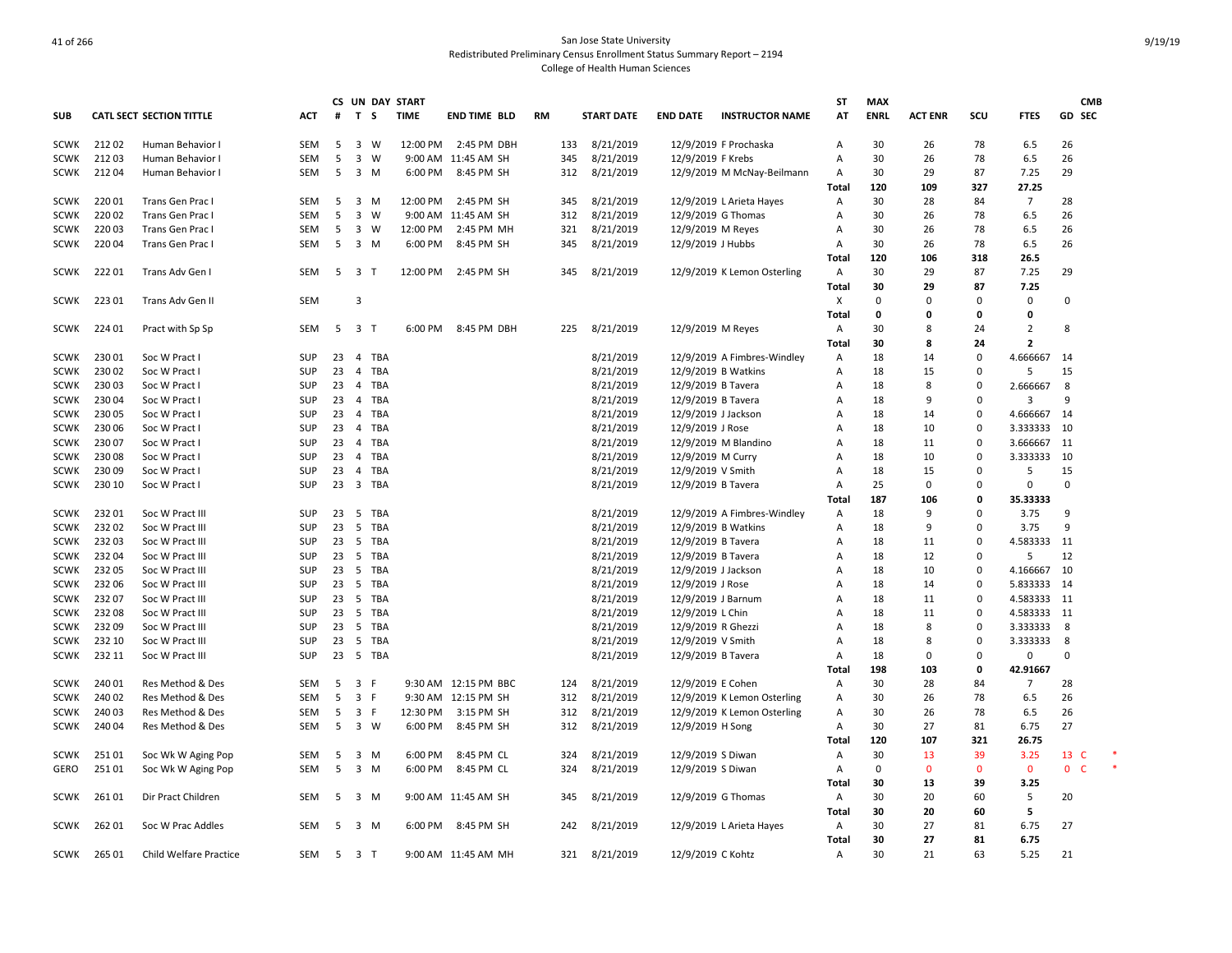|             |         |                                 |            | <b>CS</b> |                     | UN DAY START |                     |           |     |                   |                   |                             | ST           | <b>MAX</b>  |                |            |             | <b>CMB</b>    |
|-------------|---------|---------------------------------|------------|-----------|---------------------|--------------|---------------------|-----------|-----|-------------------|-------------------|-----------------------------|--------------|-------------|----------------|------------|-------------|---------------|
| <b>SUB</b>  |         | <b>CATL SECT SECTION TITTLE</b> | <b>ACT</b> | #         | s.                  | <b>TIME</b>  | <b>END TIME BLD</b> | <b>RM</b> |     | <b>START DATE</b> | <b>END DATE</b>   | <b>INSTRUCTOR NAME</b>      | AT           | <b>ENRL</b> | <b>ACT ENR</b> | <b>SCU</b> | <b>FTES</b> | <b>GD SEC</b> |
|             |         |                                 |            |           |                     |              |                     |           |     |                   |                   |                             |              |             |                |            |             |               |
|             |         |                                 |            |           |                     |              |                     |           |     |                   |                   |                             | Total        | 30          | 21             | 63         | 5.25        |               |
| SCWK        | 27201   | <b>School Social Work</b>       | <b>LEC</b> |           | 3                   |              | 9:00 AM 11:45 AM SH |           | 345 | 8/21/2019         |                   | 12/9/2019 J Barnum          | Α            | 30          | 30             | 90         | 7.5         | 30            |
|             |         |                                 |            |           |                     |              |                     |           |     |                   |                   |                             | <b>Total</b> | 30          | 30             | 90         | 7.5         |               |
| <b>SCWK</b> | 28101   | Soc W in H/MH                   | <b>SEM</b> | 5         | -3<br>м             | 12:00 PM     | 2:45 PM DBH         |           | 133 | 8/21/2019         | 12/9/2019 G Fogle |                             | A            | 30          | 33             | 99         | 8.25        | 33            |
| <b>SCWK</b> | 28102   | Soc W in H/MH                   | <b>SEM</b> | 5.        | 3                   | 6:00 PM      | 8:45 PM SH          |           | 345 | 8/21/2019         |                   | 12/9/2019 M Conroy          | A            | 30          | 26             | 78         | 6.5         | 26            |
| <b>SCWK</b> | 28103   | Soc W in H/MH                   | <b>SEM</b> |           | 3                   |              |                     |           |     |                   |                   |                             | X            | $\Omega$    | 0              | 0          | 0           | $\Omega$      |
|             |         |                                 |            |           |                     |              |                     |           |     |                   |                   |                             | Total        | 60          | 59             | 177        | 14.75       |               |
| <b>SCWK</b> | 298A 01 | Special Study A                 | <b>SUP</b> | 23        | $\mathbf{3}$<br>M   | 3:00 PM      | 5:45 PM HGH         |           | 120 | 8/21/2019         | 12/9/2019 S Diwan |                             | A            | 15          | 13             | 0          | 3.25        | 13            |
| <b>SCWK</b> | 298A02  | Special Study A                 | <b>SUP</b> | 23        | $\overline{3}$<br>M | 3:00 PM      | 5:45 PM BBC         |           | 221 | 8/21/2019         | 12/9/2019 N Dubus |                             | А            | 15          | 14             | 0          | 3.5         | 14            |
| <b>SCWK</b> | 298A03  | Special Study A                 | <b>SUP</b> | 23        | $\overline{3}$<br>M | 3:00 PM      | 5:45 PM DMH         |           | 162 | 8/21/2019         | 12/9/2019 E Cohen |                             | A            | 15          | 14             | 0          | 3.5         | 14            |
| <b>SCWK</b> | 298A04  | Special Study A                 | <b>SUP</b> | 23        | $\overline{3}$<br>M | 3:00 PM      | 5:45 PM DMH         |           | 167 | 8/21/2019         | 12/9/2019 E Bruce |                             | A            | 15          | 12             | 0          | 3           | 12            |
| <b>SCWK</b> | 298A 05 | Special Study A                 | <b>SUP</b> | 23        | 3 <sub>1</sub>      | 3:00 PM      | 5:45 PM MH          |           | 235 | 8/21/2019         | 12/9/2019 S Lee   |                             | A            | 15          | 13             | 0          | 3.25        | 13            |
| <b>SCWK</b> | 298A 06 | Special Study A                 | <b>SUP</b> | 23        | 3 T                 | 3:00 PM      | 5:45 PM             |           |     | 8/21/2019         |                   | 12/9/2019 K Lemon Osterling | A            | 15          | 13             | 0          | 3.25        | 13            |
| <b>SCWK</b> | 298A 07 | Special Study A                 | <b>SUP</b> | 23        | 3 T                 | 3:00 PM      | 5:45 PM             |           |     | 8/21/2019         | 12/9/2019 S Sen   |                             | A            | 15          | 12             | 0          | 3           | 12            |
| <b>SCWK</b> | 298A08  | Special Study A                 | <b>SUP</b> | 23        | 3 T                 | 3:00 PM      | 5:45 PM             |           |     | 8/21/2019         |                   | 12/9/2019 A D'Andrade       | А            | 15          | 13             | 0          | 3.25        | 13            |
|             |         |                                 |            |           |                     |              |                     |           |     |                   |                   |                             | Total        | 120         | 104            | 0          | 26          |               |
|             |         |                                 |            |           |                     |              |                     |           |     |                   |                   | <b>Social Work Total</b>    |              | 1936        | 1495           | 3093       | 378.0167    |               |